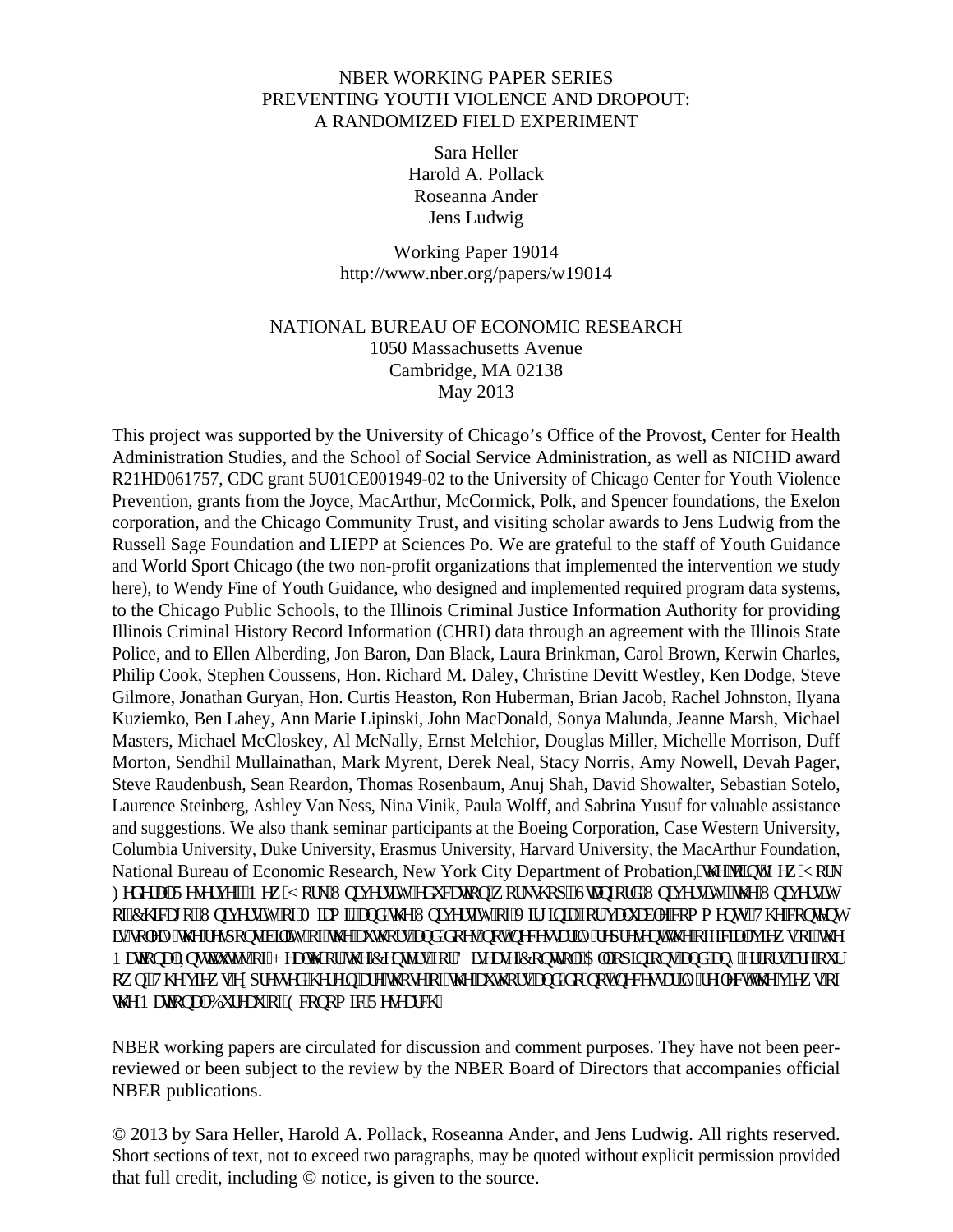Preventing Youth Violence and Dropout: A Randomized Field Experiment Sara Heller, Harold A. Pollack, Roseanna Ander, and Jens Ludwig NBER Working Paper No. 19014 May 2013 JEL No. I24,I3,K42

# **ABSTRACT**

Improving the long-term life outcomes of disadvantaged youth remains a top policy priority in the United States, although identifying successful interventions for adolescents – particularly males – has proven challenging. This paper reports results from a large randomized controlled trial of an intervention for disadvantaged male youth grades 7-10 from high-crime Chicago neighborhoods. The intervention was delivered by two local non-profits and included regular interactions with a pro-social adult, after-school programming, and – perhaps the most novel ingredient – in-school programming designed to reduce common judgment and decision-making problems related to automatic behavior and biased beliefs, or what psychologists call cognitive behavioral therapy (CBT). We randomly assigned 2,740 youth to programming or to a control group; about half those offered programming participated, with the average participant attending 13 sessions. Program participation reduced violent-crime arrests during the program year by 8.1 per 100 youth (a 44 percent reduction). It also generated sustained gains in schooling outcomes equal to 0.14 standard deviations during the program year and 0.19 standard deviations during the follow-up year, which we estimate could lead to higher graduation rates of 3-10 percentage points (7-22 percent). Depending on how one monetizes the social costs of crime, the benefit-cost ratio may be as high as 30:1 from reductions in criminal activity alone.

Sara Heller University of Chicago Harris School of Public Policy 1155 East 60th Street Chicago, IL 60637 sbheller@uchicago.edu

Harold A. Pollack University of Chicago School of Social Service Administration 969 East 60th Street Chicago, IL 60637 haroldp@uchicago.edu

Roseanna Ander University of Chicago Crime Lab 720 North Franklin Street, Suite 400 Chicago, IL 60654 rander@uchicago.edu

Jens Ludwig University of Chicago 1155 East 60th Street Chicago, IL 60637 and NBER jludwig@uchicago.edu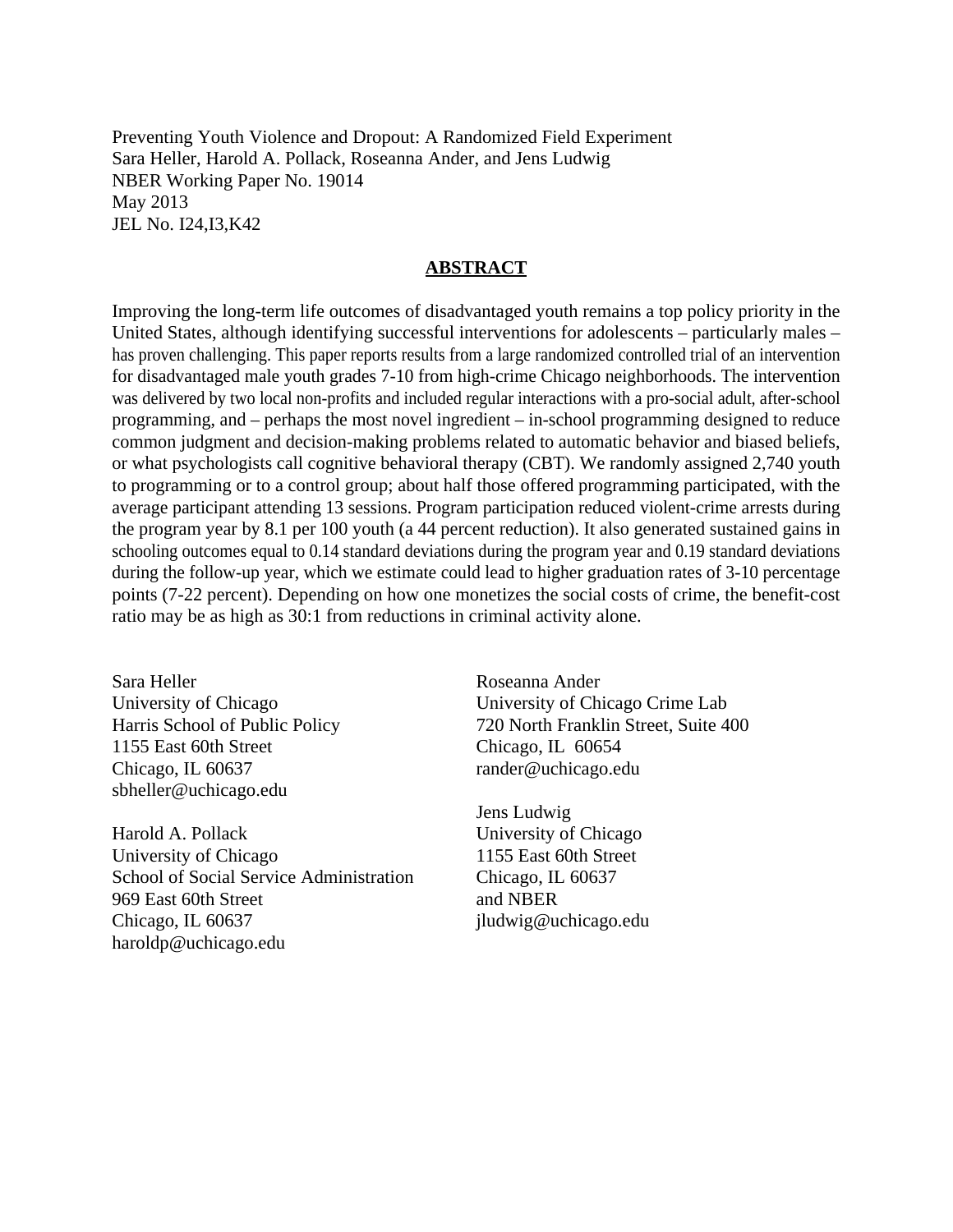#### I. INTRODUCTION

Improving the long-term life outcomes of disadvantaged youth remains a top policy priority in the United States. The average four-year high school graduation rate in the 50 largest urban school districts in America is just 53 percent (Swanson 2009). Nearly 70 percent of black male dropouts will spend time in prison by their mid-30s (Western & Pettit 2010). Among males ages 15-24, the homicide 2010 rate for blacks was 18 times that of whites (75 vs. 4/100,000). Because homicide victims are disproportionately young, more years of potential life are lost to homicide among black males than to the nation's leading overall killer – heart disease.<sup>1</sup>

Long-term progress in addressing these problems has been limited, in part because finding ways to improve outcomes for disadvantaged youth (particularly males) has proven challenging.<sup>2</sup> Despite technological changes that have increased the demand for educated workers over time (Goldin & Katz 2008), the high school graduation rate in America has not changed much since the 1970s.<sup>3</sup> While mortality rates from almost every major leading cause of death have declined dramatically over the past half century, the homicide rate today is not much different from what it was in  $1950$  – or even in 1900 (Pinker 2011, p. 92).<sup>4</sup>

The persistence of these problems, and the limited success of previous social-policy efforts, often lead to the conclusion that very intensive intervention is needed to overcome the

<sup>&</sup>lt;sup>1</sup> Figures are for years of potential life by 65. http://www.cdc.gov/injury/wisqars/fatal\_injury\_reports.html  $^{2}$  Equation to LLS. Department of Education's What Works Clearinghouse (WWC) does not give a given <sup>2</sup> For example, the U.S. Department of Education's What Works Clearinghouse (WWC) does not give a single dropout-prevention program its top rating of "strong effects" (defined as several randomized experiments or quasiexperiments all pointing in the same direction, or one large randomized experiment). The Coalition for Evidence-Based Policy does not list a single program for addressing high school graduation rates among its "Top Tier" of programs. The evidence about how to reduce youth violence is not much stronger; see Appendix A for details.

<sup>&</sup>lt;sup>3</sup> While Heckman and LaFontaine (2010) show high school graduation rates were flat in the U.S. as a whole from the 1970s through 2000, Murnane (2013) shows graduation rates have increased over the past 10 years. But the share of those born in 1986-90 with a diploma is 84% - not much higher than the 81% for those born in 1946-50. <sup>4</sup> From 1950 to 2005, mortality rates declined by 45 percent from all causes, 64 percent from deaths due to heart disease, 74 percent from cerebrovascular diseases, 58 percent from influenza and pneumonia, 50 percent for unintentional injuries, and 20 percent for chronic liver disease and cirrhosis. Aside from homicide, the two other exceptions to the long-run decline are cancer and diabetes mellitus (National Center for Health Statistics 2009).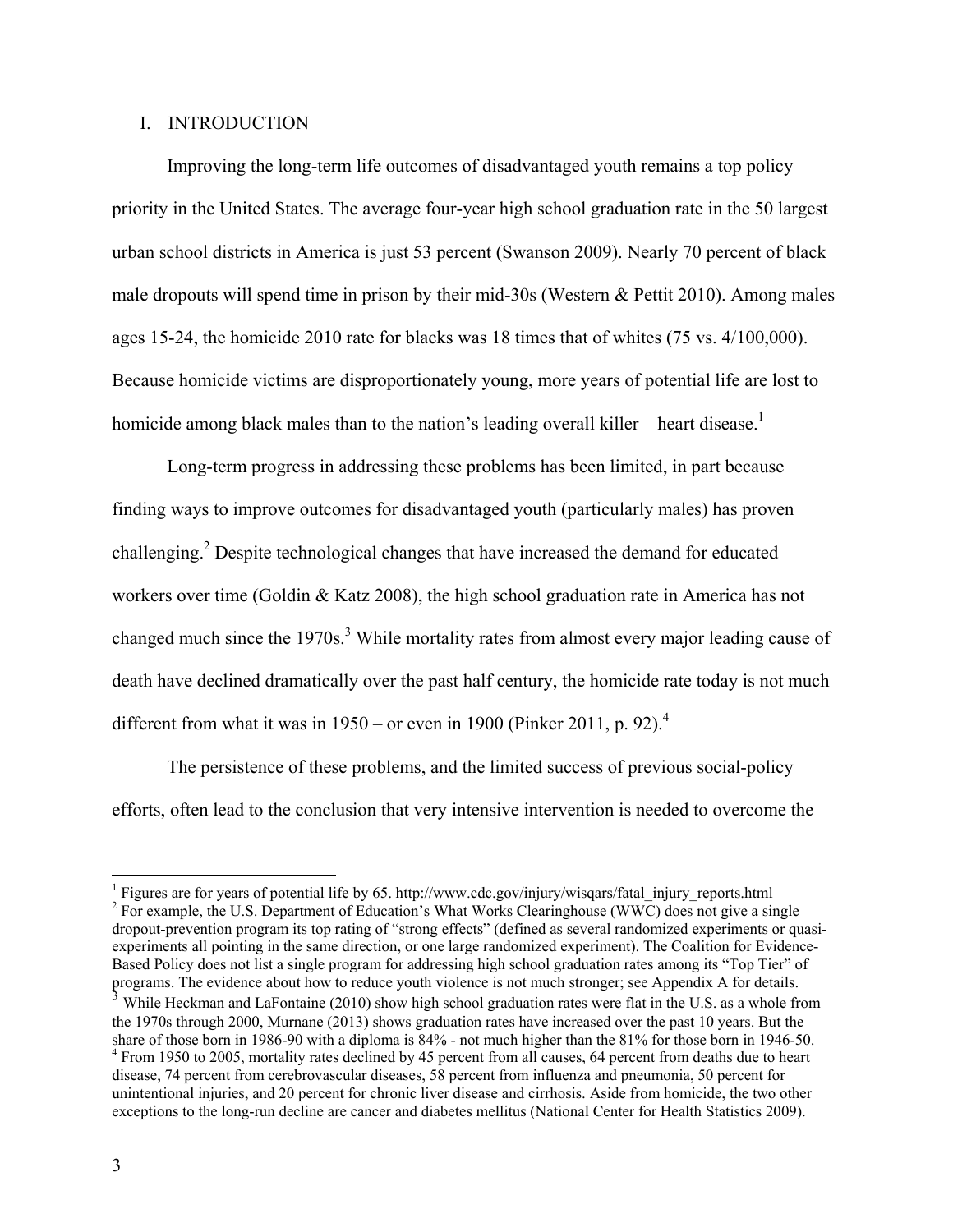powerful "root causes" that may drive adverse youth outcomes (see, for example, Garbarino 1999, Chapter 7). The social conditions most often implicated in discussions about adolescent outcomes – economic disadvantage, under-performing public schools, the way children are parented and socialized growing up – are all difficult to change, and their consequences may be challenging to overcome. A related worry is that the effects of adverse social conditions may be too entrenched by adolescence, so that interventions should focus more on early childhood when people may be more malleable (Knudsen, et al. 2006; Shonkoff & Phillips 2000).

However, there may be a different piece of this problem that lends itself to lower-cost policy intervention: The effects of disadvantaged social conditions on youth outcomes may be at least partly mediated by errors in judgment and decision-making. Kahneman (2011) notes that all of us rely on automatic, intuitive decision-making, which is sometimes generated from mistaken inferences and beliefs. However the consequences may vary greatly by circumstance. The likelihood of holding specific biased beliefs may also vary systematically within the population. For example, Dodge and Pettit (1990) show that one cause of aggressive behavior is hypervigilance to threat cues and the tendency to over-attribute malevolent intent to others, or "hostile attribution bias." Like other theories of crime, social conditions play a role: This bias seems to be more common among those from disadvantaged backgrounds, due partly to elevated risk of having experienced abuse growing up. But now there is a mechanism that might be addressed directly, not just a root cause. Many schooling decisions may stem from similar errors, given that dropout is often precipitated by a disciplinary action or conflict with a teacher.

Our paper presents the results of a large-scale randomized controlled trial (RCT) that took place in 18 Chicago Public Schools (CPS) in some of the city's most disadvantaged and dangerous south and west side neighborhoods. We randomly assigned 2,740 male youth grades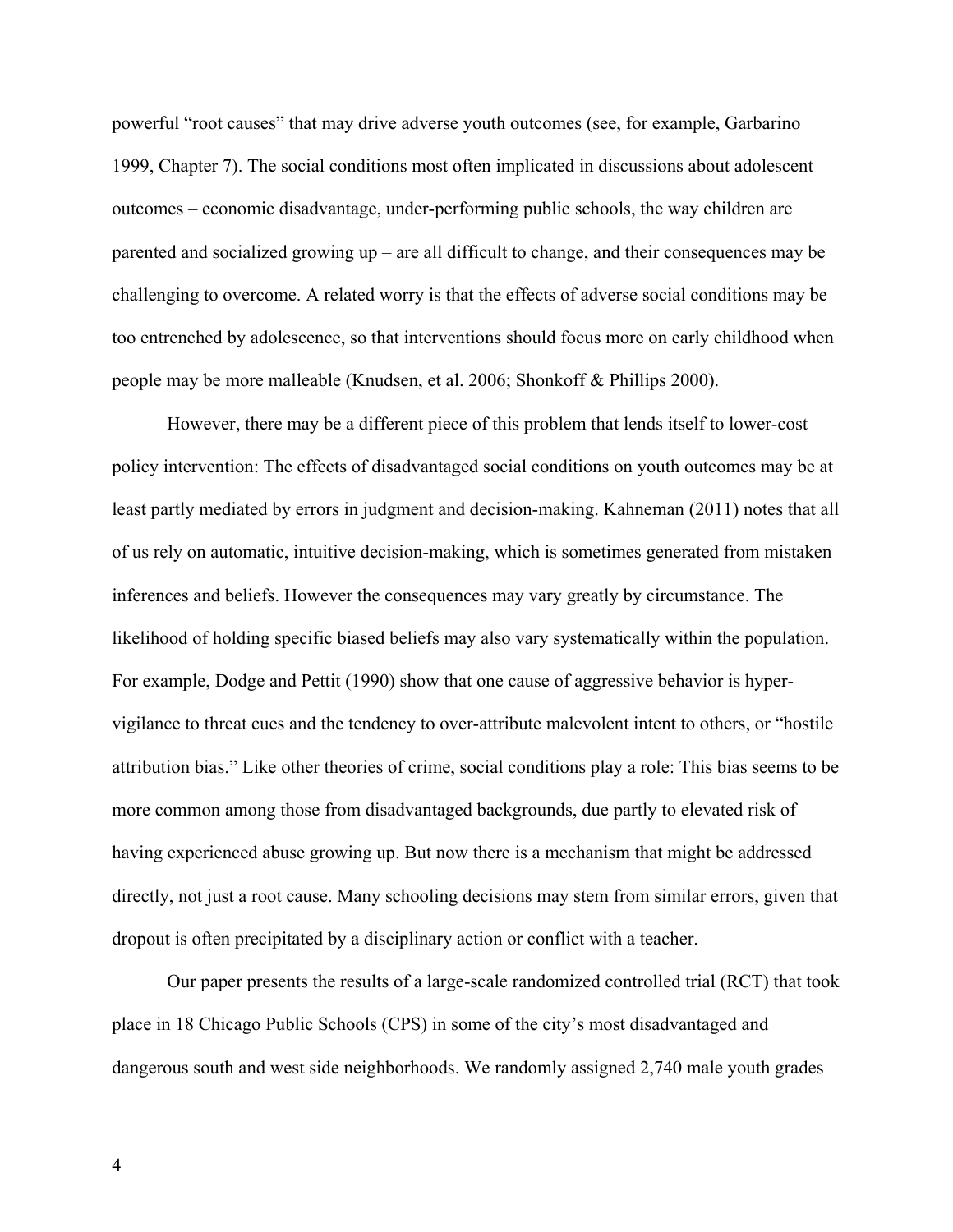7-10 to program or control conditions for the 2009-10 academic year. The intervention, called "Becoming a Man" (BAM), was run by two local nonprofits, Youth Guidance (YG) and World Sport Chicago (WSC). About half the youth assigned to treatment participated; the average participant attended 13 one-to-two hour sessions.

The intervention's components include regular exposure to pro-social adults, a key ingredient for almost any social-policy intervention, after-school programming, and – perhaps the most novel ingredient – cognitive behavioral therapy (CBT). CBT is a short-duration intervention from psychology that helps people recognize and reduce unhelpful automatic behaviors and biased beliefs – to promote "thinking about thinking" (meta-cognition). Since the 1970s, CBT has been used to address mental health disorders such as substance abuse, anxiety, and depression, and indeed can be more effective than anti-depressant drug treatment (Rush, et al. 1977). Since then, there has been growing practitioner interest in using CBT to address socially-costly behaviors, though little good evidence currently exists about effects on those behaviors of greatest policy concern such as delinquency, violence, and dropout.<sup>5</sup> We measure those outcomes during the program and a follow-up year using administrative data, which are not subject to the same sample attrition and misreporting problems that often afflict survey data.

Using random assignment as an instrument for participation, we find that participation reduced violent crime arrests by 8.1 arrests per 100 youth over the course of the program year, a decline of 44 percent relative to participants' control group counterparts. Arrests in our "other" (non-violent, non-property, non-drug) category decreased by 11.5 arrests per 100 youth during

 $<sup>5</sup>$  For example, a meta-analysis by Drake, Aos and Miller (2009) identified just a single "high-quality" experiment</sup> carried out with youth, by Armstrong (2003), which found no significant effects on recidivism rates among juveniles in a Maryland detention center. The lack of detectable impacts could mean that the intervention "doesn't work," but could also be due instead to the modest sample size (110 treatment youth and 102 controls), or to the fact that the treatment and control groups do not in fact appear to be comparable with respect to key baseline characteristics such as share African-American, equal to 67 and 48 percent, respectively (see Appendix A for a review of this literature).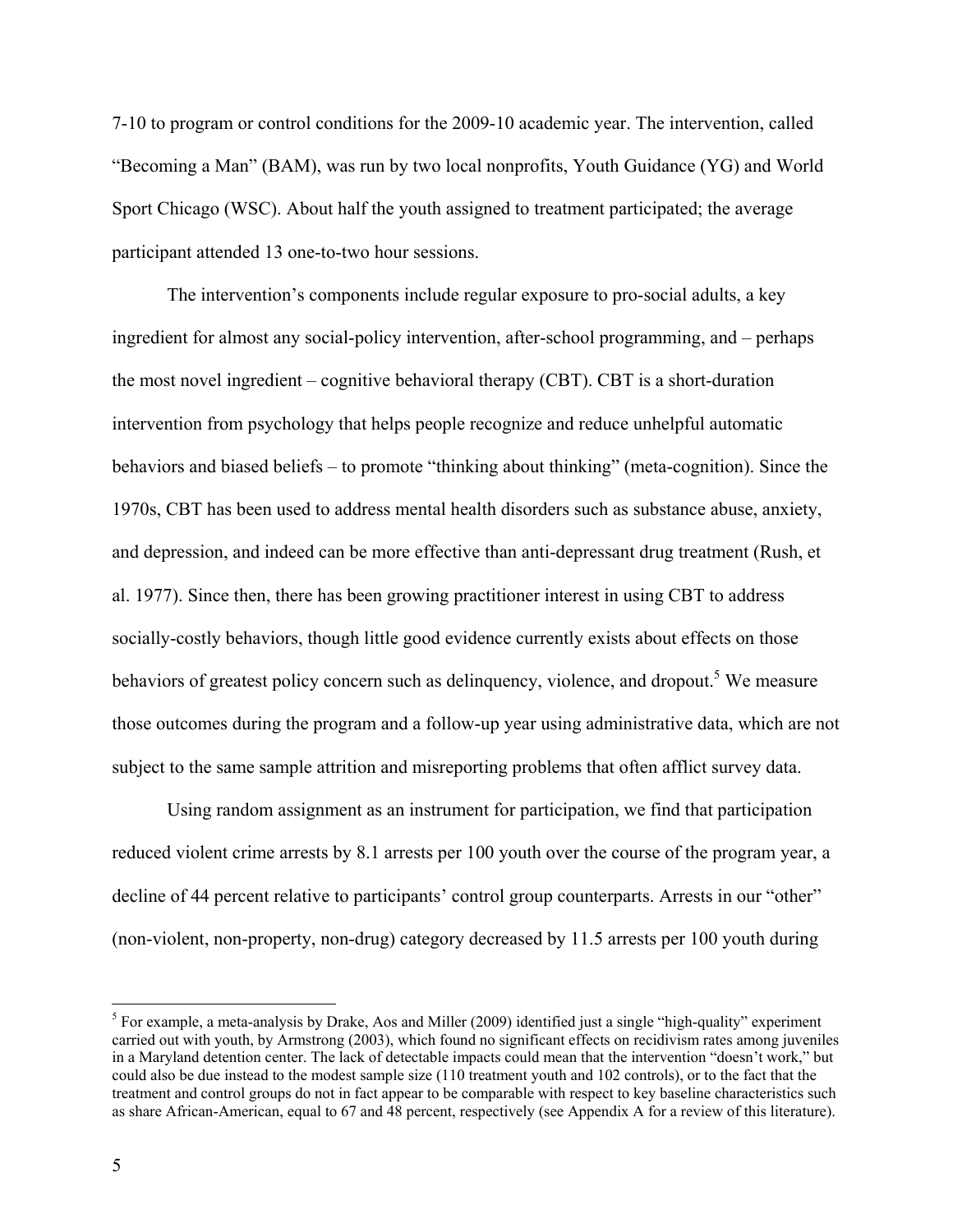the program year, a decline of 36 percent, due mostly to reductions in weapons offenses together with vandalism and trespassing. While these large arrest impacts did not persist, participation also led to lasting gains in an index of schooling outcomes equal to 0.14 standard deviations (sd) in the program year and 0.19sd in the follow-up year. Our sample is too young to have graduated, but based on correlations from previous longitudinal studies of CPS students, we estimate our schooling impacts could imply gains in graduation rates of 3-10 percentage points (7-22 percent). With a cost of \$1,100 per participant, depending on how we monetize the social costs of violent crime, the benefit-cost ratio is up to 30:1 just from effects on crime alone.

The size of these effects, together with the modest "dosage," suggests that even serious youth outcomes may be more elastic to policy intervention than previous research would suggest. While our reliance on administrative data necessarily limits our ability to isolate mechanisms, the fact that previous programs that provide interactions with pro-social adults or after-school activities tend not to show similarly large effects is at least suggestive evidence that the novel ingredient here – CBT – may be important. Our results are not due just to "incapacitation" of youth after school, since arrest impacts are at least as large on days when after-school programming is not offered. We also have access to CPS student surveys that suffer from low response rates, but provide at least suggestive evidence that the intervention may have improved measures of perseverance ("grit") and items related to conflict resolution and peer relationships.

 As one juvenile detention staff member told us: "20 percent of our residents are criminals, they just need to be locked up. But the other 80 percent, I always tell them – if I could give them back just ten minutes of their lives, most of them wouldn't be here."<sup>6</sup> Our results suggest that it is possible to generate sizable changes in outcomes by helping disadvantaged

<sup>-&</sup>lt;br><sup>6</sup> Personal communication, Darrien McKinney to Jens Ludwig, Sendhil Mullainathan, and Anuj Shah, 10/18/2012.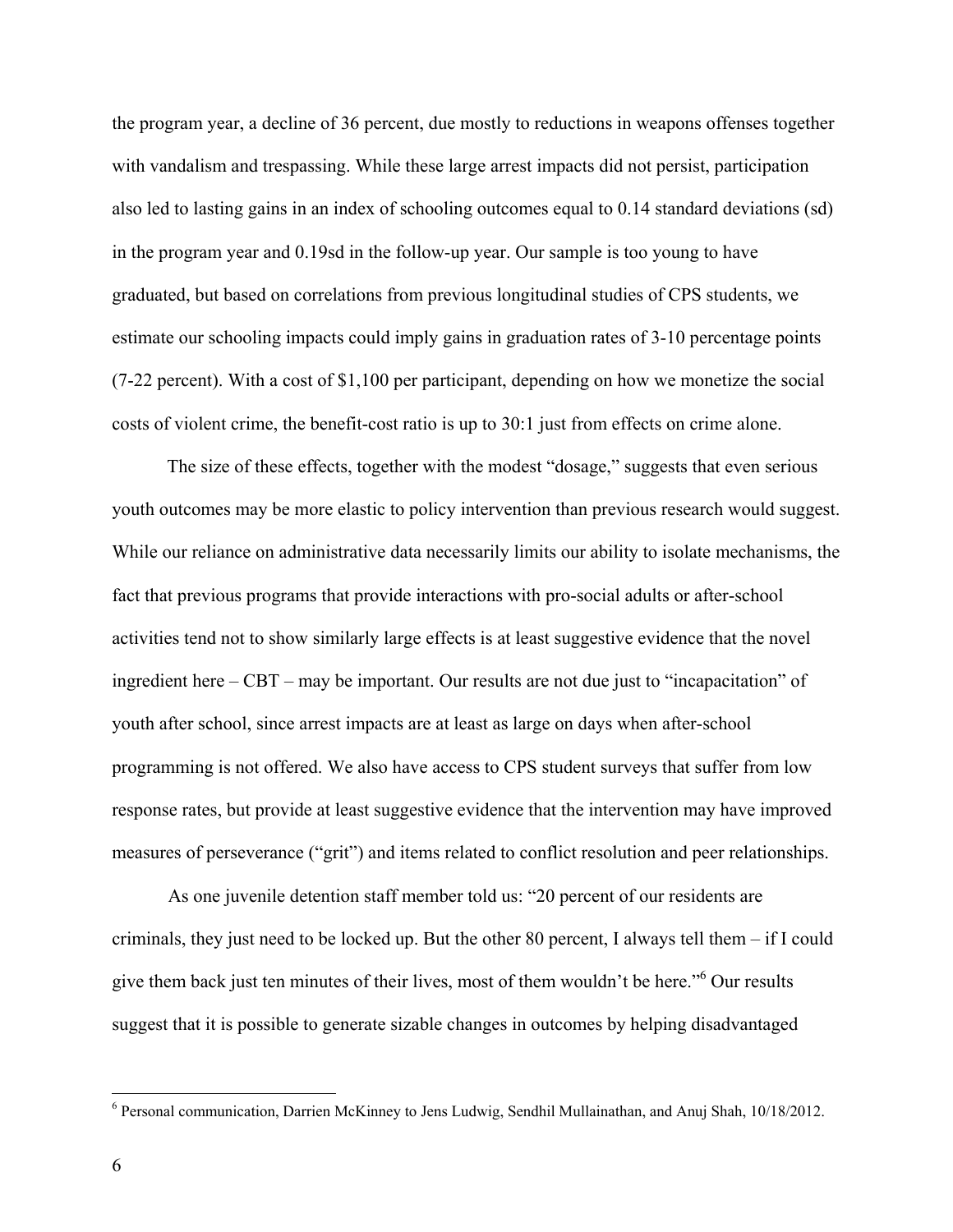youth recognize their own thinking patterns and make better decisions during those crucial tenminute windows.

The next section briefly reviews some key characteristics of youth violence and dropout behavior as a way to highlight the potential pathways through which our intervention may affect youth outcomes. Section three describes the intervention we study. We discuss our study sample in section four, program participation and "cross-over" in section five, data and outcomes in section six, and analytic methods in section seven. Our main findings for crime and schooling are in sections eight and nine. Extensions are in section ten, including evidence of robustness to how we handle missing data and multiple comparisons, results by treatment arm, and tests for treatment heterogeneity across students and schools. Section eleven discusses the evidence we can assemble about mechanisms; section twelve presents benefit-cost estimates; and the final section discusses limitations and implications.

#### II. YOUTH VIOLENCE AND DROPOUT

The factors that contribute to adverse youth outcomes, and the pathways through which the intervention we study might help, are easiest to see with a concrete example. While examples from education are plentiful, youth violence illustrates the key points in a particularly sharp way.

At 3pm on Saturday, June 2, 2012, in the South Shore neighborhood just a few miles from the University of Chicago, two groups of teens were arguing in the street about a stolen bicycle. As the groups began to separate, someone pulled out a handgun and fired, hitting a 16 year-old named Jamal Lockett in the chest. Lockett was rushed up Lake Shore Drive to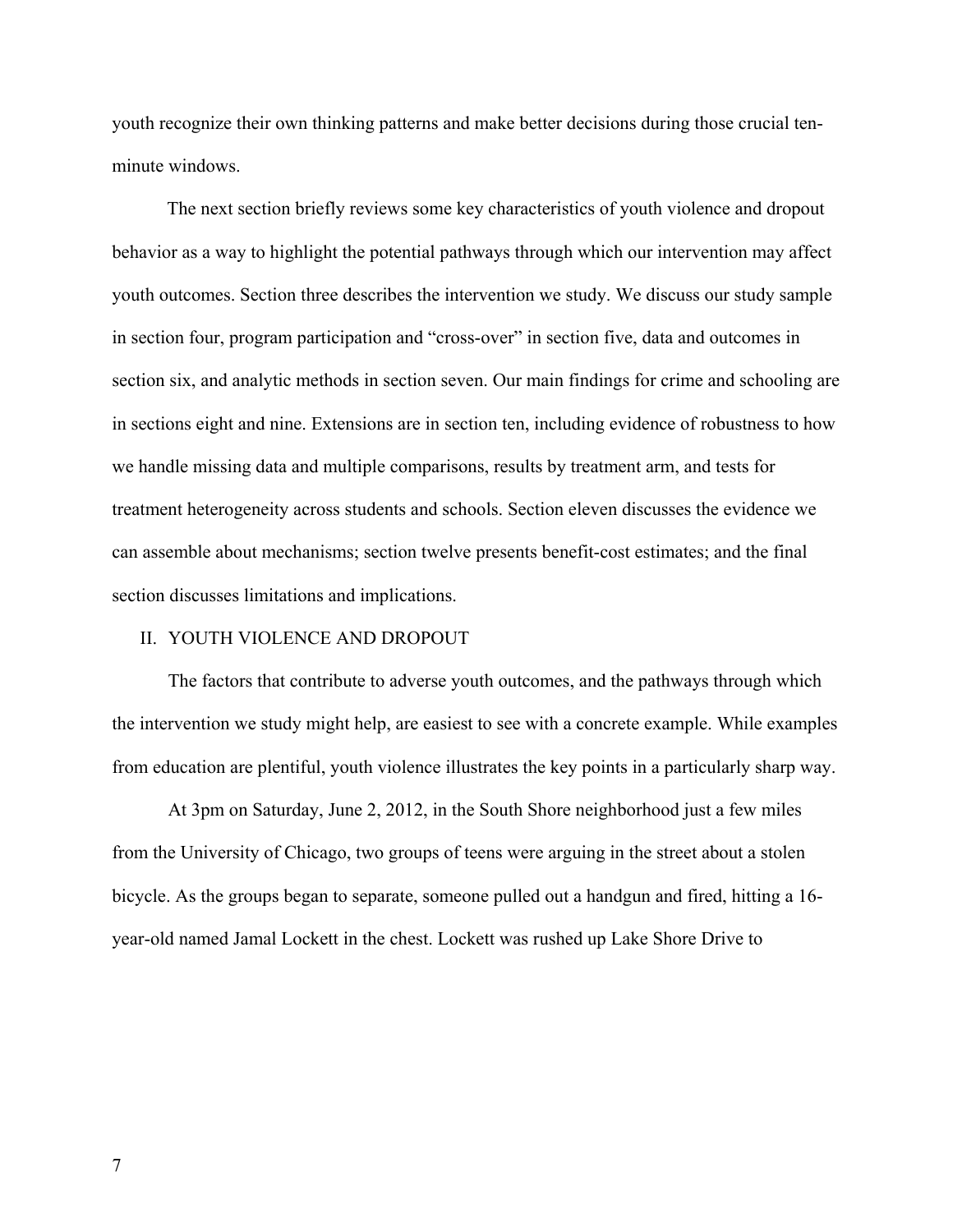Northwestern Hospital where he was pronounced dead. Two weeks later, prosecutors filed firstdegree murder charges against the alleged shooter, Kalvin Carter – 17 years old.<sup>7</sup>

The example illustrates many of the familiar social conditions thought to contribute to youth violence: Chicago's violence is disproportionately concentrated in economically and racially segregated areas like South Shore, where 95 percent of residents are African-American, 27 percent are poor, and a majority of households with children contain only one parent. Violence in general is disproportionately committed by young people when they are not under adult supervision – particularly weekends and the afternoon hours when school lets out. $8$ 

The example is also representative with respect to its motivation, which highlights the potential impact of CBT interventions that reduce errors in judgment and decision-making. While media portrayals emphasize strategic, instrumental violence (for example, the shootings committed by Snoop Pearson and Chris Partlow as part of Marlo Stanfield's drug war against Avon Barksdale in *The Wire*), as suggested by our example, this is not true of most violent events: In Chicago, the site of our study, police believe that roughly 70 percent of homicides stem from "altercations," compared to only about 10 percent from drug-related gang conflicts.<sup>9</sup>

It is possible that many altercations such as the one described above escalate into violence because youth are making intuitive, even automatic decisions, which Kahneman (2011) suggests are common – but may not be adaptive in all circumstances, such as when a gun is readily at hand. At 3pm on June 2 on the south side of Chicago, is Kalvin Carter thinking about 3:01 – or even consciously thinking at all, for that matter? Automatic, intuitive decision-making

T<br><sup>7</sup> See <u>http://chicago.cbslocal.com/2012/06/03/dispute-over-bicycle-blamed-in-teens-fatal-shooting/ and</u> http://articles.chicagotribune.com/2012-06-15/news/chi-kalvin-carter-17-charged-with-killing-jamal-lockett-16- 20120615\_1\_teens-shot-riverdale-weapon-charges

<sup>8</sup> *OJJDP Statistical Briefing Book*. Online. http://www.ojjdp.gov/ojstatbb/offenders/qa03301.asp?qaDate=2008. Released on December 21, 2010 ; accessed February 14, 2013.

 $9$  In 2011, there were 433 Chicago homicides total. The motivations in 121 cases were unknown to the police; 219 of the remaining 312 homicides were attributed by the police to an altercation (CPD 2011b).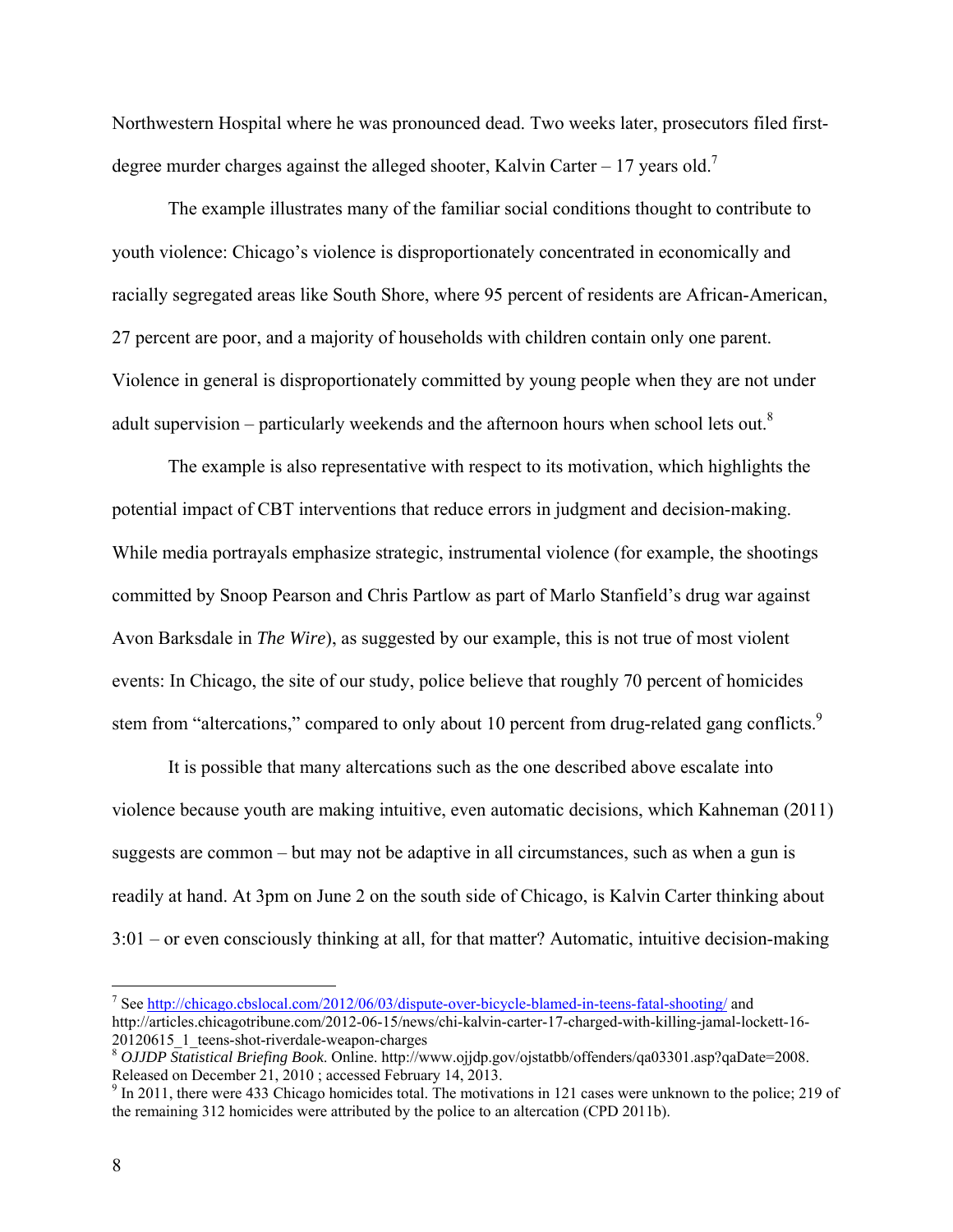is also susceptible to systematic biases, partly because the brain's automatic "system" tends to emphasize explanations that are coherent rather than necessarily correct. Examples of such errors include hostile attribution bias (Kalvin Carter may have taken the denial of knowledge about the stolen bicycle as evidence of deceit or disrespect, not innocence), confirmation bias (focusing on information that confirms one's preconceptions – perhaps ignoring conciliatory words by all but one member of the other group), or catastrophizing (the tendency to think negative events are even more negative than they are – perhaps Kalvin Carter thought "literally nothing is worse than letting down my friends").

It is also not hard to see how overly automatic behavior and biased beliefs could lead to trouble in school. Hostile attribution bias cannot be helpful in a world in which teachers sometimes raise their voices at students to start class or maintain discipline, and might contribute to the sorts of disciplinary actions that often lead to school disengagement and eventually dropout.10 Catastrophizing increases the risk that a student who has just received a low grade on an exam might conclude he is incapable of high-school-level academic work, and give up.

 The possible role of judgment and decision-making errors in explaining adverse youth outcomes does not rule out a role for deficits in "non-cognitive" or "social-cognitive" skills as well.<sup>11</sup> But if the field's experiences trying to improve academic skills are any guide, remediating social-cognitive skill deficits may turn out to require very intensive intervention. Addressing

 $10$  A qualitative study of youth in the Moving to Opportunity (MTO) mobility experiment finds that disengagement from school often follows a disciplinary action – that is, one mistake or over-reaction interacting with a peer or teacher can start a process that ends in dropout (Clampet-Lundquist, DeLuca & Edin 2012). Rumberger (2001) reviews data from the National Education Longitudinal Study of 1988 eighth graders and finds 39 percent said they dropped out because they were 'failing school;' 29 percent 'could not get along with teachers.' Another 49 percent said they 'did not like school,' and 27 percent of dropouts cited getting a job as a reason.

 $11$  Research in psychology and economics shows non-academic skills are correlated with a range of life outcomes. (see, for example, Borghans, et al. 2007; Bowles, Gintis & Osborne 2001; Cunha & Heckman 2007; Dodge 2003; Heckman & Rubinstein 2001; Heckman, Stixrud & Urzua 2006; Moffitt, et al. 2011; Monahan, et al. 2009).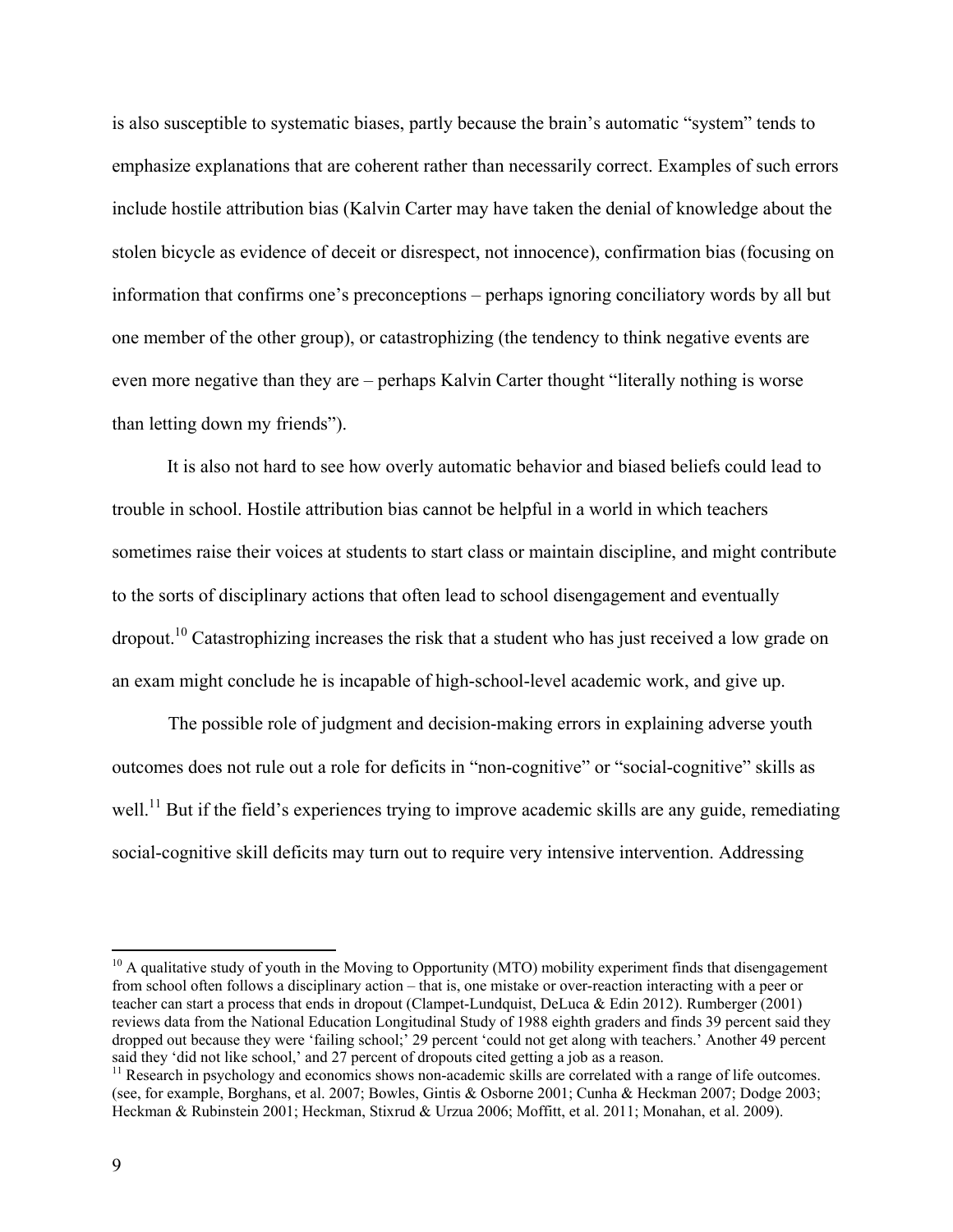judgment and decision-making errors could potentially be amenable to lighter-touch (and hence less costly) intervention, since the goal is largely recognition and awareness – epiphanies.

# III. INTERVENTION

The intervention we study here, called "Becoming a Man" (BAM), was developed and implemented by two Chicago-area non-profit organizations, Youth Guidance (YG) and World Sport Chicago (WSC). It includes in-school and after-school programming that expose youth to pro-social adults, occupy them during the high-risk hours after school, and implement aspects of what psychologists call cognitive behavioral therapy (CBT) designed to get youth to "think about thinking" (promote meta-cognition): that is, to recognize situations in which automatic, intuitive decision-making may lead to trouble and to recognize (and correct) biased beliefs or interpretations of their experiences (Beck 2011).

The in-school treatment offered the chance to participate in up to 27 one-hour, once-perweek group sessions during the school day over the school year. The intervention is delivered in groups to help control costs, with groups kept small (assigned groups of no more than 15 youth and a realized average youth-to-adult ratio of 8:1) to help develop relationships. Students skip an academic class in order to participate in the program, which is one of the draws for many youth to attend. The program is manualized and can be delivered by college-educated people without specialized training in psychology or social work, although YG had a preference for such training in selecting program providers. From observing sessions, it also seems clear that another skill essential to success is the ability to keep youth engaged.

The curriculum includes standard elements of CBT (Beck 2011), such as a common structure to most sessions that starts with a self-analysis ("check in") to help identify problematic thoughts or behaviors to be addressed. Participants discuss a cognitive model emphasizing that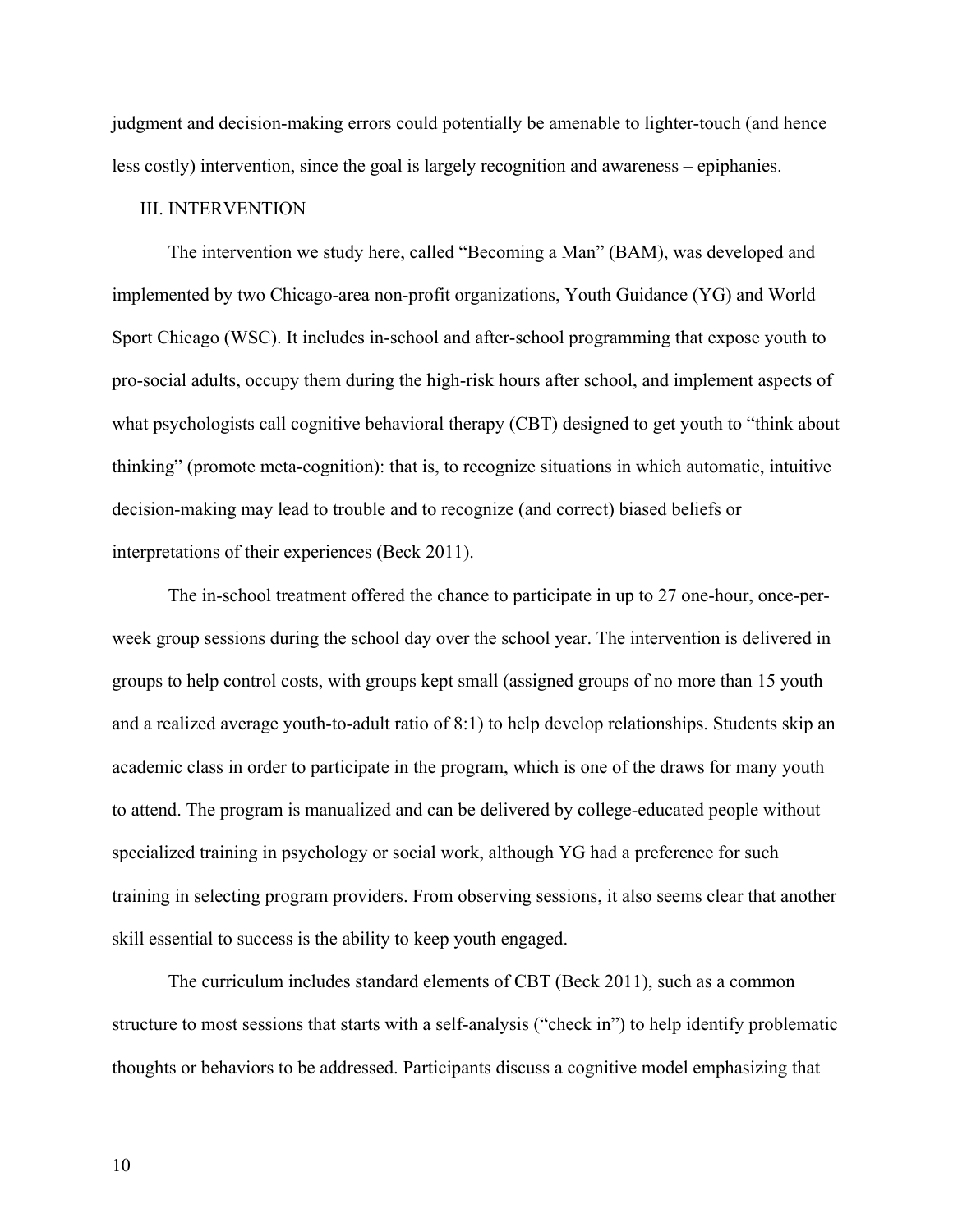emotional reactions to events are endogenous and often influenced by automatic thoughts, and are taught relaxation techniques to help avoid overly automatic reactions ("out of control" behavior). Stories, movies, and metaphors are used to illustrate unhelpful automatic behaviors and biased beliefs at work in the lives of others. Youth are taught to use "behavioral experiments" to empirically test their biased beliefs, both during program sessions and as homework in between sessions, with a special emphasis on common social-informationprocessing errors and problems around perspective-taking, such as catastrophizing and a focus on overly narrow, short-term goals. Because monitoring automatic thoughts requires effort, CBT helps focus this effort by helping people recognize indicators that some maladaptive automatic thought or biased belief is being triggered. A shift to some aversive emotion is one common cue (Beck 2011). Given the common risks for this population, a key focus was on anger as a cue.

The nature of the intervention is best illustrated by example. The very first activity for youth in the program is the "Fist Exercise." Students are divided into pairs; one student is told he has 30 seconds to get his partner to open his fist. Then the exercise is reversed. Almost all youth attempt to use physical force to compel their partners to open their fists. During debrief, the group leader asks youth to explain what they tried and how it worked, pointedly noting that (as is usually the case) almost no one has *asked* their partner to open their fist. When youth are asked why, they usually provide responses such as: "he wouldn't have done it," or "he would have thought I was a punk*.*" The group leader will then follow-up by asking: "How do you know*?*" The exercise is an experiential way to teach youth about hostile attribution bias. The example also shows how the program is engaging to youth who might not normally sign up for pro-social activities, because it is slightly subversive – to participate they get out of an academic class, and then the first activity winds up involving sometimes-rowdy horseplay.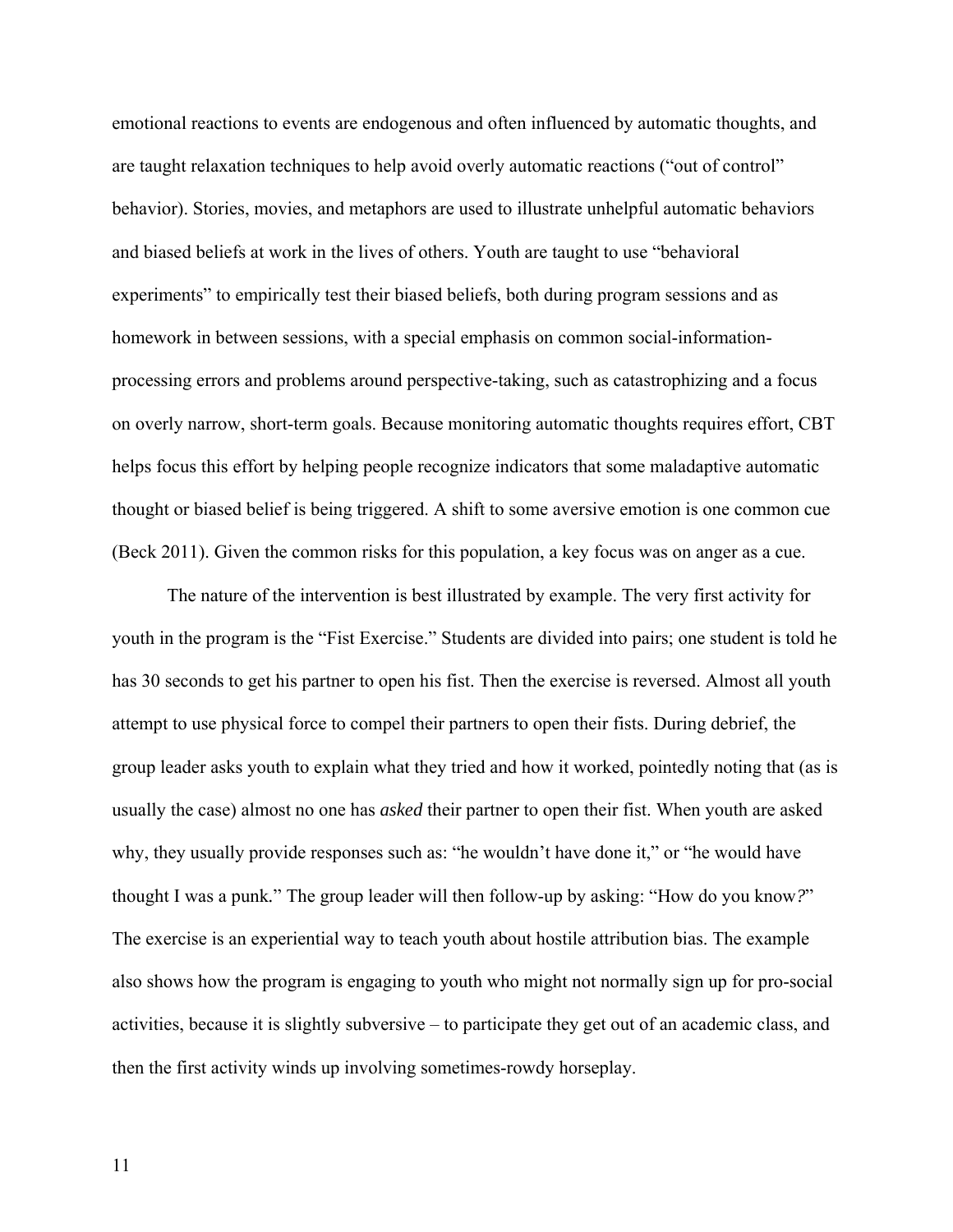The broader intervention also includes after-school programming delivered by WSC designed to both enhance program participation rates and provide youth with more opportunities to reflect on their automatic responses and decision-making. The WSC coaches all receive some training in the BAM program. WSC sessions, one-to-two hours each, include non-traditional sports (archery, boxing, wrestling, weightlifting, handball, and martial arts) that require focus, self-control, and proper channeling of aggression, and also provide youth with additional opportunities for reflection on their automatic behavior ("so after you got hit in the face during that boxing match, what were you thinking that led you to drop your hands and charge blindly?")

## IV. STUDY SAMPLE AND RANDOMIZATION

Our study setting – the Chicago Public Schools (CPS) – is similar to those of many other large, urban school districts that serve disproportionately disadvantaged populations. Of the 409,000 students in the CPS system, 86 percent are low-income, and over 90 percent are racial or ethnic minorities.<sup>12</sup> Of students who begin  $9<sup>th</sup>$  grade in CPS, only 51 percent graduate high school within four years, about average for large urban school systems (Swanson, 2009), and only eight percent graduate from a four-year college (Allensworth 2006). Chicago's homicide rate is well above the national average but middle of the pack for large U.S. cities.

During the summer of 2009, our team recruited 18 elementary and high schools in the Chicago Public School (CPS) system located on Chicago's low-income, racially segregated South and West sides, where the city's violent crime is disproportionately concentrated. Our study sample is essentially the 2,740 highest-risk male students in grades 7-10 in the 18 CPS study schools, after excluding students who rarely attend school (and so would not benefit from a school-based intervention) or who have serious disabilities. This sample represents around 75 percent of all male youth in grades 7-10 in the study schools (see Appendix B for details).

 $12$  http://www.cps.edu/About\_CPS/At-a-glance/Pages/Stats\_and\_facts.aspx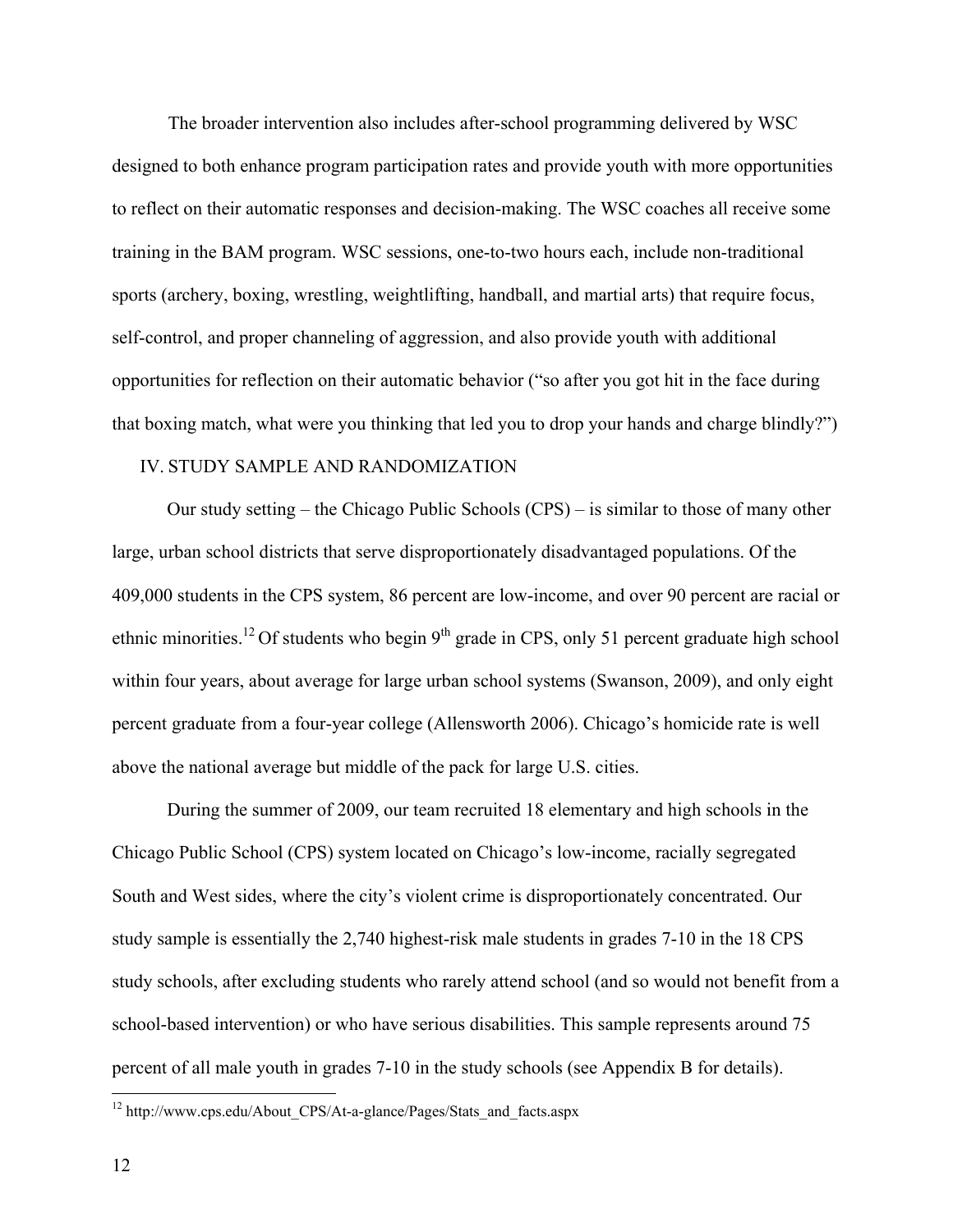Youth were randomized to treatment (in-school, after-school, or both) or control groups within each school, so our design is a block-randomized experiment with schools as blocks.<sup>13</sup> Our analyses control for school fixed-effects given the block-randomized design. One key question for our study is whether any programming affects outcomes, and secondarily, which elements matter most. It turns out that we do not have statistical power to distinguish among the three treatment arms, a problem compounded by treatment cross-over (described below). For these reasons, and because all three arms share the same larger goals, our main results focus on the effect of all three arms pooled together. We also present results by treatment arm below.

Table I shows that ours is a very disadvantaged sample. The average age at baseline was 15, with over half being old for grade. Reflecting the composition of their neighborhoods, all of our study youth are minorities – around 70 percent black, the remainder Hispanic. During the pre-randomization year (AY 2008-9), the average youth had a GPA of 1.7 on a 4.0 scale and attended 130 out of a total possible 170 school days. Over one-third of study youth had been arrested at least once prior to randomization.

 The similarity of baseline characteristics between treatment and control groups in Table I suggests that randomization was successful. Of 19 total baseline covariates we examined,<sup>14</sup> none of the treatment-control differences is significantly different at the 5 percent level. An F-test for the joint significance of all available baseline characteristics shows we cannot reject the null hypothesis that treatment and control groups are equivalent (F(19,2542)=1.05, p=.397).

#### V. PROGRAM PARTICIPATION AND CROSS-OVER RATES

<sup>&</sup>lt;sup>13</sup> Three of our 18 schools could not accommodate after-school programming because of logistical or space reasons, so they included only in-school and control conditions. Eight schools offered both in- and after-school treatment arms in some combination, but did not offer all three treatment arms in addition to the control group.

<sup>&</sup>lt;sup>14</sup> The other baseline variables not shown in Table I are: number of in-school suspensions, number of out-of-school suspensions, and each of the number of grades earned (A through F).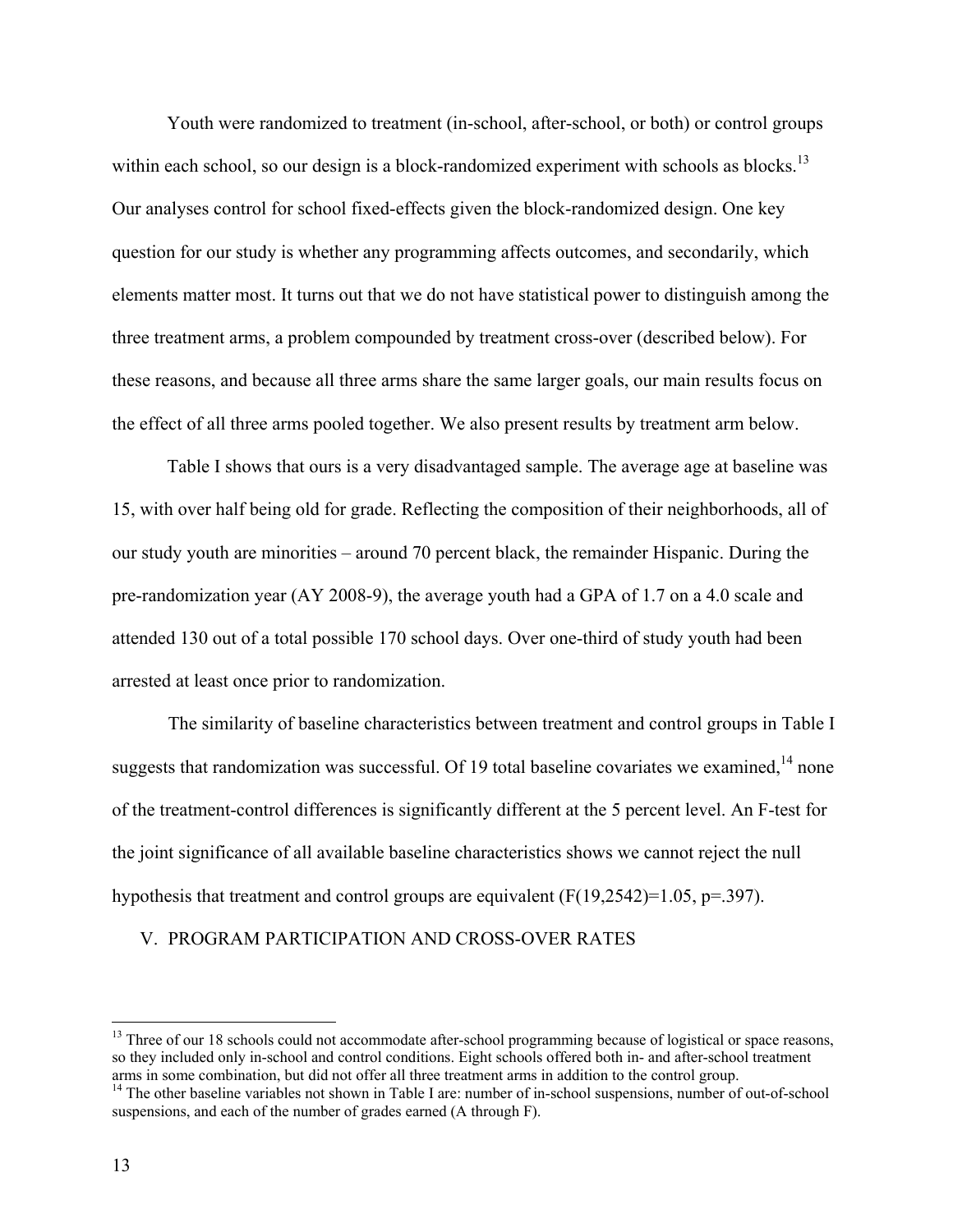Table II shows that around half of youth offered the chance to participate in program activities chose to participate. This take-up rate is consistent with other large scale social experiments (Bloom, et al. 1997; Kling, Liebman & Katz 2007) despite the fact that we randomized first (using administrative data) and then tried to consent people for program participation, rather than consenting and then randomizing, as is more common.<sup>15</sup> We suspect participation rates for the after-school programming are under-stated because of inadequate record keeping; below, we bound the impact of this under-reporting on our estimated effect of participating. Among participants, the average number of sessions attended is around 13.

 Figure I highlights one hard-to-avoid byproduct of running social experiments in challenging circumstances like those in the CPS system: namely, some control group youth wind up participating in program activities ("control-group cross-over"). We analyze the data using original treatment or control assignments to preserve the strength of the experimental design. Figure I also shows that there is treatment-group cross-over as well. For example, fully one-third of participants among the youth assigned to receive *only* after-school programming wound up receiving in-school programming. Among those youth offered both activities, more received just in-school programming only than received both activities.

#### VI. OUTCOME MEASURES

Our main schooling outcomes come from longitudinal student-level CPS records for the pre-program year (AY 2008-9), program year (AY 2009-10), and follow-up year (AY 2010-11). Our sample was drawn from CPS data on the pre-program year and then matched to data from subsequent years using CPS student ID numbers. We used the post-randomization data to form a summary index of schooling outcomes, which reduces the number of hypothesis tests and so reduces risk of "false positives" (Anderson 2008; Kling, Liebman & Katz 2007; Westfall &

<sup>&</sup>lt;sup>15</sup> Consent was for program participation only; outcome data is available for all youth who were randomized.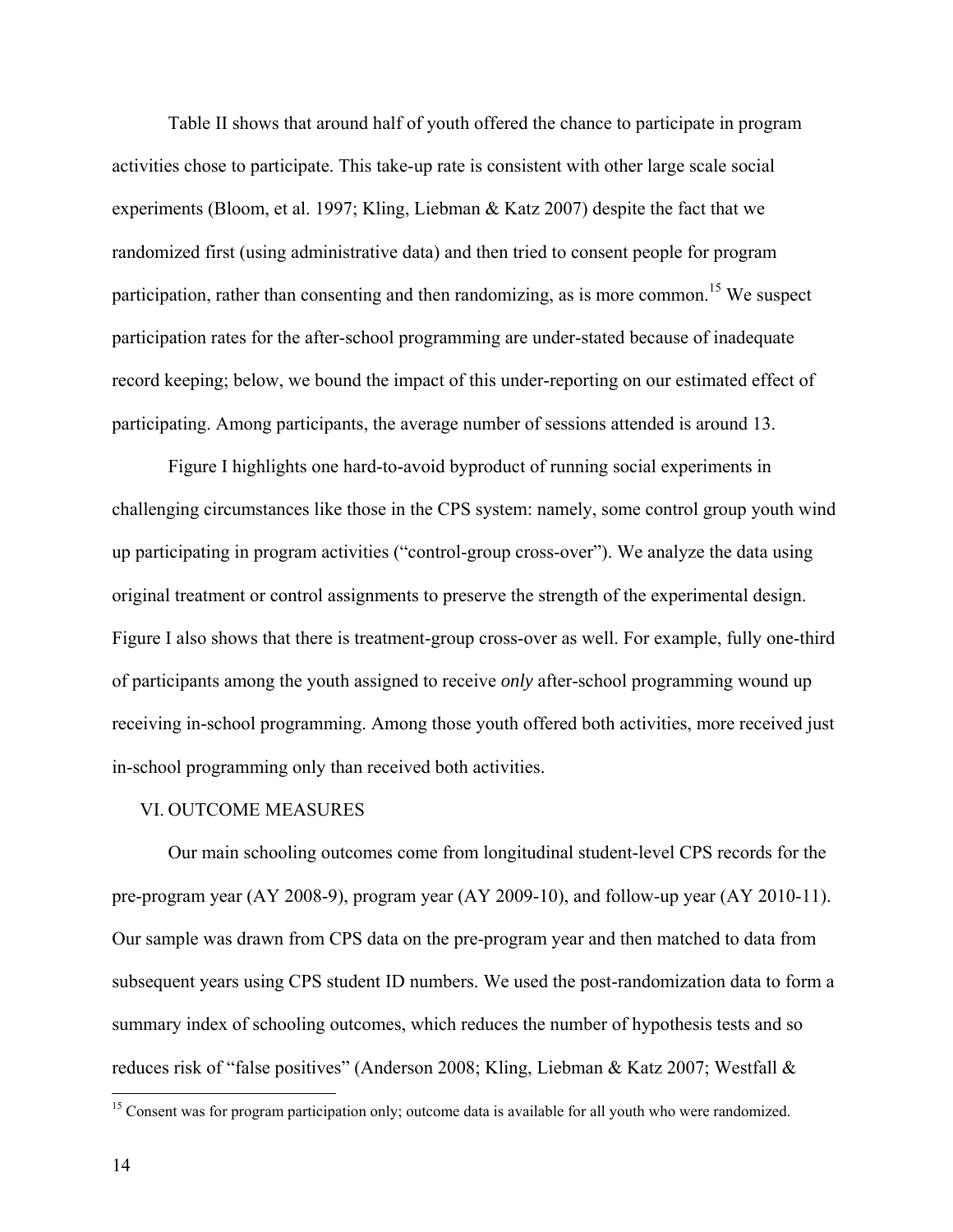Young 1993). It also improves the statistical power available to detect effects for outcomes within a given family expected to move in a similar direction. Below we show this is indeed true of the elements of our index, which is an (unweighted) average of days present, GPA, and persistence in school (enrollment status at the end of the academic year), each normalized to Zscores using the control group's distribution (Appendix C has additional details).<sup>16</sup>

While we can determine enrollment status for each student in every year, the share of students missing at least one of the other elements of our index grows over time from 10 percent in the program year to 33 percent during the follow-up year. For individuals missing some element(s) of the composite, but who have valid information for at least one component, we follow Kling, Liebman, and Katz (2007) and assign the group (treatment or control) mean for the missing elements. This approach has the advantage of using all available information and has a straightforward interpretation: it is equivalent to estimating the treatment effect on each component of the index (in standardized form) using only observations with non-missing observations, and then averaging the component-specific estimates. Below we demonstrate that our results are generally robust to alternative ways of handling missing data.

To measure criminal behavior by program participants, we use electronic arrest records (or "rap sheets") from the Illinois State Police (ISP), which were matched to our study sample for research purposes by the Illinois Criminal Justice Information Authority (ICJIA) using probabilistic matching on name and date of birth. Arrest records avoid the problem of underreporting of criminal involvement in survey data (Kling, Ludwig  $\&$  Katz 2005) but require the assumption that the intervention itself does not affect the likelihood that criminal behavior results

<sup>&</sup>lt;sup>16</sup> Our index of schooling outcomes does not include standardized test scores. By design, CPS does not administer standardized tests to all grades (particularly older grades). Thus, more than half of all students in our study sample are missing test scores (similar shares for treatment and control groups). Our index also does not include administrative records on school disciplinary actions; we have received conflicting accounts from different sources about whether disciplinary actions are inconsistently reported and recorded in CPS data, even within schools.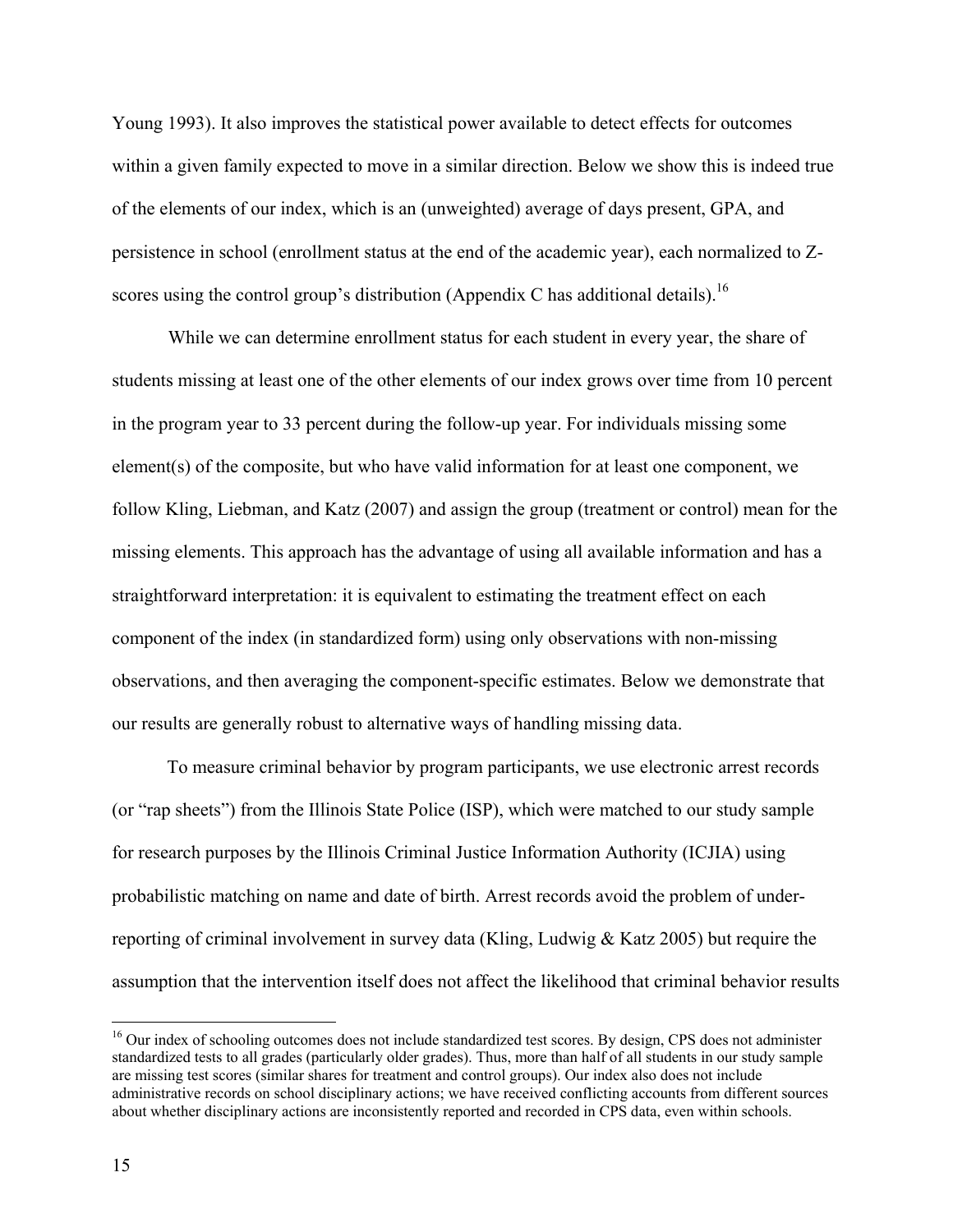in arrest. The ISP records capture arrests in the state going back to 1990 and include arrests of people below the age of majority within the criminal justice system (juvenile arrests), as well as to those who are above the age of majority. Local police departments are required by law to report all juvenile felony arrests to the ISP, and optionally class A and B misdemeanors. Because intervention impacts often vary greatly by crime type (Deming 2011; Evans & Owens 2007; Kling, Ludwig & Katz 2005; Lochner & Moretti 2004; Weiner, Lutz & Ludwig 2009), as do social costs, we examine arrests separately for four different offense categories: violent, property, drug, and "other" (excluding motor vehicle violations).

### VII. ANALYSIS APPROACH

The main challenge in identifying the effects of social-policy interventions is selection – those youth who select into (or are selected for) participation may be systematically different from non-participants in ways that also directly affect outcomes. We overcome this problem with a randomized control group, which lets us identify the average outcomes the treatment group would have experienced had they not been offered the program.

Let  $Y_{ist}$  denote some post-program outcome for individual  $i$  at school  $s$  during postrandomization period  $t$ , which is a function of treatment group assignment  $(Z_{is})$  and observed variables from ISP and CPS records measured at or before baseline  $(X_{is(t-1)})$  as in equation (1) below. We control for the blocking variable with school fixed effects  $(\gamma_s)$ . The "Intent-To-Treat" effect" (ITT) captures the effect of being offered the chance to participate in the program, and is given by the estimate of  $\pi_1$  in equation (1). We condition on baseline characteristics to improve precision by accounting for residual variation in the outcomes (results without baseline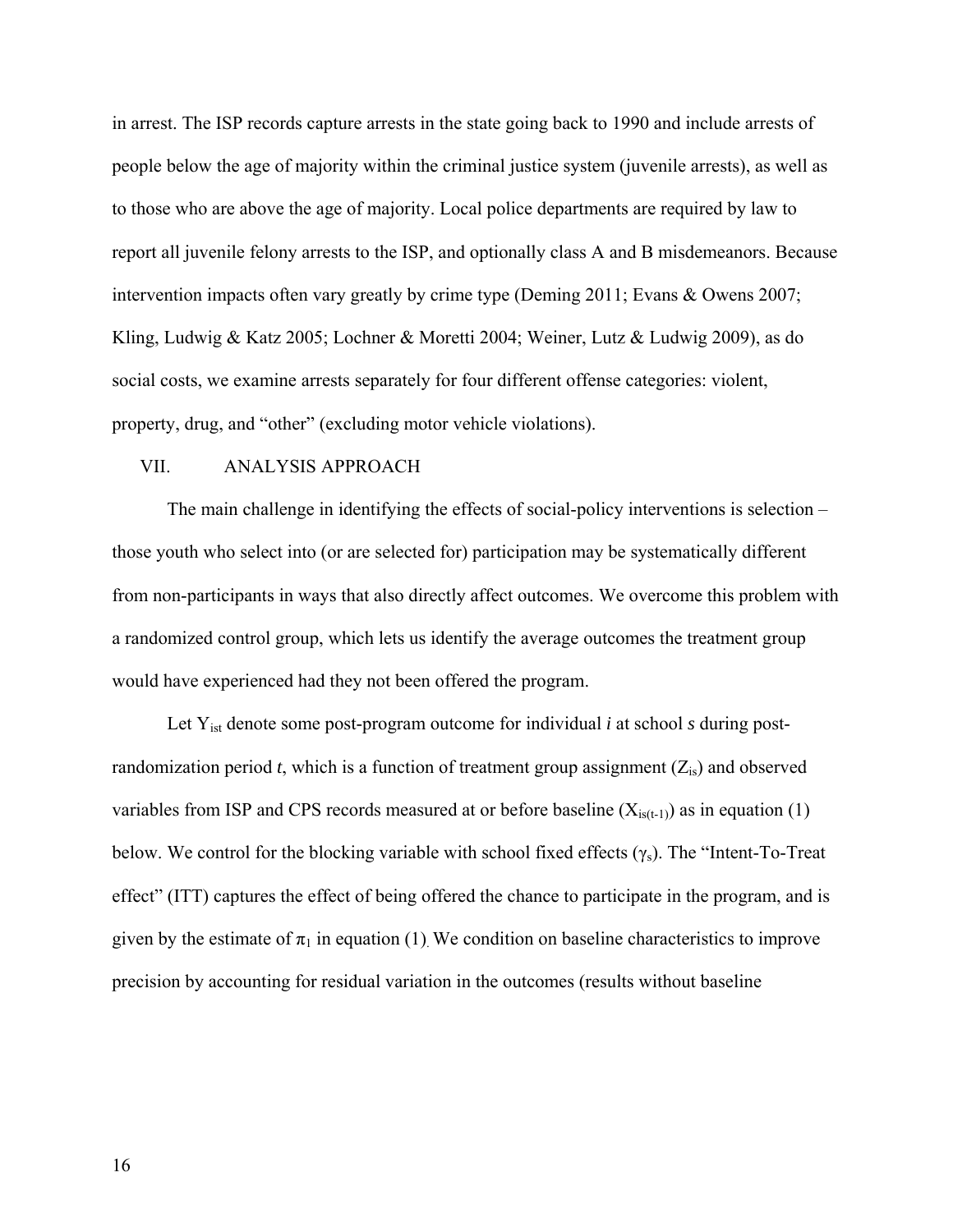covariates are similar; available upon request).<sup>17</sup> Our main tables present results for the treatment arms pooled together (see Section V), but later we also show results separately as well.<sup>18</sup>

$$
(1) \qquad Y_{ist} = Z_{is}\pi_1 + X_{is(t-1)}\beta_1 + \gamma_s + \epsilon_{ist1}
$$

The advantage of the ITT estimand is that it fully exploits the strength of the randomized experimental design. But since not all youth participate, the ITT will understate the effects of actually participating in the program. We therefore also report the effect of participating in the program for those who actually participate, which we estimate using two-stage least squares with random assignment  $(Z_{is})$  as an instrumental variable (IV) for participation ( $P_{ist}$ ), as in equations (2) and (3) (Angrist, Imbens & Rubin 1996; Bloom 1984). This assumes treatment-group assignment has no effect on the behavior of youth who do not participate in the intervention.

- **(2)**  $P_{\text{ist}} = Z_{\text{is}} \pi_1 + X_{\text{is}(t-1)} \beta_1 + \gamma_s + \varepsilon_{\text{ist2}}$
- **(3)**  $Y_{\text{ist}} = P_{\text{ist}} \pi_2 + X_{\text{is}(t-1)} \beta_2 + \gamma_s + \varepsilon_{\text{ist}3}$

If youth respond differently to the intervention, then because some of our controls wind up in the program,  $\pi_2$  is a local average treatment effect (LATE) – the effect of the program (treatment) on those whose treatment receipt is affected by being assigned to the treatment rather than control group, or "compliers" (Angrist, Imbens & Rubin 1996; Imbens & Rubin 1997; Imbens & Angrist 1994)). Because control cross-over rates are low, we expect the LATE should be fairly close to the effect of treatment on the treated. The IV results are essentially equal to the

 $17$  Specifically, we control for the following variables from the 2008-9 academic year: total days present; number of in- and out-of-school suspensions; number of each grade category (A, B, C, D, and F); dummies for ages 14-15, 15- 16, and over 17; black and Hispanic dummies; an indicator for having an Individual Educational Program (IEP); a linear grade term; and dummies for having zero, one, two, or three and over arrests of each type. For the one case with missing baseline covariates, we assign a value of zero and include an indicator that the variable is missing.<br><sup>18</sup> One slight complication in estimating equation (1) is the possibility that the outcomes of students a

same school might be correlated. The fact that equation (1) conditions on school fixed effects accounts for withinschool correlations across students in mean outcomes. Yet it is still possible that higher order moments are correlated within schools (e.g., school-level variances may be heteroskedastic). Clustering standard errors on schools would account for any remaining correlation across error terms. However, with only 18 clusters, the asymptotic theory on which clustering is based is not applicable. Cameron, Gelbach and Miller (2008) show the wild-t bootstrap performs well with a small number of clusters; as a sensitivity test, we also show p-values from this method.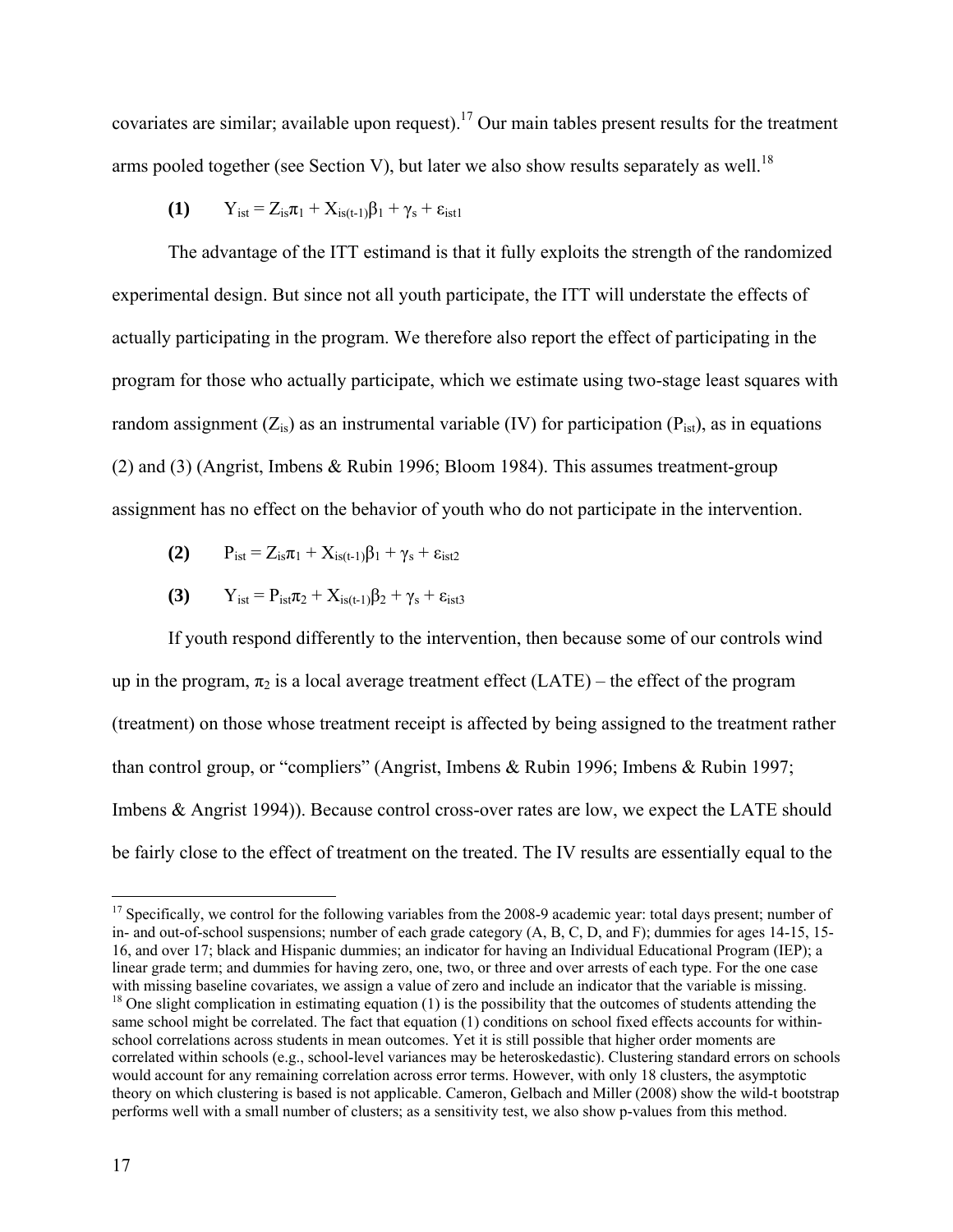ITT effect on outcomes divided by the ITT effect on intervention participation rates, varying somewhat due to covariate adjustment. With participation rates of 49 percent for youth assigned to treatment and 5 percent for controls, the IV estimate will be about 2.3 times the ITT.

One complication is that we suspect that there might have been some under-reporting of participation in the after-school programming, which would lead the IV estimate to overstate the effects of participation by under-estimating the number of compliers over whom the ITT impact should be allocated. As a check on how large this over-statement could be, we also present results that assume the participation rate for after-school programming in every school is equal to the rate we see in the school with the highest after-school take-up rate (70 percent). This surely over-states participation rates, and so serves as a lower-bound on the effects of participation.<sup>19</sup>

To help judge the magnitude of our IV estimates, we also estimate the average outcomes of those youth in the control group who would have complied with treatment had they been assigned to treatment – or the "control complier mean" (CCM) (see Katz, Kling & Liebman 2001), which could differ from the overall control mean. Katz, Kling, and Leibman's original formulation of the CCM is in a setting where there is no control crossover (no "always-takers"). If C indicates being a "complier" and Z indicates treatment assignment, the CCM equals:

(4)  $CCM = E(Y|C=1, Z=1) - [E(Y|C=1, Z=1) - E(Y|C=1, Z=0)].$ 

The term in brackets is our LATE estimate. However, we must recover the first righthand-side term,  $E(Y|C=1, Z=1)$ , since what we observe in the data is the mean outcome for all treatment group participants - a weighted average of the mean outcomes for compliers and always-takers. Let P indicate actual participation and A be an indicator for always-takers. Then:

 $19$  We randomly select non-participants to reassign as participants until the target "participation rate" is reached. We also re-calculated the IV assuming that within each school, the participation rates were actually the same for afterschool and in-school programming, which is usually bounded by the other two approaches (available upon request).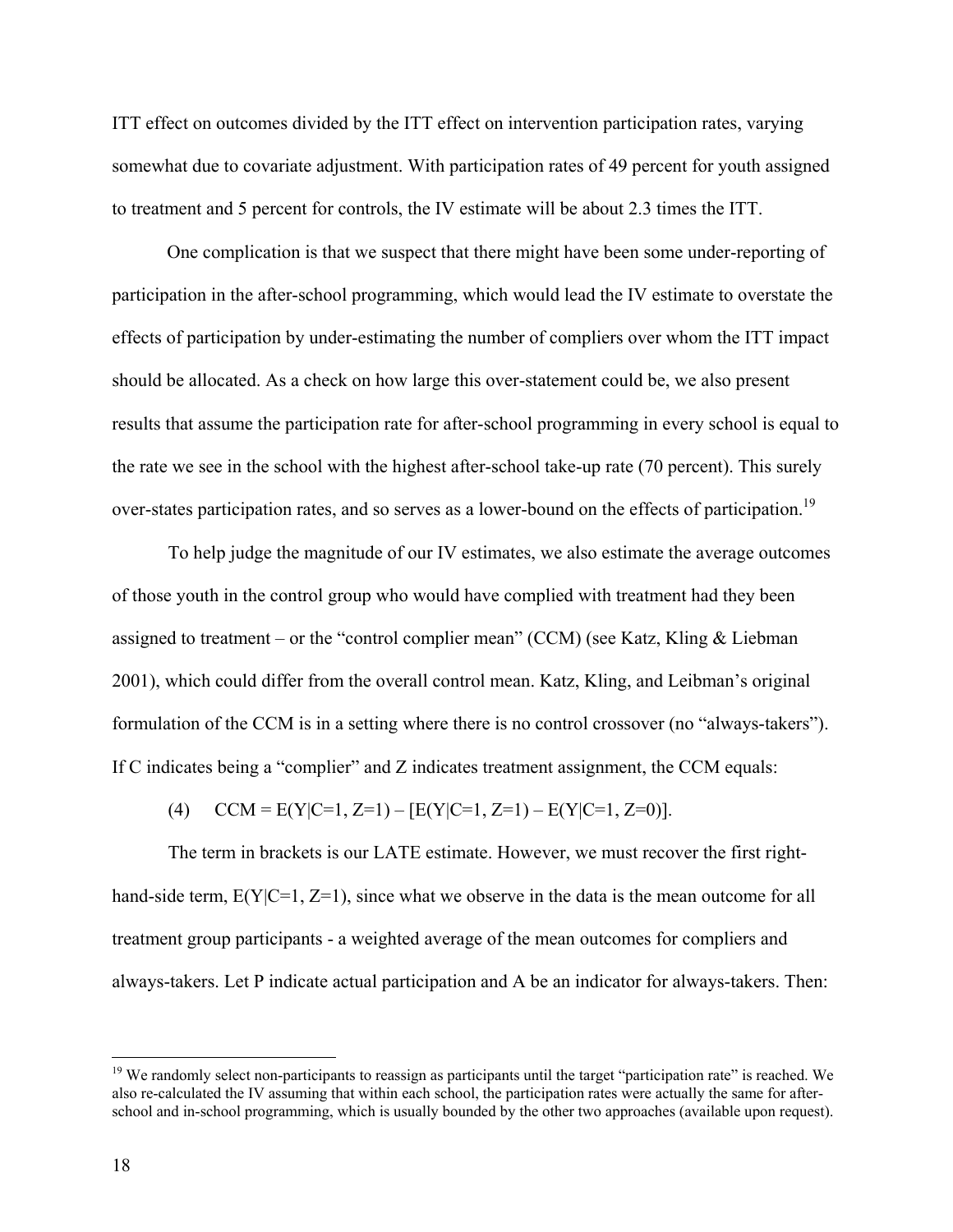$$
(5) \ E(Y \mid Z=1, P=1) = E(Y \mid Z=1, C=1) \left(1 - \frac{E(A \mid Z=1)}{E(P \mid Z=1)}\right) + E(Y \mid Z=1, A=1) \left(\frac{E(A \mid Z=1)}{E(P \mid Z=1)}\right)
$$

To recover  $E(Y|Z=1, C=1)$  for the CCM calculation, we can estimate the left-hand side and  $E(P|Z=1)$  directly from the data, and use random assignment to replace  $E(A|Z=1)$  with E(A|Z=0) and E(Y|Z=1, A=1) with E(Y|Z=0,A=1).<sup>20</sup> In other words, we assume treatment- and control-group always-takers are equivalent on average.

 A few final methodological issues that arise in our analysis have to do with whether our results are sensitive to alternative approaches for handling missing outcome data or adjustments to our hypothesis tests for multiple comparisons (they are not), and our approach for examining how impacts may vary across schools and individual program providers as a way to think about the generalizability and scalability of this intervention. We discuss our approach to all three of these issues in Section X below, together with the results of those analyses.

## VIII. CRIMINAL BEHAVIOR

Table III shows that the program generates very large reductions in arrests for violent crimes and "other" crimes during the program year (arrests made between 9/09 through 8/10), which are no longer statistically significant in the follow-up year (arrests that occur from 9/10 through 7/11). The top panel shows that during the program year, program participation reduces violent-crime arrests by about 8 per 100 youth, equal to about 44 percent of the CCM (18 per 100 youth). Even the lower-bound estimate for the IV, which assumes a high-end program participation rate, implies a 32 percent reduction. This result is statistically significant, even using the wild-t bootstrap ( $p<0.04$ ). Violent crime, dominated by assaults, is the offense category we would perhaps expect to be most strongly affected by an intervention with a major emphasis

 $20$  In our case, block randomization means that these equalities should also be conditional on school. In practice, the difference that calculating them conditionally makes is trivial.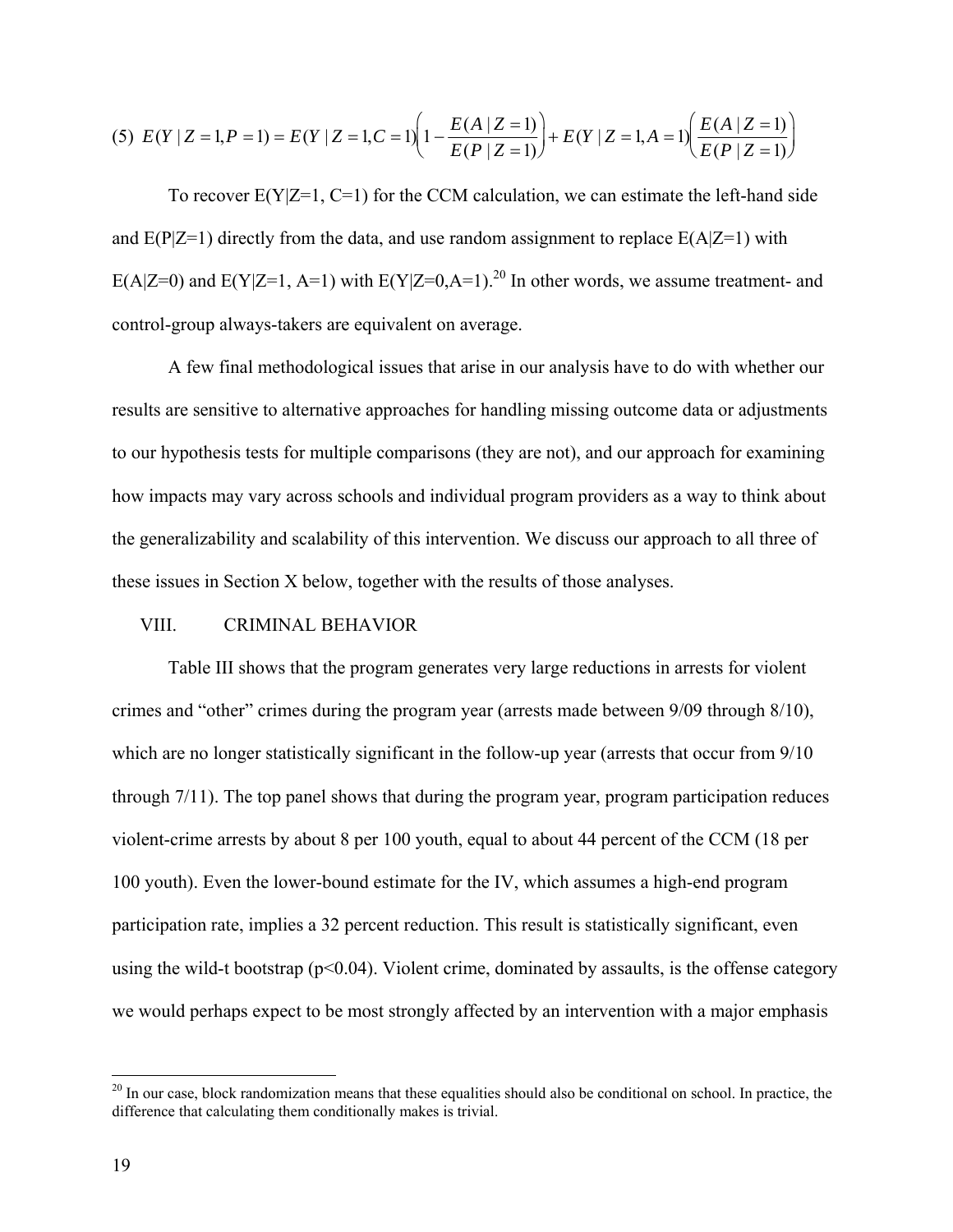on reducing overly automatic angry behavior and mistakes reading other people's intentions. (Violent-crime arrest rates are high relative to the other crime categories in Table III, which may be due partly to the better coverage in the ISP data of juvenile felonies versus misdemeanors).

The top panel's last row shows that program participation reduces the number of arrests for "other" (non-violent, non-property, non-drug) crimes by nearly 12 arrests per 100 youth during the program year, about a 38 percent reduction relative to the CCM (32 per 100). This impact is driven by reductions in weapons offenses, trespassing, and vandalism (each account for about one-quarter of the total effect). Arrests for disorderly conduct or disobeying a police officer, which together account for over a third of all arrests in this "other" category and could in principle have declined simply because youth are now just better able to interact more constructively with law enforcement, appear to be basically unaffected.

The bottom panel shows that for the follow-up year, none of the impact estimates is statistically significant. The impact on "other crimes" is still large in proportional terms, equal to over one-third of the CCM, but is not quite statistically significant  $(t=1.61)$ . Arrests decline for our sample from year 1 to 2, consistent with declines in overall Chicago crime over this period.<sup>21</sup>

Our results are robust to modifications to our estimation approach (Appendix Table A2). For example, when we lower the probabilistic-match-quality threshold for what counts as a rapsheet "match," the results are generally similar but slightly attenuated, as we would expect from

<sup>&</sup>lt;sup>21</sup> For example, the overall rate of Chicago homicides (the best-measured crime) declined by  $10\%$  from 2008 to 2009, by 6% from 2009 to 2010, and by another 1% from 2010 to 2011. Declines in youth homicide arrests are even more pronounced. There were 15 homicide arrests to 14-16 year olds in 2008 and just 11 in 2011, and 164 among 17-25 year olds in 2008 and just 91 in 2011 (CPD 2011b). From 2009 to 2010 (the last year for which other crime data are available in Chicago) robbery rates declined by 10% and aggravated assault rates declined by 8.5%, while property-crime arrests were basically unchanged (0.4% drop) (CPD 2011a).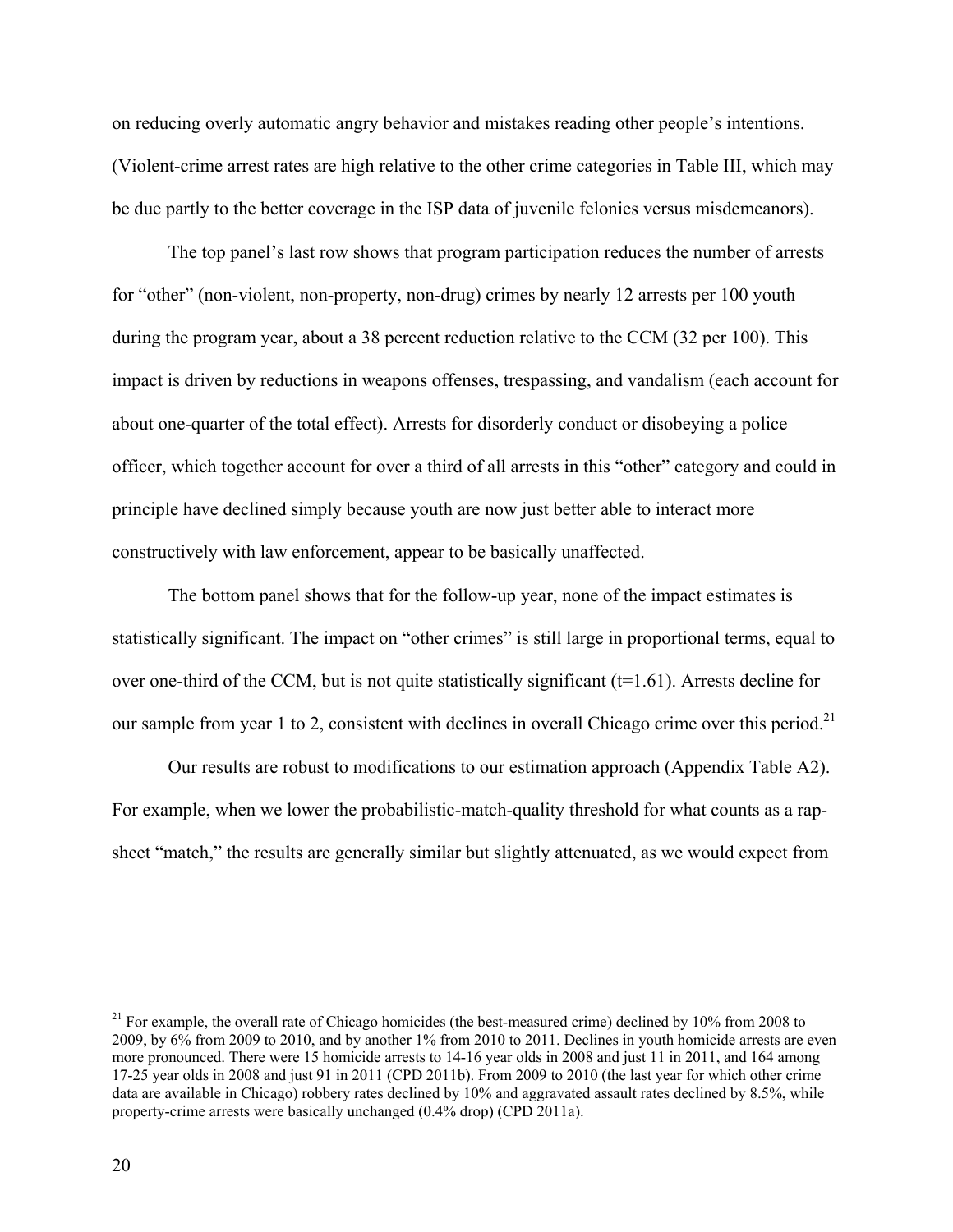including more false-positive arrests. We also find similar results using a quasi-maximum likelihood Poisson count data model (Wooldridge 1999) rather than OLS.<sup>22</sup>

## IX. SCHOOLING RESULTS

 Table IV shows that the program improves schooling outcomes during both the program year (AY 2009-10) and the follow-up year (AY 2010-11). We show results for our index followed by each element, all in Z-score form (results in raw units are in Appendix Table A1). The estimated effect of participation on our schooling index during the program year (top panel) is a statistically significant .14SD, with a lower bound of 0.09SD using a conservative adjustment for the potential of attendance under-reporting. The statistical significance of our results is robust to using a wild-t bootstrap to calculate p-values ( $p<034$ ). The CCM during the program year is positive (0.218), compared to a control mean that is zero by construction, suggesting that youth who are relatively more school-oriented tend to be the ones who choose to participate when offered. The rest of the top panel shows qualitatively similar impacts on each standardized element of our schooling index. Although GPA is the only element significant on its own, the p-values for the other two elements are just barely above the 10 percent level. Using a composite improves our statistical power.

It is worth noting that while the treatment and control mean values for GPA were similar at baseline (Table I), as the first panel of Figure II shows, the variance of the baseline GPA distribution is a bit smaller for the treatment than control group. Specifically, youth assigned to treatment had 0.18 more C's during the pre-program year ( $p = 0.06$ ) and 0.12 fewer A's ( $p =$ 

<sup>&</sup>lt;sup>22</sup> The QMLE estimates are slightly less precise due to the use of a parsimonious set of covariates to ensure convergence, but the results are almost identical to OLS. Focusing on the main estimate for violent crime, and using only baseline age dummies and the total number of baseline arrests as covariates, the QMLE Poisson coefficient is - 0.2011 ( $p=0.085$ ). In other words, assignment to the treatment group (the ITT effect) reduces violent crime arrests by about 20 percent. By comparison, the ITT estimate using the same covariates is  $-0.0328$  ( $p = 0.052$ ); a 19.7 percent reduction in arrests relative to the control mean of 0.167.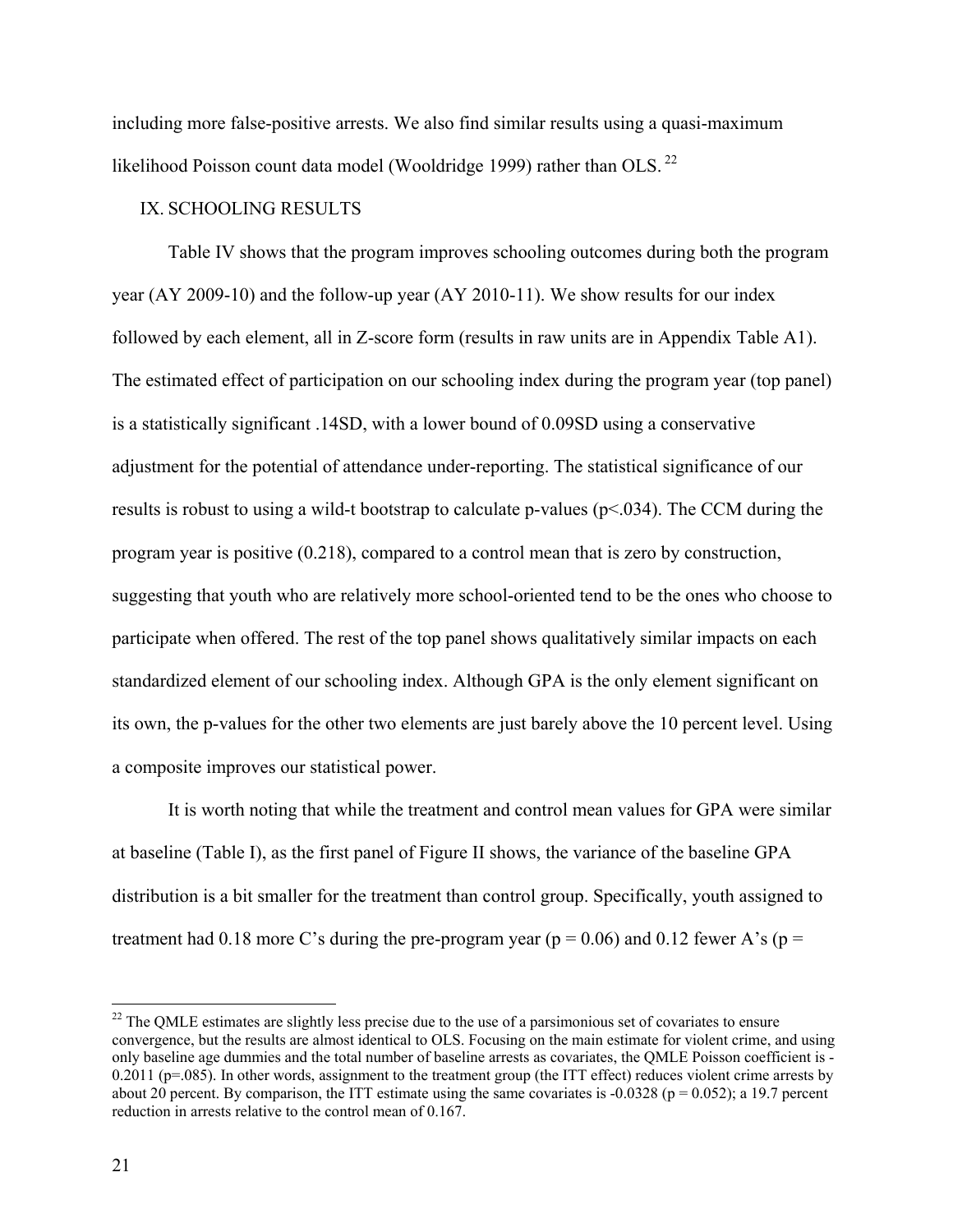0.13) than their control counterparts.<sup>23</sup> However, the treatment-control difference in GPA distributions during the program year (shown in the second panel of Figure II) does not appear to be due to this sampling variation. A Kolmogorov-Smirnov test for the equality of distributions, adjusting for school fixed effects, shows that the baseline grade distributions are not significantly different at baseline ( $p=0.335$ ), but are statistically different the year of the program ( $p=0.022$ ).

The bottom panel of Table IV shows that the impact on schooling outcomes persists through the follow-up year, and is, if anything, slightly larger than the impact observed during the program year (IV estimates of 0.19SD versus 0.14SD, respectively).

### X. ADDITIONAL ROBUSTNESS CHECKS AND EXTENSIONS

This section shows that our results are generally robust to using different approaches to handle missing data on our schooling outcomes and accounting for the number of hypothesis tests we presented in the preceding two sections. We cannot reject the null hypothesis that the effects are the same across treatment arms, and that we cannot reject the null hypothesis that the effects are similar across schools as well – although these are fairly low-powered tests. We also find suggestive evidence that more disadvantaged students may benefit more from the program.

A. Different Approaches to Handling Missing Data on Schooling Outcomes

Table V shows that our results are fairly robust to how we handle missing data on schooling outcomes during the program year (top panel), and the follow-up year (bottom panel), which is perhaps not surprising given that the share of observations with missing data on either the GPA or days-attended variables in our schooling index is nearly identical for the treatment and control groups (10 percent during the program year, and 33 percent during the follow-up year, with no missing data on the school enrollment element of the index by construction).

 $2<sup>23</sup>$  As discussed below, simulations suggest a substantial probability of observing at least one unbalanced baseline outcome such as this that arises through chance rather than through randomization failure.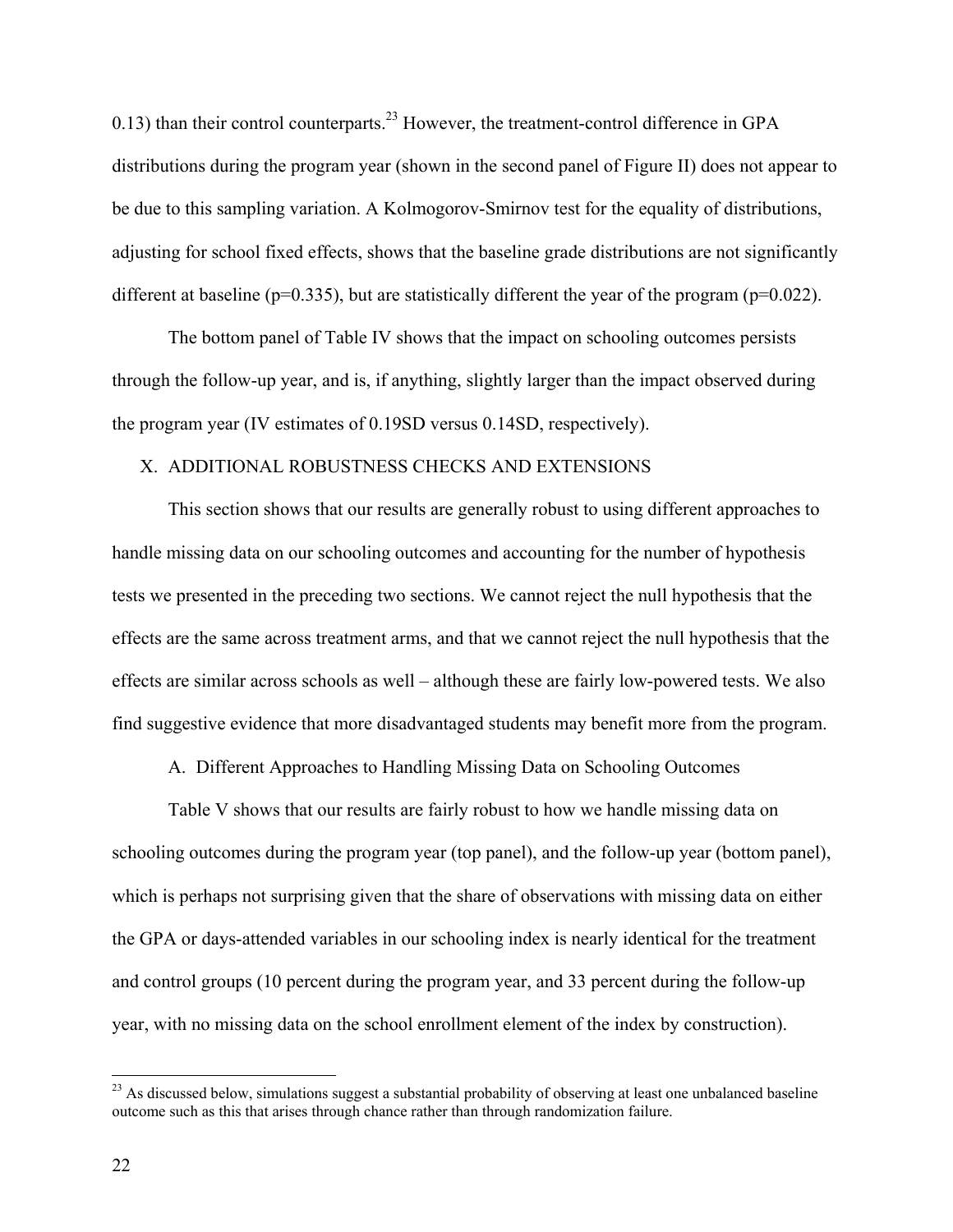Missing data is not an issue we can explore with the "rap sheets" we use to measure arrests, which cannot distinguish between missing data and someone who has just never been arrested.

The first row of Table V reproduces our main results, which follow Kling, Liebman, and Katz (2007) (KLK) and assign the relevant treatment or control group mean to youth with missing values on any element (essentially averaging the results of separate regressions on each of the index elements using just non-missing elements of each index). This approach assumes elements of our outcome index are missing completely at random (MCAR), that is, for reasons uncorrelated with observed or unobserved attributes of youth in the study.<sup>24</sup> MCAR is a testable assumption that seems to fail in our application,  $2<sup>5</sup>$  perhaps because CPS data on grades and attendance can be missing because youth attend or transfer into particularly low-performing schools with poor record-keeping, transfer to private or suburban schools, or drop out.

The remainder of Table V presents the results of alternative approaches to dealing with missing data that generally yield qualitatively similar results to those from our main approach. The second row shows that the results of using just observations with non-missing values on all elements of the index (list-wise deletion) and controlling for baseline covariates, which also assumes MCAR. Row three again uses complete cases but re-weights the data so the distribution of baseline characteristics in this sample is similar to what we see in the full study sample. This approach assumes that the data are missing at random (MAR), i.e., in ways that are related to youth observable characteristics but not unobserved determinants of outcomes. The results are slightly smaller than our main findings with slightly larger standard errors. The next two rows of

<sup>&</sup>lt;sup>24</sup> While we do control for baseline covariates, this is not enough to account for correlation between baseline covariates and data missingness, because the ITT or LATE estimates are averages across different cells defined by the baseline covariates. So if some baseline covariate values are over-represented among those observations with missing outcome data, the estimated effect on that sub-sample will be under-represented in the overall estima <sup>25</sup> Regressing an indicator for having non-missing values on all three index elements on baseline covariates produces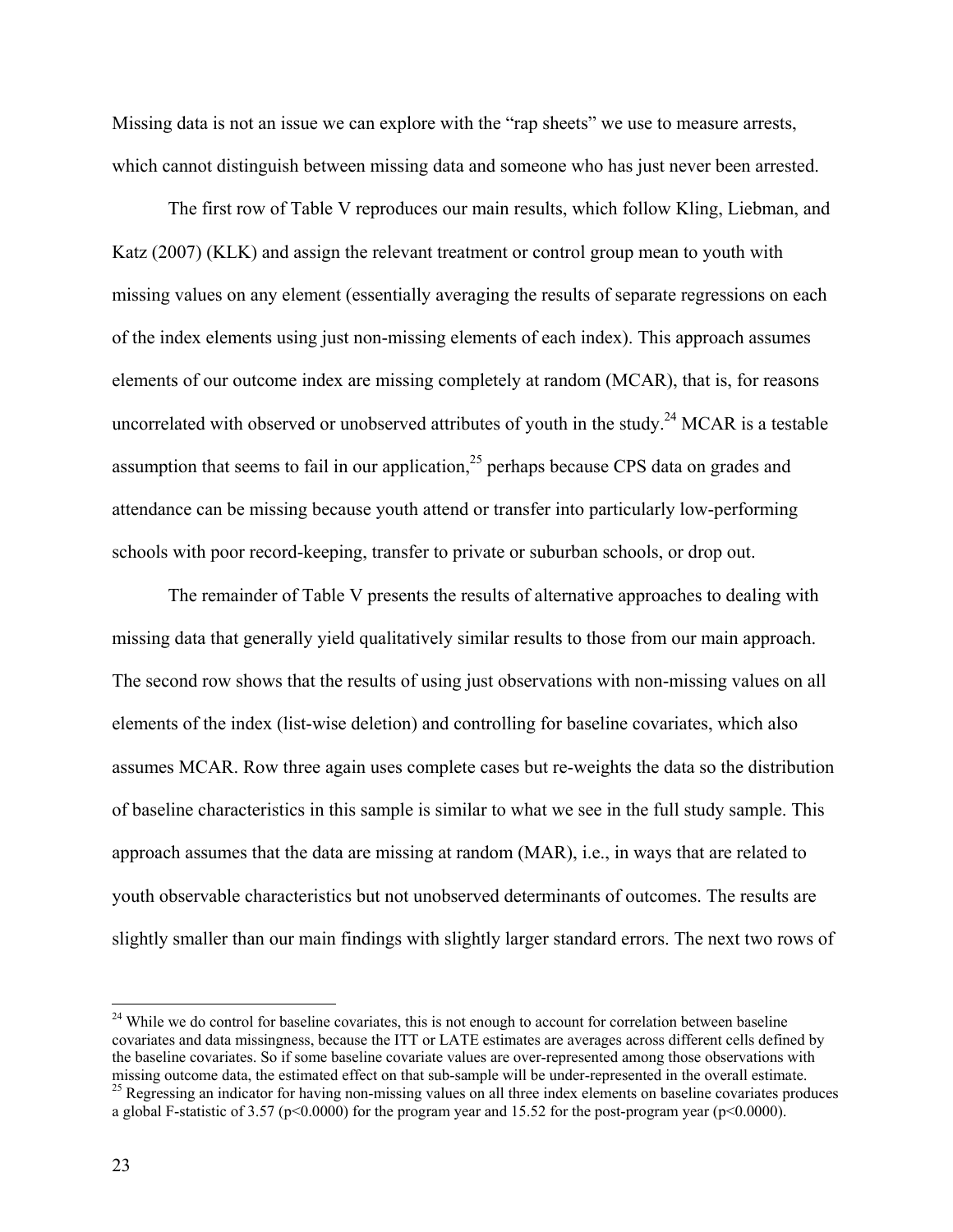Table V use logical imputation.<sup>26</sup> The last row of each panel presents the results from a multiple imputation (MI) approach with  $m = 10$  imputed data sets, which again assumes MAR and yields quite similar estimates (see Appendix D for details).

A final approach we employ to deal with missing data in our CPS schooling outcomes is bounding, motivated by the recognition that even the MAR assumption need not hold. The bounds that we calculate using the trimming procedure from Lee (2009) are still consistent with the idea of large treatment effects on schooling outcomes but, perhaps not surprisingly, have wider confidence intervals than we find for our main estimates, and which now include zero.<sup>27</sup>

B. Multiple Testing Adjustments

As more hypotheses are tested, the probability of at least one false rejection increases. While we have tried to reduce risk of Type I error by minimizing the number of outcomes we examine and by using a large sample size, we use two additional methods to test the robustness of our results to multiple hypothesis testing concerns (see detailed discussion in Anderson 2008).

The first method controls the family-wise error rate (FWER), or the probability that at least one of the true null hypotheses in a family of hypothesis tests is rejected, using a free-step down resampling method to adjust our p-values to account for multiple inference concerns.<sup>28</sup> Our

<sup>&</sup>lt;sup>26</sup> For our logical imputation we first fill in zeros for all missing grades and attendance information under the extreme assumption that all missing data are due to dropout; in the following row, we set grades and attendance to zero only in those cases where the enrollment variable is zero and the CPS leave codes (which themselves may be subject to some error) suggest the student dropped out (and using the KLK approach otherwise).

 $^{27}$  In calculating these bounds, we consider an observation non-missing only if all three academic components of the index are non-missing. In year 1, 0.023 more treatment youth than control youth have non-missing indexes; in year 2 the difference rises to 0.046. Trimming off the  $p<sup>th</sup>$  and 1- $p<sup>th</sup>$  quantiles results in a lower bound treatment effect in year 1 of 0.0195 (0.0334) and an upper bound treatment effect of 0.1019 (0.0607) (standard errors in parentheses). For year 2, the analogous bounds are 0.0037 (0.0443) and 0.1613 (0.0607). Using Lee's preferred confidence interval construction, this implies that the true academic treatment effect in year 1 is between -0.035 and 0.1699, and in year 2 is between -0.0692 and 0.2613. However, there are indications that the monotonicity assumption on which this strategy relies may not hold, see Appendix D for discussion.

<sup>&</sup>lt;sup>28</sup> Specifically, we use a bootstrap resampling technique that simulates data under the null hypothesis (Westfall  $\&$ Young 1993). Within each permutation, we randomly re-assign treatment and control indicators with replacement and estimate program impacts on all five of our main outcomes (the schooling index and our four main arrest categories). By repeating this procedure 100,000 times, we create an empirical distribution of t-statistics that allows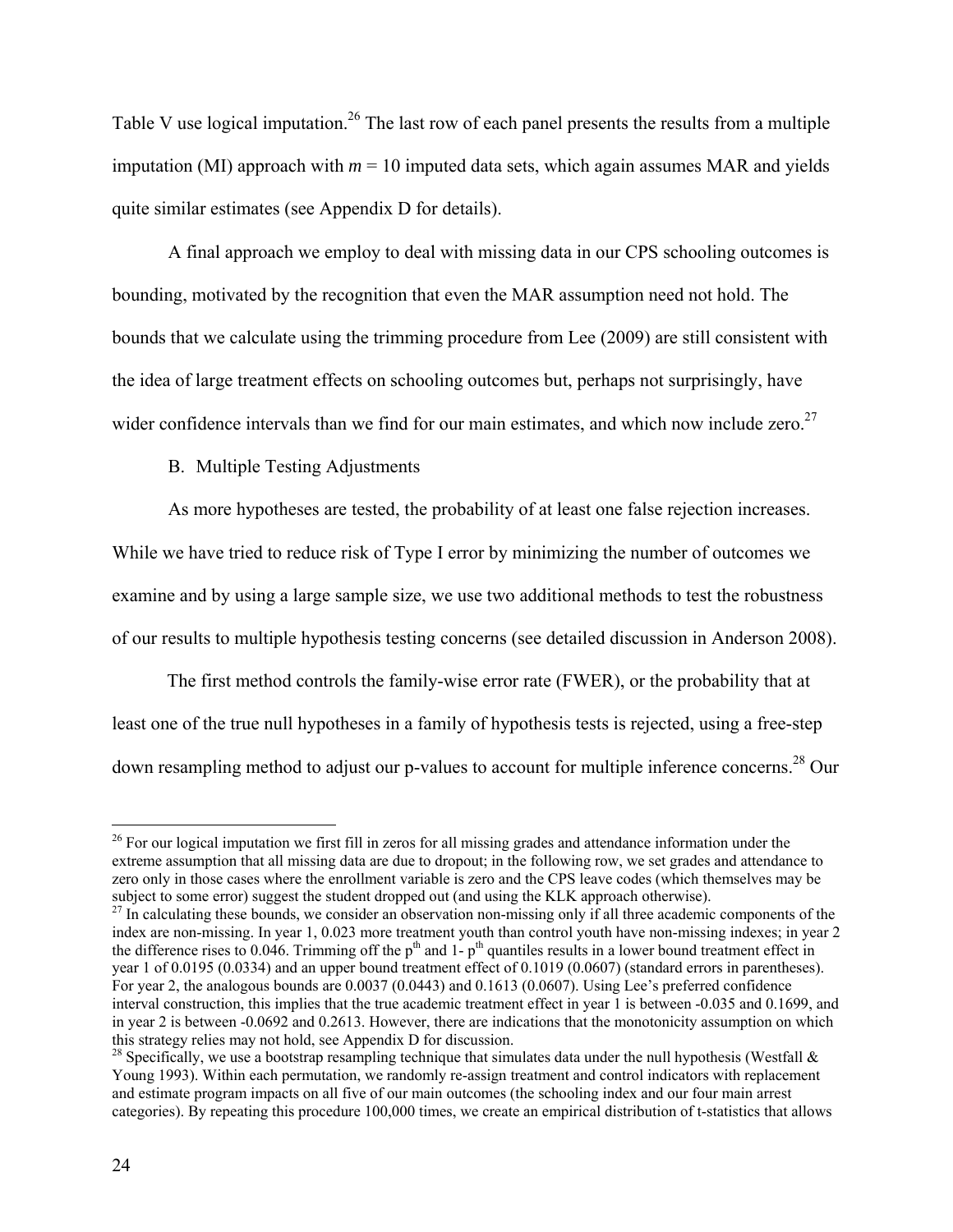bootstrap resampling approach suggests we would observe an effect as extreme as the one on the schooling composite by chance only 3.8 percent of the time. So we can confidently reject the null hypothesis that the intervention effects are jointly zero.<sup>29</sup> Given how little we know about improving life outcomes for disadvantaged youth, especially boys, this is a key finding.

While the FWER-adjusted p-value on violent crime arrests (unadjusted  $p=0.04$ ) is equal to p=0.16, which suggests some caution in interpreting the violent crime results, the FWER control method is somewhat conservative in trading off power in exchange for minimizing the chance of even one type I error. A different approach is to control the false discovery rate (FDR), or the proportion of null-hypothesis rejections that are type I errors (Anderson 2008; Benjamini & Hochberg 1995). For our group of five hypothesis tests, we can set the acceptable expected proportion of type I errors (call this *q,* which is FDR control's p-value analog), then test whether we can reject each null hypothesis at the acceptable *q-* level. Using the two-stage FDR-control procedure from Benjamini, Krieger & Yekutieli (2006),<sup>30</sup> we can reject the null of no violentcrime arrest effects at  $q = 0.1$ . In other words, as long as we are willing to accept that 10 percent

us to compare the actual set of t-statistics we find to what we would have found by chance under the null. We maintain the original sampling frame for each iteration, blocking on schools and assigning the same number of pseudo-treatment and pseudo-control youth as in our original sample. This technique preserves the correlational structure and underlying distributions of our data, providing the adjusted probability we would observe our results by chance given our data and the number of tests we run. Rather than use a single p-value adjustment for all the outcome measures, we use a free step-down procedure to adjust the p-value on each outcome separately. The idea is that once a null hypothesis has been rejected via the bootstrap resampling method, it is removed from the family of hypotheses being tested (thus increasing the power of the remaining tests). We then calculate a new adjusted p-value with the bootstrapped empirical distribution of t-statistics for only the remaining tests, providing a more powerful adjustment than setting all p-values to the same minimum value.

 $29$  This bootstrap resampling technique also suggests that the one marginally significant baseline imbalance we see in our data is due to chance, not randomization failure. Specifically, the chance of seeing at least one statistically significant treatment-control difference at the 5 percent level out of 19 baseline measures (we see one difference just over that level for number of C's, with  $\beta = 0.18$ ,  $p = 0.06$ ) is 62 percent.

 $30$  The authors show that this method sharpens the original formulation of FDR control as long as p-values are either independent or positively correlated. We expect that our p-values are positively correlated in this case. The intuition of the original test is as follows: suppose there are M hypotheses, r of which are rejected. Starting with the largest pvalue, check if  $p < (q^*r)/M$ . If not, continue to the next largest p-value. Once a p-value satisfies this inequality, reject that null hypothesis and all hypotheses with p-values smaller than that one. This method controls the FDR at level q.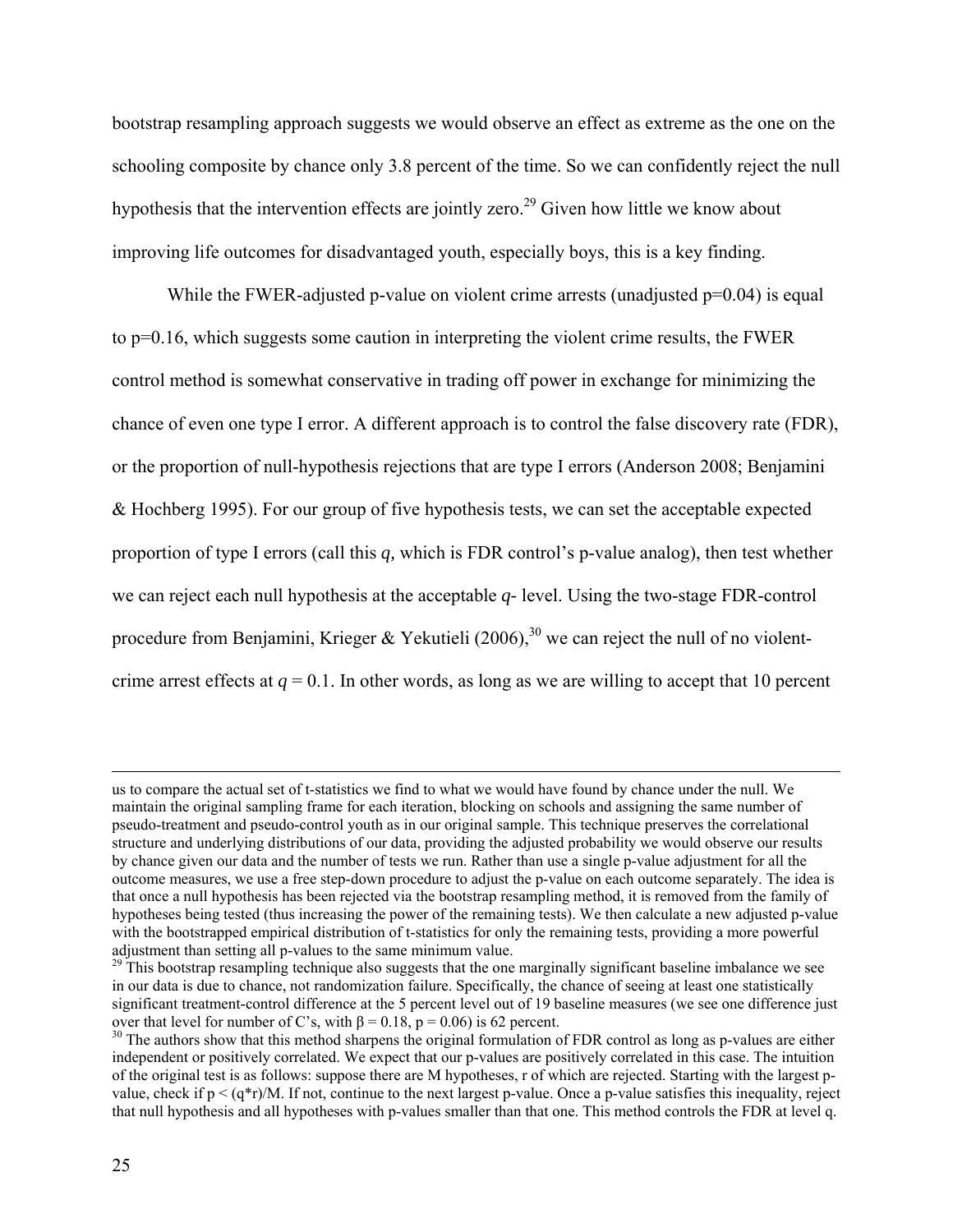of our rejections will be type I errors in expectation, our violent crime results are robust to adjustments for multiple hypothesis testing.

### C. Effects by Treatment Arm

This section shows that the ITT effects across treatment arms appear to be fairly similar to one another. We have focused up to now on pooling the three treatment arms together, in part for improved statistical power, in part because treatment-group cross-over (Figure I) makes it hard to learn about specific mechanisms by comparing effects of different treatment arms, and in part because the coaches involved in after-school programming received BAM training and were encouraged to deploy those skills during the after-school programming. We focus here on comparing the ITT across arms rather than the IV because instrumenting for "participation" by arm is complicated by the differential under-reporting of attendance across arms.<sup>31</sup>

 Table VI shows that the ITT effects are fairly similar across treatment arms; we cannot reject the null that they are the same. A different approach (Appendix Table A3) assumes that the effects of in-school and after-school programming are additive and regress outcomes against an indicator for being assigned to in-school and after-school, so that youth assigned to both have both indicators turned on. Again we cannot reject the null that the coefficients are the same.

The similarity of these ITT effects across treatment arms is another reason that we suspect that the recorded participation rate for the after-school-only group (21 percent) is too low. Since around half the youth in the other groups participated, for the 21 percent participation rate to be correct, the after-school programming would have to be far more effective per participant than the effects of either in-school programming alone or even than the combination of in-school and after-school programming.

<sup>&</sup>lt;sup>31</sup> When we instrument for participation in each activity type with the three treatment-arm dummies, we cannot reject that the effects of the in-school and after-school activities are the same. This is true regardless of whether we use the participation data as-is or our bounding approach that adjusts for after-school under-reporting.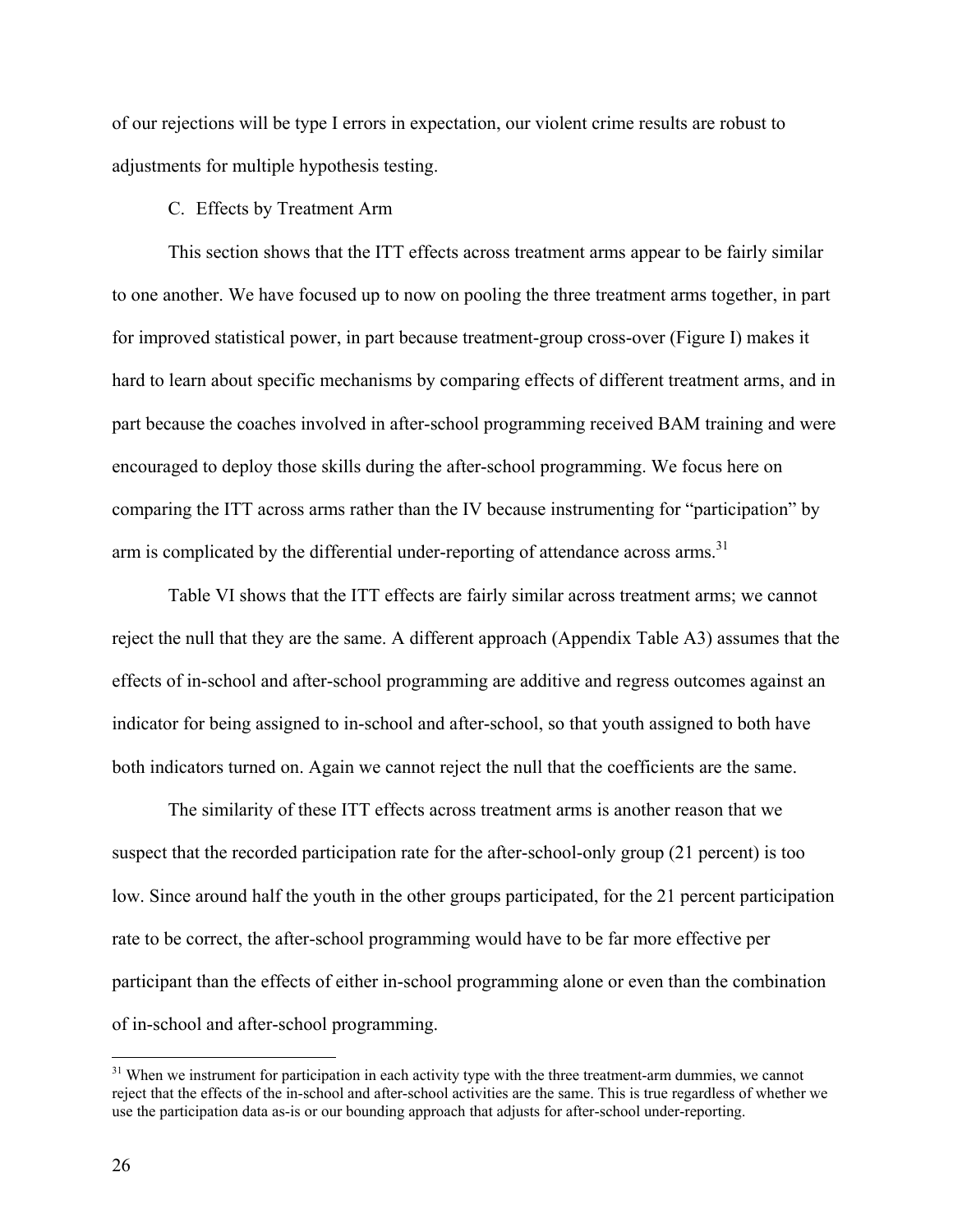### D. Treatment heterogeneity

When we interact different baseline characteristics of youth with treatment assignment, we generally find few statistically significant differences across identifiable sub-groups of youth in estimated impacts. One possible exception is that schooling impacts might be relatively larger for youth who were towards the bottom of the baseline GPA distribution (below a D), who experienced an impact on the schooling index of 0.11 standard deviations (p=0.027) compared to a statistically insignificant 0.026SD change (p=0.314) for students with higher baseline GPAs (Appendix Table A4). The table also shows that the program year's decrease in violent crime appears to be concentrated among those who had not yet been arrested for a violent crime at baseline ( $\beta$ = -0.0818, p = 0.050, versus for those who had already been arrested for a violent crime at baseline,  $\beta = 0.030$ ,  $p = 0.417$ ). We should, however, be cautious interpreting these findings, given the number of hypothesis tests involved in testing all the interaction effects.

A different concern is that the effectiveness of programs that seek to develop human capital may vary considerably by the individual program provider, or across settings, so that scaling-up the results might be challenging. To explore this possibility – at least to the extent possible within a single study – we take advantage of the fact that our intervention was carried out by 13 different individuals for the in-school programming and 21 different after-school coaches, across 18 CPS schools that differ by racial and ethnic composition, poverty rates, academic achievement, and a variety of other characteristics. We find little statistical evidence that treatment effects differ across schools using either ordinary least squares or hierarchical linear modeling (which some researchers prefer because of the efficiency gain that comes from precision-weighting the school blocks); see Appendix E for details. Given that we have only 18 schools, it should be noted that this is a fairly low-power test. With that qualification in mind,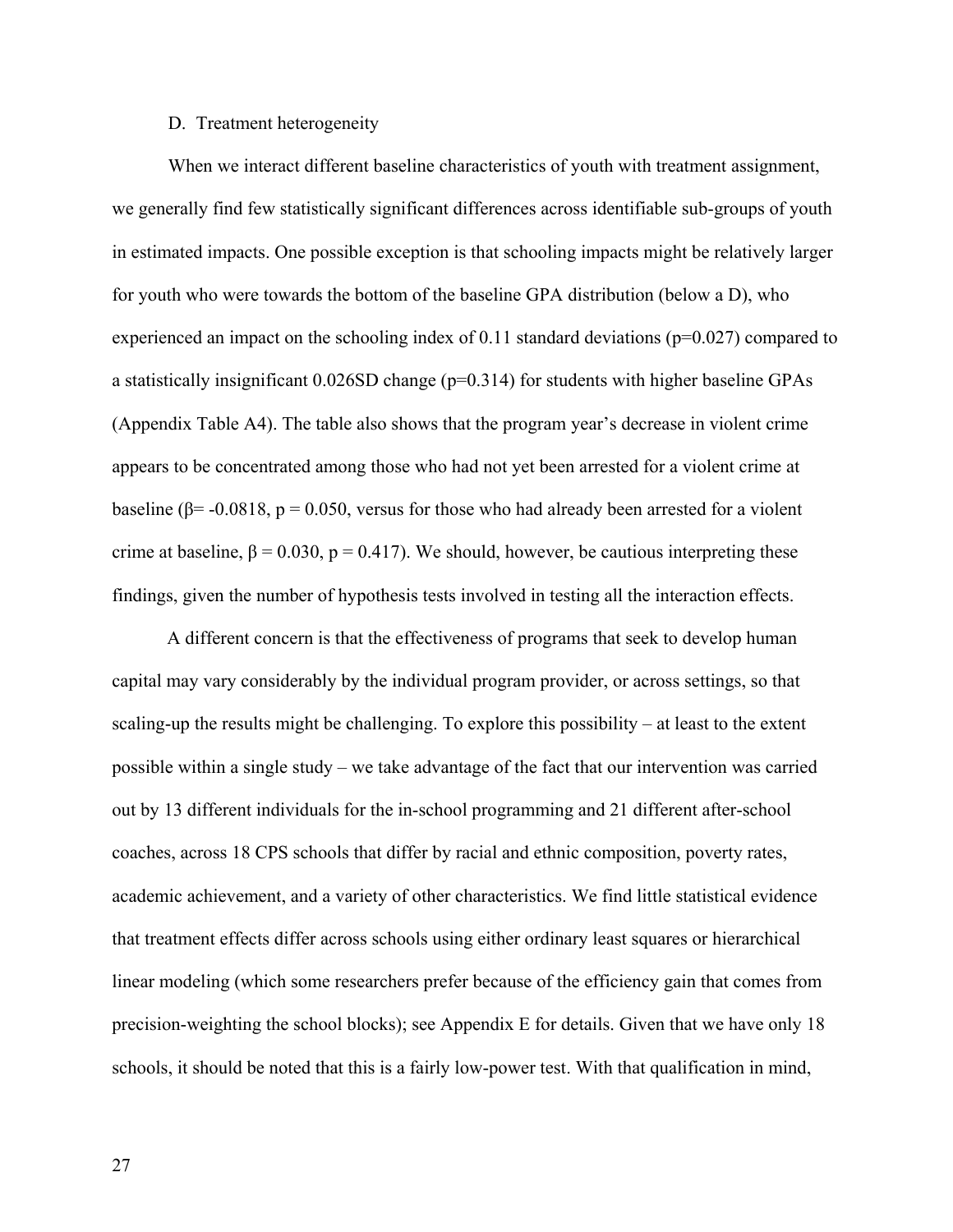and recognizing that replication would provide the strongest evidence about external validity, we cannot reject the null hypothesis that effects are similar on average across schools.<sup>32</sup>

## XI. MECHANISMS

Given our research design and reliance on administrative data, our ability to isolate the key mechanisms of action behind the sizable behavioral impacts we document here is somewhat limited. We can rule out after-school incapacitation as the sole reason behind the observed arrest impacts. The available survey data we have from CPS, while imperfect, provide at least suggestive evidence that the intervention changes self-reported persistence and peer relationships or conflict resolution. Our data have little to say directly about other candidate channels such as a generic mentoring effect (or exercise or program-induced change in peers), aside from noting that other interventions with these elements do not appear to be as successful as this one.

The arrest data are not consistent with the idea that crime impacts are due solely to the program incapacitating youth during high-risk after school hours. We observe the date of each arrest and also know the dates of each after-school session. We find that the estimated effect is not concentrated on days in which after-school programming is concentrated, which is not consistent with incapacitation being the major mechanism behind arrest impacts.<sup>33</sup>

A second possible mechanism that may be at work is the role of mentorship. It may be that having a positive, pro-social adult consistently checking in with, advising, and advocating for a youth can improve his schooling and crime outcomes. This is possible, especially during the program year, although the fact that the observed schooling gains persist through the year

 $32$  We find that the treatment effect's variance is quite small: 0.00005 for the program year academic treatment effect, 0.0002 for the follow-up year academic treatment effect, and 0.0003 for the violent crime arrest ef  $^{33}$  The ITT effect on an indicator for any violent-crime arrest during days when after-school programming is not offered is β = -0.0217 (se=0.0103), p = 0.035, CM 0.046, vs. days after-school programming is offered, β = -0.0061  $(0.0076)$ ,  $p = 0.420$ , CM = 0.094). These estimates do not adjust for the larger number of non-programming days.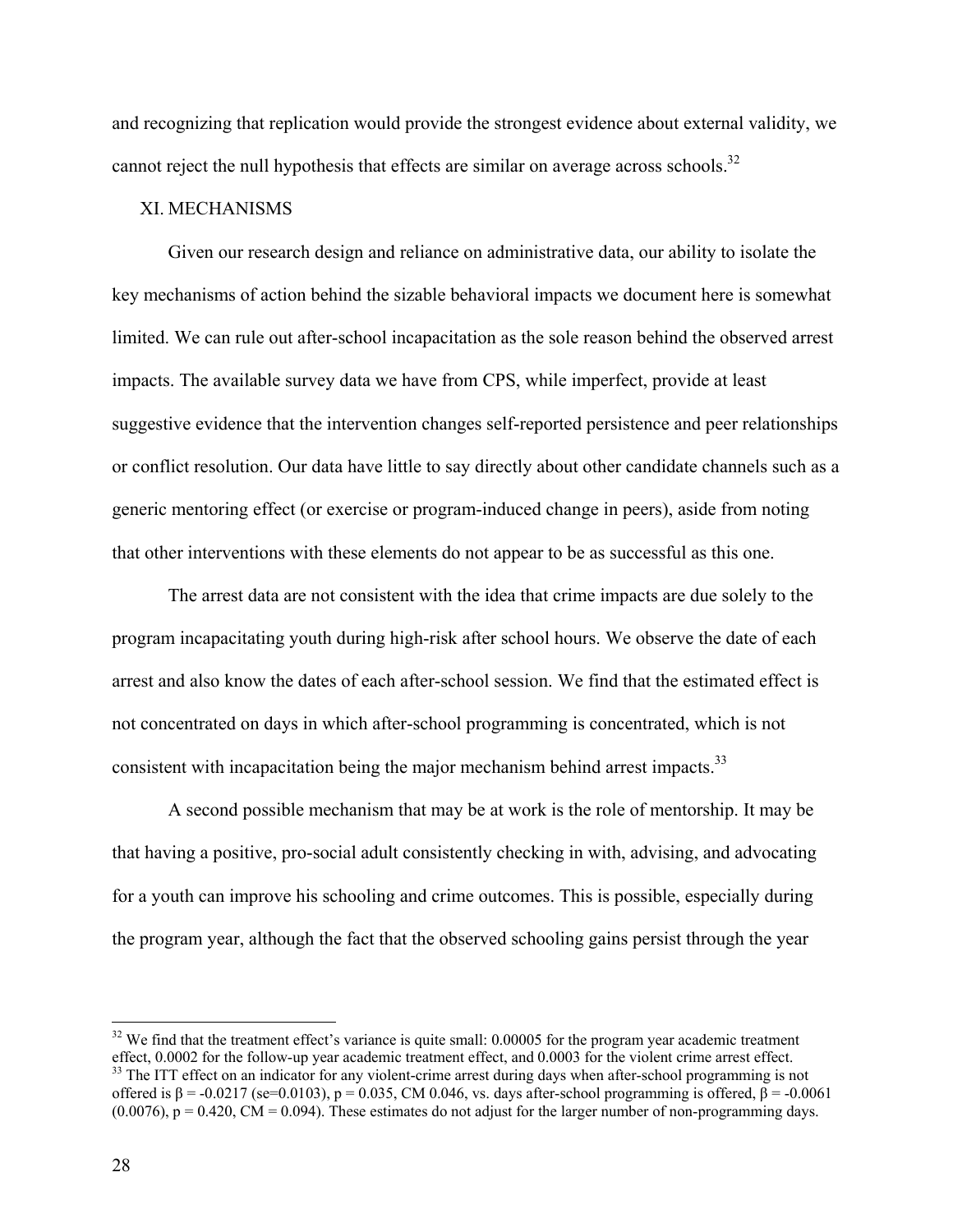after the program, when students were no longer interacting with those adults, suggests increased supervision and mentoring might not be the only mechanism at work.

The best available outside evidence on this mechanism probably comes from the randomized experimental studies of the Big Brothers / Big Sisters (BB/BS) mentoring program, although these rely on self-reported survey data and so may confound behavioral effects with effects on willingness of youth to admit bad behavior. In any case, the findings are somewhat mixed. An initial RCT of BB/BS community-based mentoring for children ages 10-16 found evidence of beneficial effects on schooling outcomes like GPA and attendance, and some behavioral measures such as drug and alcohol use or hitting someone else (but not theft or property damage) (Grossman & Tierney 1998). The BB/BS study finds few effects when examining our study sample (minority males). A more recent study of BB/BS mentoring done within schools with children 10-16 (Herrera, et al. 2011) found effects on some schooling outcomes during the program year that did not persist to the follow-up year, and found no statistically significant effects on out-of-school behavioral outcomes.

 A more subtle way in which the intervention could have increased supervision and mentoring of youth is by reducing school-switching. Table VII shows that during the program year, the likelihood of changing schools within the CPS system was about 50 percent lower for program participants. Reduced school mobility could have improved youth outcomes both because changing schools is directly disruptive, and because youth who stay in the same school may be more likely to have or develop relationships with school staff. Table VII also shows participants are about half as likely to have attended a CPS school in the criminal justice system (juvenile detention or prison, or adult jail or prison) the year after the program. If incarceration has adverse effects on youth, this impact could be a mediator for lasting changes in school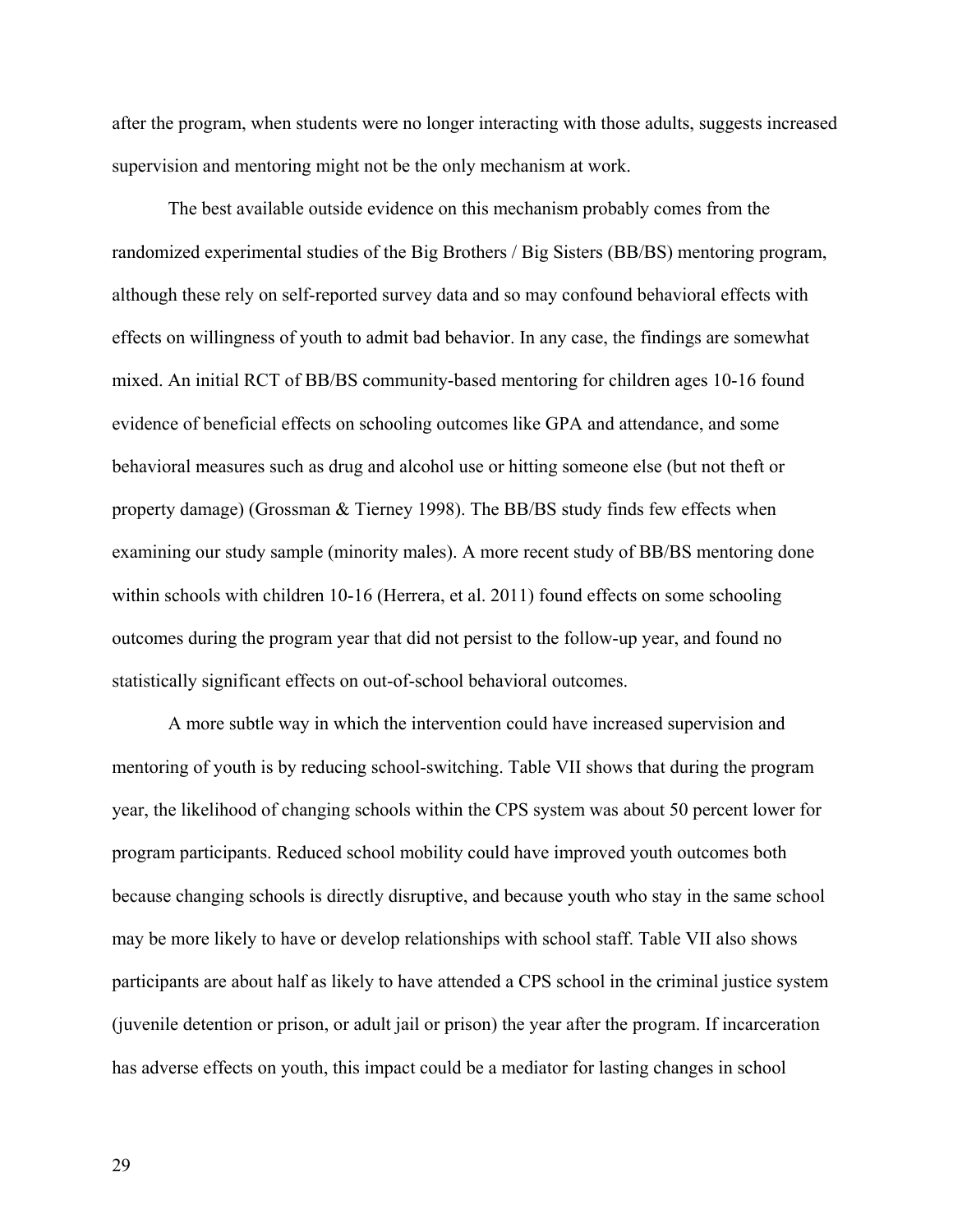engagement. This could also be a behavioral outcome in its own right, or simply a mechanical (but substantively important) after-effect of the reduction in violent-crime arrests during the program year itself, since the decision about whether to detain a youth after arrest in Cook County is based on a formula that includes a youth's prior criminal record as one input.

Our final source of information about potential mechanisms, including possible effects on judgment and decision-making, comes from surveys completed by CPS students in spring 2011, the end of the year *after* our intervention. These on-going, bi-annual surveys are carried out over the web by the Consortium on Chicago School Research and are designed to measure student perceptions of themselves and their school environment.<sup>34</sup> The two most relevant measures for present purposes are "emotional health," which captures some combination of conflict resolution and social information processing, and persistence, which could be thought of as measuring either some social-cognitive skill ("grit") or the tendency for youth to make a particular judgment and decision-making error (catastrophizing) that leads them to desist after experiencing some failure (Figure III). One limitation of these surveys is that the response rate for our sample is low, and is slightly different for treatment versus control groups (42 versus 38 percent, p<.05).

With these limitations in mind, Table VIII shows that the effect of participation on a Zscored index of our measures of perseverance and emotional health is equal to 0.13 standard deviations.<sup>35</sup> While this estimate is somewhat imprecise ( $p=0.180$ ), it is at least in a direction that is consistent with changes in some underlying decision-making or non-academic skills may be one mechanism at work here. Suggestive evidence that this estimate is not merely an artifact of

<sup>&</sup>lt;sup>34</sup> The 30-minute survey is designed to address a number of questions regarding school culture and climate. CCSR has administered surveys to CPS teachers, students, and principals for two decades. In Spring 2011, surveys were received from ~146,000 students in more than 600 schools. All students in grades 6-12 and all teachers were asked to participate. The student web survey was administered within each school during school hours (CCSR Support Center 2012), with each response registered on a Likert scale. CCSR used Rasch analysis on individual survey items. We standardized these measures into standard deviation units based on the observed distribution within the control group.

<sup>&</sup>lt;sup>35</sup> This index was formed in the same way as our main academic index.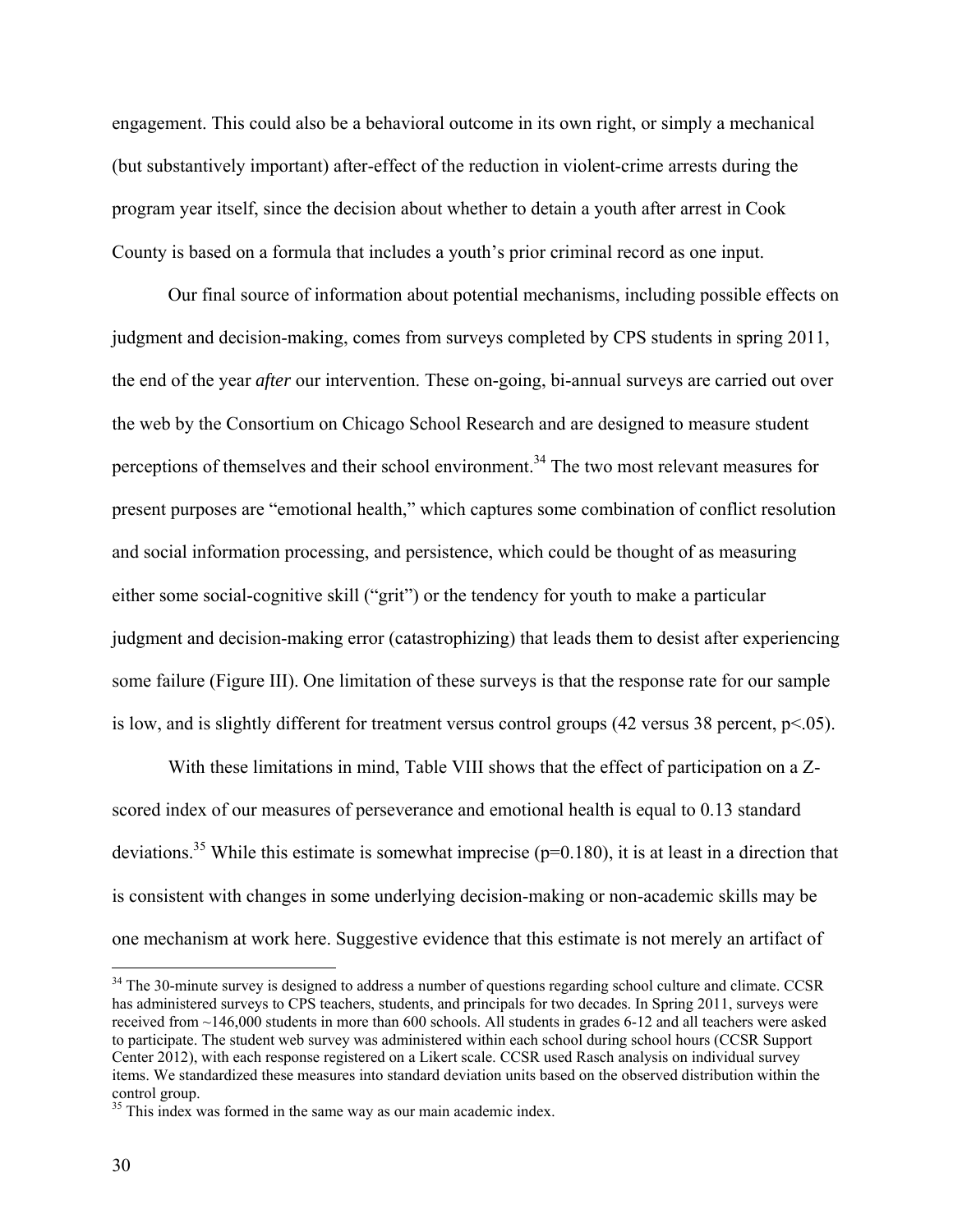low or differential survey response rates comes from the fact that we do not see similar positive impacts on measures that should not be affected our intervention, such as *academic press* (how challenging students find courses and teachers) and *course clarity*.

### XII. BENEFIT-COST ANALYSIS

 This section presents our attempts to measure the monetized value of the benefits and costs of the program. The cost side is driven by tangible costs of delivering the program to participating youth, and so is easy to measure from budget information from the program providers – around \$1,100 per participant.<sup>36</sup> Monetizing the benefits of the program, which includes intangible benefits such as improved quality of life from less street crime to the public, is more complicated. We summarize the results of our attempts here, with details in Appendix F.

 The results presented in Table IX suggest that the value to society from reductions in criminal behavior during our study period, concentrated during the program year itself, may generate benefit-cost ratios ranging from 5:1 up to 30:1. The smallest estimate (\$5,309) comes from using our lower-bound IV and lower-bound monetary valuations for homicide, which wind up driving cost-of-crime estimates (Kling, Ludwig & Katz 2005). The upper bound (\$33,262) comes from assuming participation data are accurate and using willingness-to-pay estimates for the costs of crime. Our standard errors understate the true uncertainty here because they ignore the conceptual uncertainty associated with monetizing the value of reductions in crime.

 Because homicide is so much more costly than all other offenses, readers might wonder to what degree these benefit-cost figures are driven by impacts on this costly but relatively rare outcome. If we exclude homicide from the analysis altogether, the estimate for the IV effect on the total number of violent crimes per youth is perhaps unsurprisingly similar to our main result

<sup>&</sup>lt;sup>36</sup> Since program costs are most often calculated on a per-participant rather than per-random assignee basis, we use the LATE impact estimates to calculate benefits per participant. We could equivalently use the ITT impact estimates, but rescale the costs to be per random-assignee.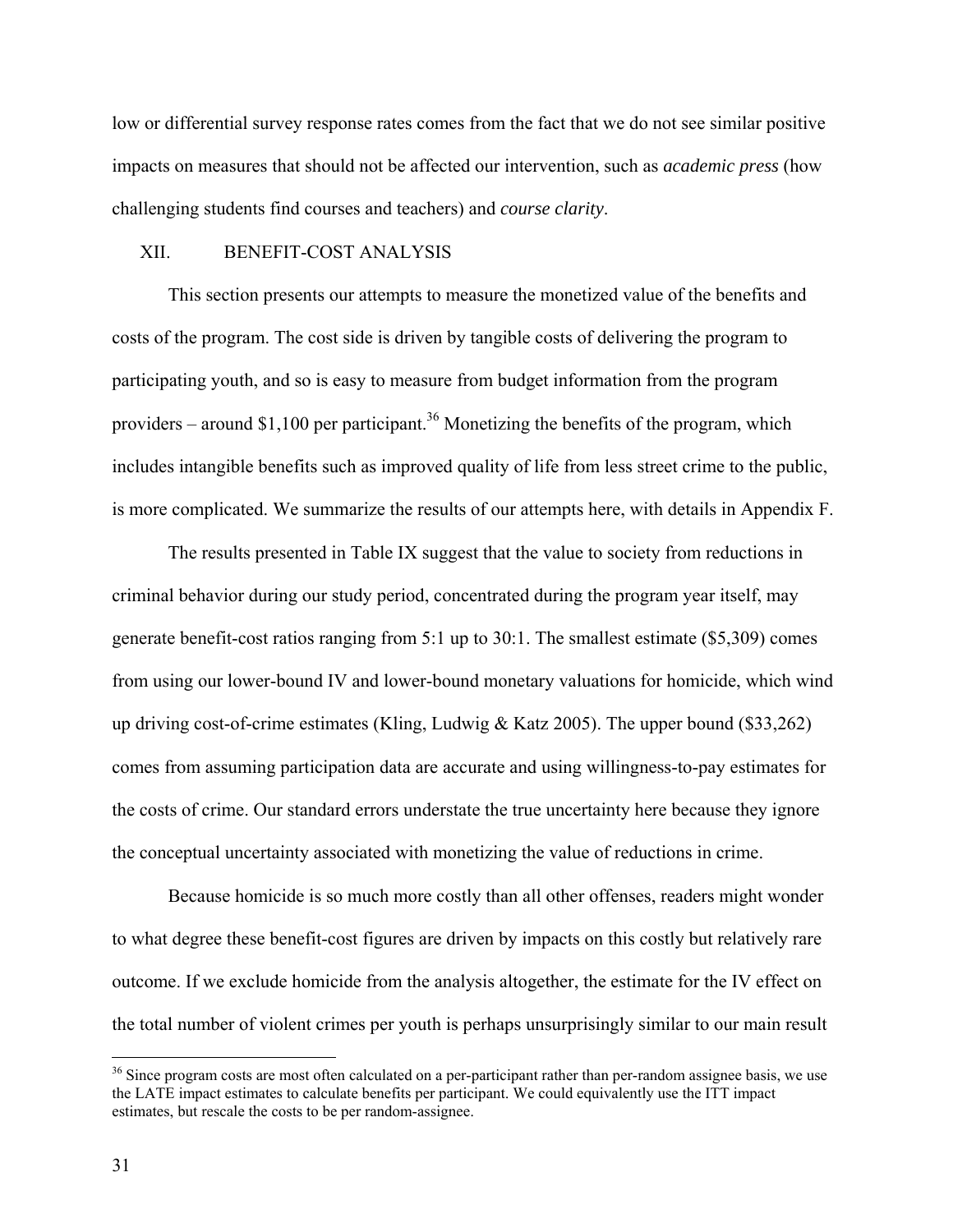presented above. Our lower- and upper-bound estimates for the social benefits from reductions in criminal behavior by youth (the top row of Table IX) now equal \$2,300 and \$12,150, respectively, and are much more precisely estimated than are our estimates with homicide included (with p-values equal to .04 and .01, respectively). Put differently, the benefit-cost ratio is at least 2:1 just from the social-cost impacts from offenses aside from homicide.

 The benefits might be much higher still if the impacts on schooling outcomes that we see during our study period – both in the program year and follow-up year – lead to increased high school graduation. To approximate what these benefits could be, we use a study of district-wide longitudinal data that reports how schooling outcomes during grade 9 correlate with later graduation rates (Allensworth  $& Easton 2007$ ). We use these estimates to approximate the change in graduation rate associated with the improvement in GPA seen in our treatment group, then multiply those graduation rates by estimates for the benefits of increased high school graduation. This extrapolation obviously requires strong assumptions. The magnitude is nonetheless notable: we forecast that the changes in GPA caused by the program could translate into increases in graduation rates between 3 and 10 percentage points, or 7 to 22 percent relative to control complier baseline rates, which could translate into benefits to society that range from about \$38,000 per participant up to as much as \$84,000.

 This analysis also highlights the difference across disciplines in how to think about the value of policy interventions. For example, the influential Blueprints for Violence Prevention program requires an intervention to have impacts on crime that persist in order to be a "model program." In contrast the standard argument by economists would be that for purposes of guiding public policy, what matters is not the persistence of an impact but rather the whether impacts of whatever duration generate benefits larger than costs (as is the case here).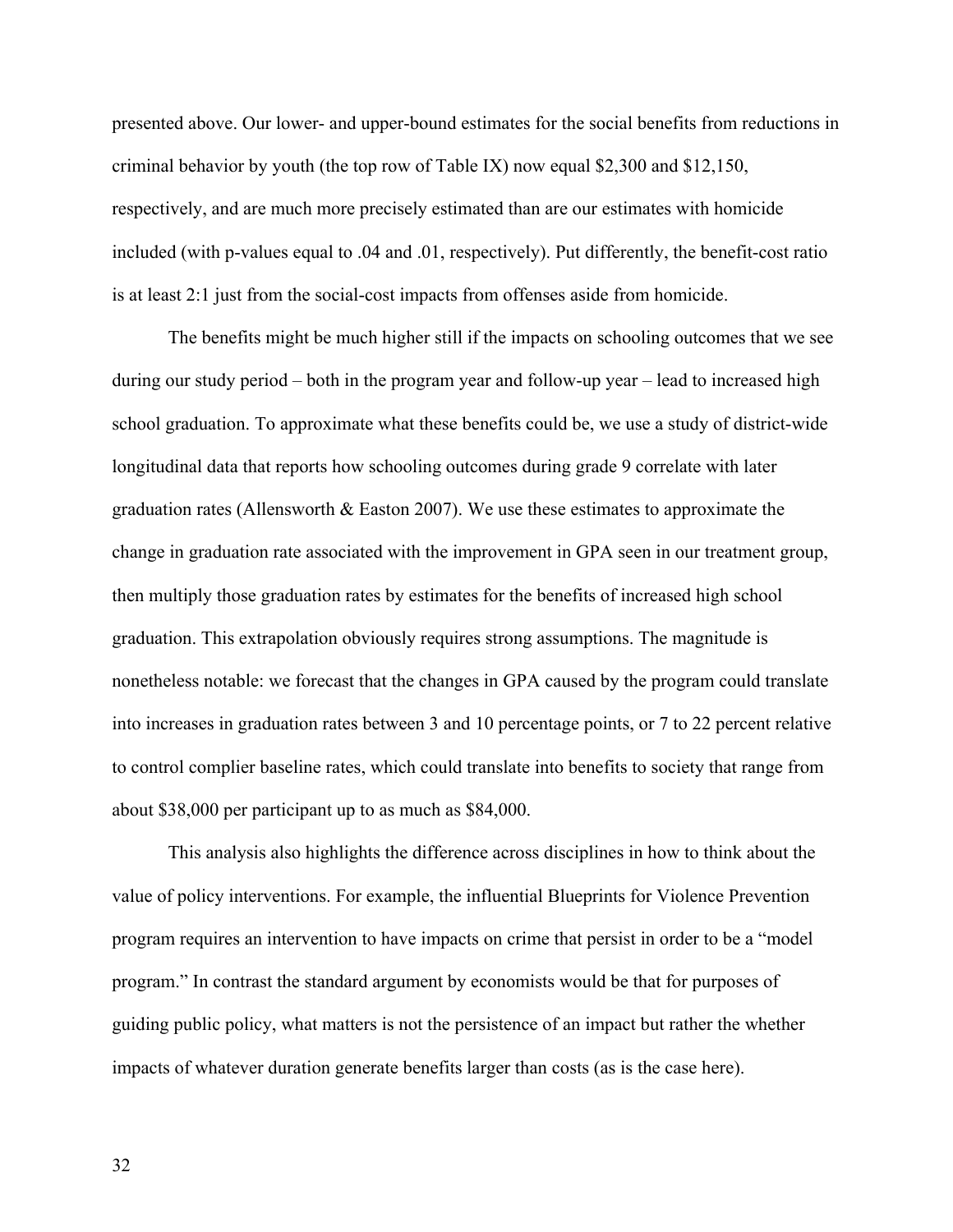# XIII. CONCLUSION

This paper presents results from a large-scale randomized experimental study in Chicago with economically disadvantaged male youth, which suggest that behavior for this population may be much more elastic than previous research suggests. Participation reduces violent-crime arrest by 8 per 100 participants (44 percent) and arrests for "other" offenses by 11.5 per 100 participants (36 percent), driven by declines in vandalism, trespassing, and weapons offenses. These impacts occur on the types of offenses we might expect to be most strongly affected by an intervention that places a heavy emphasis on reducing automatic, angry behavior, and common biased beliefs like hostile attribution bias (over-attribution of malevolent intent to others). While the crime impacts do not persist, impacts on schooling outcomes do, with gains that we estimate could translate into higher graduation rates of 3 to 10 percentage points (7-22 percent).

While our reliance on administrative data limit our ability to empirically isolate mechanisms of action, these impacts seem to be much larger than what we see from other interventions that include shared ingredients like mentoring or after-school programming. We think there is at least a suggestive case to be made here that the novel ingredient in this intervention – CBT designed to reduce judgment and decision-making errors – may be an important mechanism of action.

Why does this intervention have lasting effects on schooling but not crime? Logically, there are two possibilities. One is that there are at least two latent factors affected by the intervention, one of which matters more for schooling and the other for crime, and impacts on the one factor persist longer than on the second. The other possibility is that there is a single underlying factor responsible for changes in both schooling and crime, with a more extreme threshold for violence than for school disengagement or dropout (given the former is less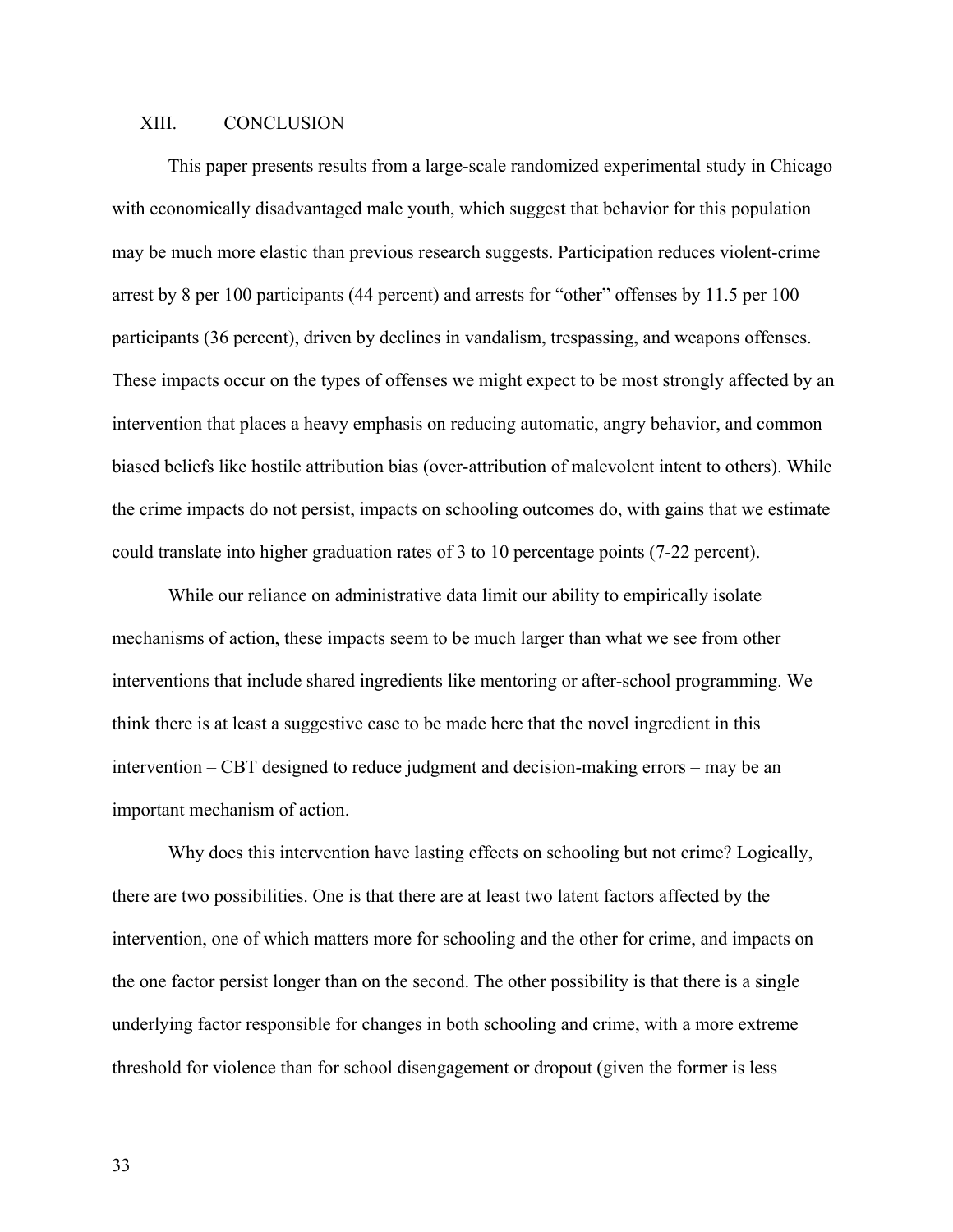common than the latter). We would see less persistence in crime impacts if the intervention's effects on this underling factor persists less for the highest-risk youth (as seems to be the case with young children in Head Start, at least for achievement test scores; see Currie & Thomas 1995; Deming 2009), so the shape of the treatment-group distribution changes over time. Knowing more about the causes and remedies for program "fade-out" remains an open question for our study and for social policy more generally.

As with all randomized experiments, there is always some question about the degree to which these impacts generalize to other samples and settings. Because our study was carried out with large numbers of disadvantaged male youth from distressed areas of Chicago, it is closer to an "effectiveness trial" (testing a program at scale) than an "efficacy trial" of a model (or "hothouse") program. The intervention we study should, in principle, lend itself to further scaleup, given that it is manualized, and given that estimated benefit-cost ratios for the large-scale implementation we study range from 5:1 to 30:1. However, because keeping youth engaged is so central (and so difficult), selecting the right people as providers may be particularly important.

Given the sizable impacts and benefit-cost ratios we estimate here, for a population (disadvantaged youth) for which there is currently not a surplus of successful intervention examples, replicating these results would seem to be a priority for future research. In that spirit we are encouraged that a separate CBT experiment we carried out in the Cook County juvenile temporary detention center also seems to have positive early findings on the risk of readmission (Heller, Guryan & Ludwig 2012).

What is perhaps most surprising about these findings is the size of the gains in schooling outcomes (which could translate into increased graduation rates of 7-22%) and observed reductions in violent-crime arrests (44%) given the relatively limited number of one-or-two-hour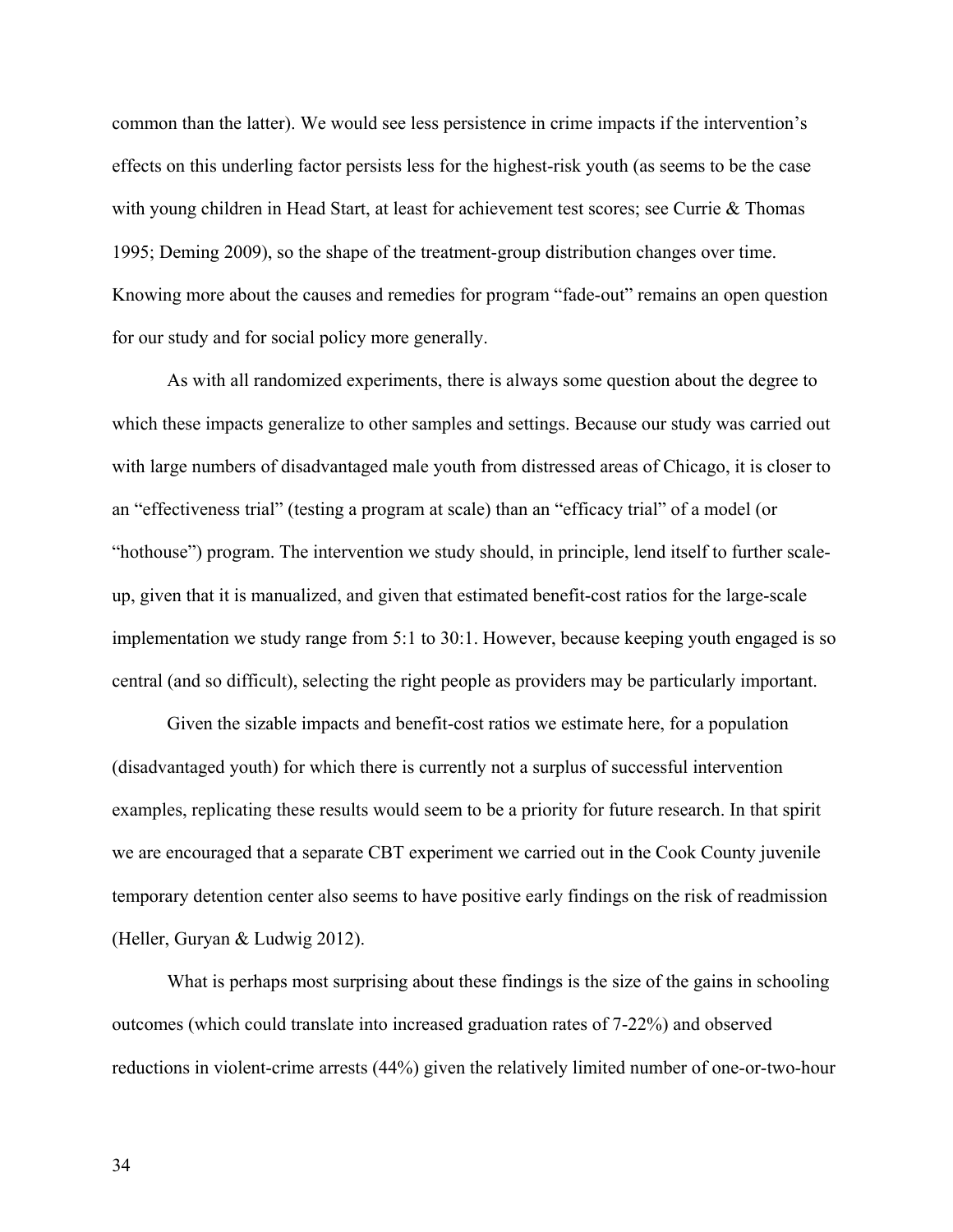sessions participants attended (about 13) and the low cost of the intervention (\$1,100 per participant). The behavioral outcomes of a study sample (disadvantaged male youth) that have been so hard to help through other interventions appear to be remarkably elastic to even fairly modest investments in a program that includes CBT-based efforts to remediate common, predictable judgment and decision-making errors. Yet most of the \$550 billion the U.S. spends on our most important socializing institution – our K-12 public schools (U.S. Census Bureau 2010) – is devoted to developing academic skills, at least after the first few years. Given how little attention is currently devoted to addressing non-academic factors that affect long-term outcomes of at-risk youth, there may be substantial returns to society from expanding investments in this area.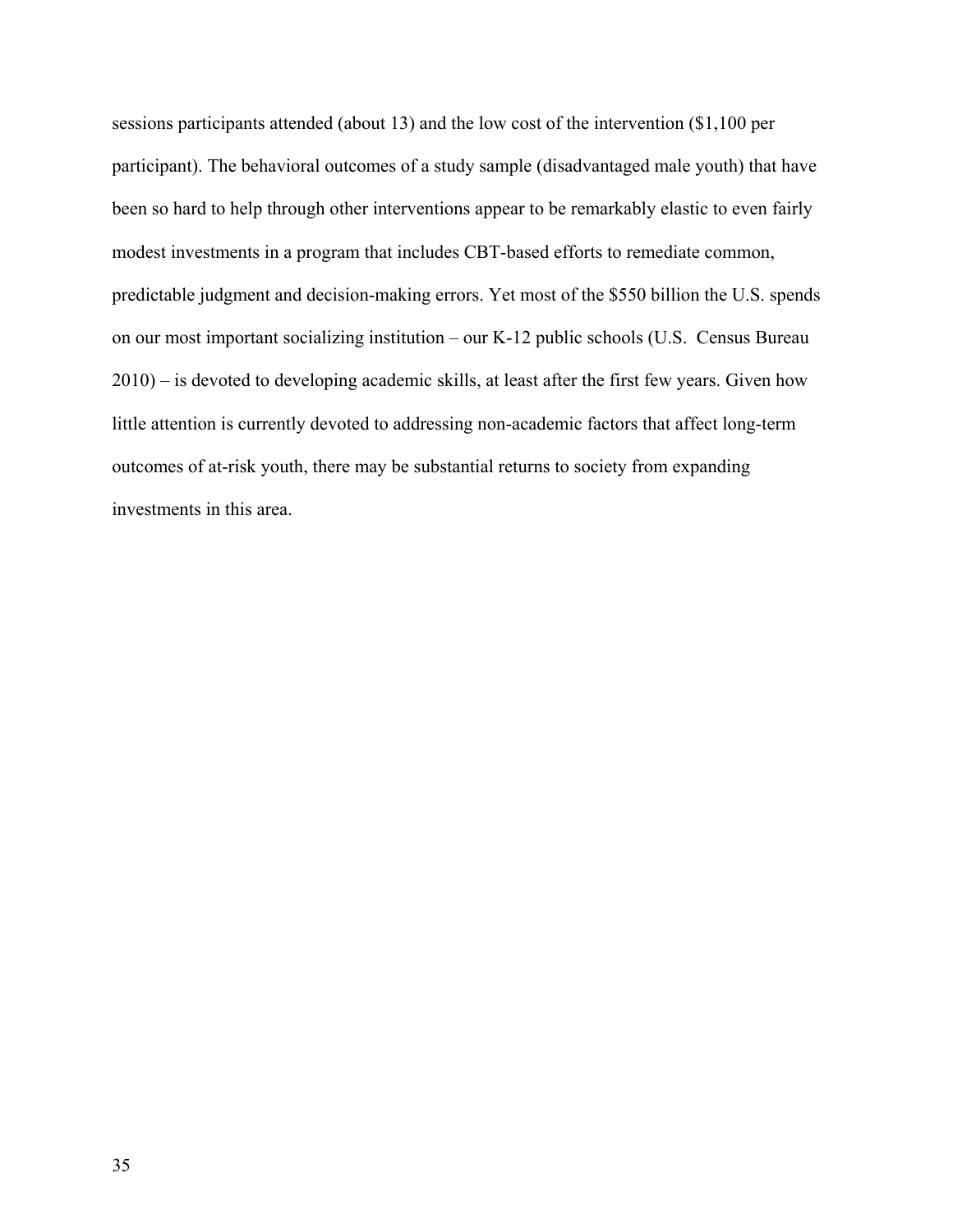## **Appendix A: Review of previous intervention studies**

We begin this appendix by reviewing what is known from previous studies about the impact of cognitive behavioral therapy (CBT) and related interventions on outcomes of youth. We then expand the lens to studies that examine both older and younger populations. We conclude by noting that remarkably little is known about how to improve schooling outcomes and reduce criminal involvement among at-risk teens even when we look across the entire intervention literature, not limited to any specific intervention strategy.

## 1. Previous assessments of cognitive-behavioral interventions for youth

Previous meta-analyses of targeted, low-cost approaches that fall under the general rubric of Cognitive Behavioral Therapy (CBT) claim that the available empirical evidence supports the value of this intervention. However, our careful inspection of individual studies in this literature suggests that claim rests mostly on findings from non-experimental studies that may confound the effects of CBT interventions with the effects of selection of systematically different types of youth into programming or comparison conditions. Our examination of the modest number of previous randomized experiments that have been carried out suggests more mixed findings in support of CBT, if these results are taken at face value. But even many of the experiments have important methodological limitations as well, which leads us to conclude that the current studies are not very informative about the effects of CBT on those youth outcomes of greatest policy concern, such as high school dropout or violence involvement.

Up through the 1970s, most psychological interventions focused on helping people to identify and process conflicts and traumas in their pasts. Traditional psychodynamic approaches view presenting symptoms as reflecting more fundamental underlying difficulties which must be addressed before the presenting symptoms could be genuinely relieved (Walker & Bright 2009, p. 179). CBT is more pragmatic in its objectives. A key innovation of CBT was to recognize that the effects of past experience on current problematic symptoms are mediated through problematic, often automatic thoughts, and that focusing more directly on those mediating thoughts can lead to greater short-term relief of symptoms. Compared to traditional psychological approaches, CBT is also more directive, pursuing specific goals such as symptom relief or behavior change, and more structured, focused on concrete problems and their solutions.

CBT is a broad label, which encompasses a family of problem-focused treatments (e.g., Rational Emotive Behavior Therapy, Rational Behavior Therapy, Rational Living Therapy, Cognitive Therapy, Dialectic Behavior Therapy) that follow similar guiding principles and seek to address related emotional and behavioral problems. CBT includes a variety of techniques to help individuals "identify, monitor, challenge, and change their thoughts and behaviour" (Walker & Bright 2009, p. 179). CBT's motivating principles include the belief that maladaptive thoughts are key antecedents to problematic emotions and behaviors. When CBT is successful, individuals learn more effective patterns of thinking and relating to their environments. Individuals also learn new strategies to regulate automatic or impulsive behaviors. By helping people to think more realistically and effectively, interventions can provide symptomatic relief while ameliorating problematic behaviors.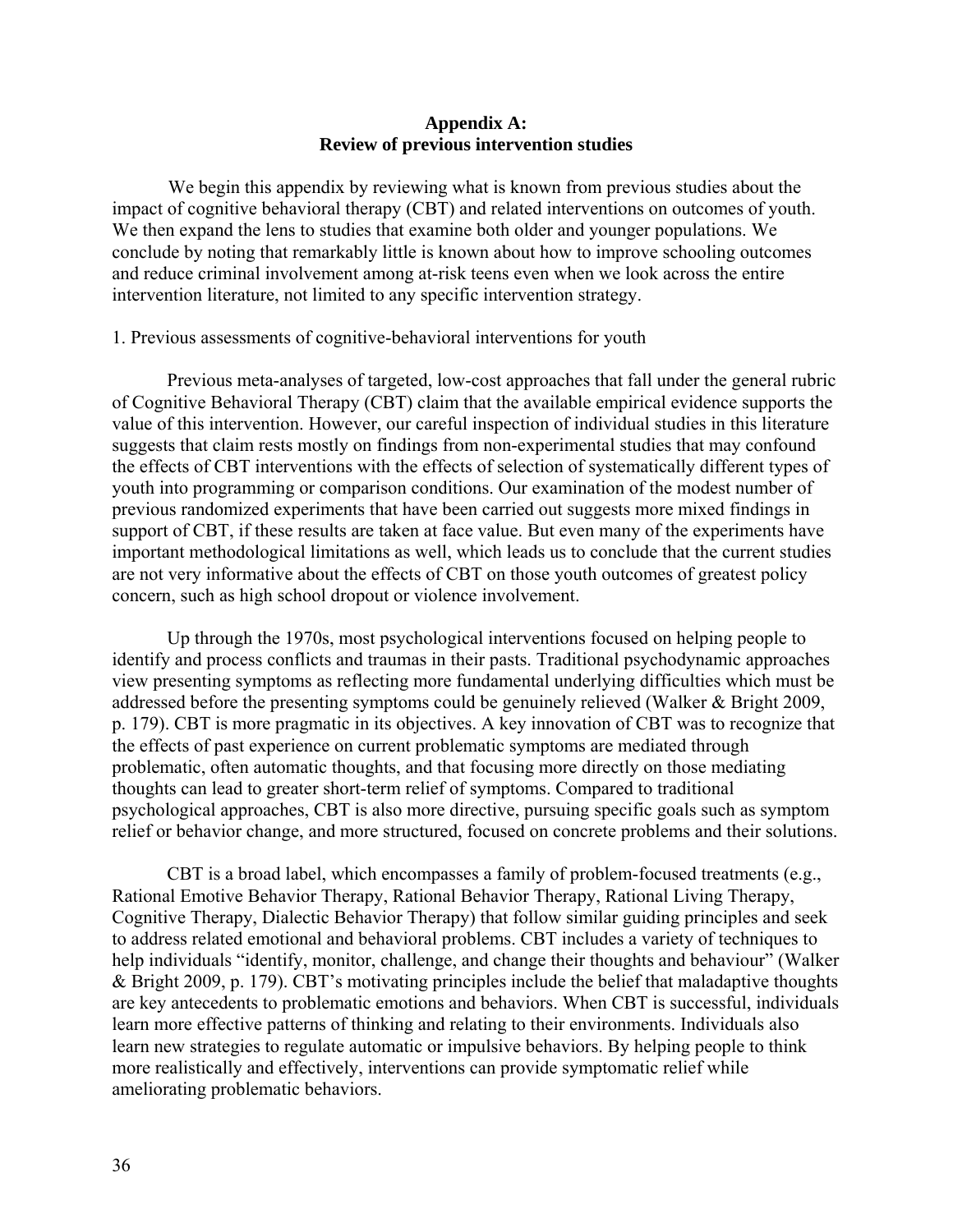Specific CBT intervention strategies vary, though common elements distinguish CBT from other behavioral interventions (Walker & Bright 2009, p. 179). CBT requires patients' or clients' active participation in the treatment process. Treatment providers frequently employ individual or group exercises, role-playing, or individual storytelling to make CBT an active collaboration between treatment providers and those seeking to benefit from treatment intervention. In practice, CBT participants are often ambivalent regarding deeply-rooted problematic behaviors, and are often ambivalent regarding continued participation and engagement in the treatment itself. Motivational components are therefore especially important for any successful intervention. CBT is also time-limited. Relatively brief interventions are expected to produce tangible benefits. Most CBT interventions are relatively short-duration (generally 16-24 contact hours).

CBT has been shown to be effective in providing symptomatic relief for specific psychiatric disorders such as depression (Birmaher, et al. 2000; Brent, Holder & Kolko 1997; Clarke, Hops & Lewinsohn 1992; Rohde, et al. 2004; Wood, Harrington & Moore 1996), anxiety disorders (Barrett, et al. 2001; In-Albon & Schneider 2007; Kendall & Wilcox 1980; Kendall, et al. 1990), intermittent explosive disorder (McCloskey, et al. 2008), conduct problems (Kazdin 1995; Kendall & Wilcox 1980; Kendall, et al. 1990; Koegl, et al. 2008), attention deficit hyperactivity disorder (Toplak, et al. 2008), and emotional dysregulation among severely disordered people (Koerner & Linehan 2000; Linehan, et al. 1999). CBT has also been found to help treat problems like chronic pain (McCracken & Turk 2002), medication adherence (Parsons, et al. 2007), adolescent substance use problems (Waldron & Turner 2008; Waldron & Kaminer 2004), and stress management (Antoni, et al. 2000; Gaab, et al. 2003).

Growing practitioner interest has led to attempts to use CBT to change other youth problem behaviors as well. CBT interventions have tried to reduce youth problem behavior by helping youth to reduce automatic impulses and aggressive behavior, through for example teaching relaxation techniques. CBT is also used in efforts to help youth broaden their perspectives in making choices (such as helping youth better consider the consequences of their actions for others), and measures to address specific cognitive distortions such as hostile attribution bias (assuming others have malicious intent). Interventions may also develop and practice specific problem-solving techniques, including techniques for conflict resolution.

Several meta-analytic reviews conclude that CBT *might* be a very effective (and very costeffective) way to reduce crime and delinquency among both adults and juveniles (Drake, Aos & Miller 2009; Greenwood 2008; Landenberger & Lipsey 2005; Lipsey 2009; Lipsey & Cullen 2007). For example, Drake, Aos, and Miller (2009) conclude that "the net value of the average evidence-based cognitive behavioral program for adult offenders is \$15,361 per offender." A Campbell Systematic Review by Lipsey, Landenberger, and Wilson (2007) noted many limitations of existing research, but also reach a favorable overall assessment: "Research to date leaves little doubt that CBT is capable of producing significant reductions in the recidivism of even high risk offenders under favorable conditions."

Yet the empirical support for the most optimistic of these claims comes largely from nonexperimental studies that are susceptible to selection bias. Those youth or adults who select into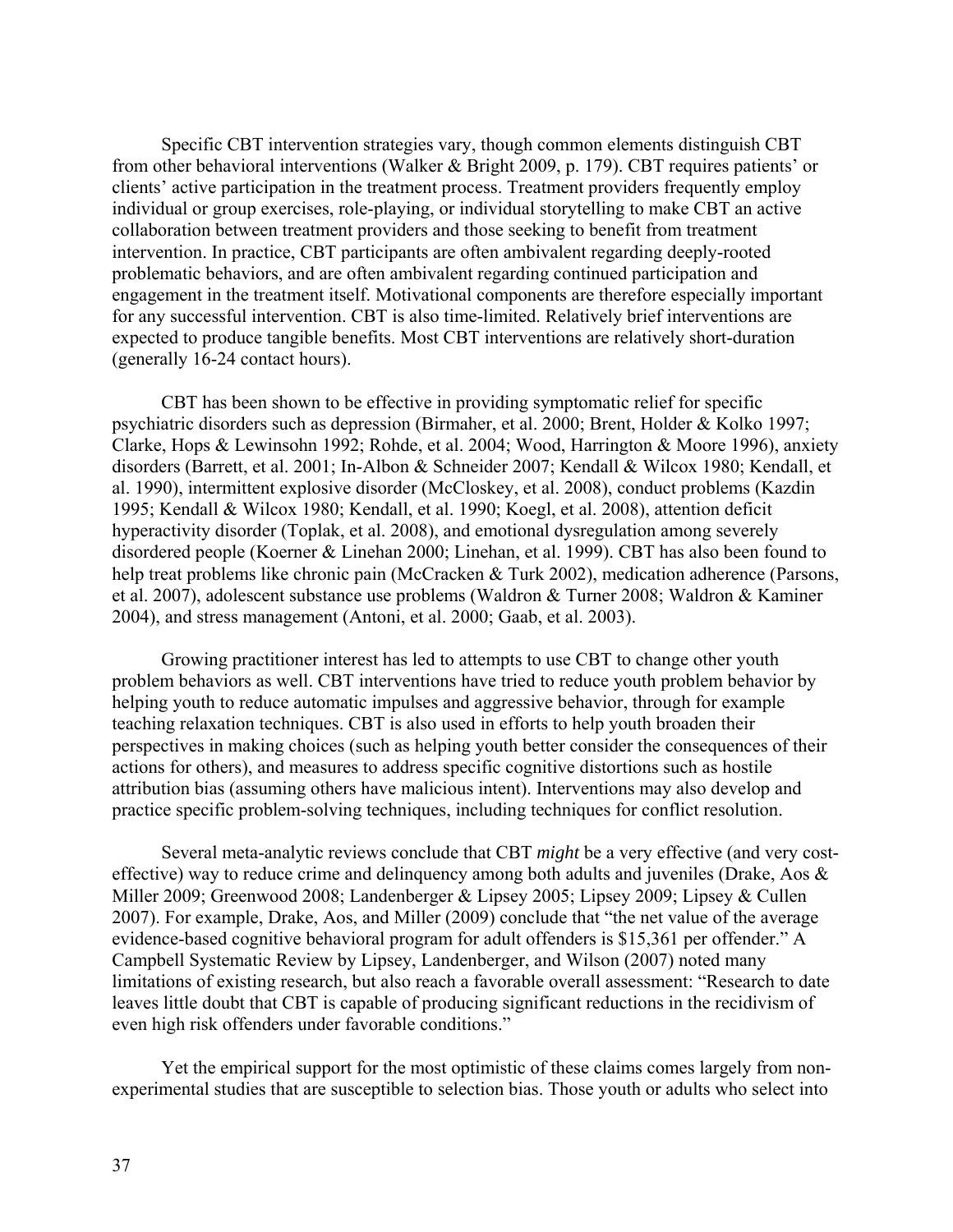CBT programs may be systematically different from those who did not volunteer, in which case non-experimental studies may confound the causal effects of the programs with those of hard-tomeasure individual attributes associated with program selection. While the meta-analyses use statistical tests to gauge whether the presence of non-experimental studies might have skewed their results, and tend to find few statistically significant correlations between specific studydesign features and effect sizes, statistical power for this sort of exercise is typically modest.

Unfortunately, randomized experiments are so rare in this area that the highly-regarded Campbell Collaboration – which is dedicated to synthesizing rigorous empirical research and promoting evidence-based policy – concluded "it is unrealistic to restrict systematic reviews in [this] field to randomized experimental studies, however superior they may be, because so few exist" (Greenwood 2008, p. 289). A discomfiting proportion of the experiments included in meta-analyses are technical reports, chapters, or doctoral dissertations rather than published articles in the peer-review literature. Those few experiments that are carried out also tend to focus on small-scale model programs, rather than at-scale programs – that is, they mostly correspond to what medical researchers call "efficacy trials" rather than large-scale "effectiveness trials."37 And even many of the small-scale tests have important study limitations.

2. Re-examining experimental studies of cognitive behavior interventions for youth

We performed our own careful examination of every randomized trial of a CBT intervention, or of arguably related programs to promote social-cognitive skills or socioemotional learning. Our sample frame for identifying individual studies was to include every experiment that was included in several particularly influential meta-analyses. To reduce the risk of missing relevant high-quality randomized experiments, we also included any experiment testing a CBT, social-cognitive, or social-emotional learning intervention that was considered to be a high-quality RCT by one of several widely-used research aggregators. Specifically, we included all studies that were either:

- 1. Included in the review of the entire literature on crime-prevention carried out by the Washington State Institute for Public Policy (Aos, Miller & Drake 2006; Lee, et al. 2012)
- 2. Included in the review of the literature on cognitive-behavioral programs for criminal offenders by Landenberger and Lipsey (2005)
- 3. Included in the review of the social and emotional learning literature by Durlak, Weissberg, Dymnicki, Taylor and Schellinger (2011).
- 4. Was rated a "Top Tier" or "Near Top Tier" intervention by the Coalition for Evidence-Based Policy (www.coalition4evidence.org).
- 5. Was rated a "Level 1" intervention by FindYouthInfo.gov, which was created by the federal government's Interagency Working Group on Youth Programs

 $\overline{a}$  $37$  In similar fashion, Lipsey, Landenberger, and Wilson (2007) report: "Of the 58 studies that met the inclusion criteria for this review, only 19 used random assignment designs and, of those, only 13 maintained sufficiently low attrition from outcome measurement to yield results with high internal validity. Moreover, only six of the random assignment studies were conducted on "real world" CBT practice; the others were research and demonstration projects. The amount of high quality research on CBT in representative correctional practice is not yet large enough to determine whether the impressive effects on recidivism found in this meta-analysis can be routinely attained under everyday circumstances" (p.58).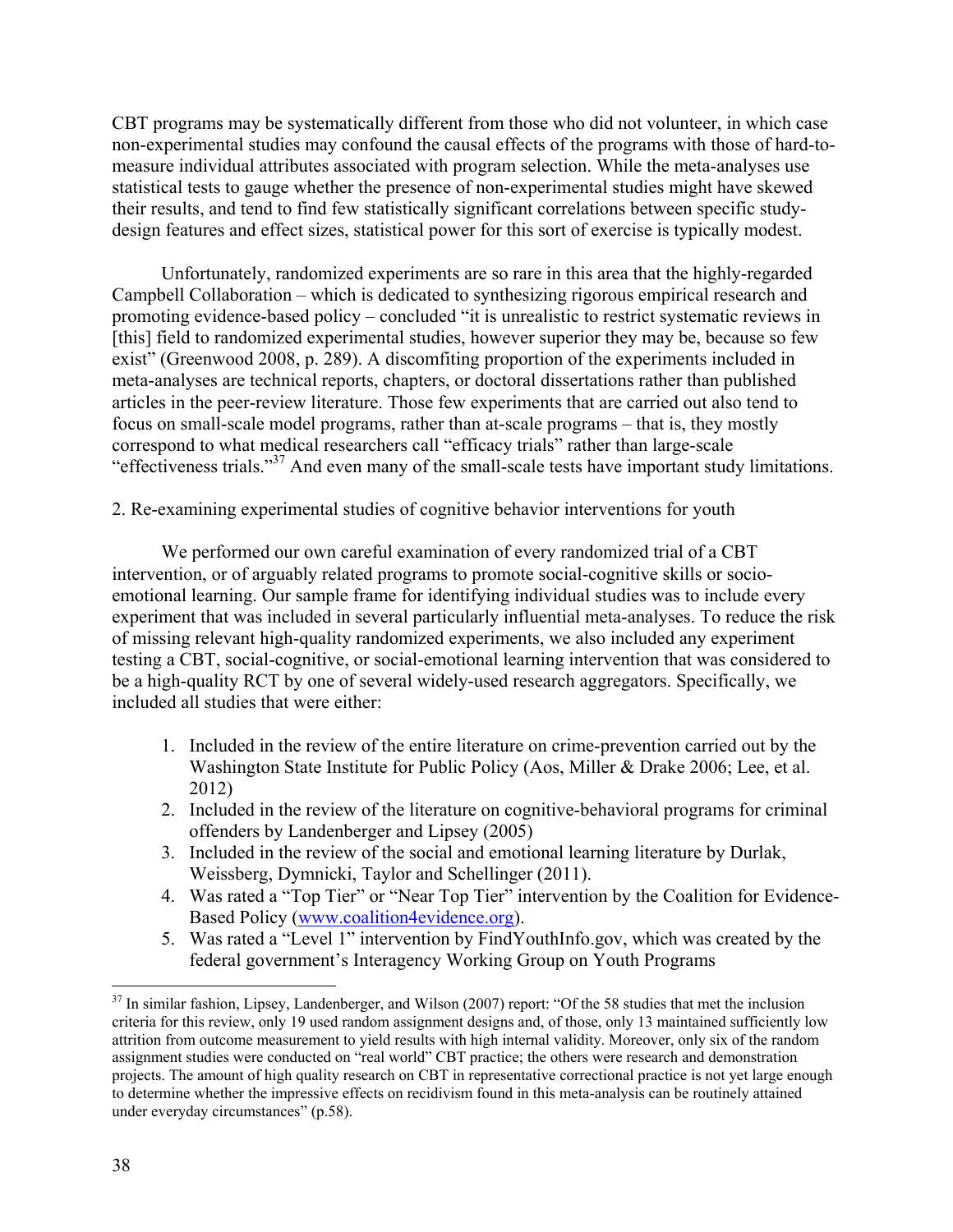- 6. Was rated "Effective" by CrimeSolutions.gov, sponsored by the U.S. Department of Justice's Office of Justice Programs
- 7. Was rated as a "Model Program" by the Blueprints for Violence Prevention (www.colorado.edu/cspv/blueprints), a widely-cited resource established by the University of Colorado to "identify truly outstanding violence and drug prevention programs that meet a high scientific standard of effectiveness."
- 8. Met the evidence standards of the U.S. Department of Education's What Works Clearinghouse (ies.ed.gov/ncee/wwc/). In addition, we included four other valuable studies that met the What Works Clearinghouse standards "with reservations."

These searches identified 27 studies that focus on youth age 13-18, which, taken at face value, suggest mixed results. Twelve of the 27 studies find beneficial, statistically significant effects; 15 of the 27 find no statistically significant results. Close inspection of the 27 studies suggest that this pattern of mixed results may be less informative than it first appears. Many of the cited studies display important limitations that limit internal or external validity.

Fifteen of the 27 studies displayed faulty randomization, as suggested by either the description of how the authors tried to carry out random assignment, or by evidence of imbalance in baseline characteristics for the "randomized" treatment and control groups. An additional seven exhibited attrition rates of at least 20 percent, or marked differences in the study attrition rates between treatment and control groups. Nine of the 27 studies rely upon self-reported outcomes. We know from prior studies that student self-reports regarding crime and other stigmatized behaviors are susceptible to widespread under-reporting (Kling, Ludwig & Katz 2005). Systematic differences between treatment and control groups in under-reporting of antisocial behaviors is a particular problem for any intervention that develops relationships between program providers and participants, since the latter may then wish to avoid disappointing the former by not confessing to undesirable behaviors (that is, program participation may affect the degree of self-presentation bias on self-reported survey responses).

Sample size (and thus limited statistical power) is also a substantial issue. Seven of the twelve successfully randomized studies involved fewer than 100 individuals in the treatment group. (Three of these seven involved treatment groups of less than fifty.) Small sample sizes are often adequate when exploring common outcomes. Larger samples are required when one explores relative rare outcomes such as violent offending. Even when sample sizes are slightly larger, some important studies yield suggestive findings that fail to reach statistical significance due to low power.

Fourteen of the 27 studies concern youth in specialized juvenile justice or mental health settings. These studies are thus less pertinent to understanding the degree to which this sort of intervention approach can improve youth outcomes at large scale when delivered in community settings, such as through the public schools as in the program we study here. Fully 21 of the 27 studies experienced limitations to randomization, attrition difficulties, or relied on self-reported outcomes. Out of the remaining six studies, only two (Armstrong 2003; Dynarski, et al. 1998) included treatment groups exceeding 100 individuals.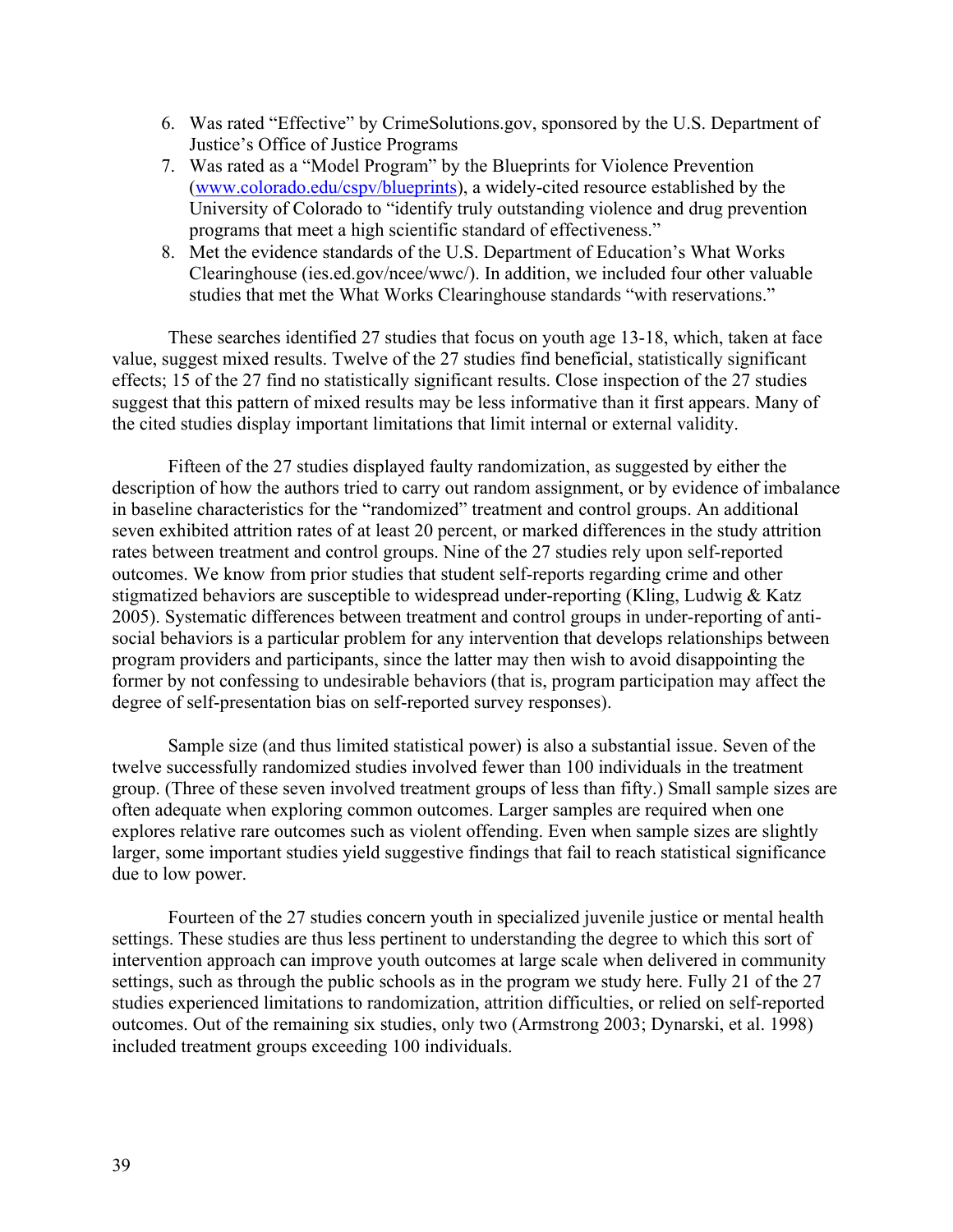Dynarski et al. (1998) avoided many threats to internal validity common in this research literature. These authors analyzed an RCT of the "Twelve Together" peer support and mentoring program for middle- and high-school students in Chula Vista, California (WWC Intervention Report 2007). Like the current intervention, Twelve Together included weekly peer discussion groups involving roughly twelve participants and an adult facilitator, the latter often a college student. The program also included homework assistance, college trips, and an annual weekend retreat. The trial met WWC evidence standards "with reservations," because treatment-control difference in survey response rates (92% vs. 86%, respectively) exceeded the five percentagepoint differential attrition threshold used in WWC reviews of school dropout.

At the end of three-year follow-up, Dynarski and colleagues found that 8% of the treatment group had dropped out of school, versus 13% of controls. Yet the implied effect size of 0.33SD failed to reach statistical significance given the constraints on statistical power in the study – the sample subject to random assignment was just 219. These authors also found no statistically significant benefits in other domains, such as highest grades completed, days absent, dropout, or school disciplinary problems (Dynarski, et al. 1998).

Armstrong (2003) was identified as a high-quality study by the careful literature review carried out by Aos, Miller, and Drake (2006). This study provides a clinical trial of Moral Reconation Therapy (RCT). This experiment randomly assigned a total of 256 juveniles within a Maryland detention center to treatment ( $N=135$ ) or a control group ( $N=121$ ). The main results in the paper come from analyzing a sample that excludes the N=19 youth assigned to the treatment group who did not actually receive the treatment because they refused, or could not speak English, or were released from the facility, as well as the N=25 control group youth who wound up receiving the program, and so does not fully represent what one might think of as "bestpractice" for analyzing data from a randomized experiment.

Armstrong reports that the experiment also carried out a more standard intention-to-treat (ITT) analysis and the "results of the two sets of analyses were not different" (p. 676), but the ITT point estimates and confidence intervals are not presented in the paper itself. Overall recidivism rates are not different between treatment and control groups; in terms of the number of days to re-arrest, the treatment group has a higher mean (307 vs. 295) and median (258 vs. 228). Given the total number of juveniles assigned to the treatment and control groups in this study, we have some concern about whether the study has statistical power to detect effects large enough to be meaningful from the perspective of a benefit-cost analysis. Moreover, there may have been a problem with randomization: the proportion of youth who are African-American was much higher in the treatment vs. control group  $(67\% \text{ versus } 48\%)$ .<sup>38</sup>

 $\overline{a}$ 

<sup>&</sup>lt;sup>38</sup> Two additional studies are worth mention for the programs' similarities to BAM. The ALAS (Spanish for "wings") intervention, despite its small sample size, bears clear similarities in structure and curricular content to those of the BAM Sports Edition intervention. Although the study involved a treatment group of only 46 students, treatment and control groups were successfully randomized, with low attrition and administrative data to avoid common pitfalls of student self-reports.

ALAS served students identified to be at-risk due to academic or behavioral difficulties. Each participant was assigned a counselor, who monitored the student's progress, communicated with parents and teachers, and ensured that ALAS services were delivered. The ALAS program includes intensive attendance monitoring, ten weeks of instruction on problem-solving skills using the ALAS Resilience Builder curriculum (WWS 2006).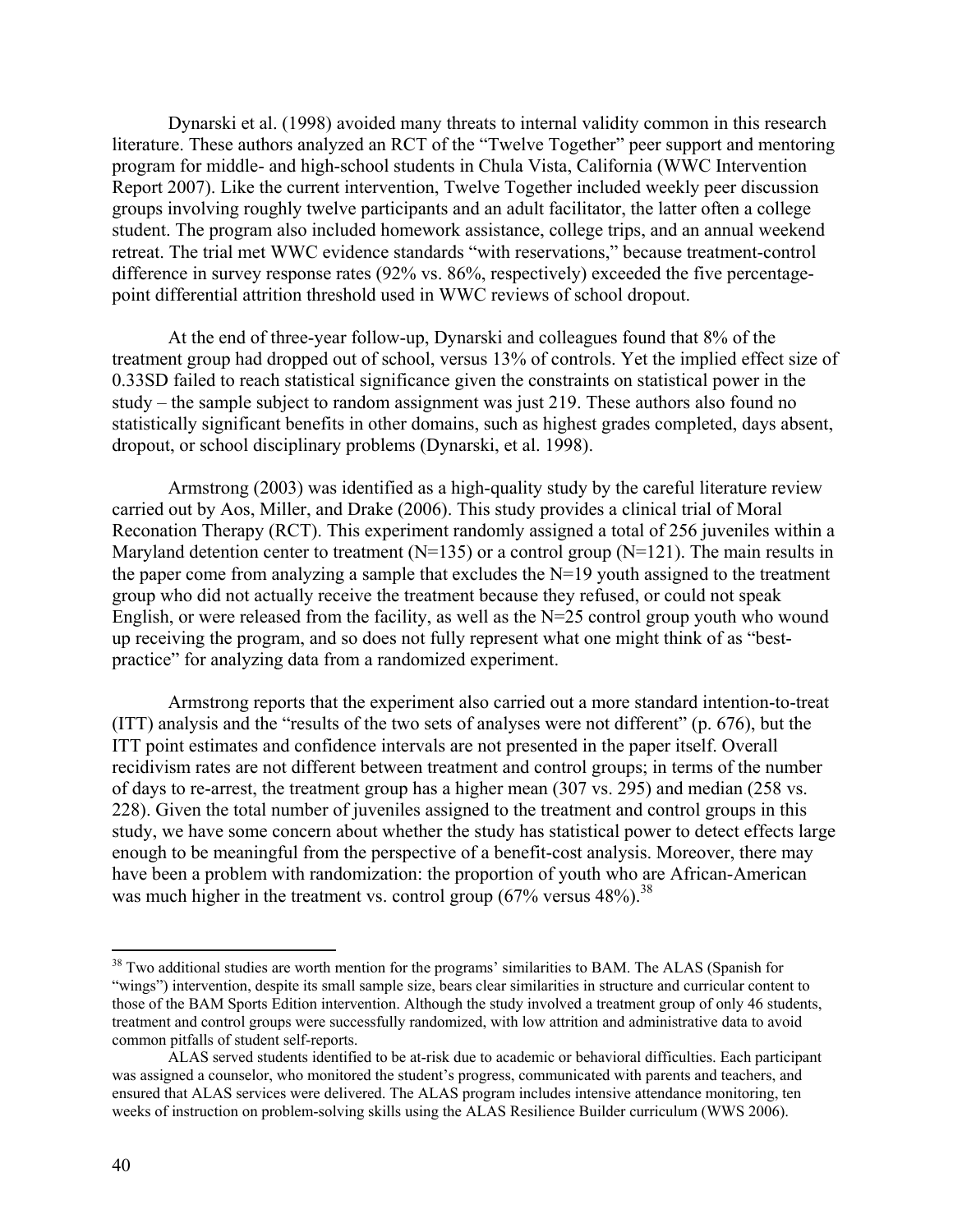Only two of the secondary prevention trials identified statistically significant outcome differences between treatment and control groups. Each of these studies displayed at least one significant study limitation.<sup>39</sup> Only two trials included youth over the age of fifteen, thus excluding the peak years of youth criminal offending.

 Larson and Rumberger (1995) analyzed a sample of 94 students in the Los Angeles Unified School District. These students had participated in ALAS since the beginning of 7th grade, and were first evaluated at the end of 9th grade, and again evaluated at the end of 11th grade. These authors found statistically significant improvements in two important measures: Student school enrollment at the end of 9th grade (98% within the ALAS group vs. 83% among controls), and being "on track" to graduate at that same point (72% vs. 53%). Differences in enrollment and on-track status at the end of 11th grade continued to favor the treatment group (75% vs. 67%, and 33% vs. 26%, respectively). However these notable differences were no longer statistically significant given the small sample. 39 The Farrell, Meyer, and White (2001) analysis of the Responding in Peaceful and Positive Ways (RIPP) intervention deserves mention given its similarities to the BAM intervention studied in this paper. Randomized at the classroom level, this study employed administrative records to examine one-year follow-up of students' violent behavior in middle school. Within a mixed pattern of findings, these authors found significantly lower rates of inschool suspensions among male RIPP participants. As with other studies, the RIPP evaluation appears to have experienced high non-random attrition rates. Moreover, attrited students were older, had lower grade point averages, lower attendance, and more out of school suspensions than did students who remained in the study.

 Farrell, Meyer, Sullivan, and Kung (2003) performed a similar trial, relying on students' self-reported data of recent violent behavior. These authors found statistically significant differences in outcome between treatment and control groups. However, these results may have been influenced by high attrition rates. On average, attrited students were older, had lower grade point averages (though the difference was not significant), and were less likely to come from two-parent households than other participants.

 Orpinas et al. (2000) performed a large intervention trial, randomized at the school level, which sought to reduce middle-school students' aggressive behavior as defined by the Youth Risk Behavior Survey. The study relied upon self-reported outcomes, with no demonstration of treatment-control balance at baseline. Participants displayed a 21.5% attrition rate, with more aggressive students more likely to exist the study sample.

 Patton et al. (2006) performed a school-randomized trial in which self-reported anti-social behaviors among 8<sup>th</sup> graders were compared within 12 treatment and 14 control schools. Sample schools were not shown to be balanced at baseline. Six schools dropped out after being selected and were not included in analysis; one school stopped participating during intervention and was excluded from final analysis. The cross-sectional study design precluded analysis of how particular individuals responded to treatment. Finally, between 19 and 34% of students were not surveyed in the evaluation.

 Skye (2001) performed an innovative classroom-randomized trial for high school students. This intervention sought to reduce risk of violence as measured by student self-reports on the Eruptive Violence scale. Treatment and control groups were not balanced at baseline. Moreover, reliance on student self-reports, limited statistical power, and unreported attrition rates provide important limitations.

 Harrington, et al. (2001) analysis of the "All Stars" character development program provided another informative school-randomized trial of interventions for middle-school students. These authors examined students' self-reported violence towards other persons within matched pairs of treatment and control schools based on demographics and the receipt of free/reduced lunch. This study's reliance on self-report outcome data and its high sample attrition (27.7%) again provide important limitations.

 A Norwegian study by Gundersen and collaborators (2006) provide another pertinent analysis of Aggression Replacement Training. Small sample size—the control group was only eighteen subjects--and compromised randomization hinder interpretation of study results.

 Finally, Simons-Morton and colleagues (2005) examined the effectiveness of the multi-faceted "Going Places" intervention, which was designed to address a broad array of adolescent problem behaviors. Seven middle schools were randomized to intervention or comparison conditions and students in two successive cohorts ( $n =$ 1484) of students. The study relied on student self-reports. It was also hindered by 37 percent attrition rate.

Teachers provided regular feedback to students through program mentors. Families also received training in parentchild problem-solving and related subjects.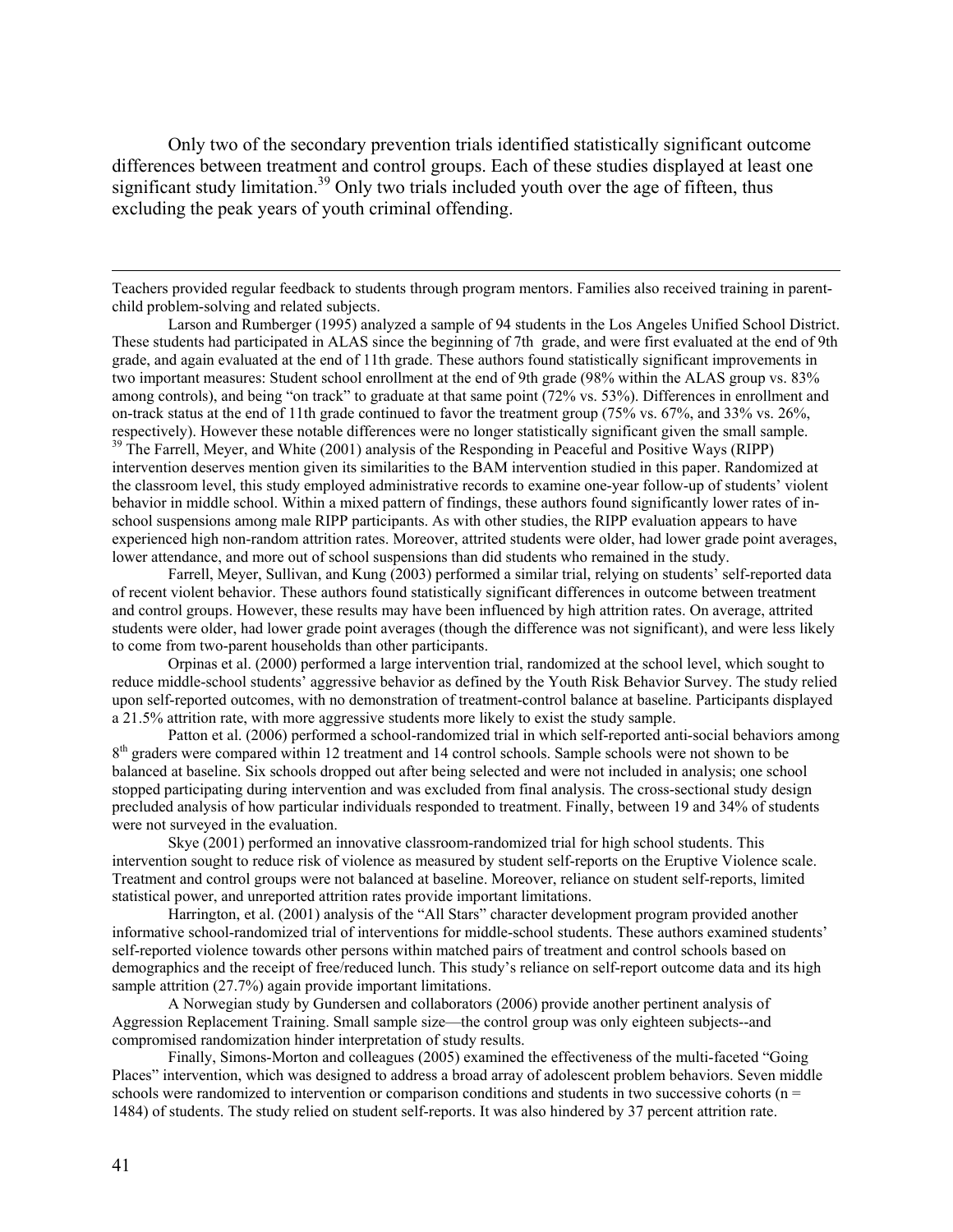#### 3. CBT interventions with adults

Expanding our lens to also include CBT experiments with adults, not just teens, does not greatly change the picture about what we can learn from existing research about the effects of CBT or related interventions on behavioral outcomes of key policy concern.

Consider, for example, the two CBT experiments with adults that the literature review by Aos and colleagues (2006) think are of the highest quality: both still have important limitations. Van Voorhis et al. (2004) assess the effects of Reasoning and Rehabilitation (R&R) provided to 468 randomly assigned adult parolees in Georgia, with an average age of 30 and generally fairly extensive prior records. (Because their paper provides an excellent critical review of previous studies of R&R, we do not replicate that literature review here). The treatment group typically has lower rates of adverse follow-up outcomes, approximately 8-10% of the control mean, for outcomes such as 9 month re-arrest rates (38% vs. 42%) and 30-month prison re-admission rates (43% vs. 47%).

While these treatment-control differences are not statistically significant, this could be due to limited statistical power. A total of 243 parolees were assigned to the treatment. Sixty percent of those assigned to treatment completed the program. Outcomes through 30 months were available for only around two-thirds of the sample. The resulting confidence intervals on program effectiveness were rather wide. Within the preferred logistic regression, the 95% confidence interval on the odds ratio for rearrest/parole revocation ranged from 0.62 to 1.17. In similar fashion, the 95% confidence interval on the odds ratio for returning to prison ranged from 0.67 to 1.17. Such limited statistical power is quite worrisome in a policy sense. A decline in criminal offending of 8-10% – if real – would (given the costs of crime; see Ludwig 2006) be ample for the intervention to pass a benefit-cost test (Drake, Aos & Miller 2009).

Aos and colleagues identify one other randomized experiment for adults, Ortmann (2000), that they considered to be of highest quality. This study reports treatment-control differences in recidivism equal to roughly 8-10% of the control mean, but which are not statistically significant. The Ortmann study has even less statistical power than that of Van Voorhis *et al*., having enrolled a total of just 111 prisoners (in Germany) in the treatment group.

#### 4. Related interventions among children

Previous research shows that early childhood interventions such as Perry Preschool, Abecedarian, Head Start, and Nurse/Family Partnership, which provide a mix of academic support, parenting training, and other social services between the pre-natal period and age 5, have long-term effects on educational attainment, employment and earnings, and in some cases, crime--*despite fade-out of impacts on IQ or achievement test scores* (Campbell, et al. 2002; Currie & Thomas 1995; Deming 2009; Garces, Thomas & Currie 2002; Lochner 2011; Ludwig & Miller 2007; Olds, et al. 1999; Schweinhart, et al. 2005). Through process of elimination, researchers have inferred that effects on non-academic factors must be the key mediating mechanism for the long-term effects of these interventions. Indirect proxies for "non-cognitive skills" such as teacher-reported behavior and mood are interpreted as support for this hypothesis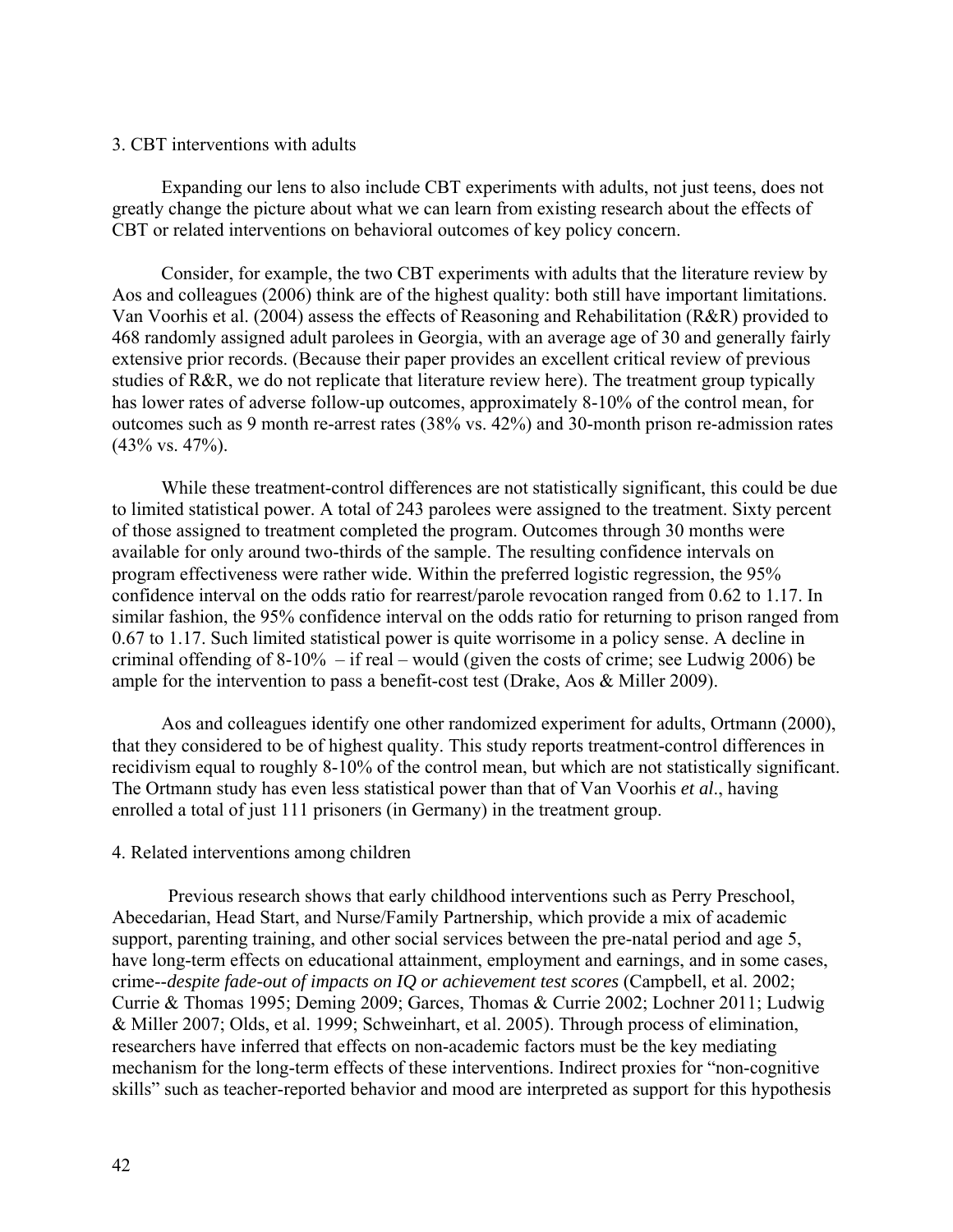(Heckman, et al. 2010). Yet few studies include good direct measures of these skills; these nonacademic factors essentially play the role of social policy dark matter.

A few randomized experiments have tried to change non-academic factors among elementary school children as well. The Fast Track intervention worked with children starting in grade 1 and lasting through high school (Conduct Problems Prevention Research Group 2011). Children in elementary school (grades 1-5) were provided with weekly sessions to enhance social-cognitive skills; the program also provided tutoring to children, parent-training groups, and home visits to work on parenting practices. Intensity of the intervention was reduced somewhat during middle and high school. Follow-up studies found the program during elementary school did indeed strengthen social-cognitive skills, developmentally appropriate parenting practices, and child behavior. However, by high school, the intervention no longer had a statistically significant impact on the full study sample; there were signs of impacts on the highest-risk sub-group, but only on outcomes measured by parent report, not child self-report.

An intervention by Hudley and Graham (1993) focused on addressing "hostile intention attribution bias" (a social information processing problem in which people have the tendency to assume malevolent intent by others) by randomizing a sample of 72 African-American elementary school boys (ages 10-12) screened for problems with aggression. Boys were randomized to an intervention that addressed hostile attribution bias, a different program not focused on addressing hostile attribution bias, included to identify any generic programparticipation effect, and a control group. At four-month follow up, the study found some impact of the intervention on how boys interpreted the intention of others in study scenarios, some impact on teacher reports of aggression, and no detectable impacts on disciplinary referrals to the office at school.

#### 5. Interventions to reduce dropout and delinquency / youth violence more generally

It is always possible that our review of the literature might have missed some key studies, or that we are being too negative about the quality of evidence in this area. Some support for our critical interpretation arises from the fact that so few intervention strategies to remediate socialcognitive skill deficits meet criteria for top-tier evidence-based programs by organizations specifically devoted to critically assessing existing research evidence. For example, the U.S. Department of Education's What Works Clearinghouse (WWC) does not give a single dropoutprevention program its top rating of "strong effects" (defined as several randomized experiments or quasi-experiments all pointing in the same direction, or one large randomized experiment). The Coalition for Evidence-Based Policy does not list a single program for addressing high school graduation rates among its "Top Tier" of programs.

Our understanding of how to reduce youth violence is little better. The influential Blueprints for Violence Prevention reviewed over 900 studies; the total number of "model programs" found to reduce criminal involvement among teens was just *four*. Three of these model programs work with youth already in the criminal justice system and are relatively costly (Multi-Systemic Therapy, which costs \$4,500 per participant, Multi-Dimensional Treatment Foster Care, \$27,300 per youth, and Family Functional Therapy, FFT, which cost \$1,600-\$5,000 per youth) – and so may not be scalable. And the empirical evidence is somewhat less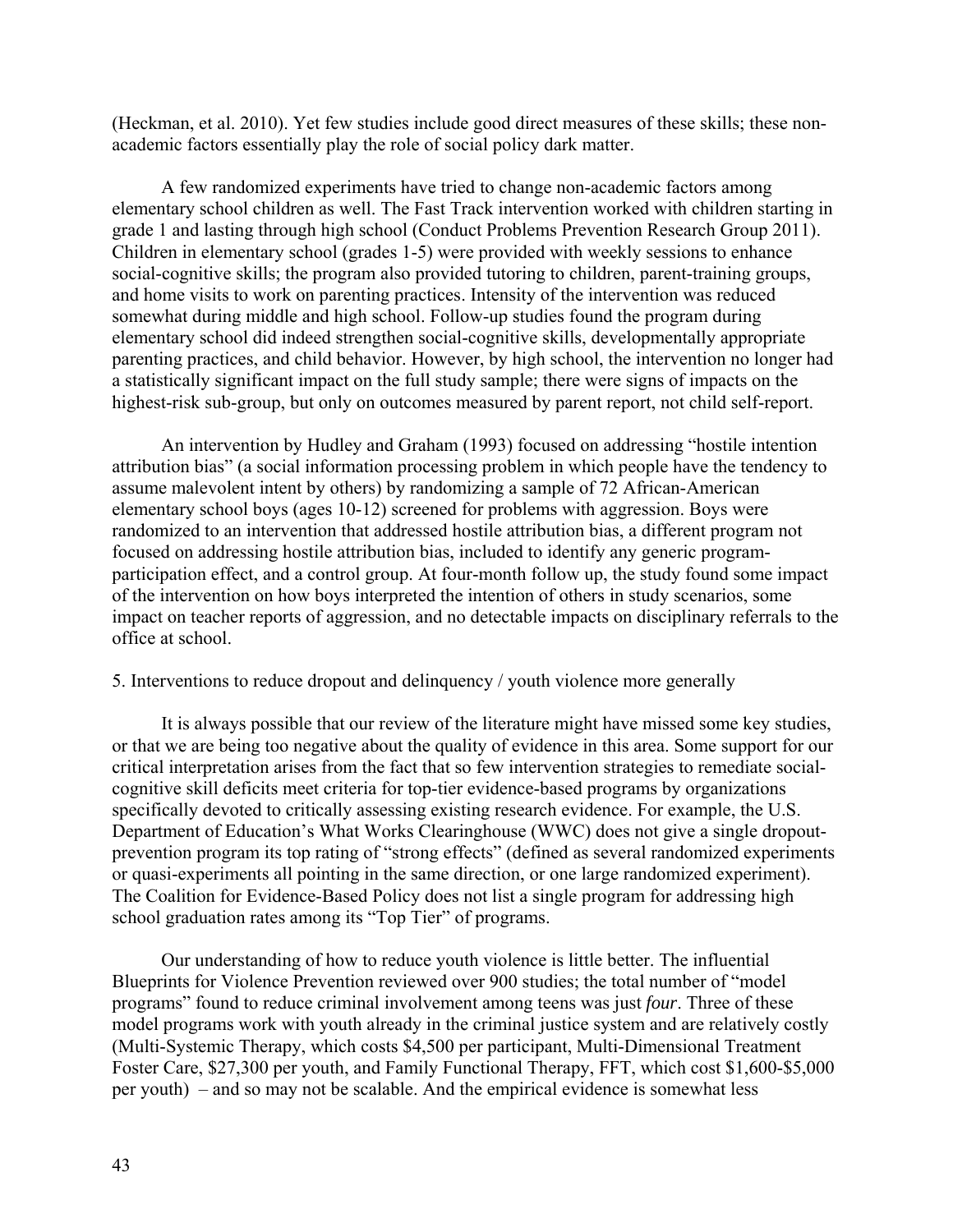compelling than one might have imagined given their designations as "model programs" for two of these four model programs: FFT and Big Brothers / Big Sisters (BB/BS).40

 $\overline{a}$ 

<sup>&</sup>lt;sup>40</sup> While a meta-analysis suggests that FFT is a cost-effective crime-reduction strategy (Drake, Aos  $\&$  Miller 2009), some of the relevant studies did not involve random assignment (Barnoski & Aos 2004; Barton, et al. 1985; Gordon, Graves & Arbuthnot 1995) and others use sample sizes under 100 (Alexander & Parsons 1973; Klein, Alexander & Parsons 1977). The largest randomized study (917 families) found no differences overall between treatment and control youth; reduced recidivism only occurred for the treatment youth who happened to receive high-fidelity versions of the program (Sexton & Turner 2010). Yet youth were not randomly assigned to the high-fidelity group, so we cannot be certain their reduced recidivism was due to the program (particularly given that this group had significantly different criminal histories at baseline). The study of BB/BS relies on youth self-reports to measure outcomes, and so may confound program effects on behavior with effects on self-reporting bias if program youth are worried about disappointing their mentors (Spelman 1994).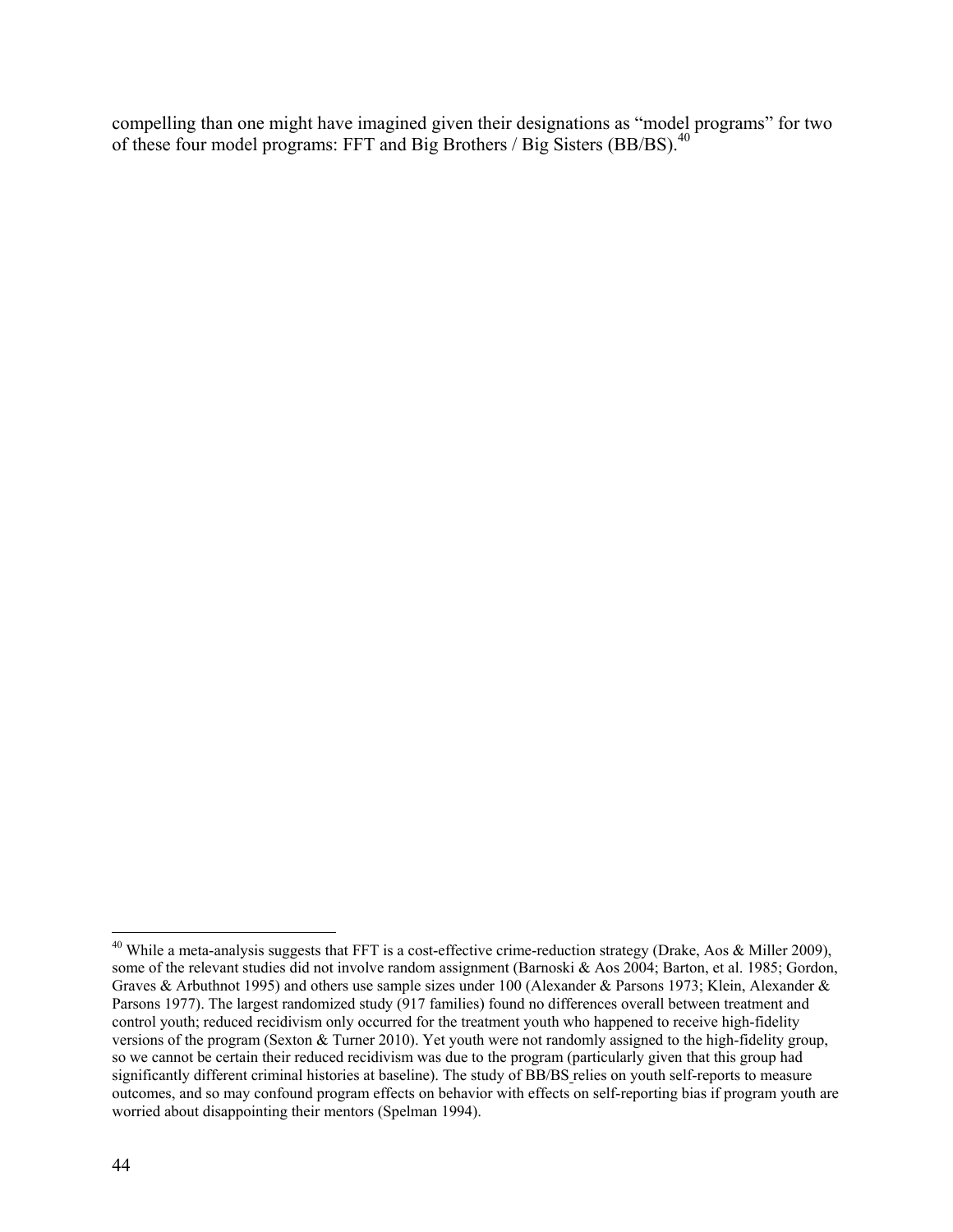### **Appendix B: Selection of study schools and students**

Our team originally recruited 16 CPS schools to participate in the study. Four of those schools run separate achievement academies within the same building. These are large and distinct schools for students facing academic or social barriers to conventional academic advancement. Since these achievement academies ran distinct treatment groups and we randomized them separately, we treat them as separate schools – and so essentially began the study with 20 schools total. The program was never actually implemented in one school, and one school was excluded for problems with randomization. (We did not have a full set of baseline characteristics available at the time we had to carry out randomization in this school, and so randomized 83 youth to treatment and control without being able to construct the risk index described below. *Ex post* analysis indicated there were statistically significant imbalances between the treatment and control groups on baseline characteristics). Our main sample therefore consists of 18 schools.

Five of these schools are elementary schools, which in Chicago serve students in grades K-8, while 13 are high schools serving grades 9-12. Sample schools were among the lowestperforming in CPS; seven have average GPAs of 2.25 or below (Roderick, Nagaoka & Allensworth 2006). Three are currently "turnaround" schools, chosen for major reform due to consistently low student performance.

To construct our study sample frame, CPS provided us with administrative data on all male students they expected to attend the study schools and be enrolled in grades 7-10 during the 2009-10 academic year (AY), a total of 3,669 students. We focused on males because of their very disproportionate involvement in serious inter-personal violence in Chicago (as in every other U.S. city). Based on discussions with the non-profit organizations running the intervention, prior to randomization we excluded some students according to their baseline (AY 2008-9) characteristics<sup>.41</sup>

- 1. Youth who seem to have stopped going to school, and so were unlikely to attend school frequently enough to benefit from a school-based program. A total of 268 students (about 5 percent of our initial sample frame) were excluded because they missed more than 60 percent of days during AY 2008-9 and received a grade of "F" in at least 75 percent of their courses.
- 2. Students with specific Individualized Education Program (IEP) designations for serious discrete conditions including autism, emotional and behavioral disorders, speech and language disabilities, "educatable mentally handicapped," traumatic brain injury, and diagnosed emotional and behavioral disorders. Service providers

 $\overline{a}$ 

 $41$  Staff of the non-profit organization that ran the intervention determined after the initial randomization that they could not effectively serve youth who were significantly older than grade level—which staff operationalized as all youth born before October 1, 1992. A total of 153 youth were therefore "never takers" because the provider decided not to offer them treatment, although were still kept in the study sample to preserve randomization. At some locations, this resulted in suboptimal sample sizes for the number of youth receiving treatment. A total of 152 ageeligible control youths from 10 schools were then selected at random to replace these age-ineligible youth, though we treat them as controls for the analysis to maintain the original randomization.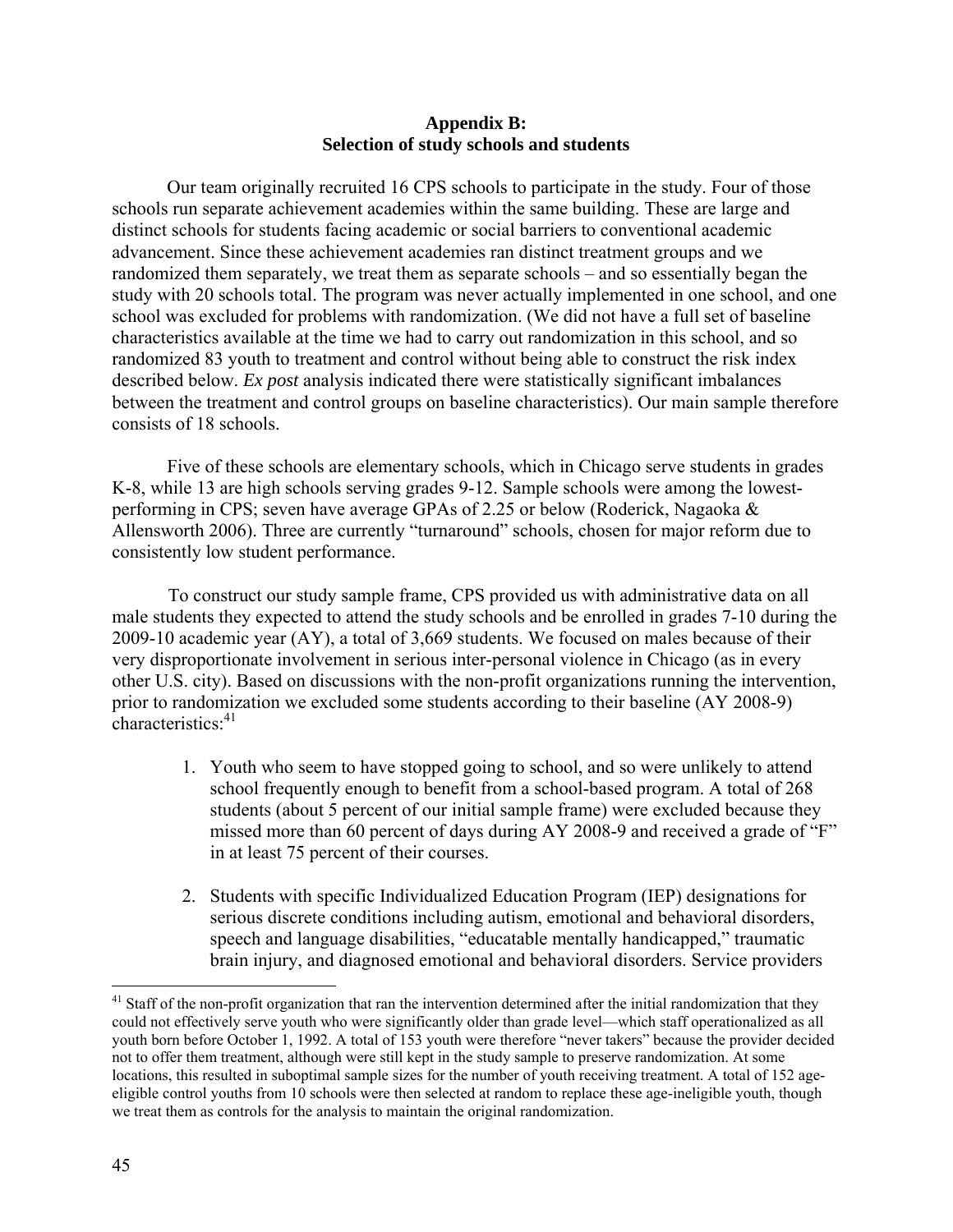determined that youth with these specific diagnoses were unlikely to benefit from the BAM curriculum. A total of 294 youth (just over 5 percent) were excluded for this reason. Less intensive IEP designations were not used as a study exclusion criterion. Indeed, roughly 20 percent of our final study sample had some sort of IEP designation, most commonly for the general category of learning disability.

We then ranked all the remaining students in our target CPS schools on the basis of a risk index, which was a single-factor composite of whether a student was at least one year older than his assigned grade level, the number of classes for which a student had received a grade of "F" during AY 2008-9, the number of unexcused absences during AY 2008-9, and the number of inschool suspensions during AY 2008-9. A large number of students were missing academic achievement test scores for AY 2008-9, due to some combination of CPS testing schedules (not all grades are subject to standardized testing each year) and student absences during testing days. Due to the large number of missing items for this variable, test scores were not used selecting the study sample.

We then calculated the number of students needed in each school for the study sample (treatment and control), selected that many students in descending order on our risk index, and randomized those selected students to one of four conditions (in-school only, after-school only, both, or neither) within school (a block-randomized design with schools as blocks).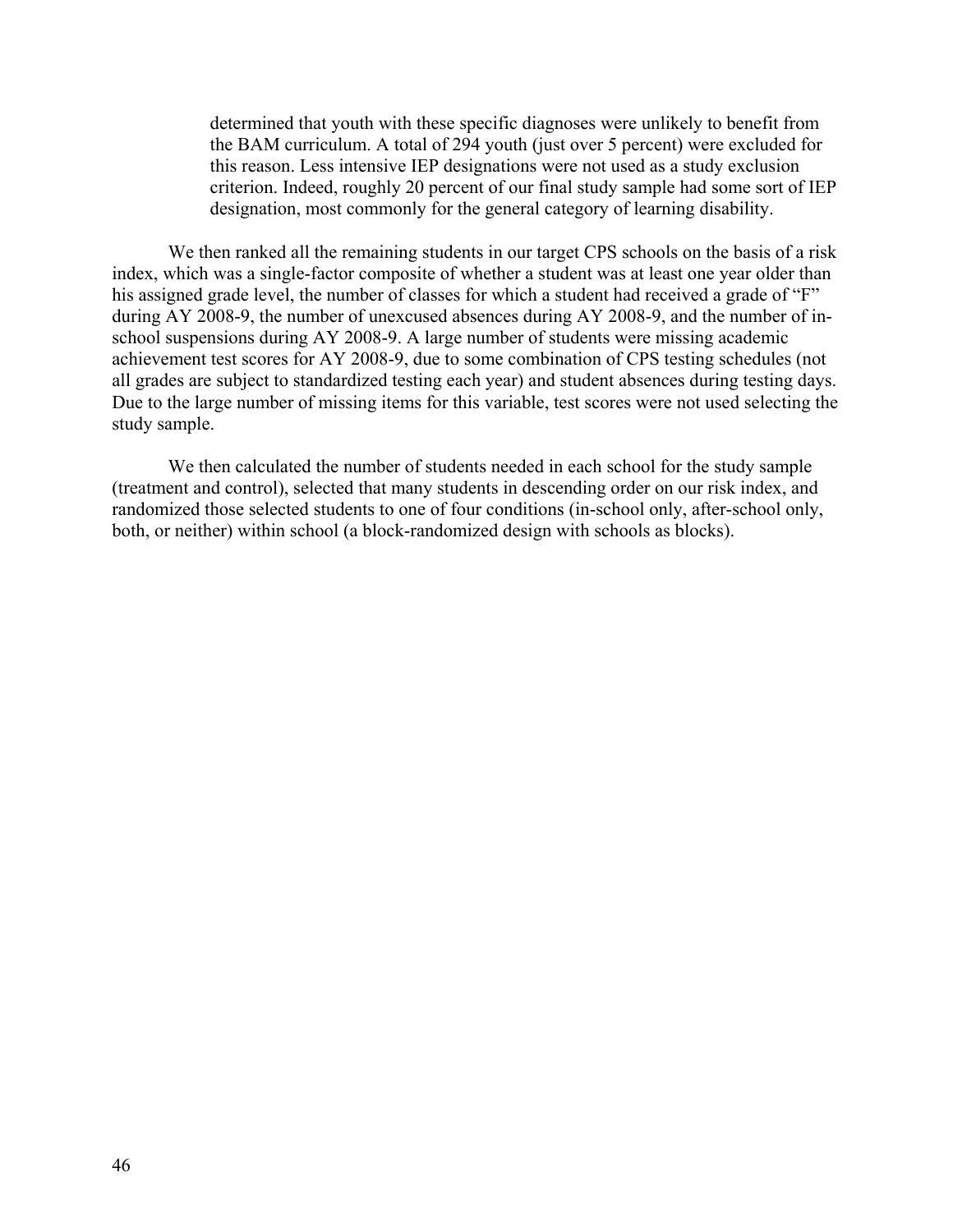### **Appendix C: Additional details on administrative data sources**

In this section, we discuss in more detail the administrative data sources we use to measure outcomes in both domains.

Our main schooling outcomes come from longitudinal student-level records obtained from CPS for the program year (AY 2009-10) and follow-up year (AY 2010-11), with controls in our regression for student outcomes during the pre-program year (AY 2008-9). Because our original sampling frame was drawn from CPS data, we could use students' CPS identification numbers to directly access their data rather than using probabilistic matching. We used these data to form a summary index of schooling outcomes, equal to an (unweighted) average of days present, GPA, and persistence in school (enrollment status at the end of the 2009-10 academic  $year<sup>42</sup>$ , each normalized to Z-score form using the control group's distribution. Our index of schooling outcomes does not include standardized test scores. CPS by design does not administer standardized tests to all grades (particularly older grades). Thus, more than half of all students in our study sample are missing test scores (similar shares for treatment and control groups). Our index also does not include administrative records on school disciplinary actions; we have heard conflicting accounts from multiple sources familiar with CPS records about whether disciplinary actions are inconsistently reported and recorded.<sup>43</sup>

To measure criminal behavior by program participants, we use electronic arrest records (or "rap sheets") from Illinois State Police (ISP), obtained through the Illinois Criminal Justice Information Authority (ICJIA) for research purposes. The ISP maintains a database of Illinois arrests, collected from local police departments which are required by law to report all juvenile felony arrests, and optionally class A and B misdemeanors. Some local police departments also voluntarily submit information that is not subject to mandatory reporting requirements. Police departments in Illinois use biometric (fingerprint) identification systems at the time of arrest. This means that even if a youth lies about his identity when arrested, as long as his fingerprint is on record and he has ever reported his actual name and date of birth at any point for any of his arrests, then an arrest in which he misreports his individual identifying information will still show up in our data attached to the correct state identification number.

The ISP arrest records are intended to capture arrests of people below the age of majority within the criminal justice system (juvenile arrests), as well as to those who are above the age of majority (age 17 and above for those charged with a felony; starting in 2010, 17-year-olds charged with a misdemeanor offense are considered to be a juvenile). Over the course of the 2000s, the ISP data system's coverage of juvenile arrests reportedly improved a great deal. A comparison of "age-crime curves" (arrest rates by age) for Chicago youth compared to urban

1

 $42$  We operationalize end-of-year enrollment as either having at least one grade on record for the second semester of the year, or as being marked as transferring to a non-CPS school. We could alternatively use official CPS enrollment status, which although subject to incentives to misreport, does not appreciably change the results.<br><sup>43</sup> Using data on all students who were present for at least half a day in CPS (thus having a chance to commit a

disciplinary infraction), three of four disciplinary measures have negative point estimates (total number of infractions, number of serious infractions, and number of out of school suspensions) ranging from -0.01 to -0.04 standard deviations; in-school suspension has a positive point estimate of 0.03. None of these effects is statistically significant.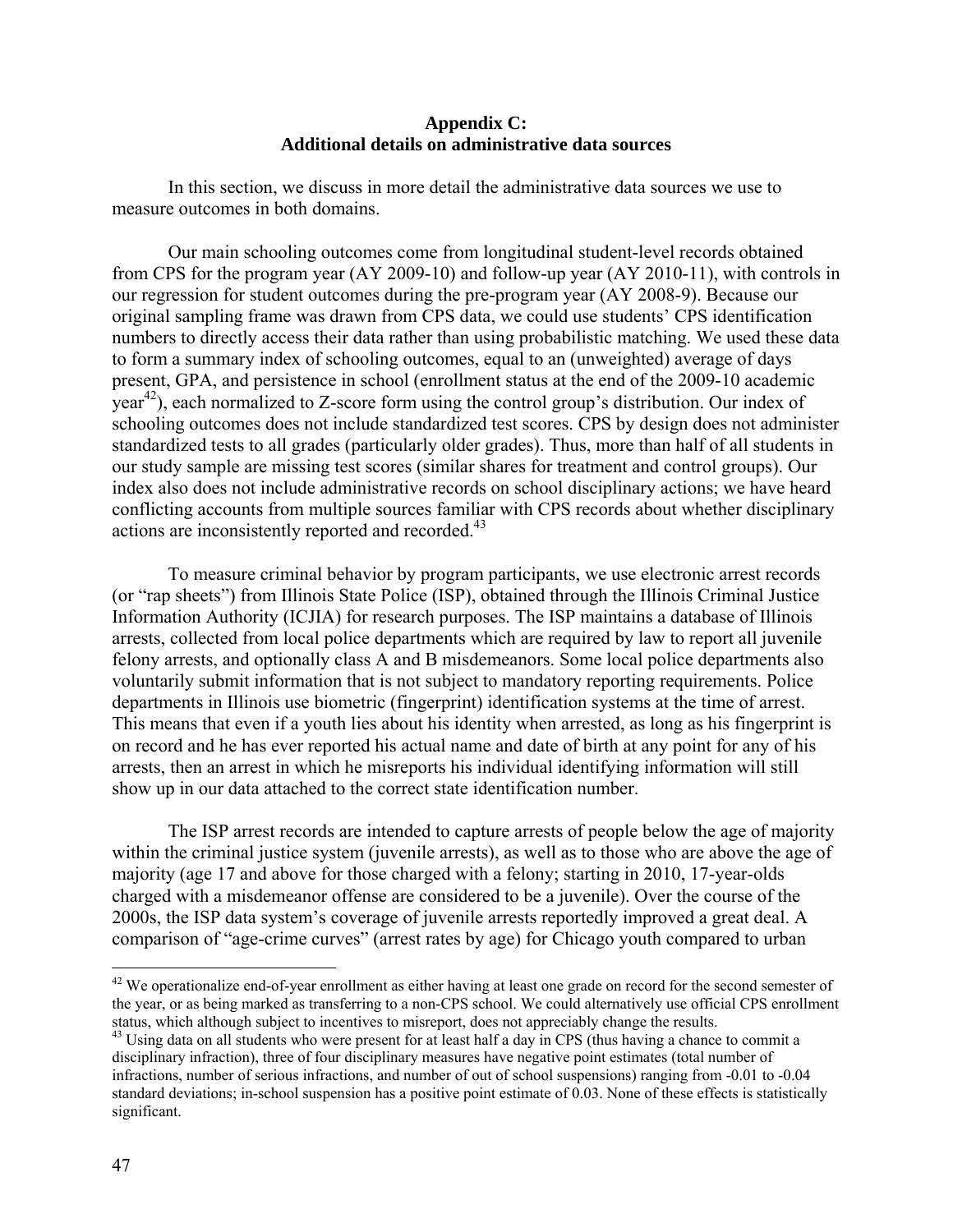youth in other cities where the age of majority is different suggests no unusually large "jump" in arrest rates for Chicago youth at the age at which teenage arrestees are automatically sent to the adult justice system (Kling, Ludwig & Katz 2005).

ICJIA used a probabilistic-matching software (Merge Tool Box) to match the list of study names and dates of birth to their Criminal History Record Information database. Soundex algorithms were used to help match first and last names across error-prone administrative databases. We use the arrest histories for any individual with a match quality score above 32.29501, or whose identifying information matched on at least 4 of the 5 available fields (first name, last name, day of birth, month of birth, and year of birth). Results using a lower quality threshold (31.63083) that incorporate another 167 matches are less precise but qualitatively similar (see Table A2).

Because previous studies often find more pronounced impacts of policy interventions on violent crimes (particularly impulsive crimes such as assault) than on other crimes (Deming 2011; Evans & Owens 2007; Kling, Ludwig & Katz 2005; Lochner & Moretti 2004; Weiner, Lutz & Ludwig 2009)) and because associated social harms are so varied across crime types, we examine arrests separately for different offense categories. For each arrest incident, we select the most severe charge associated with the incident. In most cases this is a charge recorded at the time of arrest, although occasionally the State's Attorney files a charge more severe than those originally recorded at the police station. We classify crimes as violent, property, drug, and other, as follows:

- (1) *Violent crimes* include murder, rape, assault, robbery, threats/harassment, and kidnapping.
- (2) *Property crimes* include larceny, burglary, and auto theft.
- (3) *Drug crimes* include possession or dealing charges.
- (4) *Other crimes* include trespassing, fencing, bribery, animal cruelty, weapons violations, DUIs, disobeying or avoiding law enforcement officers, disorderly conduct, arson, prostitution, criminal neglect, parole violations, underage or public drinking, vandalism, and miscellaneous offenses.

We exclude motor vehicle crimes, including driving with a suspended license, reckless driving, and other driving/traffic related offenses, from our analysis. These are rare in our data (due largely to the ages of those in our sample and presumably also to the lack of cars among so many of the low-income families from which these youth come).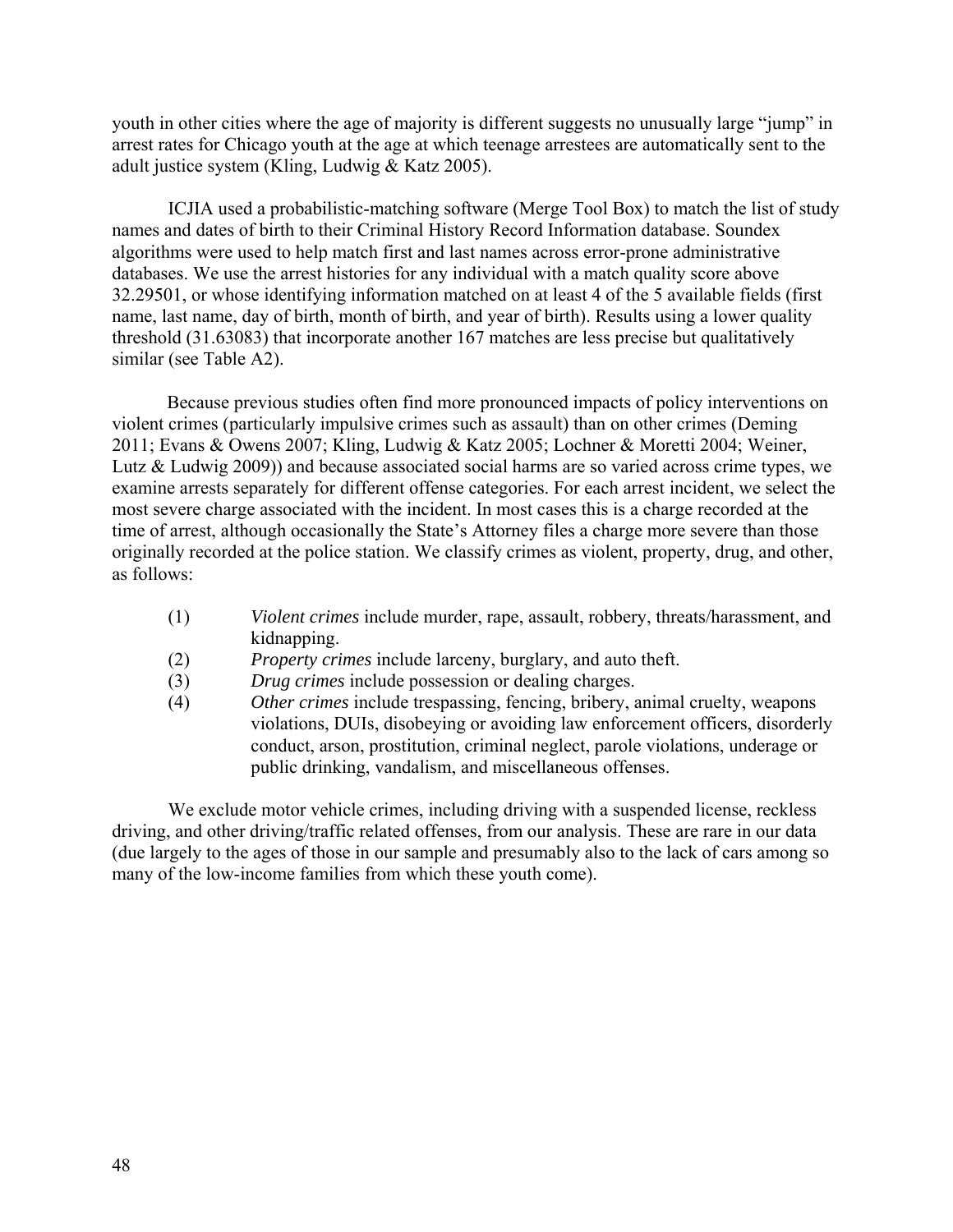### **Appendix D: Methods for addressing missing outcome data in CPS schooling records**

While the proportion of treatment and control youth missing data during the postrandomization years is statistically indistinguishable, $44$  the amount of missing data increases over the course of the post-program period. Because we selected students using AY 2008-9 CPS data, there is basically no missing data for that pre-program year. By construction, no one has missing values on our measure of school persistence for any of the post-randomization years, and so all observations have at least one non-missing element of our outcome index. For the program year itself (AY 2009-10), 274 out of 2,740 students are missing GPA information (10 percent); 80 of those 274 are also missing attendance information. In the post-program year (AY 2010-11), we are missing GPA information for 903 of 2,740 students (33 percent); of that group, we are missing data on days present as well as GPA for 431 students.<sup>45</sup>

 The results presented in our main tables assume that data are missing completely at random (MCAR), that is, the likelihood of missingness is unrelated to both observable and unobservable attributes of youth, including potential outcomes. Our main results use the approach from Kling, Liebman, and Katz (2007) that assigns the group average (treatment or control) to missing values on those elements of the index, which is equivalent to averaging the effects of running separate regressions on each element of the outcome index using just those observations with non-missing observations on the index, but with added power.

 In Table V of the main text, we show the results of a lower-power MCAR approach: limiting the regression to complete cases (listwise deletion), which throws away information for cases that have only some missing data. We also re-calculate our estimates using different imputation approaches that relax the MCAR assumption and rely instead on the assumption that missingness is missing at random (MAR) – that is, for reasons that may be related to observable youth characteristics but not to unobservables. We first use inverse probability weighting (IPW) to weight the complete-case sample so that the distribution of baseline characteristics in that sample matches the distribution of baseline characteristics in the full sample. To calculate these weights, we regress an indicator for having complete data on a parsimonious set of baseline covariates (specifically, GPA, being over age 17, and dummy variables for being black or having been arrested). We then use the inverse of that predicted probability as a weight in our outcome regressions, which include all baseline covariates. As long as this prediction equation is correctly specified, the IPW approach provides consistent estimates of the treatment effect under MAR.

It is worth noting that, as is often the case with IPW (see, e.g., discussions in Cox 1991; Puma, et al. 2009), specifying the prediction equation involves a tradeoff between bias and

 $\overline{a}$ 

<sup>&</sup>lt;sup>44</sup> When we regress an indicator for whether or not the student has missing data against an indicator for treatment assignment, controlling for school fixed effects, the coefficient on treatment assignment for missing data in the program year (AY 2009-10) equals  $\beta$ =0.011 (standard error 0.12), p=0.349, and for the post-program year of AY 2010-11, equals  $\beta$ =0.009 (0.018), p=0.608.

<sup>&</sup>lt;sup>45</sup> Our CPS data include some information about the why students stop showing up in the CPS data system in the form of "leave codes," which are intended to capture the reason why a student left the district. Yet the reliability of these type of leave codes is open to question in administrative schooling data given schools' possible incentives to strategically misreport. In most districts, schools receive funds based on fall enrollments and are held accountable for the share of students who are officially counted as dropping out.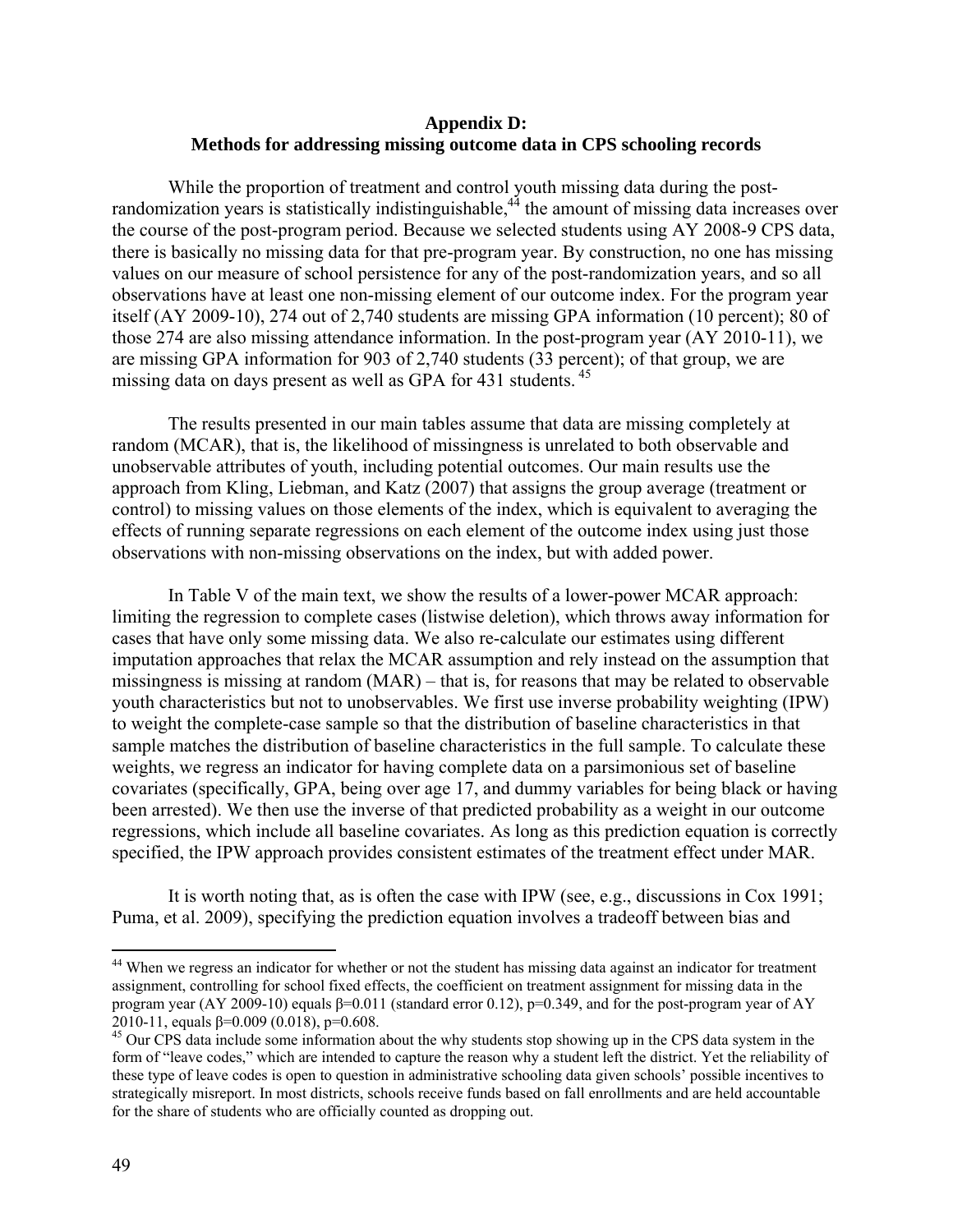variance. When we use too many additional baseline covariates that appear to be related to the probability of missingness, observations with very low predicted-response probabilities get implausibly large and unstable weights. This makes both the point estimate and the standard errors sensitive to the choice of variables in the prediction equation. While it seems likely that the prediction equation we use here does not fully satisfy MAR (that is, both observed and unobserved characteristics that affect missingness are not included in the prediction equation), we exchange this problem for increased stability, turning to other imputation approaches to ensure that our results are robust.

One simple imputation approach we use is to assign zeros for attendance and grades for students who are recorded as not being enrolled in the CPS system at the end of the academic year – what Puma et al. (2009) call "logical imputation" (or "deductive imputation"). A drawback of this very simple logical-imputation approach is that some youth who are not enrolled in the CPS system at the end of the academic year will not have dropped out (for example, they may have transferred to a private school in Chicago, or to a suburban public school, or to a Chicago public school that did not record their new enrollment), and so their attendance and grade information is truly missing rather than zero. A slightly more sophisticated logical imputation approach is to make use of the "leave codes" in the CPS data that record information about the reasons why students are no longer in the system. One potential drawback to these records is they themselves may not be perfectly accurate, in part because schools may have incentives to over-state enrollment figures and under-state dropouts.

A third imputation approach we employ is multiple imputation (MI), which incorporates all the uncertainty involved in making imputations. MI uses a Bayesian approach, drawing from the conditional predictive distribution of the missing variable(s) to impute values of the missing data, and iterating the process to analyze *m* of these simulated data sets (Little & Rubin 2002; Puma, et al. 2009). To see the intuition, let us first consider the uncertainty involved in a single imputation. Imagine that we impute missing values by regressing each of the variables (for observations that are non-missing) against all the other variables, then using the predicted value from those regression parameters as the imputation for missing observations. This prediction would lie exactly on the regression line and so would overstate our certainty about its value. To adjust for this uncertainty, we could also add to the predicted value a randomly selected residual from the regression, so that the variation in the imputed values is the same as with the observed values. But there is the additional uncertainty involved with the imputation; if we repeated this process, we would get a somewhat different imputed data set. To account for the uncertainty associated with using imputed values, this imputation procedure is repeated numerous times, and separate impact estimates are calculated using each dataset created by the multiple iterations. The average of the estimates for the desired statistic is the MI estimate, and the standard error accounts for both within- and between-imputation variances.

There is, however, once source of uncertainty remaining: we have used a regression to predict the missing data, but the coefficients in that regression are estimates, not true parameters. MI takes a Bayesian approach to incorporating this uncertainty. Using some starting value for the parameters of the imputation regression (the betas and sigma-squared), we predict one set of missing data to form a complete imputed data set as just described. We then calculate new estimates of the betas and sigma-squared by re-running the regression on the imputed data, after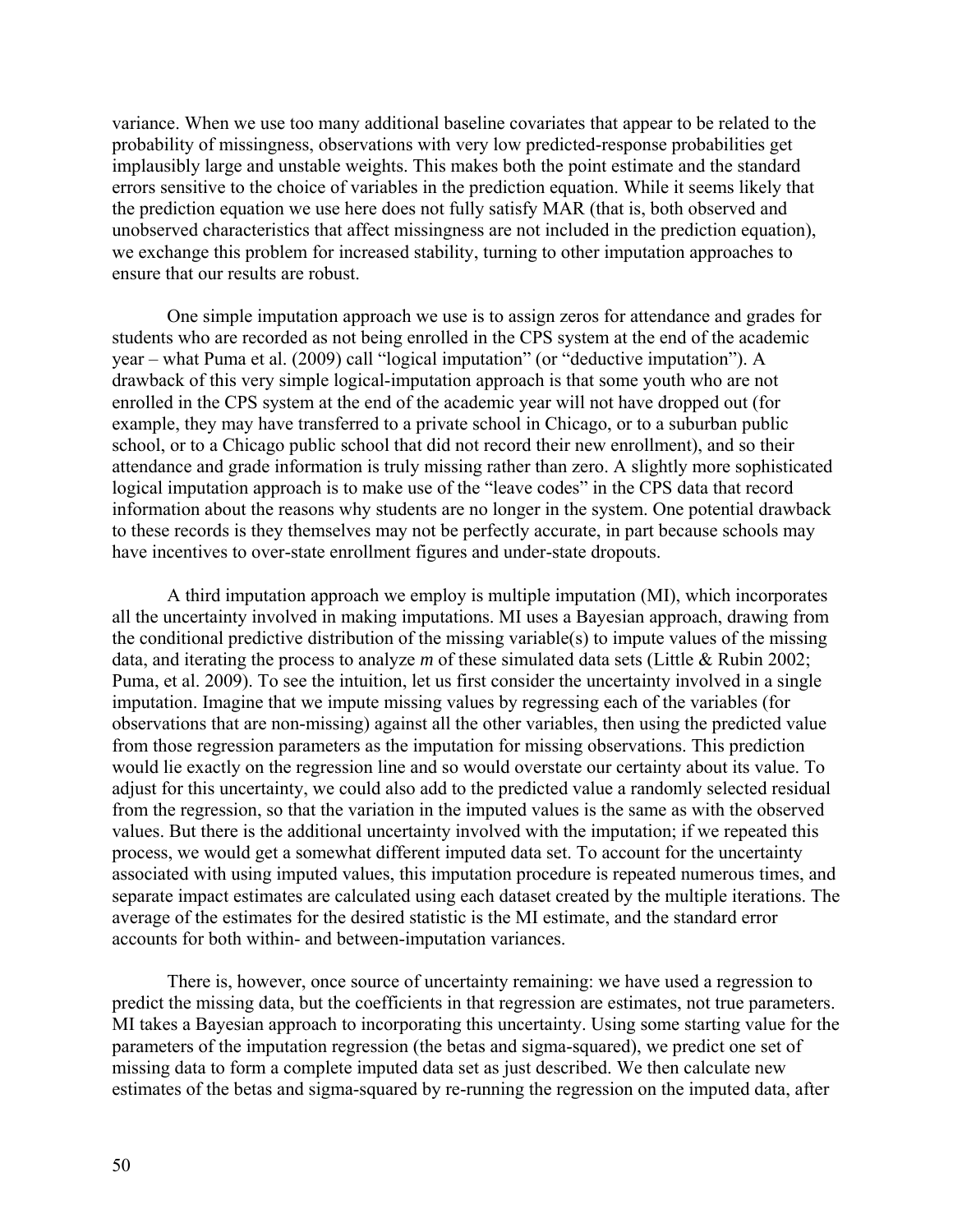which we update the distribution of both parameters using these new parameter estimates. Next we make new draws of the betas and sigma-squared from the updated distributions, re-run the prediction regression, and so forth. MI iterates this process, forming a usable imputed data set after some set number of iterations, then repeating the process to form the *m* simulated data sets. Under MAR, MI provides consistent estimates that both make use of all the data to predict missing values and incorporate the uncertainty involved in the imputation.

We present results using MI with  $m = 10$  imputed data sets. We run separate imputations for the treatment and control groups for missing GPA and attendance information, then recalculate the academic engagement index within each data set and re-run our regressions.<sup>46</sup> Imputing outcomes separately for treatment and control groups avoids injecting correlation with the treatment indicator into the imputation (Puma, et al. 2009). There is also evidence that the baseline characteristics predict missingness differently for the treatment and control groups, at least in the follow-up year. We cannot reject the null that the relationship between baseline characteristics and missingness is the same across treatment status during the program year (regressing a missing indicator on baseline characteristics and the interaction of those covariates with treatment results in a joint F-test on the treatment interactions of 1.24, p=0.1585). However, the interaction of baseline characteristics with treatment status does seem to matter during the follow-up year ( $F(=1.55, p=0.0225)$ ). Since baseline characteristics may have differing effects on missingness by group, it is sensible to allow their effects on the imputed values to vary by group as well. These estimates account for both within- and between- imputation variances. We show in Table IV that the results from MI are similar to those using the Kling, Liebman and Katz approach, so we present the latter in our main tables for simplicity.

It is also possible that the data are missing for reasons related to unobservable as well as observable youth attributes – that is, the data are not missing at random (NMAR). Given this possibility, we also present bounds that use Lee's trimming approach (2009). The intuition is that although we cannot identify which specific treatment-group youth are observed in the dataset only because of treatment (e.g., are selected into the sample), we can assume the highest or lowest observed values of the outcomes belong to the group selected into the observed-data sample because of treatment assignment, exclude those values, and calculate the treatmentcontrol difference in each case.

Specifically, suppose that a certain proportion (p) of the treatment group is selected into the sample because of treatment but would have missing outcome data if assigned to the control condition. The mean treatment outcome we actually observe is a weighted average of this group and those 1-p treatment youth who would always be observed regardless of random assignment. To be comparable to the unselected control group, we would like to remove these p selected treatment observations. But we do not observe which p members of the treatment group are selected into the sample. We can, however, create worst-case scenarios where the highest (or lowest) p values of the outcome variable in the treatment group belong to these sample-selected cases. Trimming off the highest (lowest)  $p<sup>th</sup>$  quantile of outcome values (call them Y) creates a lower (upper) bound for the true value of the non-sample-selected cases, because the mean Y for any possible subset of the treatment group of size 1-p can not be smaller (larger) than the mean Y

 $\overline{a}$ 

<sup>&</sup>lt;sup>46</sup> Specifically, we use chained predictive mean matching for days present and GPA since both are truncated continuous variables (neither can be less than zero).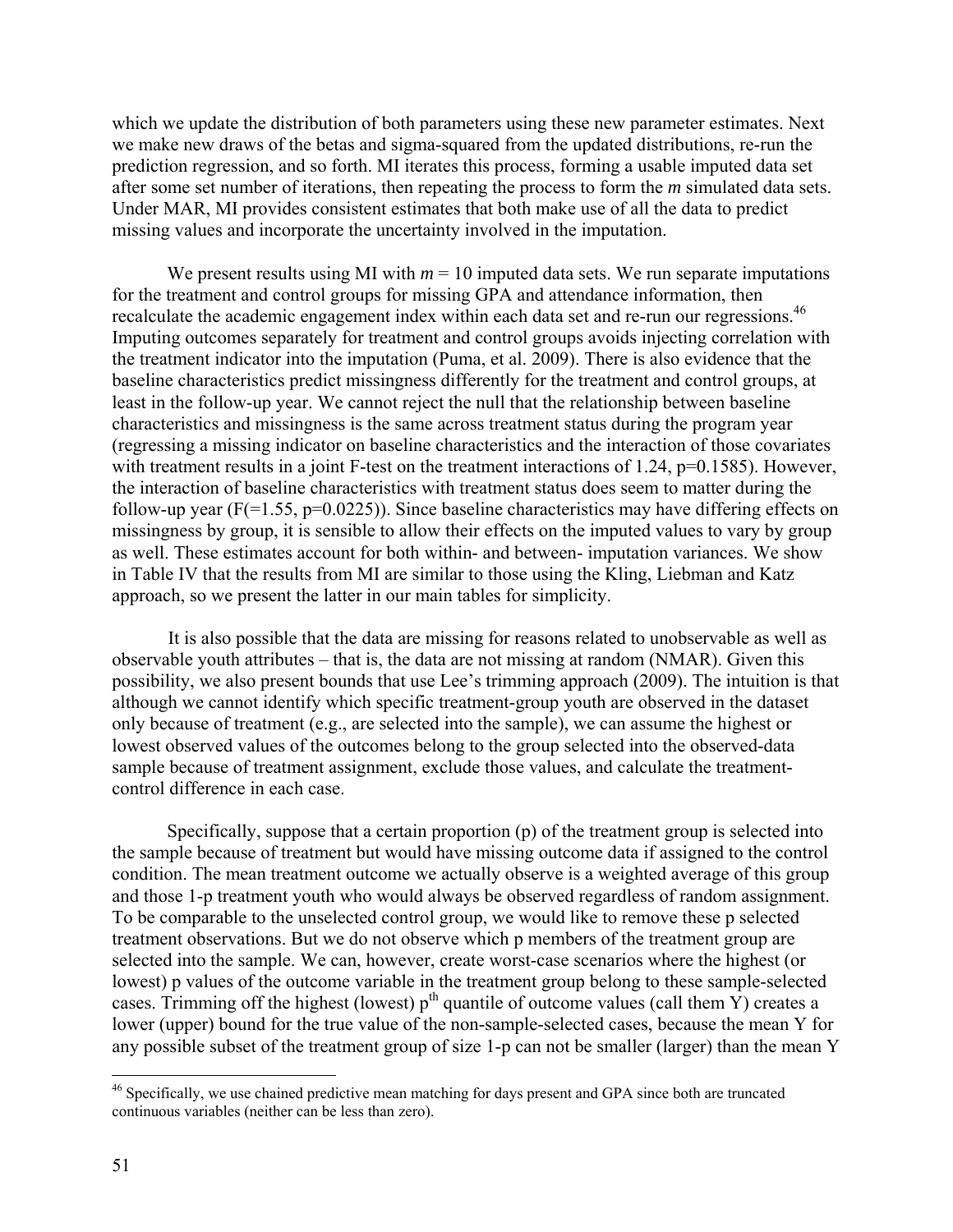of the smallest 1-p values. Provided that treatment assignment only influences sample selection in one direction – the monotonicity assumption – this procedure provides one way to bound the treatment effect under a fairly extreme sample selection mechanism. The monotonicity assumption underlies every selection model that is based on a latent-variable threshold for participation (Lee 2009), and means treatment can only encourage *or* discourage selection into sample, but not both.

The Lee bounds make fairly extreme assumptions about the nature of the data missingness process. For example the lower bound is created based on the extreme assumption that academic outcomes are perfectly negatively correlated with the latent propensity to remain in the sample (see Lee 2009 for discussion). Since some proportion of the unobserved students transferred to another school rather than dropped out (the noisy CPS leave codes suggest about half), this assumption is quite extreme. There are also reasons to question the method's monotonicity assumption in this case – namely that a higher fraction of treatment youth are in the sample overall and in most of our schools, but not in every school we study. Overall, we observe a higher proportion of treatment than control youth in our CPS outcome data, suggesting treatment encourages selection into the sample. However, if we break down the sample by school, it is not clear that the selection mechanism consistently works this way. In the program year, four of the 18 schools have higher proportions of control youth observed, and three have no difference between treatment and controls. In the follow-up year, fully half of the schools have more observed control than treatment youth, while the other one-half have more treatment youth. The fact that treatment assignment has no consistent relationship with sample selection across all of our schools might diminish the concern that treatment status is systematically correlated with the missingness mechanism (as well as call into question the monotonicity assumption underlying the Lee approach).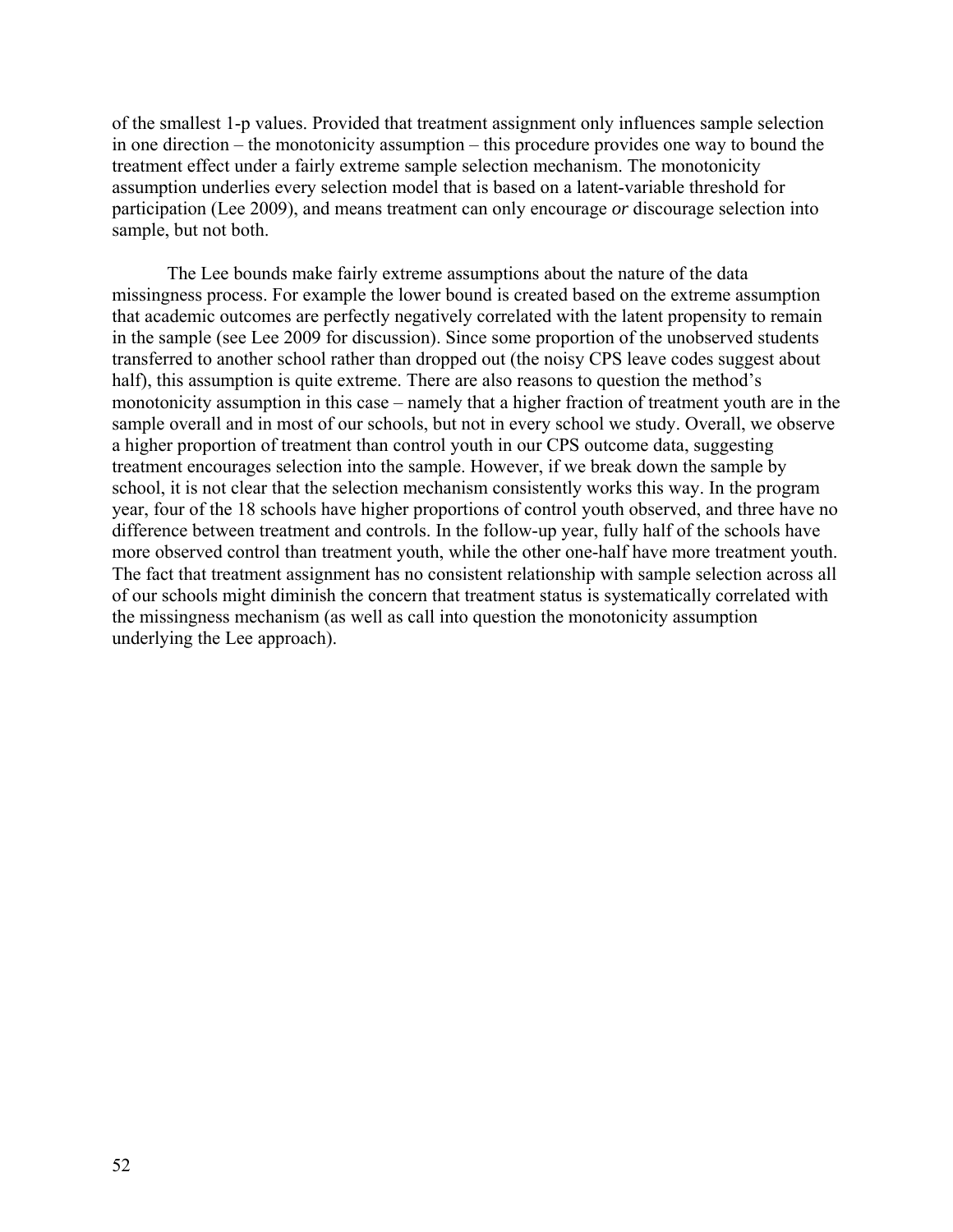### **Appendix E: Methods and results for testing for treatment-effect heterogeneity across schools**

In a regression that interacts all school dummies with a treatment indicator, we cannot reject the null that the treatment effects at each school are equal (for the program-year academic ITT with covariates,  $F = 0.56$ ,  $p = 0.9238$ ; for the violent crime arrests with covariates,  $F = 1.18$ ,  $p = 0.2708$ ).

Non-economists tend to prefer to perform this test using hierarchical linear modeling, a form of a random coefficients model, in part for the efficiency gain that comes with precisionweighting the blocks (schools). In this case, the model would be:

(6) 
$$
Y_{is} = \beta_0 + \beta_1 (Z_{is} - Z_{i.}) + r_{is}
$$
  
where  

$$
\beta_{0s} = \gamma_{00} + u_{0s}
$$

$$
\beta_{is} = \gamma_{10} + u_{1s}
$$

and where  $Y_{is}$  is the outcome variable during the program year,  $Z_{is} - \overline{Z}_{i}$  is a school-demeaned (group-centered) treatment indicator from the baseline year, and  $r_{is}$  is the error term.<sup>47</sup> For simplicity we do not include covariates, and we let each school have a random intercept and treatment effect.

This empirical strategy produces very similar substantive results as OLS, with the ITT treatment effect on the program year academic composite equal to  $0.058$  ( $p = .04$ ) and equal to  $0.075$  ( $p = 0.01$ ) for the follow-up year academic composite. Using an over-dispersed Poisson model for violent crime, we find an ITT effect of  $-0.217$  ( $p = 0.08$ ) for violent crime arrests, very similar to the QMLE Poisson estimate of -0.201 reported in the main text. But here we can directly test whether the variance of the slopes  $-$  i.e., the treatment effect's variance  $-$  across schools is zero.

We find that the treatment effect's variance is quite small: 0.00005 for the program year academic treatment effect, 0.0002 for the follow-up year academic treatment effect, and 0.0003 for the violent crime arrest effect. We fail to reject the null hypothesis that the variance of each of the treatment effects is zero. For the violent crime arrests, the chi-square test for whether the variance of treatment effects across schools is zero equals 11.62 ( $p > 0.5$ ). The result is similar for the academic index (chi-square =  $9.59$ ,  $p > 0.5$  for the program year and chi-square = 6.50, p>0.5 for the follow-up year).

Given that there are only 18 schools in the sample, this should not be interpreted as strong evidence for constant treatment effects; our power to detect differential effects is limited, and our schools are more similar to each other than schools in other cities may be to our sample. The results do mean, however, that the school-level differences in observed treatment effects were not large enough to statistically differentiate.

1

 $47$  Demeaning the independent variables provides the same adjustment for blocking to the covariates as including school fixed effects.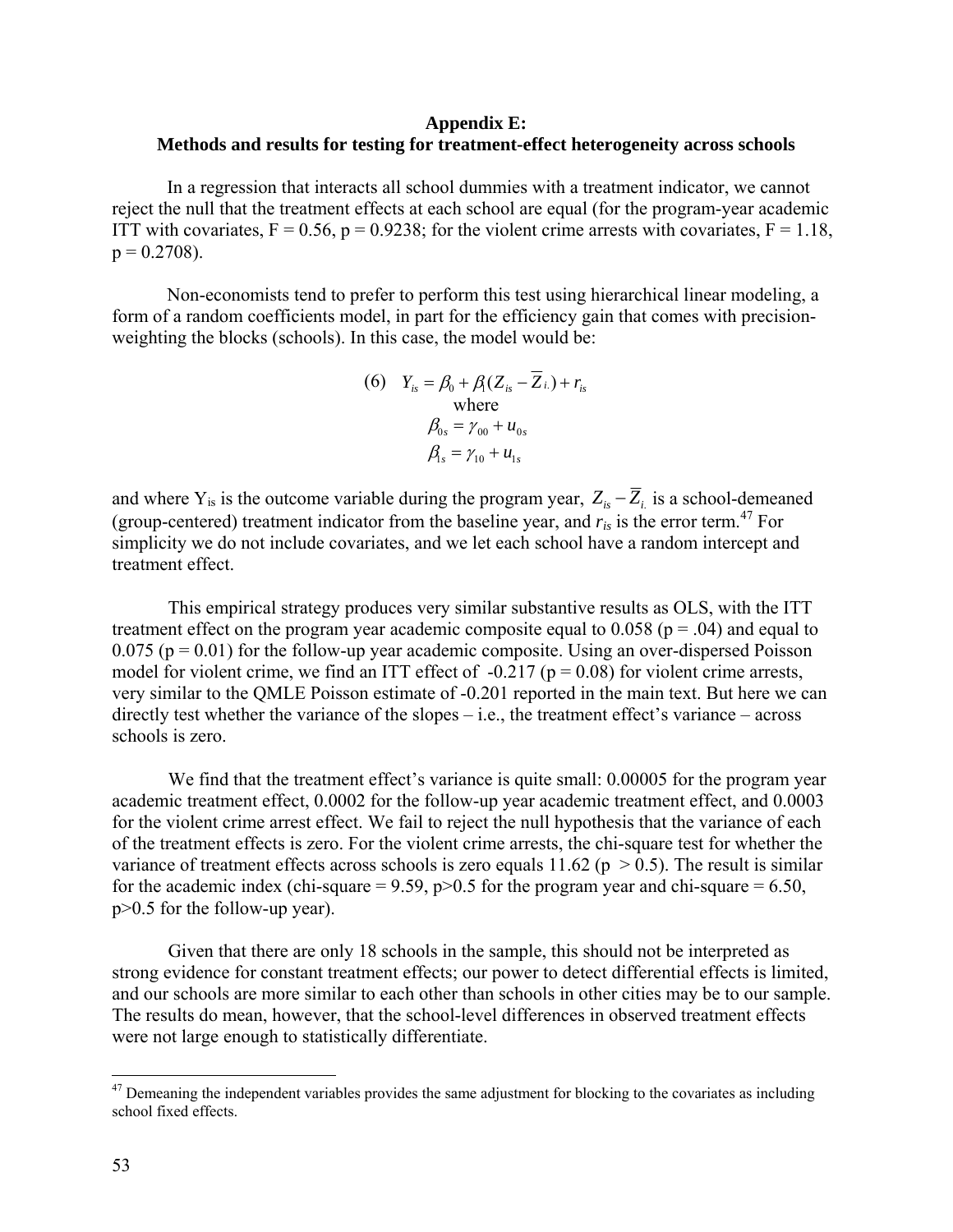### **Appendix F. Benefit-Cost Estimates**

We calculate the benefits of the program in four parts: the benefits from the realized crime reduction during the program year (both direct savings to the criminal justice system and the broader social savings) and the benefits from the predicted increase in graduation based on achievement increases (benefits to the government from increased revenues and decreased social service use, as well as earnings benefits to the participant).

We know of no national estimates for the cost to the criminal justice system from processing an average arrest, which includes police processing as well as the costs of later stages of prosecution for some subset of arrested youth (detention, incarceration, probation, etc.). We construct these estimates ourselves from a range of sources, using Chicago-specific data on average costs and the probability of incurring each cost when possible, and relying on other city's estimates (mostly New York City) when Chicago data are unavailable (Hughes & Bostwick 2011; Illinois Juvenile Justice Comission 2011; New York City Independent Budget Office 2008). We find that the cost of an average arrest to the criminal justice system is between \$5,770 and \$6,524. This is likely a conservative estimate due to the exclusion of court and policing costs; a similar calculation for North Carolina found each arrest costs an average of \$7,300 (Governor's Crime Comission 2009). The main LATE estimate of the treatment effect for total number of arrests is -0.1865 (p=0.087). This implies the program saved 18.65 percent of the cost of one arrest per participant, or between \$1,076 and \$1,217 in direct criminal justice costs.

 While these costs are important, especially to policymakers, it is clear that the total benefits to society from reductions in crime are far broader than just the tangible costs averted to the criminal justice system. Indeed, previous research on gun crimes in particular suggests that intangible benefits from reduced crime may far outweigh tangible benefits (Cook & Ludwig 2000). Monetizing the value to society from reduced crime is challenging in part because of complicated conceptual questions like the costs to society from drug use by individuals. Other practical problems arise because the costs of crime are so skewed, with homicide being at least an order of magnitude more costly than any other crime in most studies, and because there is no perfect way to monetize the intangible costs of crime.

Conceptually, the ideal way to measure the value to society from reductions in crime in the future is from an *ex ante* perspective – what is the aggregate sum of the public's willingness to pay (WTP) for reducing the risk of crime victimization in the future? Contingent valuation (CV) surveys in principle are capable of capturing this WTP value, but in practice many people are understandably nervous about relying on survey responses to hypothetical questions about what people would be willing to pay to reduce crime. An alternative approach has been to rely on jury award data. But jury awards adopt an ex post perspective after a victim is identified and so are problematic from a conceptual perspective, and a very small and unusual subset of criminal events result in civil litigation for damages (see Cohen 2005; Cook & Ludwig 2000).

We start by following the basic approach from Kling, Ludwig, and Katz (2005), assigning each type of crime the social costs estimated by Miller, Cohen and Wiersema's (1996) that rely on jury award data, and examining the sensitivity of our estimates to how we handle the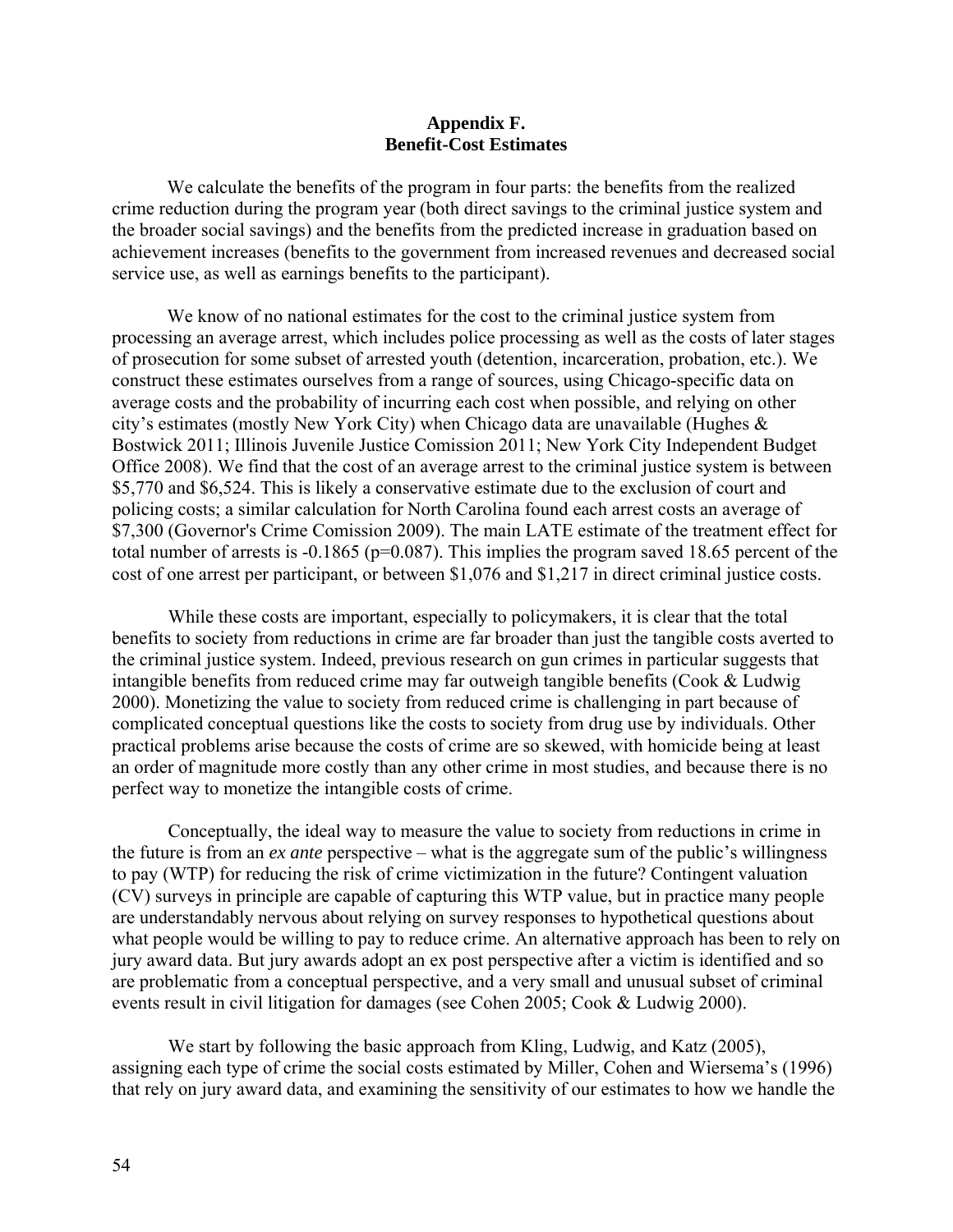social costs of homicides. We note that since our estimates are based on arrests, and not all criminal offenses result in arrest, our estimates may understate the total social benefits from averted crimes among treatment youth (although it is also true that not all arrested youth actually committed the crime for which they were arrested). Because different types of crimes will impose different costs on society, we assign each crime category a unique cost, aggregate the costs across types of arrests for each youth, and use that individual cost-of-crime total per youth as the outcome variable.

The top panel of Appendix Table A5 suggests that participation in the intervention reduces the social costs of crime per youth between \$7,140 and \$11,983 per youth, or 70 to 80 percent of the control complier mean. The estimates are very imprecise largely because of the very high costs of homicide and how few homicide arrests there are in the data. Although these estimates are not quite significant at the 10 percent level, their magnitudes are noteworthy; a \$1,100 per youth program that has an 85 percent likelihood of saving from \$7-12,000 per participant is still likely to be of some interest to public policymakers (see for example Cook & Ludwig 2006).

As the bottom panel of Appendix Table A5 shows, using estimates for the costs of crime from contingent valuation studies (Cohen, et al. 2004), which tend to be higher than those from jury awards, yields even larger estimates for the savings from our program due to reductions in youth crime. Although these CV estimates for the social costs of crime are somewhat controversial, it is worth noting that using this alternate calculation for violent crimes only significantly increases our estimates of social savings due to the intervention. Since these estimates are based on people's willingness to pay to avoid violent crimes, they in theory already incorporate how much people are willing to pay for reductions in future crime that is driven by their desire to avoid having to pay in taxes in the future for direct criminal justice system costs. The benefit calculations in the high-end estimate that use these figures (main text Table IX) therefore subtract the direct taxpayer benefits from the total in Table A4.

Table IX in the main text also shows a lower-bound estimate for crime-reduction benefits. This uses the LATE estimate on total arrests during the program year from the most conservative bounding exercise, which adjusts for possible under-reporting of after-school attendance ( $\beta$  = -0.1206 (0.0704), p = 0.087), and the lowest cost of crime estimates from Miller, Cohen, and Wiersma (1996) (trimming murder costs by half).

Since the students in our sample are too young to have graduated, and most estimates of the benefits of education are based on graduation, calculating the potential benefits of increased school performance is more difficult. The first challenge is to extrapolate the implied effect on future graduation rates from the estimated impacts on schooling outcomes that we observe during our two-year study period. We find no significant difference in school persistence to date, but our measures of persistence are noisy and many students are still too young to officially drop out of school. We do, however, observe significant changes in GPA and course failures (and not quite significant changes in days present). To our knowledge, there are no causal estimates of how changes in GPA or days present for grades  $7 - 10$  affect later school completion.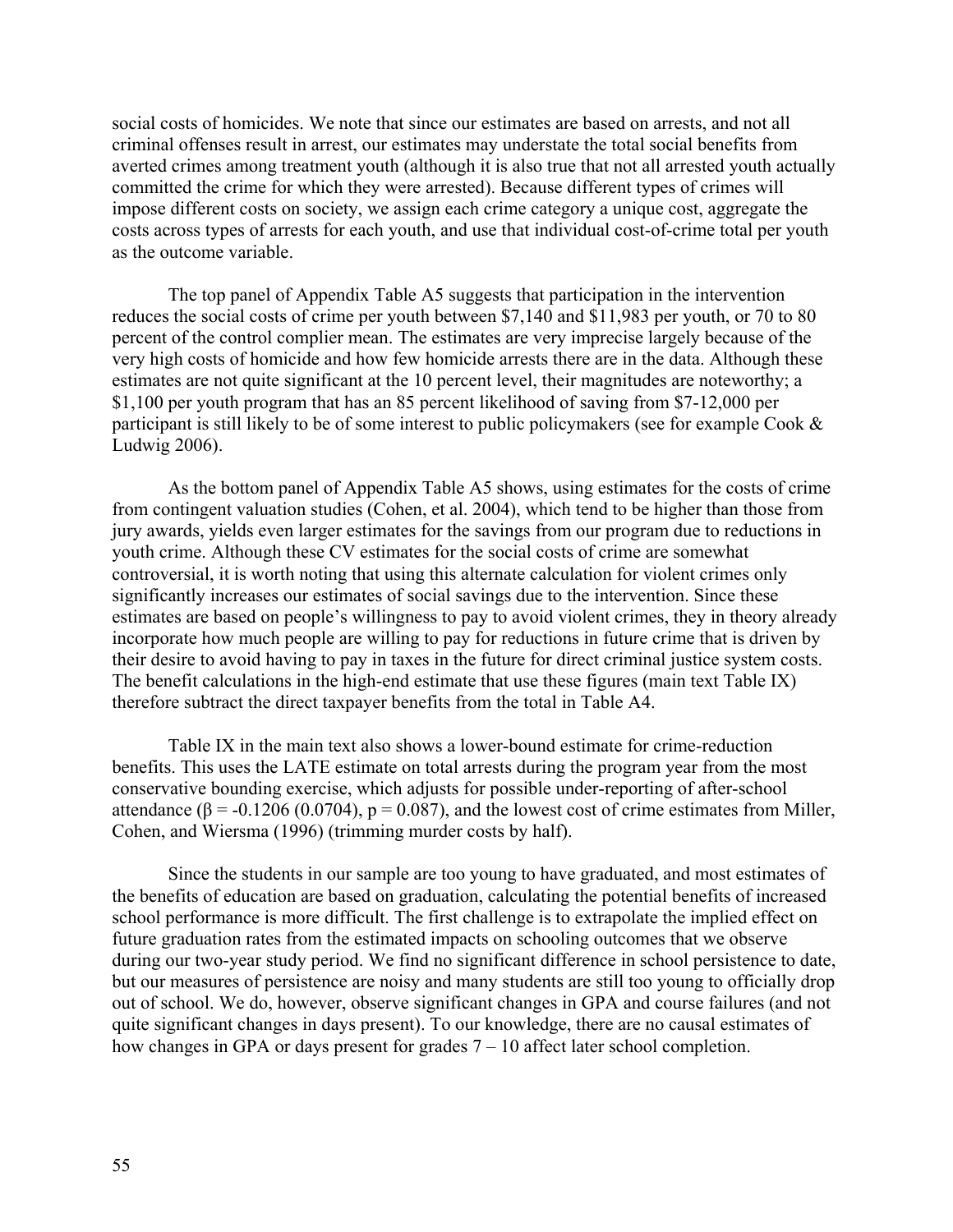The Consortium report discussed in the main text provides correlational estimates of the relationship between graduation rates and GPA from longitudinal data. We use these rates to estimate our sample's probability of graduating based on their GPA, using the same KLK approach to impute missing GPAs as for our main index<sup>48</sup>. We then use predicted graduation rate as a dependent variable. The size of the LATE improvements on predicted graduation rates  $(+0.0521$  for the program year and  $+0.1010$  for the following year) imply 10 and 22 percentage point increases respectively, compared to control complier means of 53 and 45 percent. Using the lower-bound LATE estimates instead (+0.0336 and +0.0651 for the two years) translates to a graduation increase of 6.6 and 13.6 percent by year, from the relevant control-complier baselines of 50 and 48 percent respectively. These estimates provide our range of 7 to 22 percent increased graduation reported in the main text. Because we think the more recent data from the follow-up year might be a better indication of future graduation, we use the estimates from the 10-11AY in monetizing the potential graduation benefits.

We would emphasize that this prediction involves a great deal of extrapolation (it is based on correlational estimates for the entire district of  $9<sup>th</sup>$  graders rather than a causal estimate for our particular population of  $7<sup>th</sup> - 10<sup>th</sup>$  grade boys). Our intent is to provide a sense of the potential magnitude of the changes in the academic index, not to put a great deal of stock in the specific estimates themselves.

 Our second step is to then estimate the total monetized benefits to society from increased high school graduation rates. We rely on estimates for the lifetime benefits of high school graduation from Levin et al. (2007), who calculate the present discounted value of each graduate's earnings relative to a dropout's, and how much a graduate contributes over his lifetime in terms of additional taxes and lower health-care and welfare costs. Given the characteristics of our study sample, we use Levin et al.'s estimates for black and Hispanic males and inflate the figures to 2010 dollars. These calculations results in the figures in the bottom panel of Table IX.

 $\overline{a}$ 

<sup>&</sup>lt;sup>48</sup> Note that this likely understates the amount of dropout, since some youth may be missing GPAs because they have already dropped out. This possibility is consistent with the fact that the average graduation rate for everyone in the schools we study (boys and girls) is only 40 percent; it seems unlikely that our sample of boys would have higher than average expected graduation rates. However, results that instead assign a 0 probability of graduating to youth who are missing GPA data and who CPS reports are no longer enrolled are very similar to those reported here.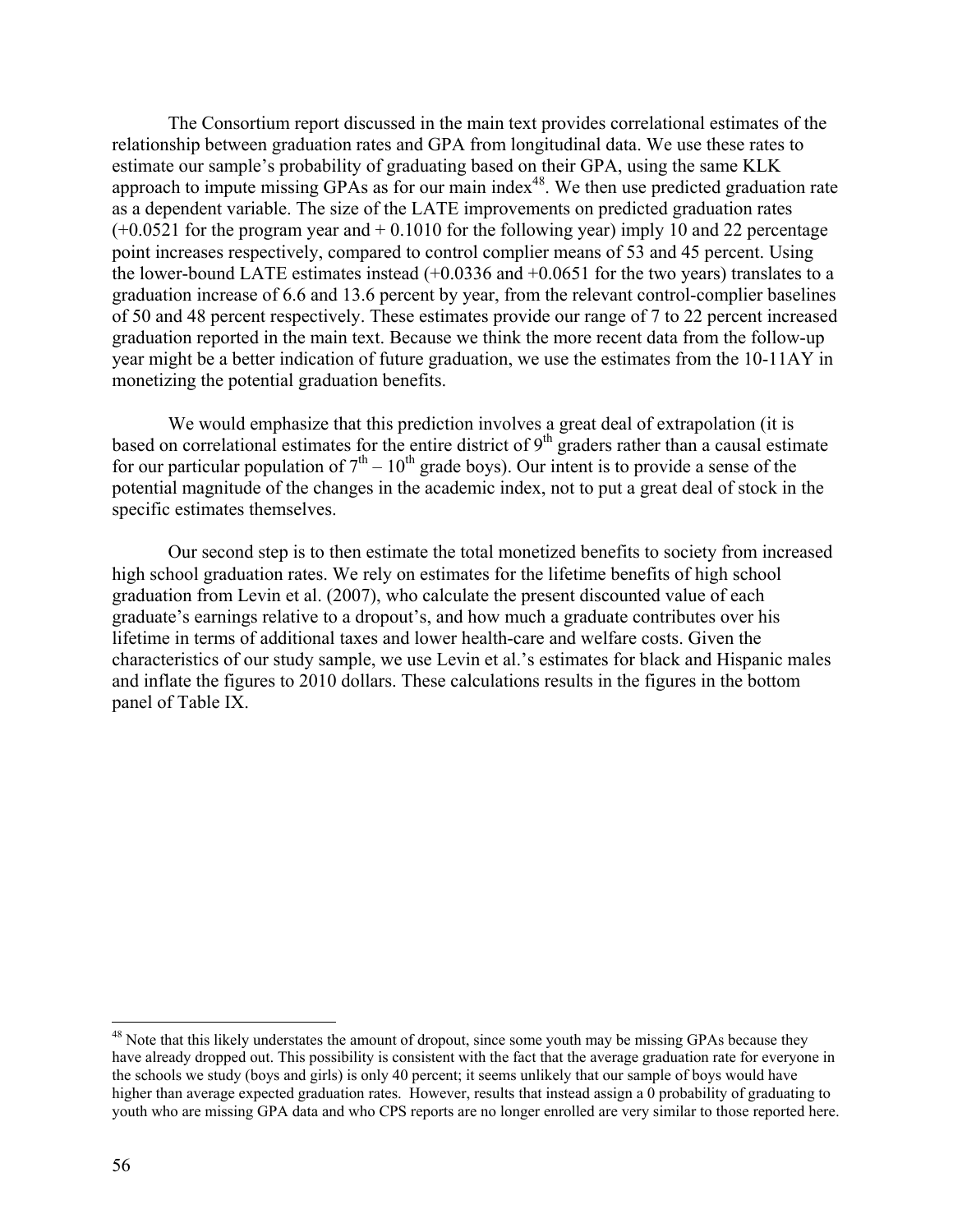#### REFERENCES

- Alexander, J.F., and B.V. Parsons, "Short-term behavioral intervention with delinquent families: Impact on family process and recidivism," Journal of Abnormal Psychology, 81 (1973), 219.
- Allensworth, E.M., and J.Q. Easton, *What Matters for Staying On-Track and Graduating in Chicago Public High Schools* (Chicago: Consortium on Chicago School Research, University of Chicago, 2007).
- Allensworth, Elaine, "Update to From High School to the Future: A first look at Chicago Public School graduates' college enrollment, college preparation, and graduation from four-year colleges," (Chicago, IL: Consortium on Chicago School Research, 2006).
- Anderson, ML, "Multiple inference and gender differences in the effects of early intervention: A reevaluation of the Abecedarian, Perry Preschool, and Early Training Projects," Journal of the American Statistical Association, 103 (2008), 1481-1495.
- Angrist, J.D., G.W. Imbens, and D.B. Rubin, "Identification of causal effects using instrumental variables," Journal of the American Statistical Association, 91 (1996), 444-455.
- Antoni, Michael H., Stacy Cruess, G. Dean, Mahendra Kumar, Susan Lutgendorf, Gail Ironson, Elizabeth Dettmer, Jessie Williams, Nancy Klimas, Mary Ann Fletcher, and Neil Scheidermann, "Cognitive-behavioral stress management reduces distress and 24-hour urinary free cortisol output among symptomatic HIV-infected gay men," Annals of Behavioral Medicine, 22 (2000), 1532-4796.
- Aos, S., M. Miller, and E.K. Drake, "Evidence-Based Public Policy Options to Reduce Future Prison Construction, Criminal Justice Costs, and Crime Rates," (Olympia: Washington State Institute for Public Policy, 2006).
- Armstrong, T.A., "The effect of moral reconation therapy on the recidivism of youthful offenders," Criminal Justice and Behavior, 30 (2003), 668.
- Barnoski, R.P., and S. Aos, "Outcome evaluation of Washington State's research-based programs for juvenile offenders," (Washington State Institute for Public Policy, 2004).
- Barrett, P. M., A. L. Duffy, M. R. Dadds, and R. M. Rapee, "Cognitive-behavioral treatment of anxiety disorders in children: Long-term (6-year) follow-up," Journal of Consulting and Clinical Psychology, 69 (2001), 135-141.
- Barton, C., J.F. Alexander, H. Waldron, C.W. Turner, and J. Warburton, "Generalizing treatment effects of functional family therapy: Three replications," The American Journal of Family Therapy, 13 (1985), 16-26.
- Beck, J.S., *Cognitive therapy: Basics and beyond* (The Guilford Press, 2011).
- Benjamini, Y., and Y. Hochberg, "Controlling the false discovery rate: a practical and powerful approach to multiple testing," Journal of the Royal Statistical Society. Series B (Methodological), (1995), 289-300.
- Benjamini, Y., A.M. Krieger, and D. Yekutieli, "Adaptive linear step-up procedures that control the false discovery rate," Biometrika, 93 (2006), 491-507.
- Birmaher, B., D. A. Brent, D. Kolko, M. Baugher, J. Bridge, D. Holder, S. Iyengar, and R. E. Ulloa, "Clinical outcome after short-term psychotherapy for adolescents with major depressive disorder," Archives of General Psychiatry, 57 (2000), 29-36.
- Bloom, H.S., L.L. Orr, S.H. Bell, G. Cave, F. Doolittle, W. Lin, and J.M. Bos, "The benefits and costs of JTPA Title II-A programs: Key findings from the National Job Training Partnership Act study," Journal of Human Resources, (1997), 549-576.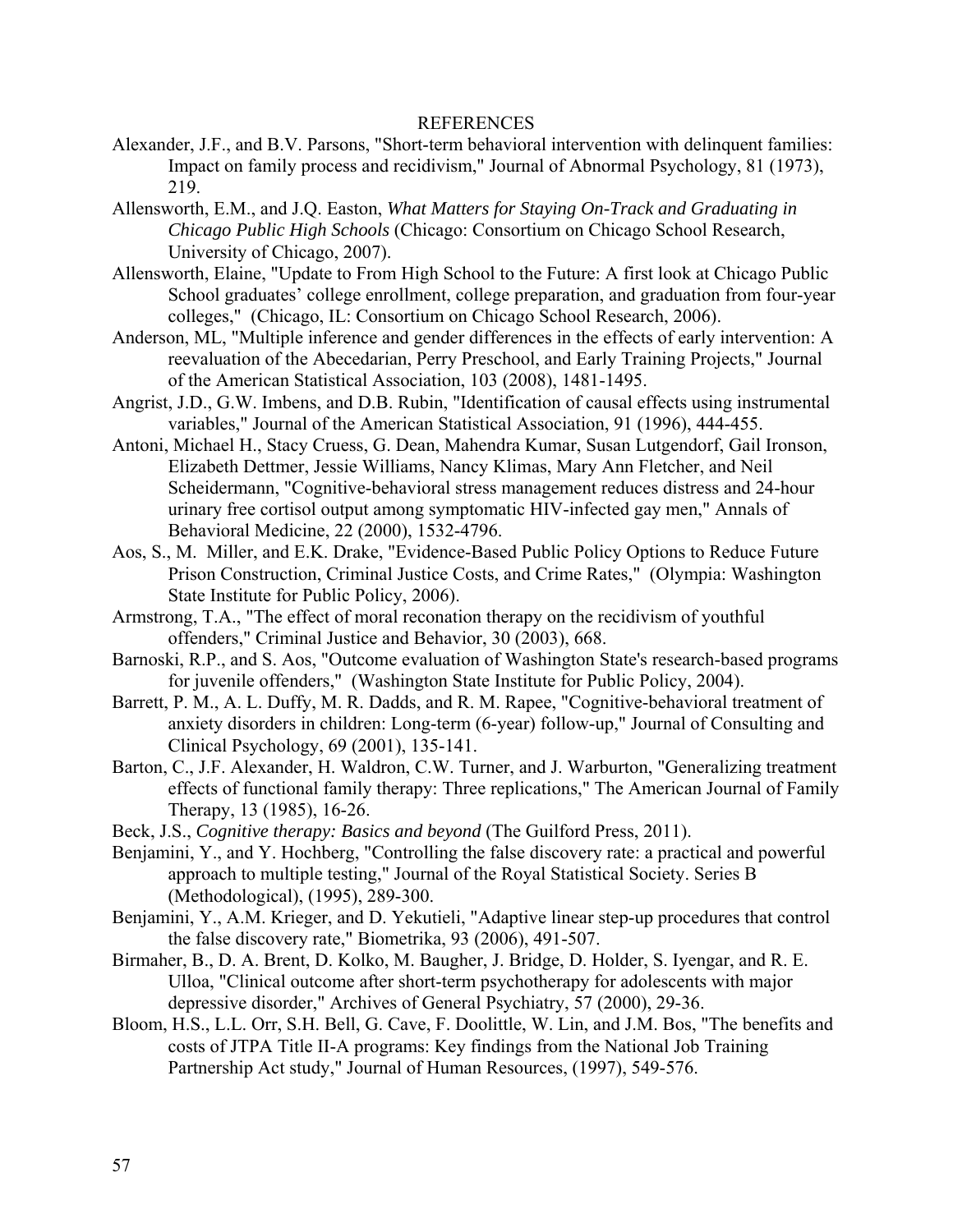- Bloom, Howard S., "Accounting for No-shows in Experimental Evaluation Designs," Evaluation review, 8 (1984), 225-246.
- Borghans, L, AL Duckworth, JJ Heckman, and B Ter Weel, "The Economics and Psychology of Cognitive and Non-Cognitive Traits," Journal of Human Resources, (2007).
- Bowles, S, H Gintis, and M Osborne, "The determinants of earnings: A behavioral approach," Journal of Economic Literature, 39 (2001), 1137-1176.
- Brent, D. A., D. Holder, and D. Kolko, "A clinical psychotherapy trial for adolescent depression comparing cognitive, family, and supportive treatments," Archives of General Psychiatry, 54 (1997), 877-885.
- Cameron, A.C., J.B. Gelbach, and D.L. Miller, "Bootstrap-based improvements for inference with clustered errors," The Review of Economics and Statistics, 90 (2008), 414-427.
- Campbell, FA, CT Ramey, E Pungello, J Sparling, and S Miller-Johnson, "Early childhood education: Young adult outcomes from the Abecedarian Project," Applied Developmental Science, 6 (2002), 42-57.
- *Survey Methodology* (http://help.ccsrsurvey.uchicago.edu/customer/portal/articles/94362-surveymethodology,
- Clampet-Lundquist, Susan, Stefanie DeLuca, and Kathryn Edin, "Title," Johns Hopkins University Working Paper, 2012.
- Clarke, G., H. Hops, and P. M. Lewinsohn, "Cognitive-behavioral group treatment of adolescent depression: prediction of outcome," Behavioral Therapy, 23 (1992), 341-354.
- Cohen, M.A., *The costs of crime and justice* (Psychology Press, 2005).
- Cohen, Mark, Roland Rust, Sara Steen, and Simon Tidd, "Willingness to pay for crime control programs.," Criminology, 42 (2004), 86-106.
- Conduct Problems Prevention Research Group, "The Effects of the Fast Track Preventive Intervention on the Development of Conduct Disorder Across Children," Child Development, 82 (2011), 331-345.
- Cook, P, and J Ludwig, *Gun Violence: The Real Costs.* (New York: Oxford University Press, 2000).
- Cook, P. J., and J. Ludwig, "The social costs of gun ownership," Journal of Public Economics, 90 (2006), 379-391.
- Cox, B., "Weighting Survey Data for Analysis," Presentation for the ASA continuing education program, (1991).
- CPD, "Annual Report," (Chicago, 2011a).
- ---, "Chicago Murder Analysis," (Chicago, 2011b).
- Cunha, F., and J. Heckman, "The Technology of Skill Formation," American Economic Review, 97 (2007), 31-47.
- Currie, Janet, and Duncan Thomas, "Does Head Start Make a Difference?," American Economic Review, 85 (1995), 341-364.
- Deming, D, "Early childhood intervention and life-cycle skill development," American Economic Journal: Applied Economics, 1 (2009), 111-134.
- Deming, David, "Better Schools, Less Crime?," Quarterly Journal of Economics, 126 (2011), 2063-2115.
- Dodge, K.A., "Do social information-processing patterns mediate aggressive behavior?," (2003).
- Dodge, Kenneth A. , John E. Bates, and Gregory S. Pettit, "Mechanisms in the cycle of violence," Science, 250 (1990), 1678-1683.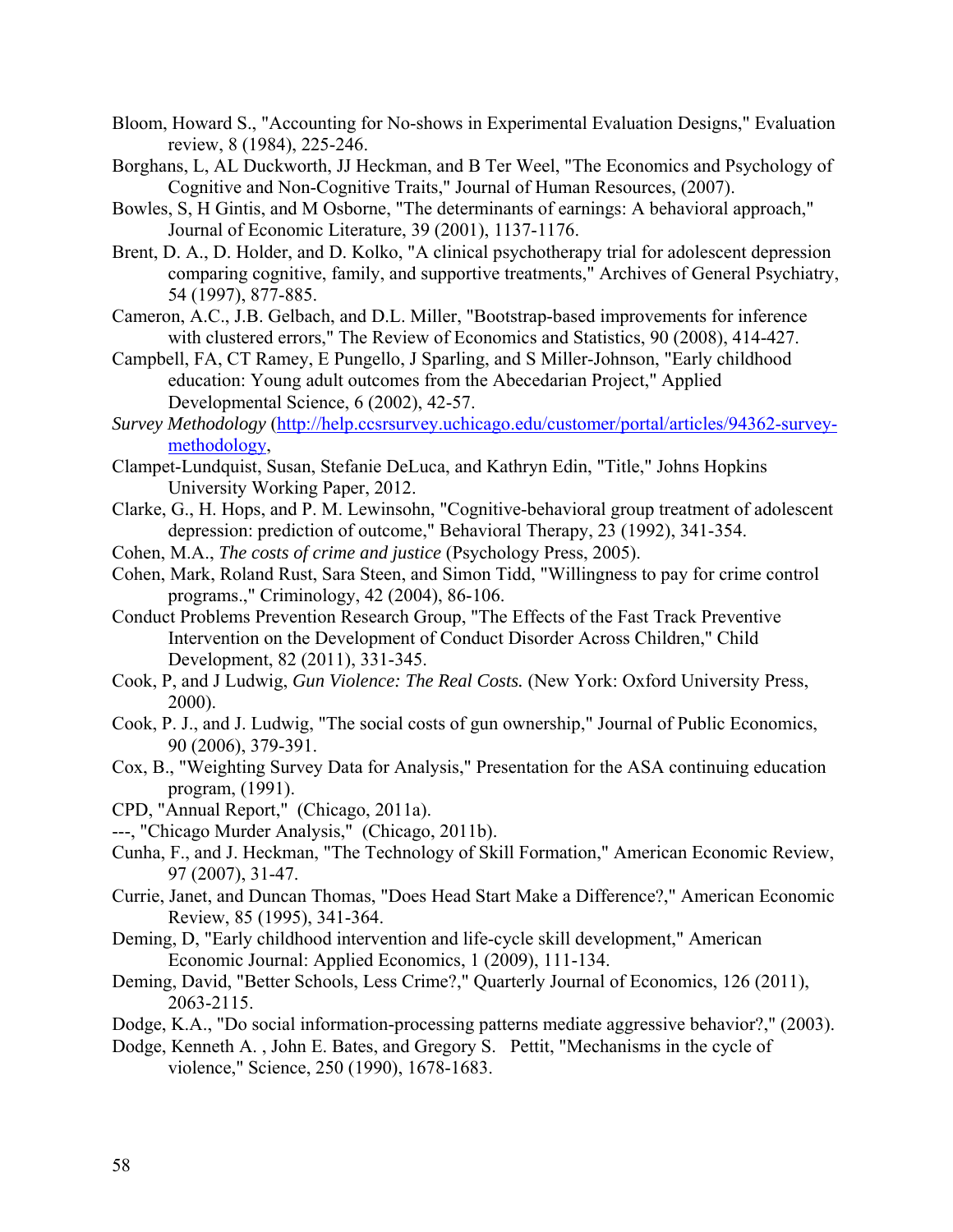- Drake, E.K., S. Aos, and M.G. Miller, "Evidence-based public policy options to reduce crime and criminal justice costs: implications in Washington State," Victims and Offenders, 4 (2009), 186.
- Durlak, J.A., R.P. Weissberg, A.B. Dymnicki, R.D. Taylor, and K.B. Schellinger, "The Impact of Enhancing Students' Social and Emotional Learning: A Meta-Analysis of School-Based Universal Interventions," Child Development, 82 (2011), 405-432.
- Dynarski, M., P. Gleason, A. Rangarajan, and R.G. Wood, *Impacts of dropout prevention programs: Final report* (Mathematica Policy Research, Incorporated, 1998).
- Evans, W.N., and E.G. Owens, "COPS and Crime," Journal of Public Economics, 91 (2007), 181-201.
- Farrell, AD, AL Meyer, TN Sullivan, and EM Kung, "Evaluation of the Responding in Peaceful and Positive Ways (RIPP) seventh grade violence prevention curriculum," Journal of Child and Family Studies, 12 (2003), 101-120.
- Farrell, AD, AL Meyer, and KS White, "Evaluation of Responding in Peaceful and Positive Ways (RIPP): A school-based prevention program for reducing violence among urban adolescents," Journal of Clinical Child & Adolescent Psychology, 30 (2001), 451-463.
- Gaab, J., N. Blattler, T. Menzi, B. Pabst, S. Stoyer, and U. Ehlert, "Randomized controlled evaluation for the effects of cognitive-behavioral stress management on cortisol responses to acute stress in healthy subjects," Psychoneuroendocrinology, 29 (2003), 767-779.
- Garbarino, J, "Lost boys: Why our sons turn to violence and how to save them," (New York: Free Press, 1999).
- Garces, Eliana, Duncan Thomas, and Janet Currie, "Longer-term effects of Head Start," American Economic Review, 92 (2002), 999-1012.
- Goldin, Claudia, and Lawrence F. Katz, *The Race between Education and Technolog* (Cambridge, MA: Belknap Press of Harvard University Press, 2008).
- Gordon, D.A., K. Graves, and J. Arbuthnot, "The effect of functional family therapy for delinquents on adult criminal behavior," Criminal Justice and Behavior, 22 (1995), 60-73.
- Governor's Crime Comission, "Juvenile Age Study: A study of the impact of the jurisdiction of the Department of Juvenile Justice and Delinquency Prevention," (Final Report to the Governor of North Carolina, 2009).
- Greenwood, P., "Prevention and intervention programs for juvenile offenders," The future of Children, 18 (2008), 185-210.
- Grossman, JB, and JP Tierney, "Does mentoring work?: An impact study of the Big Brothers Big Sisters program," Evaluation review, 22 (1998), 403.
- Gundersen, Knut, and Frode Svartdal, "Aggression replacement training in Norway: Outcome evaluation of 11 Norwegian student projects," Scandinavian journal of educational research, 50 (2006), 63-81.
- Harrington, Nancy G, Steven M Giles, Rick H Hoyle, Greg J Feeney, and Stephen C Yungbluth, "Evaluation of the All Stars character education and problem behavior prevention program: Effects on mediator and outcome variables for middle school students," Health Education & Behavior, 28 (2001), 533-546.
- Heckman, James J., and Paul A. LaFontaine, "The American High School Graduation Rate: Trends and Levels," Review of Economics and Statistics, 92 (2010), 244-262.
- Heckman, James J., and Yona Rubinstein, "The Importance of Noncognitive Skills: Lessons From the GED Testing Program," American Economic Review, 91 (2001), 145-149.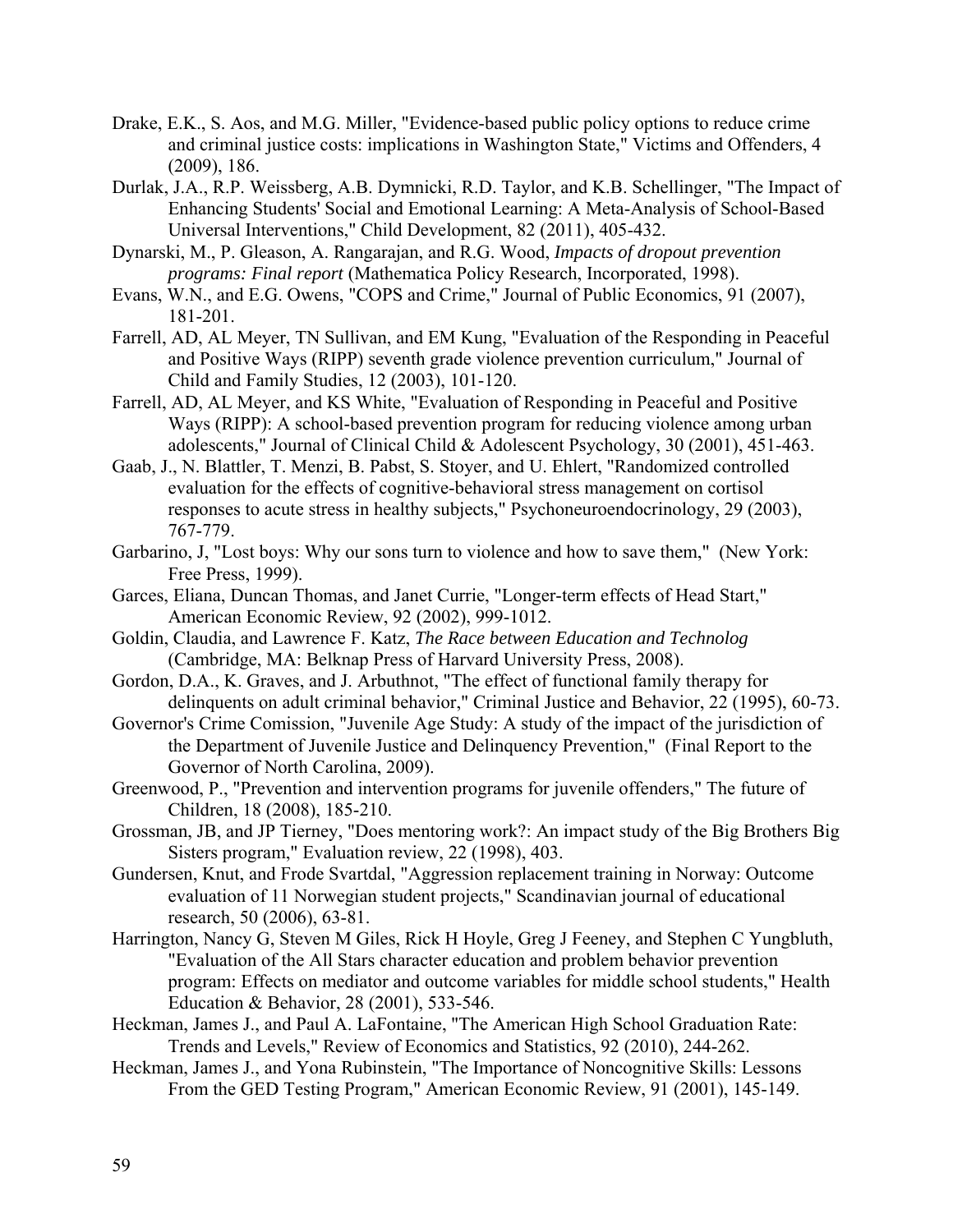- Heckman, James J., Jora Stixrud, and Sergio Urzua, "The effects of cognitive and noncognitive abilities on labor market outcomes and social behavior," Journal of Labor Economics, 24 (2006), 411-482.
- Heckman, JJ, L Malofeeva, R Pinto, and PA Savelyev, "Understanding the mechanisms through which an influential early childhood program boosted adult outcomes," Unpublished manuscript, University of Chicago, Department of Economics, (2010).
- Heller, S., J. Guryan, and J. Ludwig, "Reducing Juvenile Delinquency by Improving Social-Cognitive Skills: Experimental Evidence," (University of Chicago Working Paper, 2012).
- Herrera, Carla, Jean Baldwin Grossman, Tina J Kauh, and Jennifer McMaken, "Mentoring in Schools: An Impact Study of Big Brothers Big Sisters School, ÄêBased Mentoring," Child Development, 82 (2011), 346-361.
- Hudley, C., and S. Graham, "An attributional intervention to reduce peer, Äêdirected aggression among African'ÄêAmerican boys," Child Development, 64 (1993), 124-138.
- Hughes, Erica, and Lindsay Bostwick, "Juvenile justice system and risk factor analysis: 2008 annual report.," (Illinois Juvenile Justice Commission, 2011).
- Illinois Juvenile Justice Comission, "Youth Reentry Improvement Report," (2011).
- Imbens, G.W., and D.B. Rubin, "Bayesian inference for causal effects in randomized experiments with noncompliance," The Annals of Statistics, (1997), 305-327.
- Imbens, Guido W., and Joshua D. Angrist, "Identification and Estimation of Local Average Treatment Effects," Econometrica, 62 (1994), 467-475.
- In-Albon, Tina, and Silvia Schneider, "Psychotherapy of childhood anxiety disorders: A metaanalysis," Psychotherapy and Psychosomatics, 76 (2007), 15-24.
- Katz, L., J. Kling, and J. Liebman, "Experimental analysis of neighborhood effects," Econometrica, 75 (2007), 83-119.
- Katz, L.F., J.R. Kling, and J.B. Liebman, "Moving to opportunity in Boston: Early results of a randomized mobility experiment," Quarterly Journal of Economics, 116 (2001), 607-654.
- Kazdin, Alan E., *Conduct disorders in children; Conduct disorders in adolescence; Child Behavior Disorders; Social Behavior Disorders; in infancy & childhood; in adolescence* (Thousand Oaks, CA: Sage Publications, Inc, 1995).
- Kendall, P. C. , and L. E. Wilcox, "A cognitive-behavioral treatment for impulsivity: Concrete versus conceptual training with non-self-controlled problem children.," Journal of Consulting and Clinical Psychology, 48 (1980), 80-91.
- Kendall, P. C., M. Reber, S. McLeer, J. Epps, and K. R. Ronan, "Cognitive-behavioral treatment of conduct-disordered children," Cognitive therapy and research, 14 (1990), 279-297.
- Klein, N.C., J.F. Alexander, and B.V. Parsons, "Impact of family systems intervention on recidivism and sibling delinquency: A model of primary prevention and program evaluation," Journal of Consulting and Clinical Psychology, 45 (1977), 469.
- Kling, J. R., J. Ludwig, and L. F. Katz, "Neighborhood effects on crime for female and male youth: Evidence from a randomized housing voucher experiment," Quarterly Journal of Economics, 120 (2005), 87-130.
- Kling, Jeffrey R., Jeffrey B. Liebman, and Lawrence F. Katz, "Experimental analysis of neighborhood effects," Econometrica, 75 (2007), 83-119.
- Knudsen, Eric I., James J. Heckman, Judy L. Cameron, and Jack P. Shonkoff, "Economic, neurobiological, and behavioral perspectives on building America's future workforce,"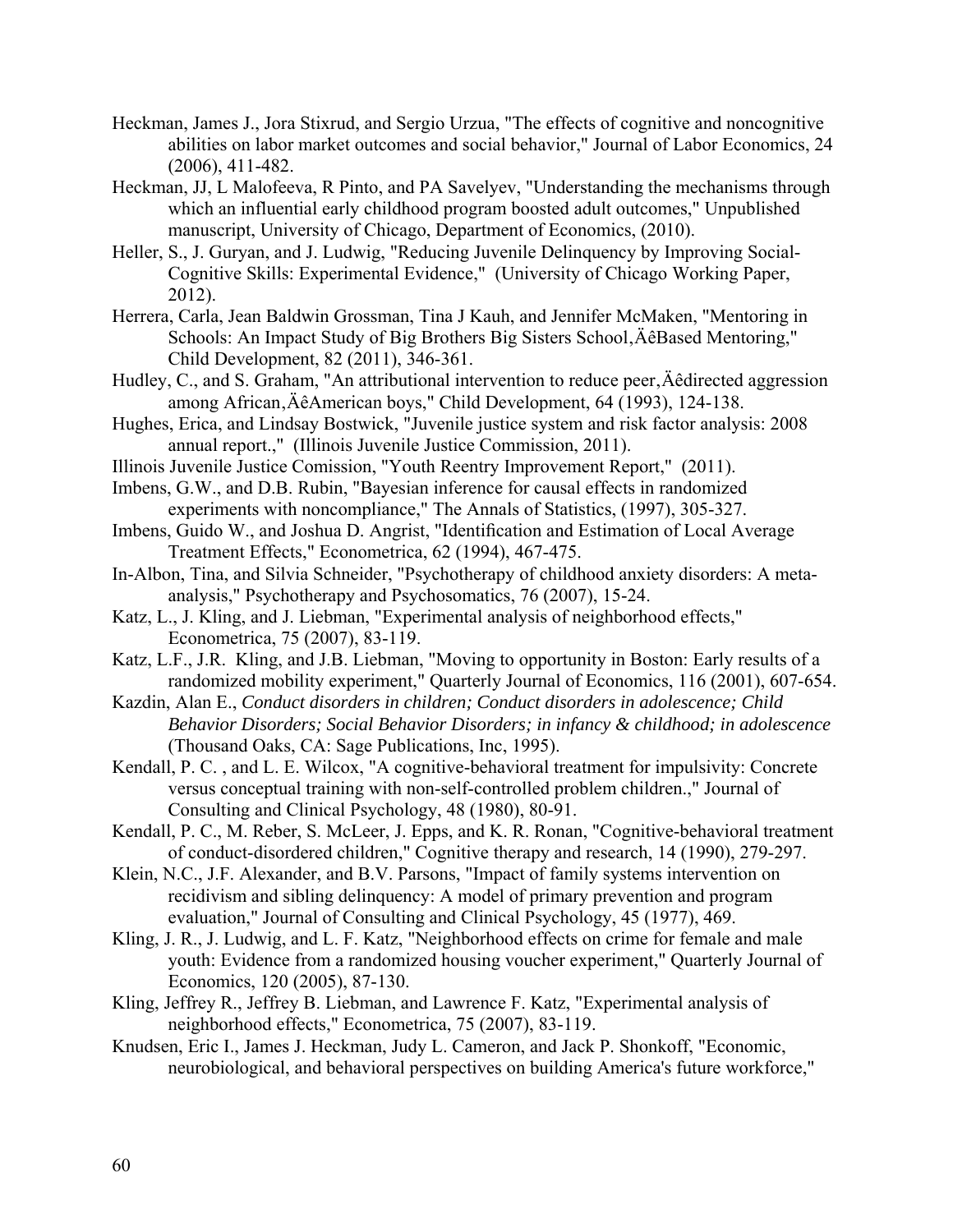Proceedings of the National Academy of Sciences of the United States of America, 103 (2006), 8p.

- Koegl, C. J., D. P. Farrington, L. K. Augimeri, and D. M. Day, "Evaluation of a targeted cognitive-behavioural programme for children with conduct problems -- The SNAP® Under 12 Outreach Project: Service intensity, age and gender effects on short- and longterm outcomes," Clinical child Psychology and Psychiatry, 13 (2008), 419-434.
- Koerner, Kelly, and Marsha M. Linehan, ""Research on dialectical behavior therapy for patients with borderline personality disorder," The Psychiatric Clinics of North America, 23 (2000), 151-167.
- Landenberger, N., and M. Lipsey, "The positive effects of cognitive behavioral programs for offenders: A meta analysis of factors associated with effective treatment," Journal of Experimental Criminology, 1 (2005), 451-476.
- Larson, KA, and R.W. Rumberger, "ALAS: Achievement for Latinos through academic success," Staying in School. A Technical Report of Three Dropout Prevention Projects for Junior High School Students with Learning and Emotional Disabilities, (1995).
- Lee, D.S., "Training, wages, and sample selection: Estimating sharp bounds on treatment effects," Review of Economic Studies, 76 (2009), 1071-1102.
- Lee, S., S. Aos, E.K. Drake, A. Pennucci, M. Miller, and L. Anderson, "Return on investment: Evidence-based options to improve statewide outcomes, April 2012 ", (Olympia: Washington State Institute for Public Policy, 2012).
- Levin, H., C. Belfield, P. Muennig, and C. Rouse, *The costs and benefits of an excellent education for all of America's children* (Teachers College, Columbia University New York, 2007).
- Linehan, Marsha M., Henry Schmidt, Linda A. Dimeff, J. Christopher Craft, Jonathan Kanter, and Katherine A. Comtois, "American Journal of Addition," 8, 4 (1999).
- Lipsey, M.W., N.A. Landenberger, and S.J. Wilson, "Effects of cognitive-behavioral programs for criminal offenders," Center for Evaluation Research and Methodology, Vanderbilt Institute for Public Policy Studies, Campbell Collaboration, (2007).
- Lipsey, Mark W., "The primary factors that characterize effective interventions with juvenile offenders: A meta-analytic review," Victims and Offenders, 4 (2009), 124-147.
- Lipsey, Mark W., and Francis T. Cullen, "The Effectiveness of Correctional Rehabilitation: A Review of Systematic Reviews," Annual Review of Law and Social Science, 3 (2007).
- Little, RJA, and DB Rubin, "Statistical Analysis with Missing Data," (2002).
- Lochner, Lance, "Education Policy and Crime," in *Controlling Crime: Strategies and Tradeoffs*, Philip J. Cook, Jens Ludwig, and Justin McCrary, eds. (Chicago: University of Chicago Press, 2011).
- Lochner, Lance, and Enrico Moretti, "The Effect of Education on Crime: Evidence from Prison Inmates, Arrests, and Self-Reports," The American Economic Review, 94 (2004), 155- 189.
- Ludwig, J., "The Costs of Crime: Testimony to the United States Senate Committee on the Judiciary," (Washington D.C., 2006).
- Ludwig, Jens, and Douglas L. Miller, "Does Head Start Improve Children's Life Chances? Evidence from a Regression Discontinuity Approach," Quarterly Journal of Economics, 122 (2007), 159-208.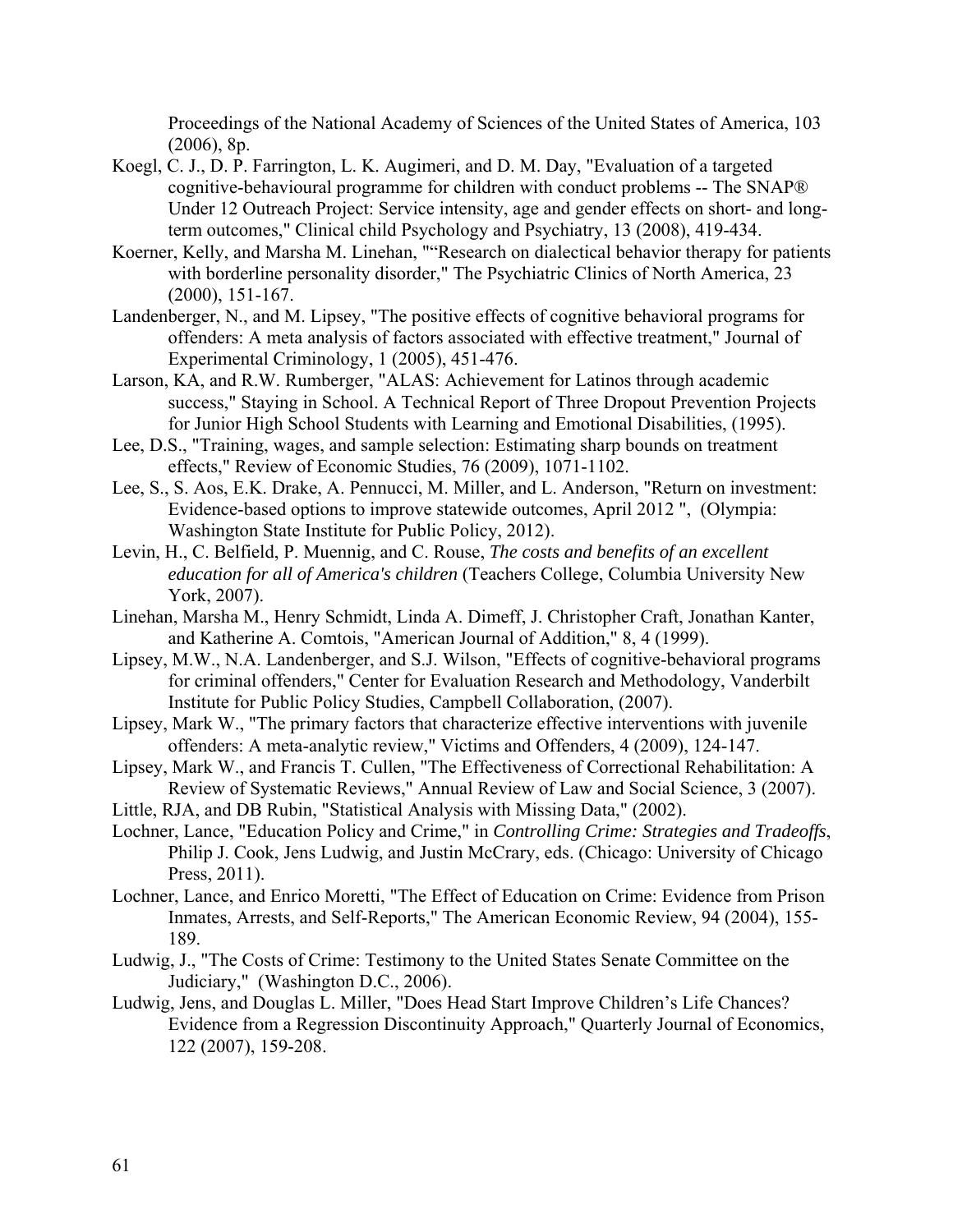- McCloskey, MS, KL Noblett, JL Deffenbacher, JK Gollan, and EF Coccaro, "Cognitive-Behavioral Therapy for Intermittent Explosive Disorder: A Pilot Randomized Clinical Trial," Journal of Consulting and Clinical Psychology, 76 (2008), 876-886.
- McCracken, L. M., and D. C. Turk, "Behavioral and cognitive-behavioral treatment for chronic pain: Outcome, predictors of outcome, and treatment process," Spine, 27 (2002), 2564- 2573.
- Miller, T.R., M.A. Cohen, B. Wiersema, and National Institute of Justice, *Victim costs and consequences: A new look* (US Dept. of Justice, Office of Justice Programs, National Institute of Justice, 1996).
- Moffitt, T.E., L. Arseneault, D. Belsky, N. Dickson, R.J. Hancox, H.L. Harrington, R. Houts, R. Poulton, B.W. Roberts, and S. Ross, "A gradient of childhood self-control predicts health, wealth, and public safety," Proceedings of the National Academy of Sciences, 108 (2011), 2693.
- Monahan, K.C., L. Steinberg, E. Cauffman, and E.P. Mulvey, "Trajectories of antisocial behavior and psychosocial maturity from adolescence to young adulthood," Developmental psychology, 45 (2009), 1654.
- National Center for Health Statistics, "Health, United States. (With Charbook)," (Hyattsville, MD, 2009).
- New York City Independent Budget Office, "The rising cost of the city's juvenile justice system," (2008).
- Olds, DL, CR Henderson Jr, HJ Kitzman, JJ Eckenrode, RE Cole, and RC Tatelbaum, "Prenatal and infancy home visitation by nurses: Recent findings," The future of Children, 9 (1999), 44-65.
- Orpinas, Pamela, Steve Kelder, Ralph Frankowski, Nancy Murray, Qing Zhang, and Alfred McAlister, "Outcome evaluation of a multi-component violence-prevention program for middle schools: the Students for Peace project," Health Education Research, 15 (2000), 45-58.
- Ortmann, R., "The effectiveness of social therapy in prison- a randomized experiment," Crime & Delinquency, 46 (2000), 214-232.
- Parsons, Jeffrey T., Sarit A. Golub, Elana Rosof, and Catherine Holder, "Motivational Interviewing and Cognitive-Behavioral Intervention to Improve HIV Medication Adherence Among Hazardous Drinkers," J Acquir Immune Defic Syndr, 46 (2007), 443- 450.
- Patton, George C, Lyndal Bond, John B Carlin, Lyndal Thomas, Helen Butler, Sara Glover, Richard Catalano, and Glenn Bowes, "Promoting social inclusion in schools: a grouprandomized trial of effects on student health risk behavior and well-being," Journal Information, 96 (2006).
- Pinker, S., *The better angels of our nature: Why violence has declined* (Penguin Books, 2011).
- Puma, M.J., R.B. Olsen, S.H. Bell, and C. Price, "What to Do when Data Are Missing in Group Randomized Controlled Trials. NCEE 2009-0049," National Center for Education Evaluation and Regional Assistance, (2009), 131.
- Roderick, Melissa, Jenny Nagaoka, and Elaine Allensworth, "From High School to the Future: A first look at Chicago Public School graduates' college enrollment, college preparation, and graduation from four-year colleges," (Chicago, IL: Consortium on Chicago School Research, 2006).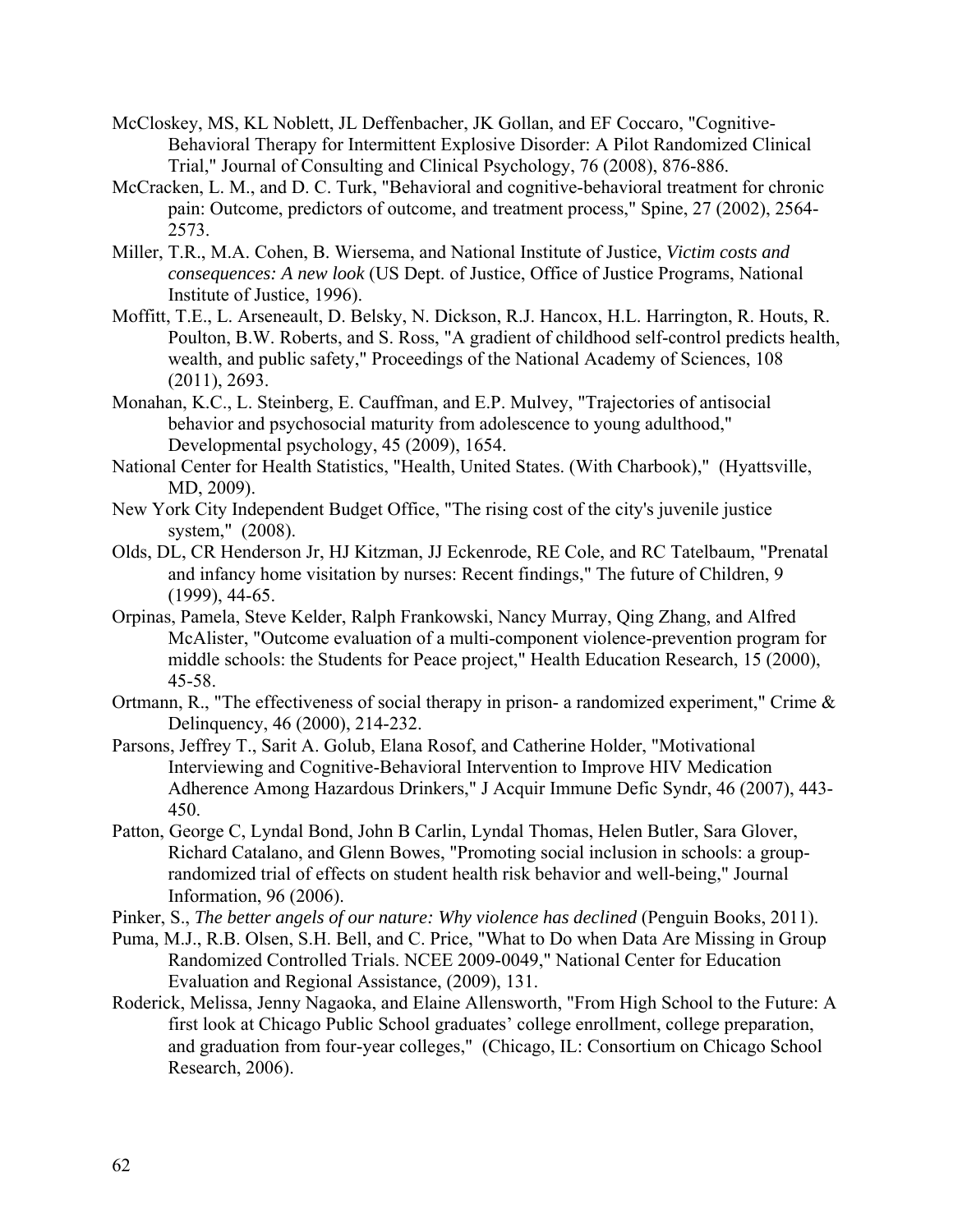- Rohde, P., G. N. Clarke, D. E. Mace, J. S. Jorgensen, and J. R. Seeley, "An efficacy/effectiveness study of cognitive-behavioral treatment for adolescents with comorbid major depression and conduct disorder," Journal of American Academy of Child Adolescent Psychiatry, 43 (2004), 660-668.
- Rumberger, R. W., "Who Drops Out of School and Why." National Research Council, Committee on Educational Excellence and Testing Equity Workshop, "School Completion in Standards-Based Reform: Facts and Strategies (" in *Understanding Dropouts: Statistics, Strategies, and High-Stakes Testing*, A. Beatty, U. Neiser, W. Trent, and J. Heubert, eds. (Washington, DC: National Academy Press, 2001).
- Rush, A.J., A.T. Beck, M. Kovacs, and S. Hollon, "Comparative efficacy of cognitive therapy and pharmacotherapy in the treatment of depressed outpatients," Cognitive therapy and research, 1 (1977), 17-37.
- Schochet, PZ, J Burghardt, and S McConnell, "Does Job Corps work? Impact findings from the National Job Corps Study," American Economic Review, 98 (2008), 1864-1886.
- Schweinhart, LJ, J Montie, Z Xiang, WS Barnett, CR Belfield, and M Nores, "Lifetime effects: The High/Scope Perry preschool study through age 40," (Ypsilanti: High/Scope Press, 2005).
- Sexton, T., and C.W. Turner, "The effectiveness of functional family therapy for youth with behavioral problems in a community practice setting," Journal of Family Psychology, 24 (2010), 339.
- Shonkoff, Jack P, and Deborah A Phillips, *From neurons to neighborhoods: The science of early childhood development* (National Academies Press, 2000).
- Simons-Morton, B, D Haynie, K Saylor, AD Crump, and R Chen, "The effects of the going places program on early adolescent substance use and antisocial behavior," Prevention science: the official journal of the Society for Prevention Research, 6 (2005), 187.
- Skye, Dianne Lynn, "Arts-based guidance intervention for enhancement of empathy, locus of control, and prevention of violence," (University of Florida, 2001).
- Spelman, W., *Criminal incapacitation* (Plenum Publishing Corporation, 1994).
- Swanson, C. B., *Closing the graduation gap: Education and economic conditions in America's largest cities* (Bethesda, MD: Editorial Projects in Education, 2009).
- Toplak, M. E., L. Conners, J. Shuster, B. Knezevic, and S. Parks, "Review of cognitive, cognitive-behavioral, and neural-based interventions for Attention-Deficit/Hyperactivity Disorder (ADHD)," Clinical Child and Family Psychological Review, 28 (2008), 801- 823.

(www.census.gov/compendia/statab/2010/tables/10s0253.pdf,

- Van Voorhis, P., L.M. Spruance, P.N. Ritchey, S.J. Listwan, and R. Seabrook, "The Georgia Cognitive Skills Experiment," Criminal Justice and Behavior, 31 (2004), 282.
- Waldron, H. B., and C. W. Turner, "Evidence-based psychosocial treatments for adolescent substance abuse," Journal of Clinical Child and Adolescent Psychology, 37 (2008), 238- 261.
- Waldron, Holly Barrett, and Yifrah Kaminer, "On the Learning Curve: The Emerging Evidence Supporting Cognitive-Behavioral Therapies for Adolescent Substance Abuse," Addiction, 99 (2004), 93-105.
- Walker, J.S., and J.A. Bright, "Cognitive therapy for violence: reaching the parts that anger management doesn't reach," The Journal of Forensic Psychiatry & Psychology, 20 (2009), 174-201.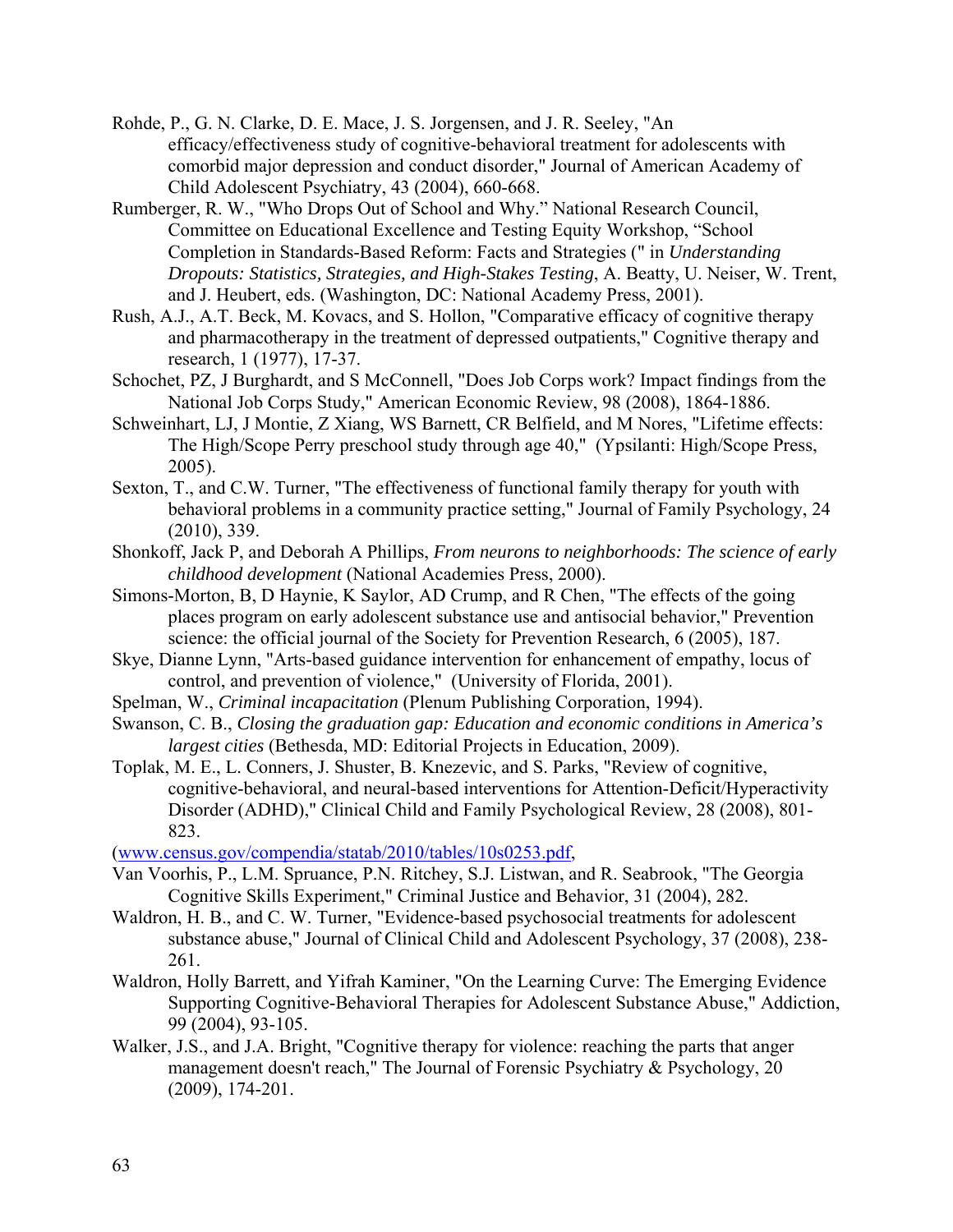- Weiner, D.A., B. Lutz, and J. Ludwig, "The effects of school desegregation on crime," (National Bureau of Economic Research Cambridge, Mass., USA, 2009).
- Western, B., and B. Pettit, "Incarceration & social inequality," Daedalus, 139 (2010), 8-19.
- Westfall, P.H., and S.S. Young, *Resampling-based multiple testing: Examples and methods for p-value adjustment* (Wiley-Interscience, 1993).
- Wood, A., R. Harrington, and A. Moore, "A controlled trial of a brief cognitive-behavioural intervention in adolescent patients with depressive disorders," Journal of Child Psychology and Psychiatry, 37 (1996), 737-746.
- Wooldridge, J.M., "Distribution-free estimation of some nonlinear panel data models," Journal of Econometrics, 90 (1999), 77-97.
- WWC Intervention Report, "Twelve Together," (Institute of Education Sciences, 2007).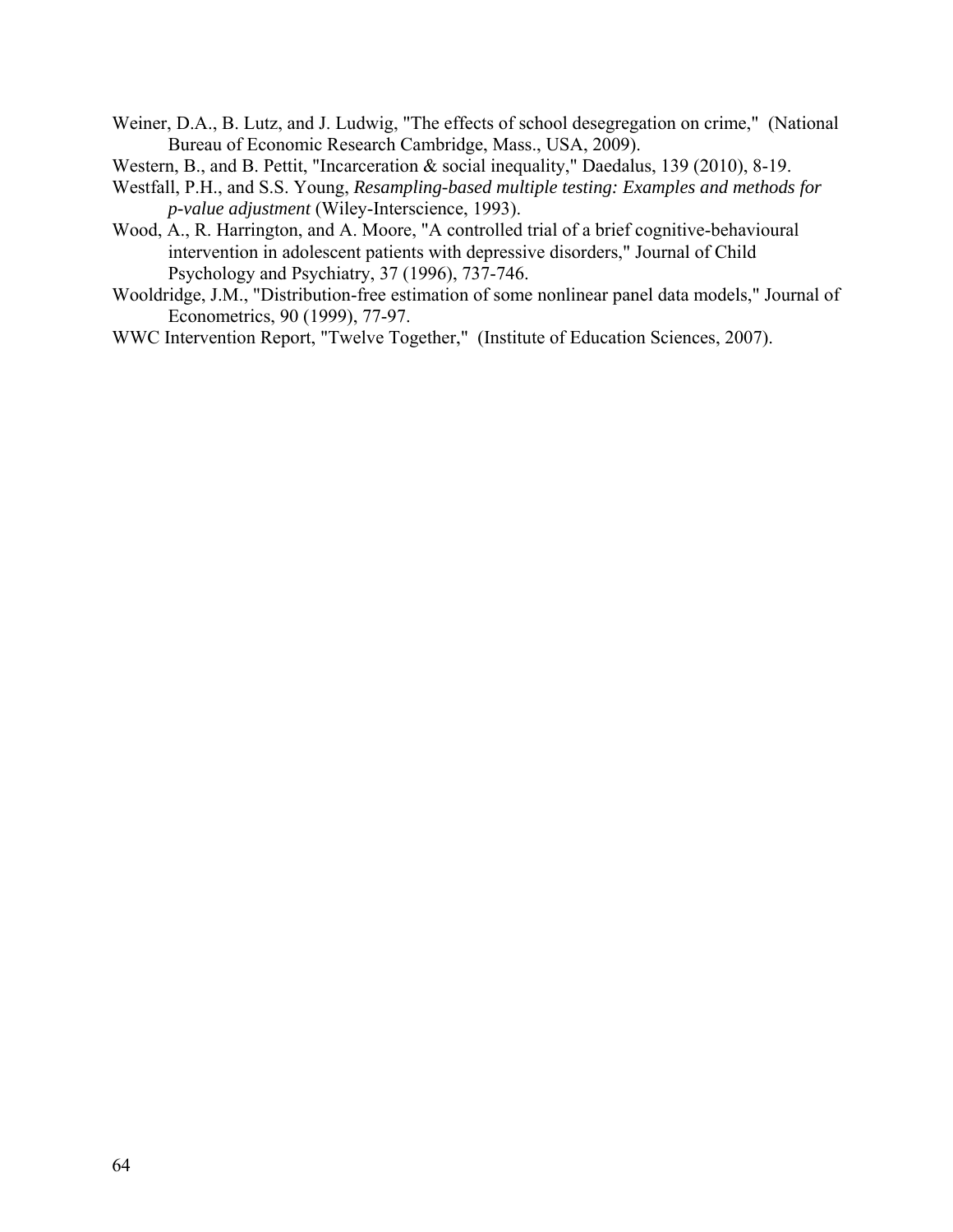|                           | <b>Control Group</b><br>Mean | Treatment<br>Group Mean | P-value |
|---------------------------|------------------------------|-------------------------|---------|
|                           | $N = 1267$                   | $N = 1473$              |         |
| <b>Demographics</b>       |                              |                         |         |
| Age                       | 15.70                        | 15.51                   | 0.55    |
| <b>Black</b>              | 0.72                         | 0.69                    | 0.32    |
| Hispanic                  | 0.28                         | 0.31                    | 0.38    |
| <b>Schooling</b>          |                              |                         |         |
| Grade                     | 9.42                         | 9.29                    | 0.25    |
| Old for Grade             | 0.55                         | 0.51                    | 0.43    |
| <b>GPA</b>                | 1.68                         | 1.73                    | 0.88    |
| <b>Total Days Present</b> | 129.86                       | 133.60                  | 0.35    |
| <b>IEP</b>                | 0.21                         | 0.20                    | 0.86    |
| <b>Arrests</b>            |                              |                         |         |
| Ever Arrested             | 0.37                         | 0.35                    | 0.36    |
| Number of Arrests for:    |                              |                         |         |
| Violent Crime             | 0.35                         | 0.35                    | 0.56    |
| <b>Property Crime</b>     | 0.21                         | 0.19                    | 0.96    |
| Drug Crime                | 0.17                         | 0.18                    | 0.53    |
| <b>Other Crime</b>        | 0.45                         | 0.47                    | 0.42    |

## **Table I. Baseline Descriptive Statistics for the Pre-Program Year**

Notes: P-values from difference-of-means t-test, adjusted for school fixed effects. The Chicago Public Schools academic year is 170 days, and grade point average is on a 4.0 scale. IEP indicates the presence of an Individualized Education Program as required by the Individuals with Disabilities Education Act. Data sources: Chicago Public Schools administrative data and Illinois State Police arrest records.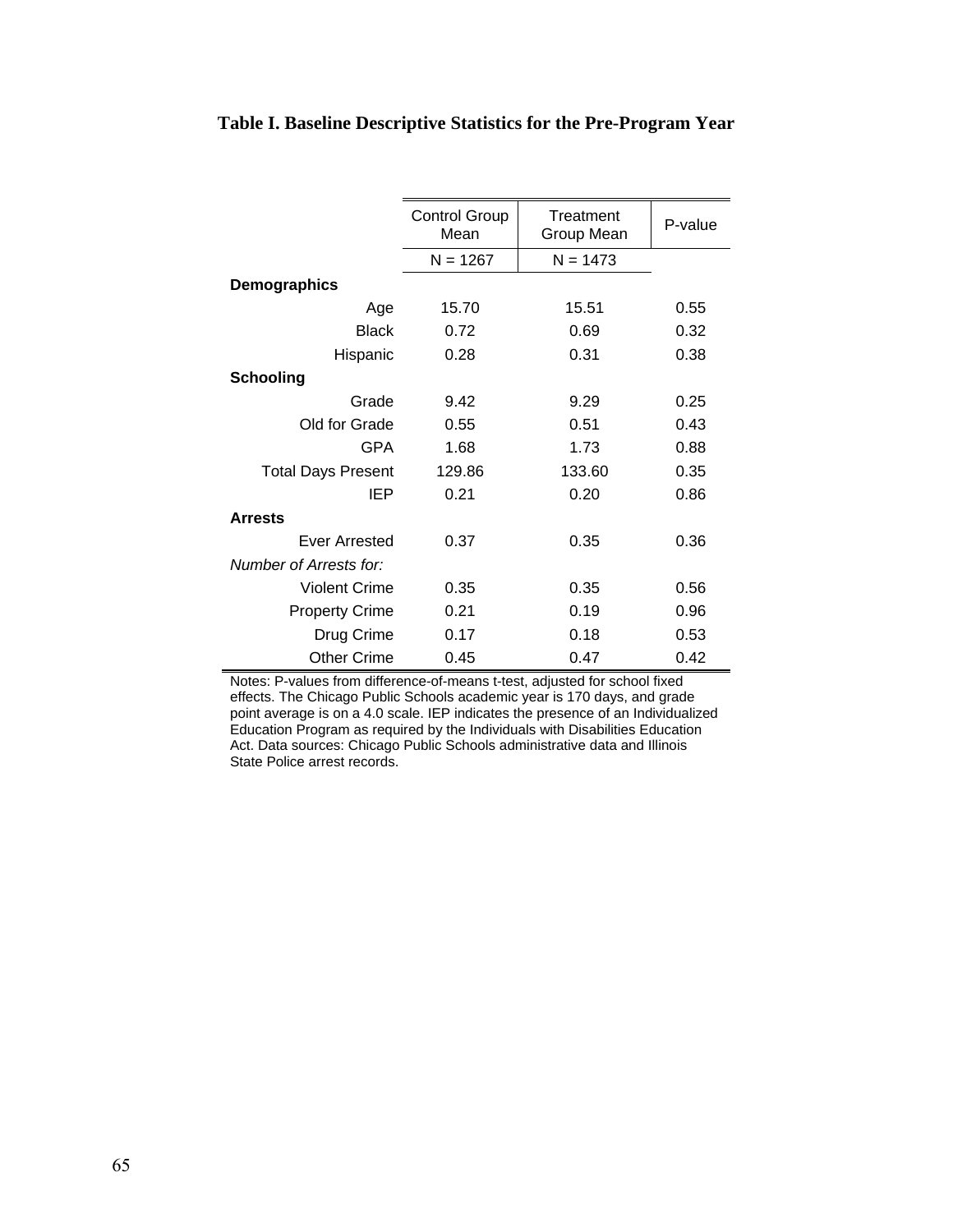|                                | All<br>Treatment | In-School<br>Only | In- & After-<br>School | After-School<br>Only | Control |
|--------------------------------|------------------|-------------------|------------------------|----------------------|---------|
|                                |                  |                   |                        |                      |         |
| Ever Attended                  | 0.49             | 0.54              | 0.65                   | 0.21                 | 0.05    |
| Total Sessions Attended        | 6.64             | 6.94              | 9.69                   | 1.94                 | 0.55    |
| Total Sessions   Ever Attended | 13.47            | 12.80             | 14.97                  | 9.26                 | 11.34   |
| 25th Percentile of Attenders   | 4                | 5                 | 5                      | 2                    | 3       |
| 75th Percentile of Attenders   | 20               | 15                | 22                     | 11                   | 18      |

# **Table II. Program Participation**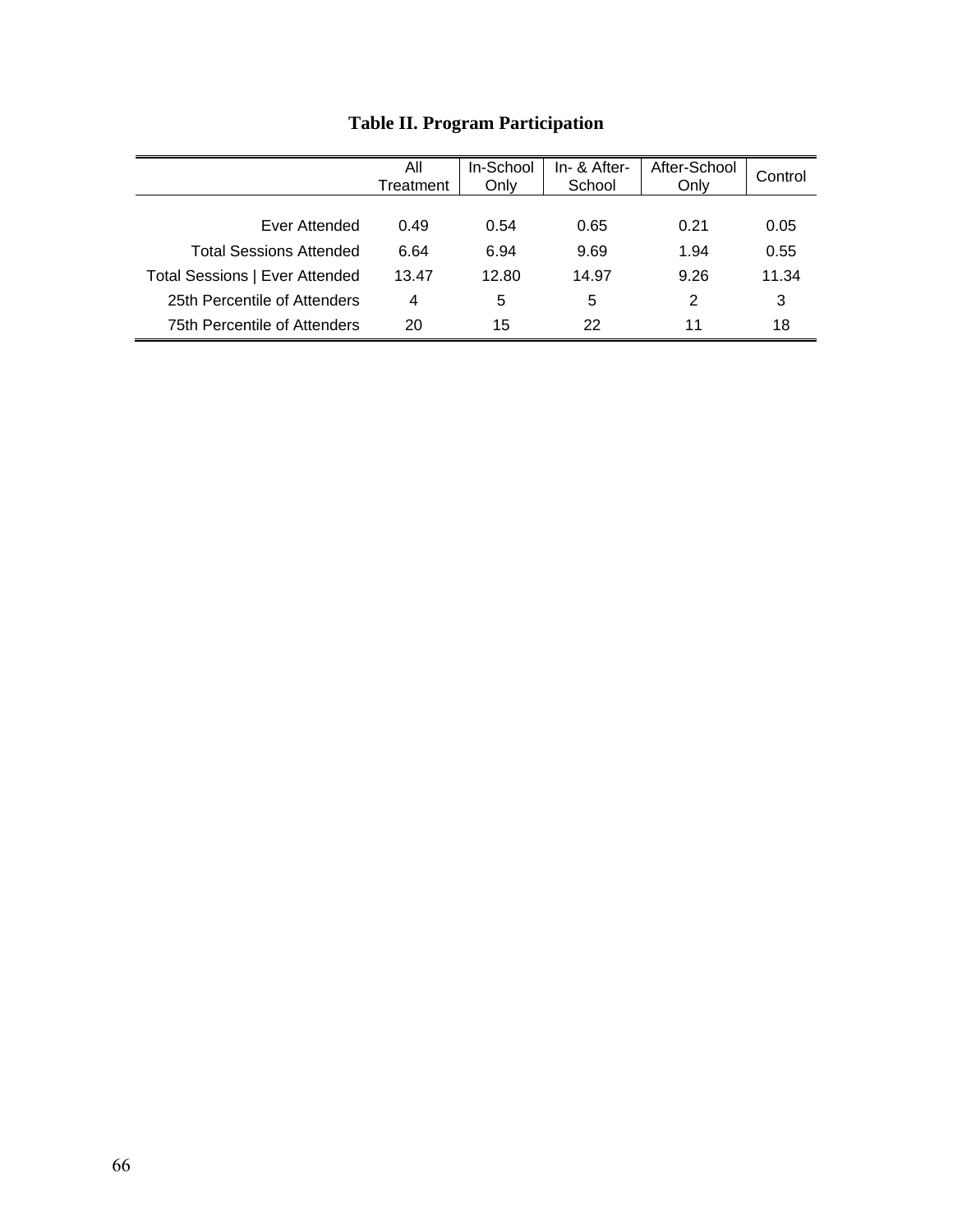| Arrest<br><b>Type</b> | <b>CM</b> | ITT         | <b>LATE</b>       | Lower-Bound<br><b>LATE</b> | <b>CCM</b> |
|-----------------------|-----------|-------------|-------------------|----------------------------|------------|
|                       |           |             | Year 1            |                            |            |
| Violent               | 0.167     | $-0.0336**$ | $-0.0806**$       | $-0.0521**$                | 0.184      |
|                       |           | (0.0165)    | (0.0394)          | (0.0254)                   |            |
| Property              | 0.077     | 0.0050      | 0.0120            | 0.0078                     | 0.066      |
|                       |           | (0.0128)    | (0.0303)          | (0.0196)                   |            |
| Drug                  | 0.151     | 0.0026      | 0.0062            | 0.0040                     | 0.094      |
|                       |           | (0.0178)    | (0.0424)          | (0.0274)                   |            |
| Other                 | 0.305     | $-0.0480*$  | $-0.1151*$        | $-0.0744*$                 | 0.320      |
|                       |           | (0.0267)    | (0.0636)          | (0.0411)                   |            |
|                       |           |             | Year <sub>2</sub> |                            |            |
| Violent               | 0.110     | $-0.0005$   | $-0.0013$         | $-0.0008$                  | 0.09       |
|                       |           | (0.0143)    | (0.0340)          | (0.0220)                   |            |
| Property              | 0.057     | $-0.0032$   | $-0.0076$         | $-0.0049$                  | 0.05       |
|                       |           | (0.0103)    | (0.0245)          | (0.0159)                   |            |
| Drug                  | 0.164     | $-0.0181$   | $-0.0435$         | $-0.0281$                  | 0.17       |
|                       |           | (0.0192)    | (0.0457)          | (0.0295)                   |            |
| Other                 | 0.264     | $-0.0417$   | $-0.0999$         | $-0.0646$                  | 0.29       |
|                       |           | (0.0258)    | (0.0614)          | (0.0397)                   |            |

# **Table III. Effect of Treatment on Arrests**

Notes: Standard errors in parentheses. Baseline covariates included in all regressions. Lower bound uses LATE estimates adjusted for attendance underreporting. CCM based on main LATE estimate. \*\*\* p<0.01, \*\* p<0.05, \* p<0.1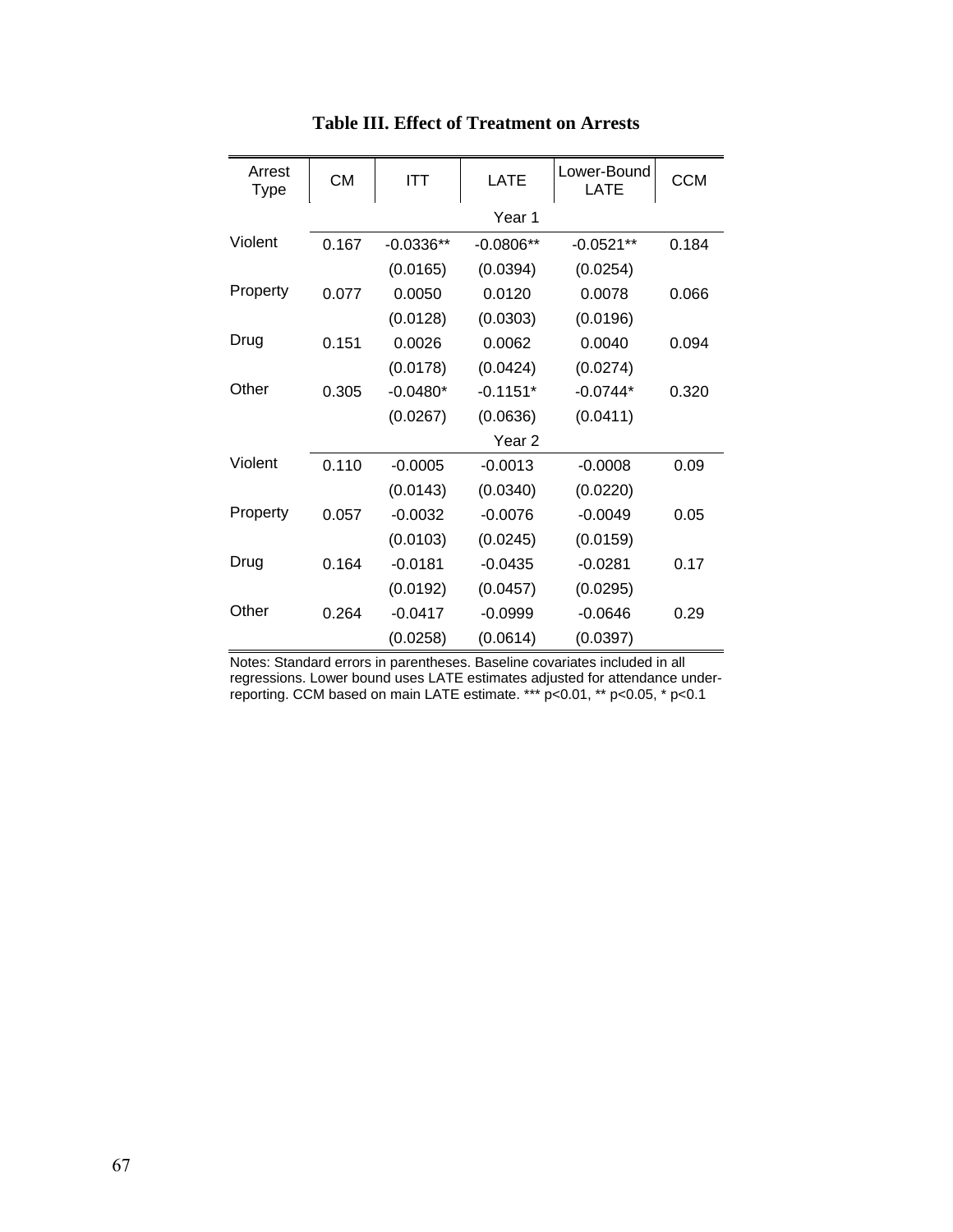|                       | <b>CM</b>      | ITT         | <b>LATE</b> | Lower-Bound<br>LATE | <b>CCM</b> |
|-----------------------|----------------|-------------|-------------|---------------------|------------|
|                       |                | Year 1      |             |                     |            |
| <b>Index</b>          | 0              | $0.0585***$ | $0.1403***$ | 0.0906***           | 0.218      |
|                       |                | (0.0216)    | (0.0511)    | (0.0330)            |            |
| <b>Index Elements</b> |                |             |             |                     |            |
| Days Present          | $\Omega$       | 0.0450      | 0.1055      | 0.0688              | 0.410      |
|                       |                | (0.0280)    | (0.0648)    | (0.0423)            |            |
| <b>GPA</b>            | $\Omega$       | $0.0595*$   | $0.1312**$  | 0.0885**            | 0.166      |
|                       |                | (0.0305)    | (0.0665)    | (0.0448)            |            |
| Still in School       | $\overline{0}$ | 0.0502      | 0.1205      | 0.0778              | 0.147      |
|                       |                | (0.0345)    | (0.0818)    | (0.0529)            |            |
|                       |                |             |             |                     |            |
|                       |                |             | Year 2      |                     |            |
| Index                 | $\Omega$       | 0.0786***   | $0.1887***$ | $0.1219***$         | 0.039      |
|                       |                | (0.0217)    | (0.0517)    | (0.0334)            |            |
| <b>Index Elements</b> |                |             |             |                     |            |
| Days Present          | $\overline{0}$ | 0.0470      | 0.1012      | 0.0697              | 0.189      |
|                       |                | (0.0350)    | (0.0743)    | (0.0512)            |            |
| <b>GPA</b>            | $\Omega$       | $0.1012***$ | 0.1999***   | $0.1456***$         | $-0.225$   |
|                       |                | (0.0388)    | (0.0760)    | (0.0552)            |            |
| Still in School       | $\Omega$       | 0.0416      | 0.0997      | 0.0644              | 0.136      |
|                       |                | (0.0348)    | (0.0826)    | (0.0535)            |            |
|                       |                |             |             |                     |            |

**Table IV. Effect of Treatment on School Engagement and Performance**

Notes: All variables standardized on the control group by year, so coefficients are in standard deviation units. Standard errors in parentheses. Baseline covariates included in all regressions. Index elements use only observations with non-missing data on that element. Lower bound uses LATE estimates adjusted for attendance under-reporting. CCM based on main LATE estimate. \*\*\* p<0.01, \*\* p<0.05, \* p<0.1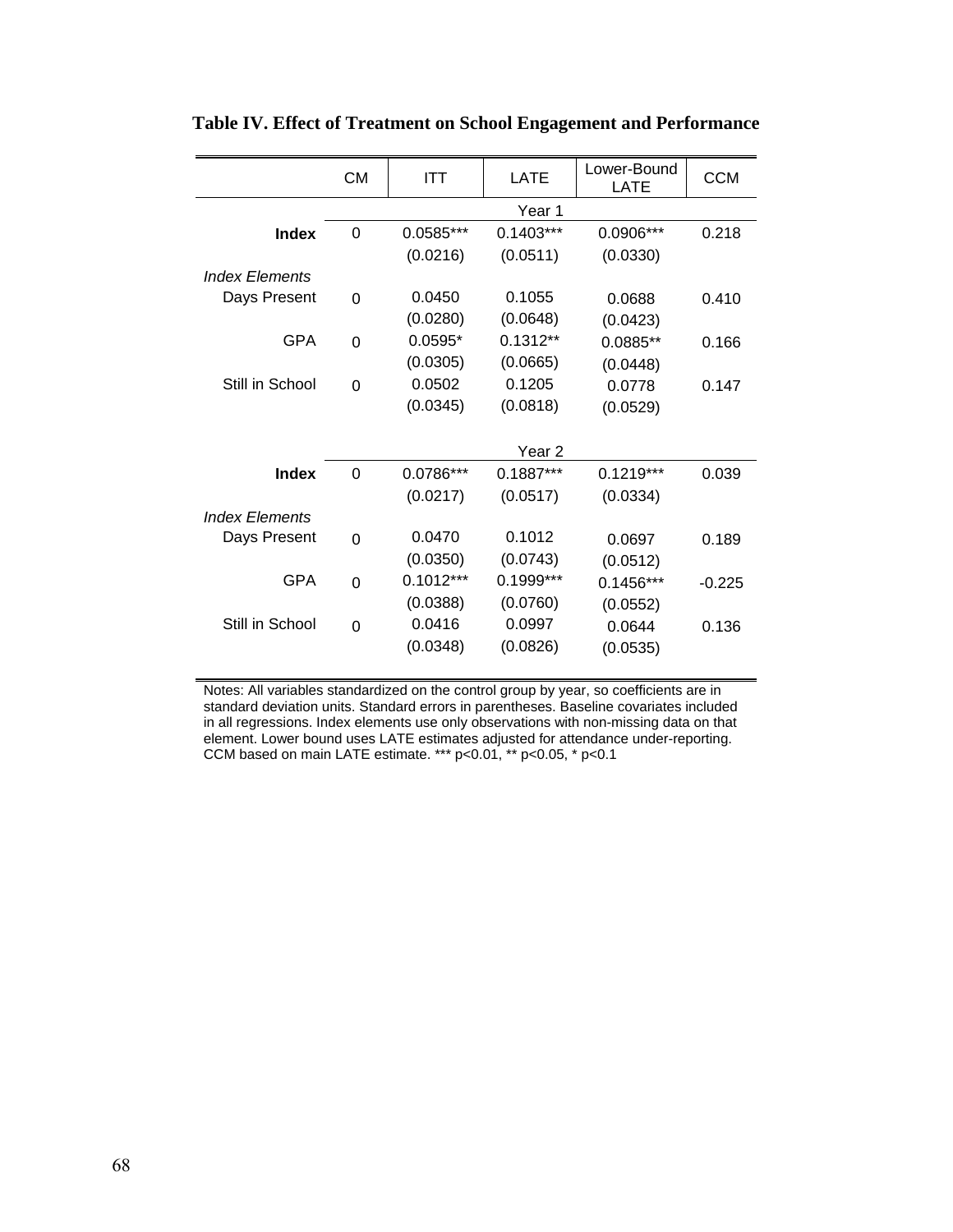|                          | <b>CM</b>         | <b>ITT</b>  | LATE        | <b>CCM</b> |  |
|--------------------------|-------------------|-------------|-------------|------------|--|
|                          | Year 1            |             |             |            |  |
| <b>Main Results</b>      | $\overline{0}$    | $0.0585***$ | $0.1403***$ | 0.218      |  |
|                          |                   | (0.0216)    | (0.0511)    |            |  |
| Listwise Deletion        | 0                 | $0.0456*$   | $0.1004*$   | 0.301      |  |
| $(n=2466)$               |                   | (0.0237)    | (0.0516)    |            |  |
| Listwise Deletion, IPW   | 0                 | $0.0463*$   | $0.1042*$   | 0.306      |  |
| $(n=2466)$               |                   | (0.0241)    | (0.0536)    |            |  |
| Zero Imputation          | 0                 | $0.0623**$  | $0.1495**$  | 0.258      |  |
|                          |                   | (0.0250)    | (0.0591)    |            |  |
| <b>CPS Leave Codes</b>   | 0                 | $0.0509**$  | $0.1222**$  | 0.140      |  |
|                          |                   | (0.0214)    | (0.0508)    |            |  |
| Multiple Imputation      | 0                 | $0.0522**$  | $0.1252**$  | 0.254      |  |
|                          |                   | (0.0230)    | (0.0545)    |            |  |
|                          | Year <sub>2</sub> |             |             |            |  |
| <b>Main Results</b>      | $\Omega$          | 0.0786***   | $0.1887***$ | 0.039      |  |
|                          |                   | (0.0217)    | (0.0517)    |            |  |
| <b>Listwise Deletion</b> | 0                 | 0.0667**    | $0.1316**$  | 0.034      |  |
| $(n=1833)$               |                   | (0.0305)    | (0.0597)    |            |  |
| Listwise Deletion, IPW   | 0                 | $0.0722**$  | $0.1556**$  | 0.040      |  |
| $(n=1833)$               |                   | (0.0341)    | (0.0728)    |            |  |
| Zero Imputation          | 0                 | $0.0488*$   | $0.1171*$   | 0.203      |  |
|                          |                   | (0.0270)    | (0.0639)    |            |  |
| <b>CPS Leave Codes</b>   | 0                 | 0.0678***   | $0.1627***$ | 0.080      |  |
|                          |                   | (0.0213)    | (0.0506)    |            |  |
| Multiple Imputation      | 0                 | $0.0570**$  | $0.1369**$  | 0.127      |  |
|                          |                   | (0.0265)    | (0.0629)    |            |  |

**Table V. Sensitivity Analysis of School Engagement and Performance Results**

Notes: Regressions use all 2,740 observations unless otherwise noted. Coefficients in standard deviation units. Standard errors in parentheses. Baseline covariates included in all regressions. \*\*\* p<0.01, \*\* p<0.05, \* p<0.1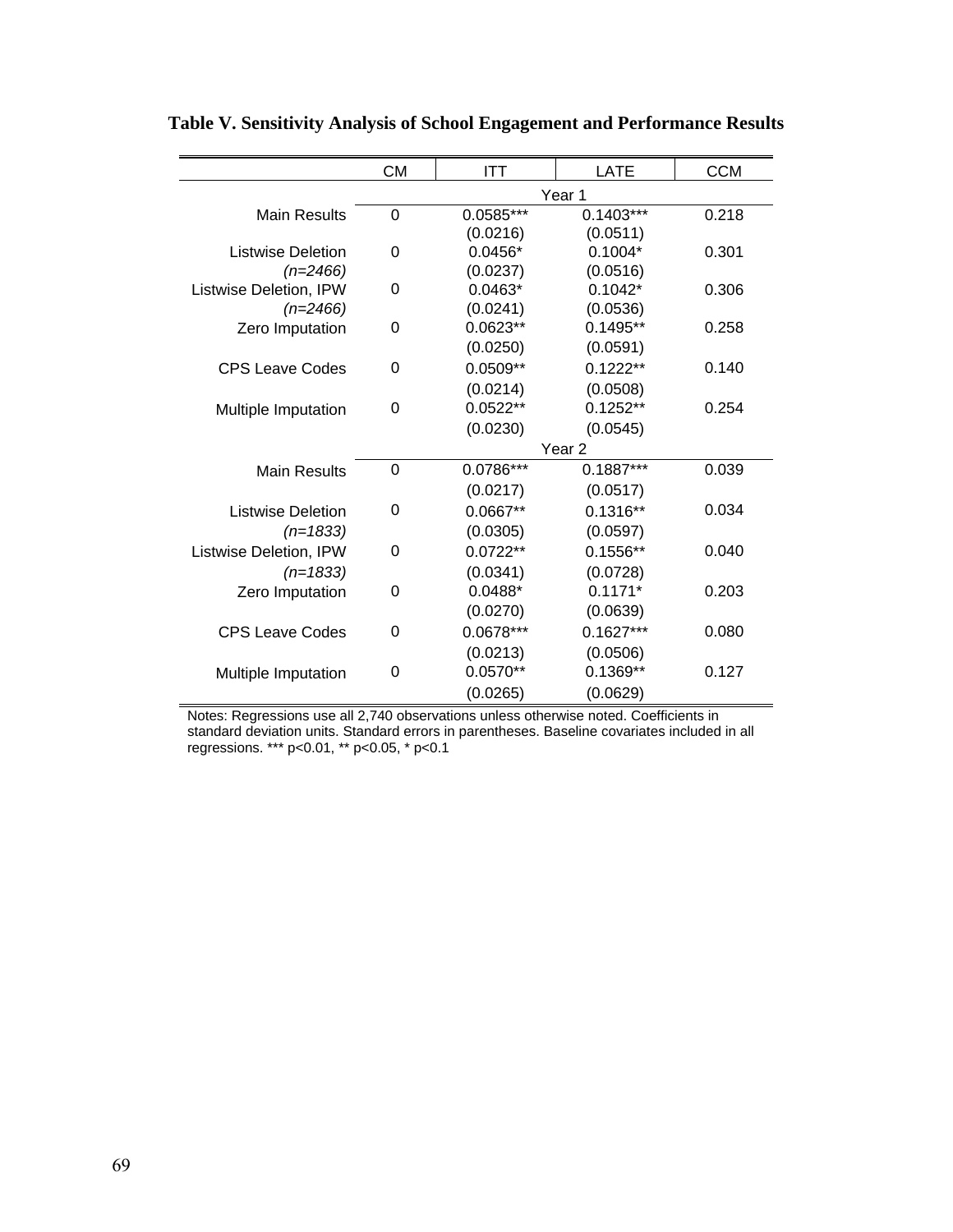|                     | Schooling Index | <b>Violent Crime</b><br>Arrests | Social Costs of Crime<br>(Murder Trimmed by Half) |  |  |
|---------------------|-----------------|---------------------------------|---------------------------------------------------|--|--|
|                     |                 | Year 1                          |                                                   |  |  |
| In-School Only      | $0.0595**$      | $-0.0230$                       | $-2,860$                                          |  |  |
|                     | (0.0298)        | (0.0228)                        | (2,636)                                           |  |  |
| After-School Only   | $0.0683**$      | $-0.0446*$                      | $-2,716$                                          |  |  |
|                     | (0.0329)        | (0.0252)                        | (2,918)                                           |  |  |
| <b>Both</b>         | $0.0505*$       | $-0.0362$                       | $-3,275$                                          |  |  |
|                     | (0.0293)        | (0.0225)                        | (2,596)                                           |  |  |
| Control Mean        | 0               | 0.167                           | 6884                                              |  |  |
|                     | Year 2          |                                 |                                                   |  |  |
| In-School Only      | $0.0709**$      | 0.0080                          | 7,870                                             |  |  |
|                     | (0.0299)        | (0.0198)                        | (6, 224)                                          |  |  |
| After-School Only   | 0.0906***       | $-0.0055$                       | $-4,785$                                          |  |  |
|                     | (0.0331)        | (0.0219)                        | (6,890)                                           |  |  |
| <b>Both</b>         | $0.0777***$     | $-0.0053$                       | $-3,661$                                          |  |  |
|                     | (0.0294)        | (0.0195)                        | (6, 128)                                          |  |  |
| <b>Control Mean</b> | 0               | 0.110                           | 7665                                              |  |  |

# **Table VI. Intent-to-Treat Effects by Treatment Arm**

Notes: Social costs of crime use jury award-based estimates from Miller, Cohen & Wiersema (1996), trimming the cost of homicide by half. Standard errors in parentheses. Baseline covariates included in all regressions. \*\*\* p<0.01, \*\* p<0.05, \* p<0.1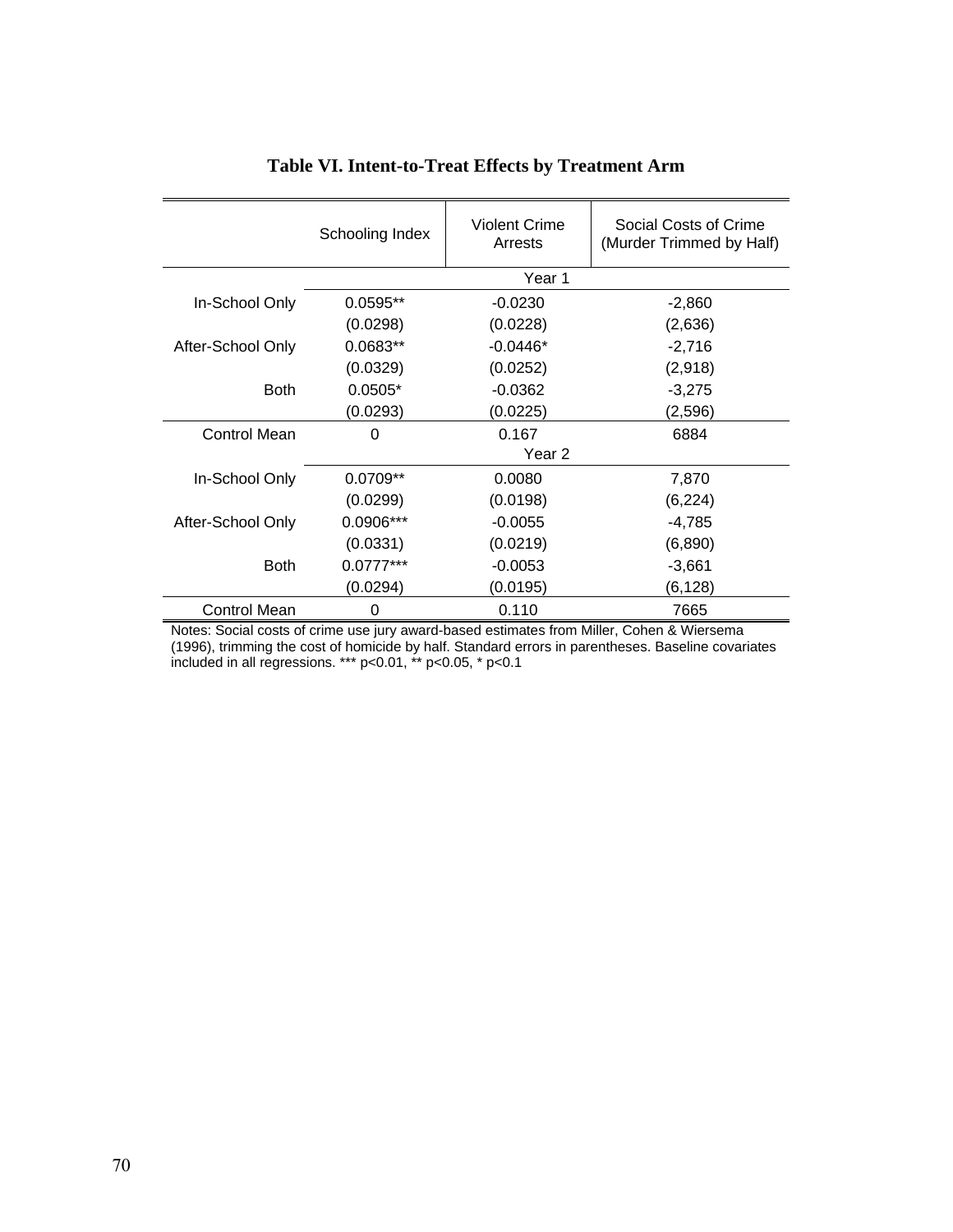|                                                                                                      | СM     | ITT         | LATE              | <b>CCM</b> |  |  |
|------------------------------------------------------------------------------------------------------|--------|-------------|-------------------|------------|--|--|
|                                                                                                      | Year 1 |             |                   |            |  |  |
| Switch schools (within CPS)                                                                          | 0.129  | $-0.0269**$ | $-0.0631**$       | 0.119      |  |  |
| $(n=2660)$                                                                                           |        | (0.0119)    | (0.0276)          |            |  |  |
| Ever in juvenile justice school                                                                      | 0.043  | $-0.0076$   | $-0.0182$         | 0.030      |  |  |
|                                                                                                      |        | (0.0067)    | (0.0161)          |            |  |  |
|                                                                                                      |        |             |                   |            |  |  |
|                                                                                                      |        |             | Year <sub>2</sub> |            |  |  |
| Switch schools (within CPS)                                                                          | 0.125  | $-0.0083$   | $-0.0180$         | 0.120      |  |  |
| $(n=2264)$                                                                                           |        | (0.0133)    | (0.0284)          |            |  |  |
| Ever in juvenile justice school                                                                      | 0.075  | $-0.0200**$ | $-0.0479**$       | 0.090      |  |  |
|                                                                                                      |        | (0.0089)    | (0.0211)          |            |  |  |
| Naton Coofficiente from linear probability medaler requite from probit anglycie are almost identical |        |             |                   |            |  |  |

# **Table VII. Effect of Treatment on Potential Mediating Mechanisms**

Notes: Coefficients from linear probability models; results from probit analysis are almost identical. Robust standard errors in parentheses. Baseline covariates included in all regressions.

\*\*\* p<0.01, \*\* p<0.05, \* p<0.1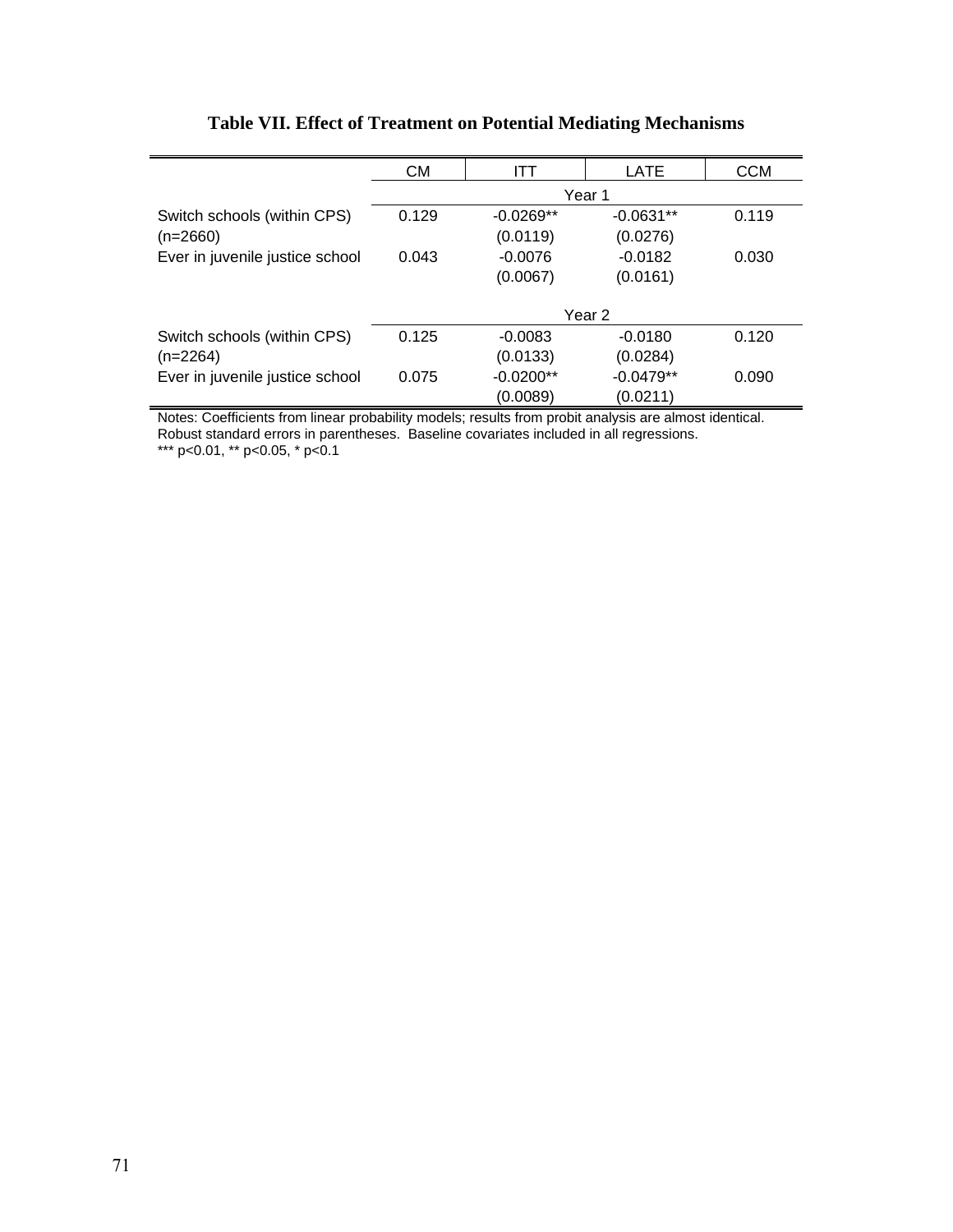|                           | <b>CM</b> | <b>ITT</b> | LATE      | <b>CCM</b> |
|---------------------------|-----------|------------|-----------|------------|
| Social-Cognitive Measures |           |            |           |            |
| Grit                      | 0         | 0.0682     | 0.1278    | $-0.072$   |
| $n = 1,074$               |           | (0.0651)   | (0.1192)  |            |
| <b>Emotional Health</b>   | 0         | 0.0703     | 0.1305    | $-0.062$   |
| $n = 1.081$               |           | (0.0638)   | (0.1158)  |            |
| Index                     | 0         | 0.0700     | 0.1302    | $-0.068$   |
| $n = 1,083$               |           | (0.0533)   | (0.0970)  |            |
|                           |           |            |           |            |
| <b>Other Measures</b>     |           |            |           |            |
| Academic Press            | 0         | $-0.0220$  | $-0.0431$ | 0.005      |
| $n = 979$                 |           | (0.0709)   | (0.1348)  |            |
| <b>Course Clarity</b>     | 0         | $-0.0767$  | $-0.1501$ | 0.067      |
| $n = 961$                 |           | (0.0686)   | (0.1305)  |            |
| Index                     | 0         | $-0.0505$  | $-0.0987$ | 0.038      |
| $n = 979$                 |           | (0.0632)   | (0.1200)  |            |

# **Table VIII. Effect of Treatment on Student Survey Measures**

Notes: Coefficients in standard deviation units. Baseline covariates included in all regressions. \*\*\* p<0.01, \*\* p<0.05, \* p<0.1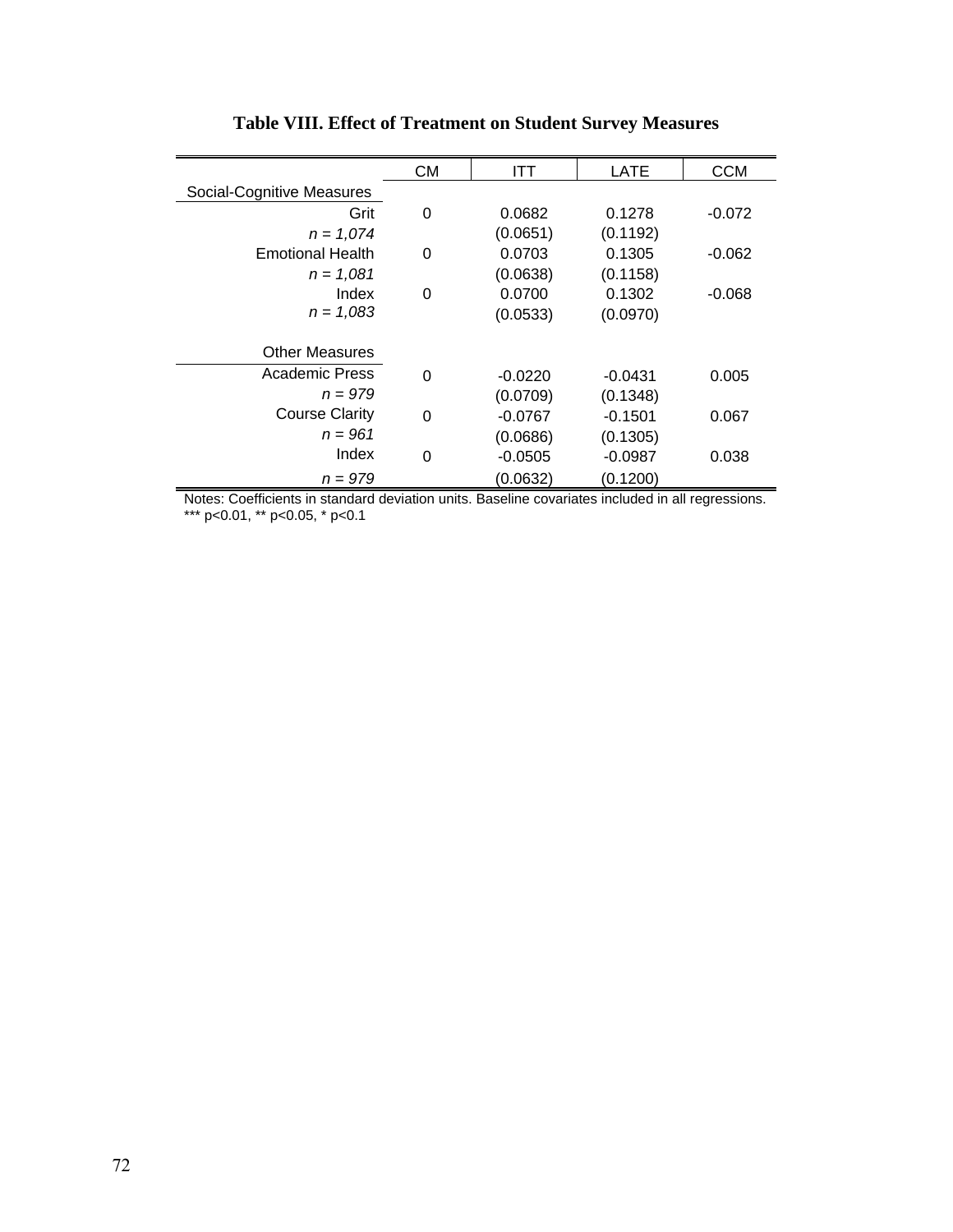|                                  | Low Estimate                                         | <b>High Estimate</b> |
|----------------------------------|------------------------------------------------------|----------------------|
|                                  | <b>From Realized Crime Reduction</b>                 |                      |
| Savings to Potential Victims     | 4,613                                                | 32,045               |
|                                  | (2,934)                                              | (19, 728)            |
| Savings to Government            | 695*                                                 | $1,217*$             |
|                                  | (406)                                                | (711)                |
| Subtotal                         | $5,309*$                                             | 33,262*              |
|                                  | (3,017)                                              | (19, 804)            |
|                                  | From Potential Increase in High School<br>Graduation |                      |
| Earnings Increase to Participant | 18,377***                                            | 28,441***            |
|                                  | (4, 525)                                             | (7,049)              |
| Savings to Government            | 14,597***                                            | 22,591***            |
|                                  | (3,359)                                              | (5,235)              |
| Subtotal                         | 32,974***                                            | 51,032***            |
|                                  | (7, 833)                                             | (12, 205)            |
|                                  | Total                                                |                      |
|                                  | 38,283***                                            | 84,294***            |
|                                  | (8, 456)                                             | (23,509)             |

#### **Table IX. Estimated Social Benefits Per Participant**

Notes: All estimates in 2010 dollars. Low-end victim costs from estimates in Miller, Cohen & Wiersma (1996), which include tangible costs (lost productivity, insurance and medical care, etc.) as well as quality of life costs. They trim the cost of homicide by half and use the lower-bound LATE estimate with conservative adjustment for attendance under-reporting. High-end victim costs from Cohen et al.'s (2004) willingness-to-pay estimates and the main LATE estimate. Savings to government are subtracted from Cohen victim costs since they should already be part of the willingness-to-pay estimates. Government savings from reduced crime include arrest, processing, detention, incarceration, diversion, and probation costs. Wage increase and government savings associated with each additional graduate from Levin et al. (2007). Government savings include increases in taxes paid and decreases in public health costs and welfare transfers. Standard errors in parentheses. Baseline covariates included in all regressions. \*\*\* p<0.01, \*\* p<0.05, \* p<0.1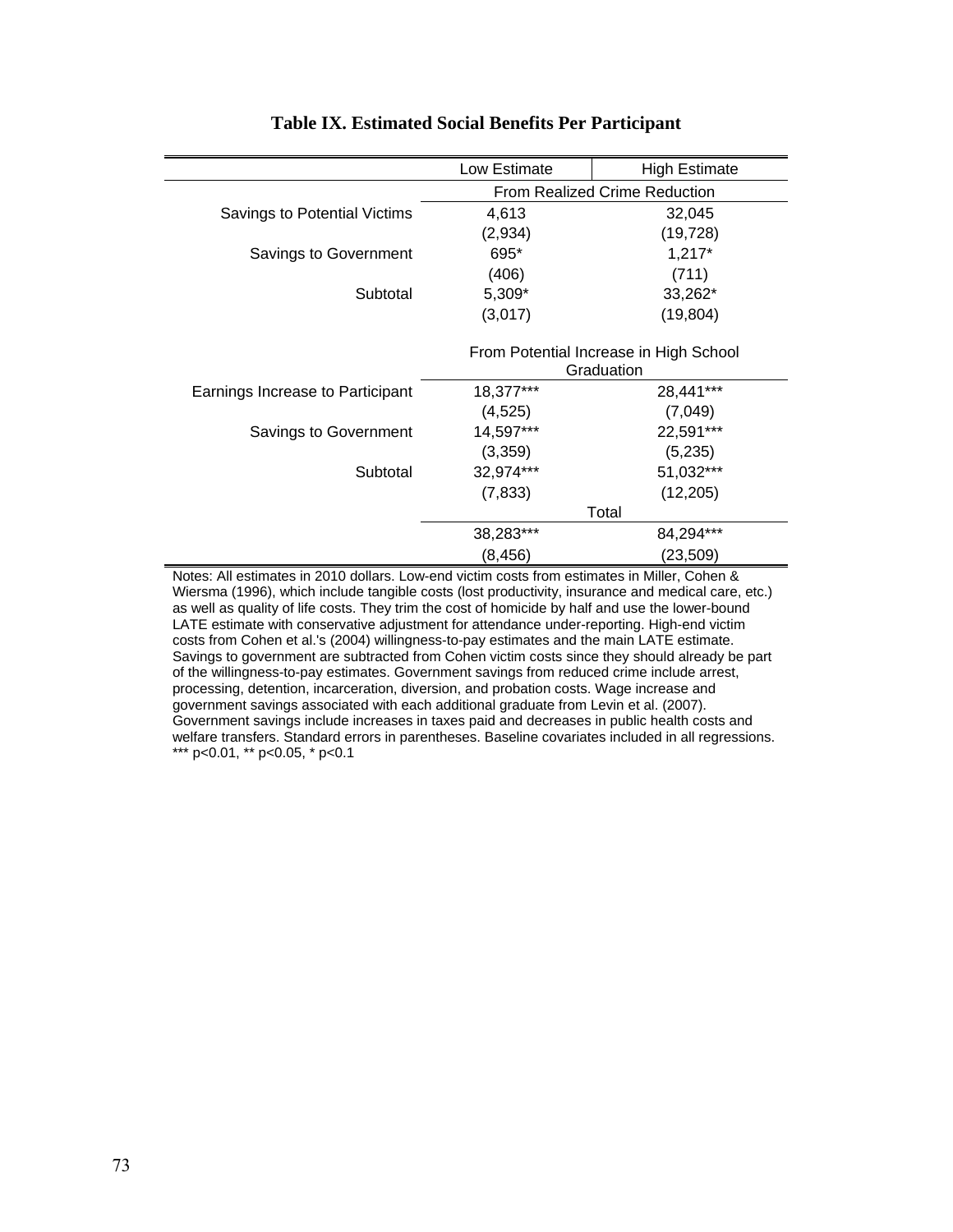

**Figure I. Participation Type by Treatment Group**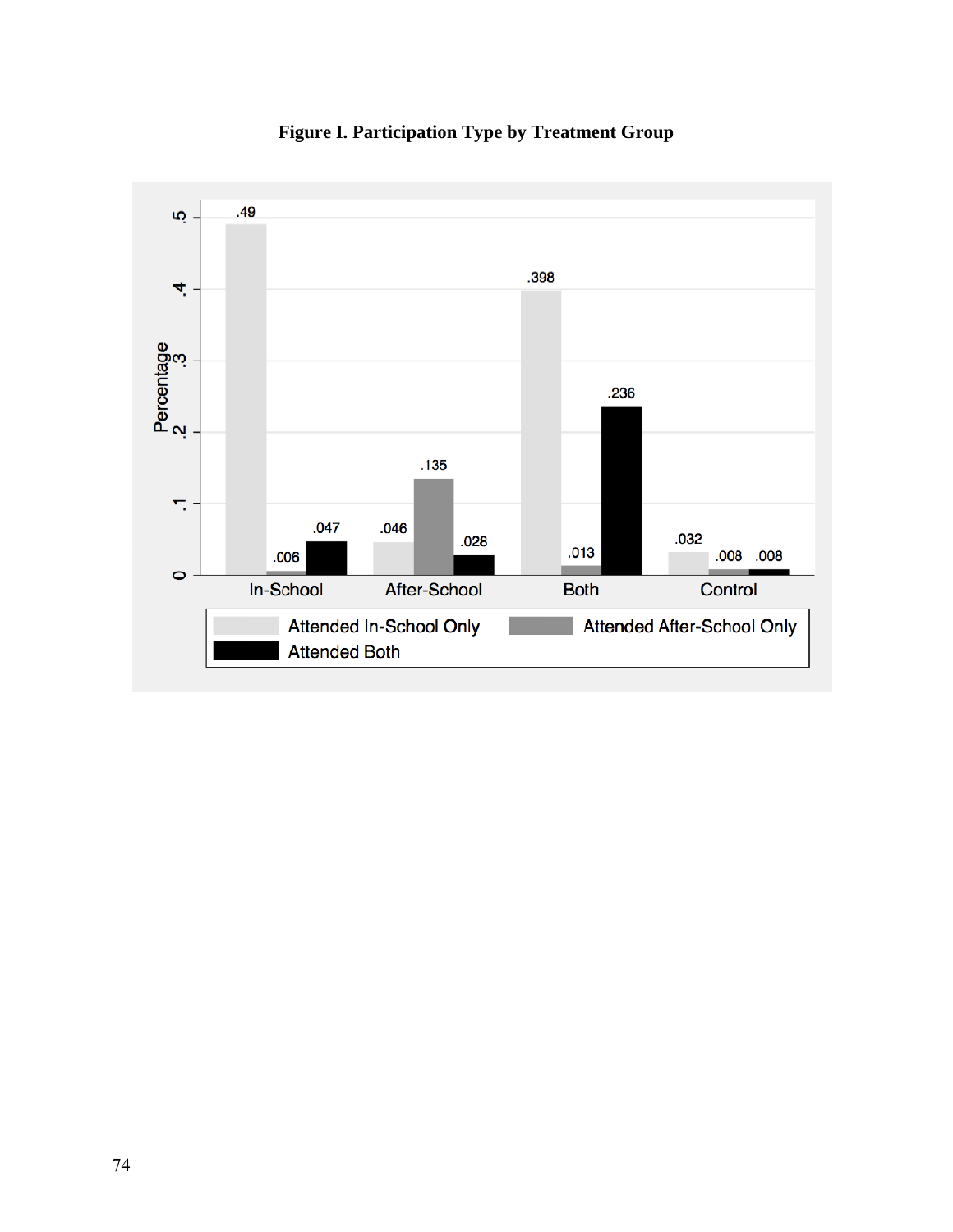



Epanechnikov kernel bandwidth .19, Adjusted for school fixed effects



Epanechnikov kernel bandwidth .19, Adjusted for school fixed effects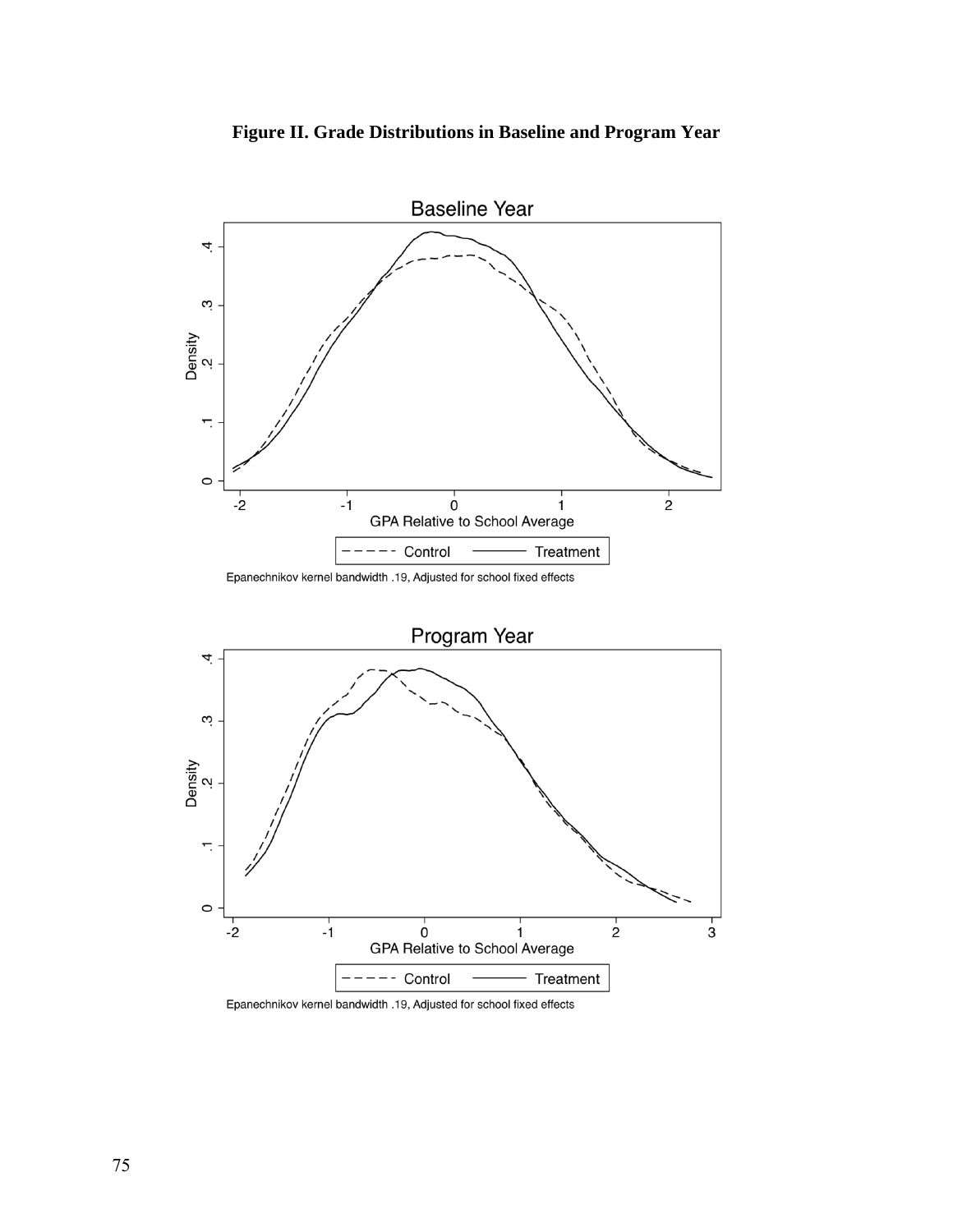# **Figure III. Items Composing Social-Cognitive Skill Measures**

| GRIT:                                                     |
|-----------------------------------------------------------|
| To what extent do the following describe you:             |
| I finish whatever I begin                                 |
| I am a hard worker                                        |
| I continue steadily toward my goals                       |
| I don't give up easily                                    |
|                                                           |
| <b>EMOTIONAL HEALTH:</b>                                  |
| How much do you agree with the following:                 |
| I can always find a way to help people end arguments      |
| I listen carefully to what other people say to me         |
| I'm good at taking turns and sharing things with others   |
| It is easy for me to make suggestions without being bossy |
| I'm good at working with other students                   |
| I'm good at helping people                                |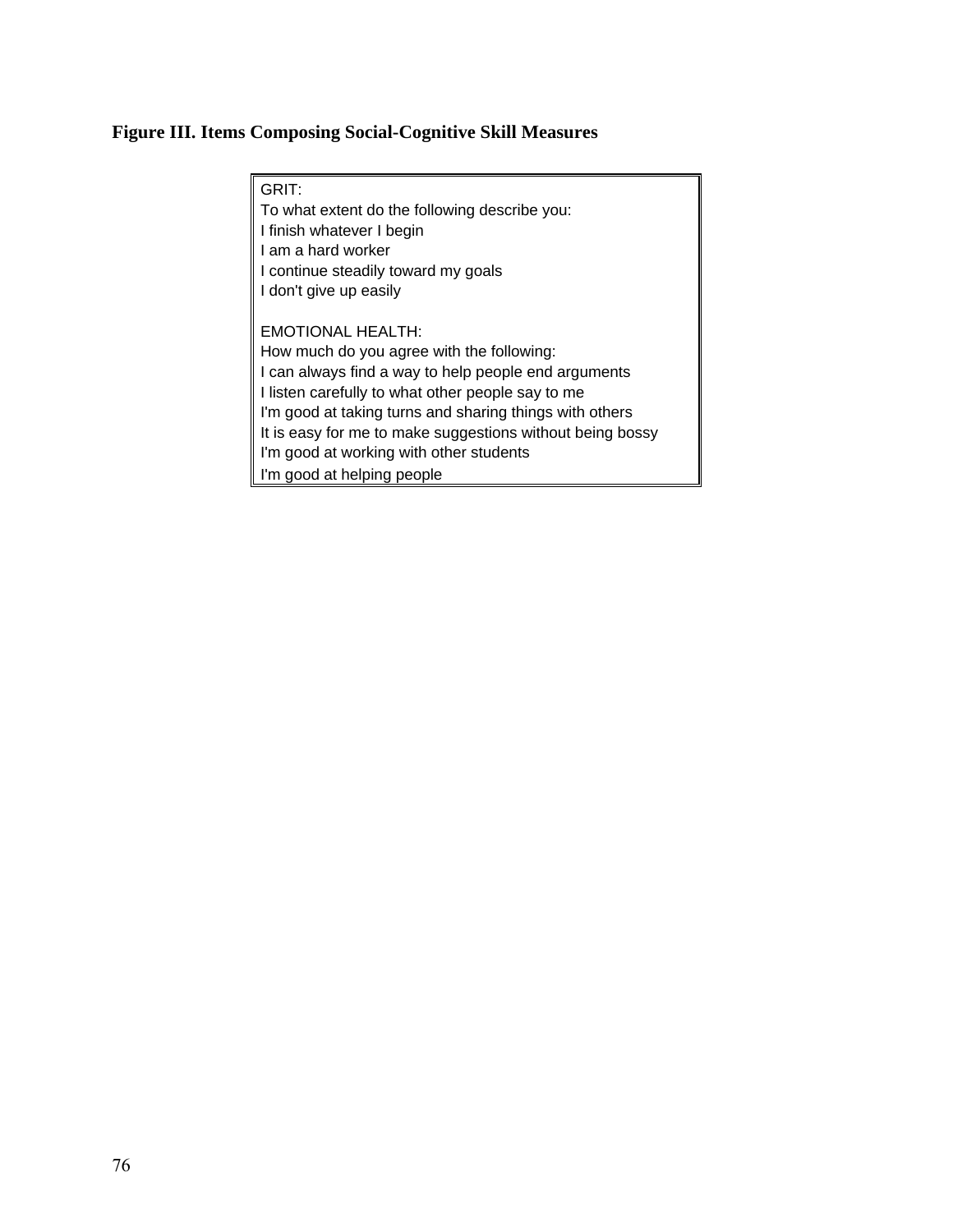### **Appendix Tables**

| Variable        | СM     | ITT         | <b>CCM</b> | LATE        |
|-----------------|--------|-------------|------------|-------------|
|                 | Year 1 |             |            |             |
| Days Present    | 104.27 | 2.2144      | 124.44     | 5.1966      |
|                 |        | (1.3782)    |            | (3.1884)    |
| GPA             | 1.48   | $0.0601*$   | 1.65       | $0.1323**$  |
|                 |        | (0.0308)    |            | (0.0671)    |
|                 |        |             |            |             |
| Still in School | 0.88   | 0.0166      | 0.92       | 0.0398      |
|                 |        | (0.0114)    |            | (0.0271)    |
|                 | Year 2 |             |            |             |
| Days Present    | 100.16 | 2.4859      | 125.56     | 5.3513      |
|                 |        | (1.8477)    |            | (3.9296)    |
|                 |        |             |            |             |
| GPA             | 1.54   | $0.1026***$ | 1.51       | $0.2027***$ |
|                 |        | (0.0393)    |            | (0.0771)    |
|                 |        |             |            |             |
| Still in School | 0.76   | 0.0178      | 0.82       | 0.0427      |
|                 |        | (0.0150)    |            | (0.0355)    |

#### **Table A1. Effect of Treatment on School Engagement and Performance, Elements in Original Units**

Notes. Standard errors in parentheses. Robust standard errors used for linear probability model ("still in school"). Baseline covariates included in all regressions. Table shows variables only for observations with nonmissing data on that element. \*\*\* p<0.01, \*\* p<0.05, \* p<0.1

**.**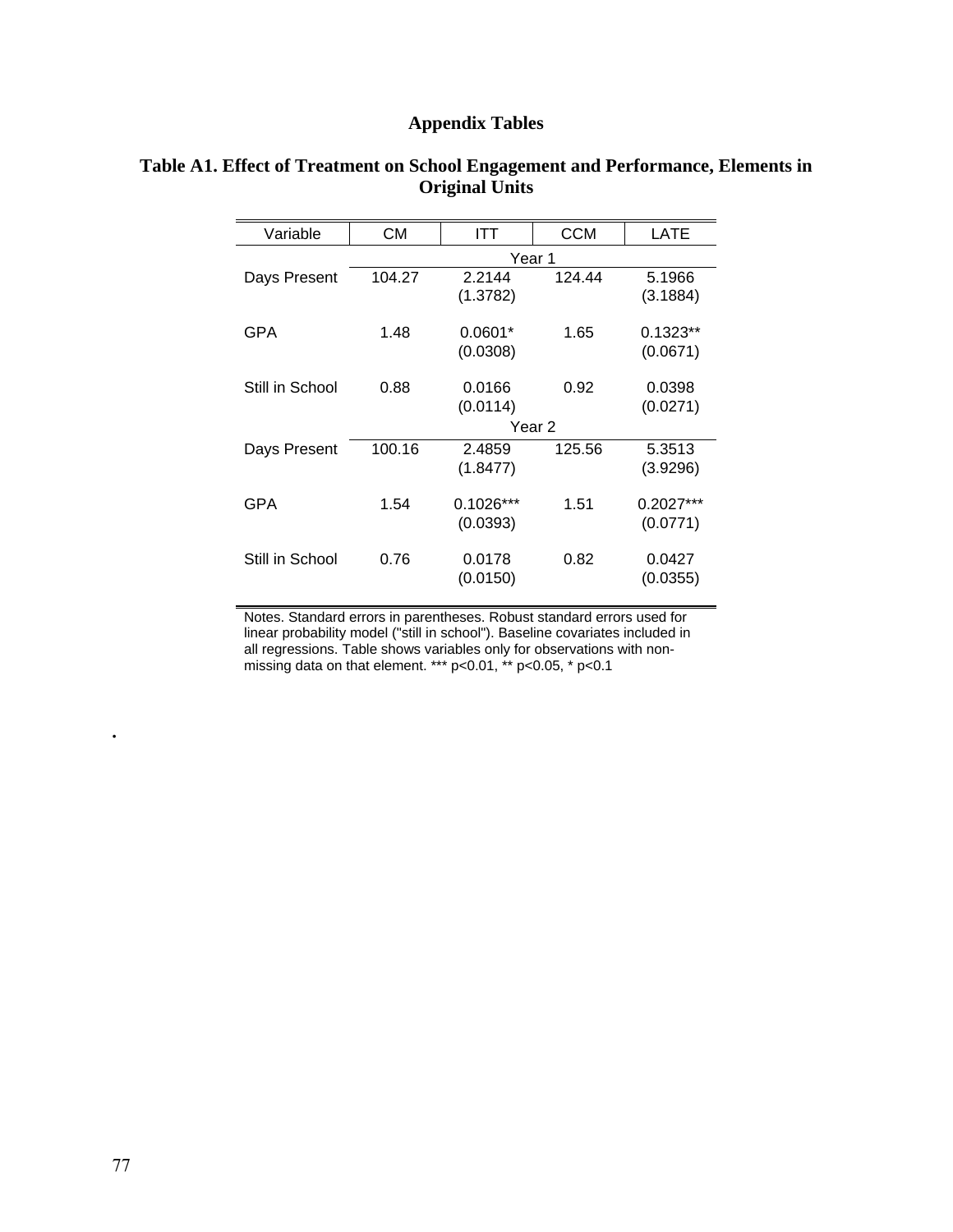| <b>Arrest Type</b> | <b>CM</b> | <b>ITT</b>              | <b>LATE</b>             | <b>CCM</b> |
|--------------------|-----------|-------------------------|-------------------------|------------|
|                    | Year 1    |                         |                         |            |
| Violent            | 0.171     | $-0.0315*$              | $-0.0755*$              | 0.194      |
| Property           | 0.080     | (0.0169)<br>0.0063      | (0.0403)<br>0.0151      | 0.070      |
| Drug               | 0.154     | (0.0131)<br>0.0005      | (0.0311)<br>0.0011      | 0.108      |
| Other              | 0.322     | (0.0181)<br>$-0.0582**$ | (0.0430)<br>$-0.1397**$ | 0.367      |
|                    |           | (0.0276)                | (0.0657)                |            |
|                    |           |                         | Year <sub>2</sub>       |            |
| Violent            | 0.119     | $-0.0058$               | $-0.0140$               | 0.114      |
|                    |           | (0.0149)                | (0.0354)                |            |
| Property           | 0.065     | $-0.0070$               | $-0.0167$               | 0.070      |
|                    |           | (0.0114)                | (0.0270)                |            |
| Drug               | 0.174     | $-0.0226$               | $-0.0543$               | 0.190      |
|                    |           | (0.0198)                | (0.0471)                |            |
| Other              | 0.272     | $-0.0371$               | $-0.0889$               | 0.295      |
|                    |           | (0.0263)                | (0.0626)                |            |

**Table A2. Effect of Treatment on Arrests Using a Lower Match Quality Threshold** 

Notes: Standard errors in parentheses. Baseline covariates included in all regressions. \*\*\* p<0.01, \*\* p<0.05, \* p<0.1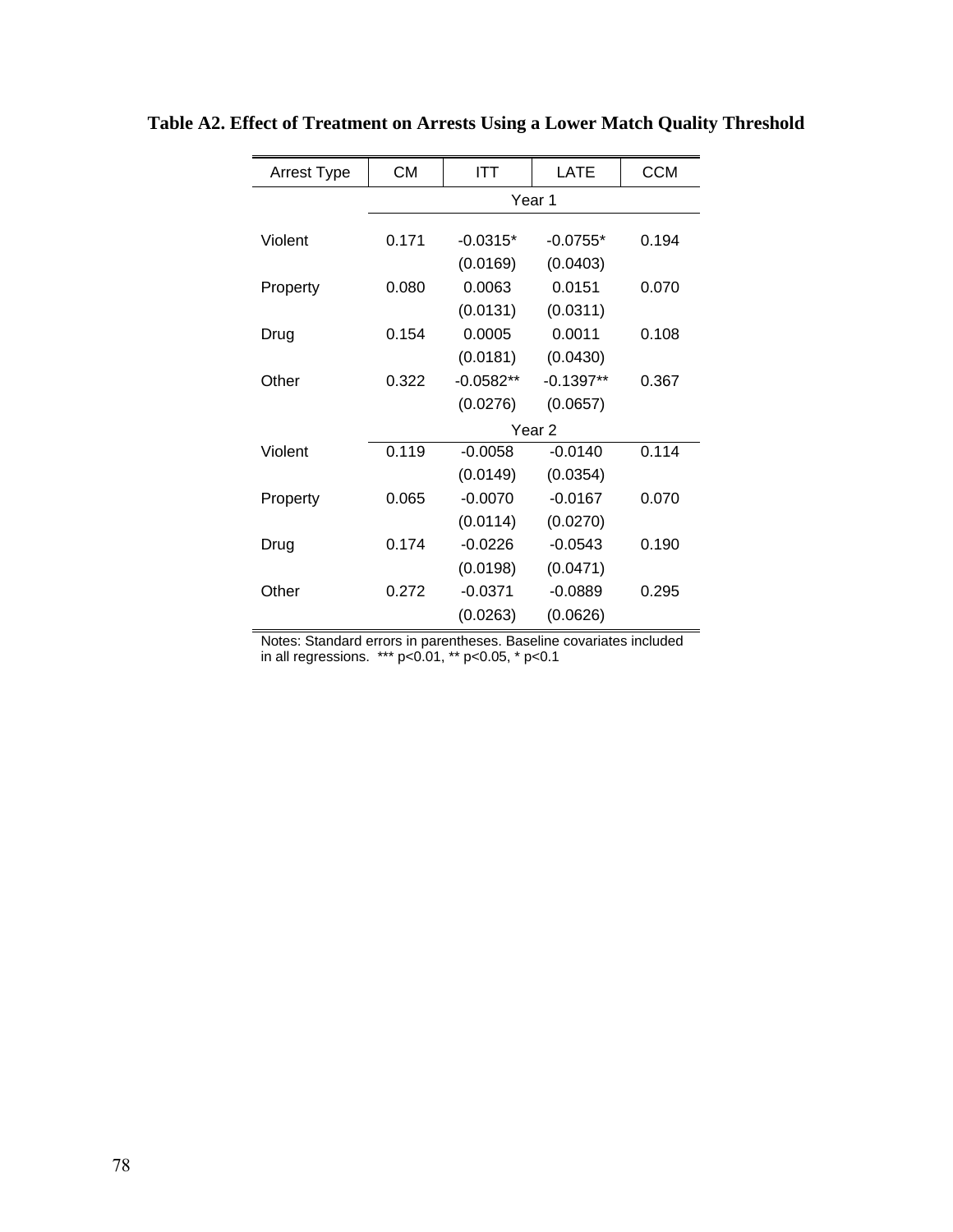|                   | Schooling Index | <b>Violent Crime Arrests</b> | Social Costs of Crime<br>(Murder Trimmed by Half) |
|-------------------|-----------------|------------------------------|---------------------------------------------------|
|                   |                 | Year 1                       |                                                   |
| In-School Only    | 0.0299          | $-0.0110$                    | $-1,980$                                          |
|                   | (0.0233)        | (0.0178)                     | (2,061)                                           |
| After-School Only | 0.0333          | $-0.0303$                    | $-1.674$                                          |
|                   | (0.0245)        | (0.0188)                     | (2, 173)                                          |
| Control Mean      |                 | 0.167                        | 6884                                              |

**Table A3. Main Results Assuming In- and After-School Program Effects are Additive**

Notes: Results assuming effects of in-school and after-school components are additive. Students assigned to be offered both components have both indicators turned on. Standard errors in parentheses. Baseline covariates included in all regressions. \*\*\* p<0.01, \*\* p<0.05, \* p<0.1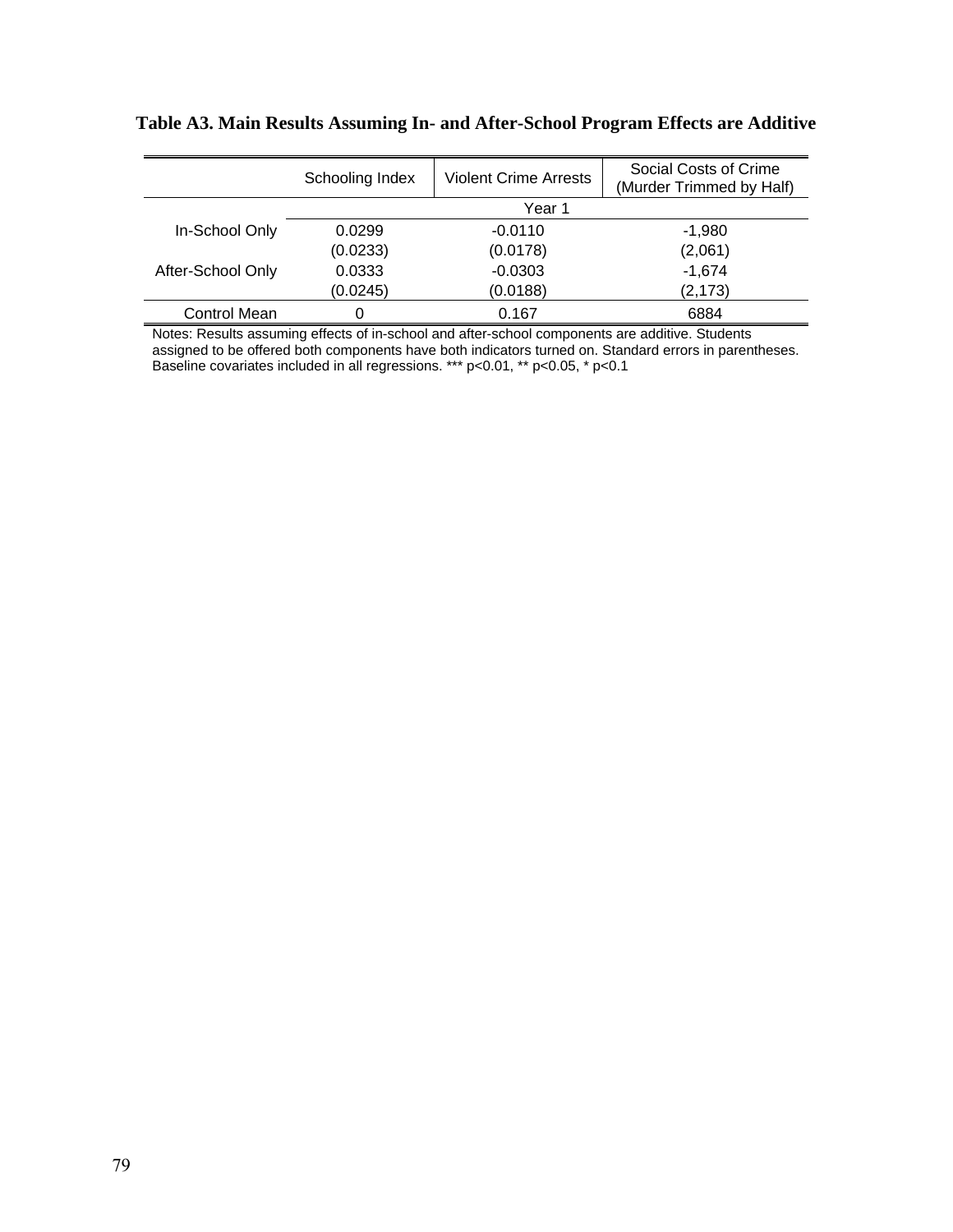|                                               | Schooling<br>Composite | <b>Violent Crime Arrests</b> |
|-----------------------------------------------|------------------------|------------------------------|
| Treatment x No Baseline Violent Crime Arrests |                        | $-0.0818**$                  |
|                                               |                        | (0.0416)                     |
| Treatment                                     |                        | 0.0302                       |
|                                               |                        | (0.0373)                     |
| No Baseline Violent Crime Arrests             |                        | $-0.0423$                    |
|                                               |                        | (0.0319)                     |
| Treatment x Under 1.0 Baseline GPA            | $0.1130**$             |                              |
|                                               | (0.0512)               |                              |
| Treatment                                     | 0.0261                 |                              |
|                                               | (0.0259)               |                              |
| Under 1.0 Baseline GPA                        | $-0.3489***$           |                              |
|                                               | (0.0424)               |                              |
|                                               |                        | $\cdots$<br>.                |

## **Table A4. Individual Treatment Heterogeneity (ITT) by Baseline Characteristics**

Standard errors in parentheses. Baseline covariates included in all regressions, excluding variables that are alternative measures of the main effect shown. \*\*\* p<0.01, \*\* p<0.05, \* p<0.1